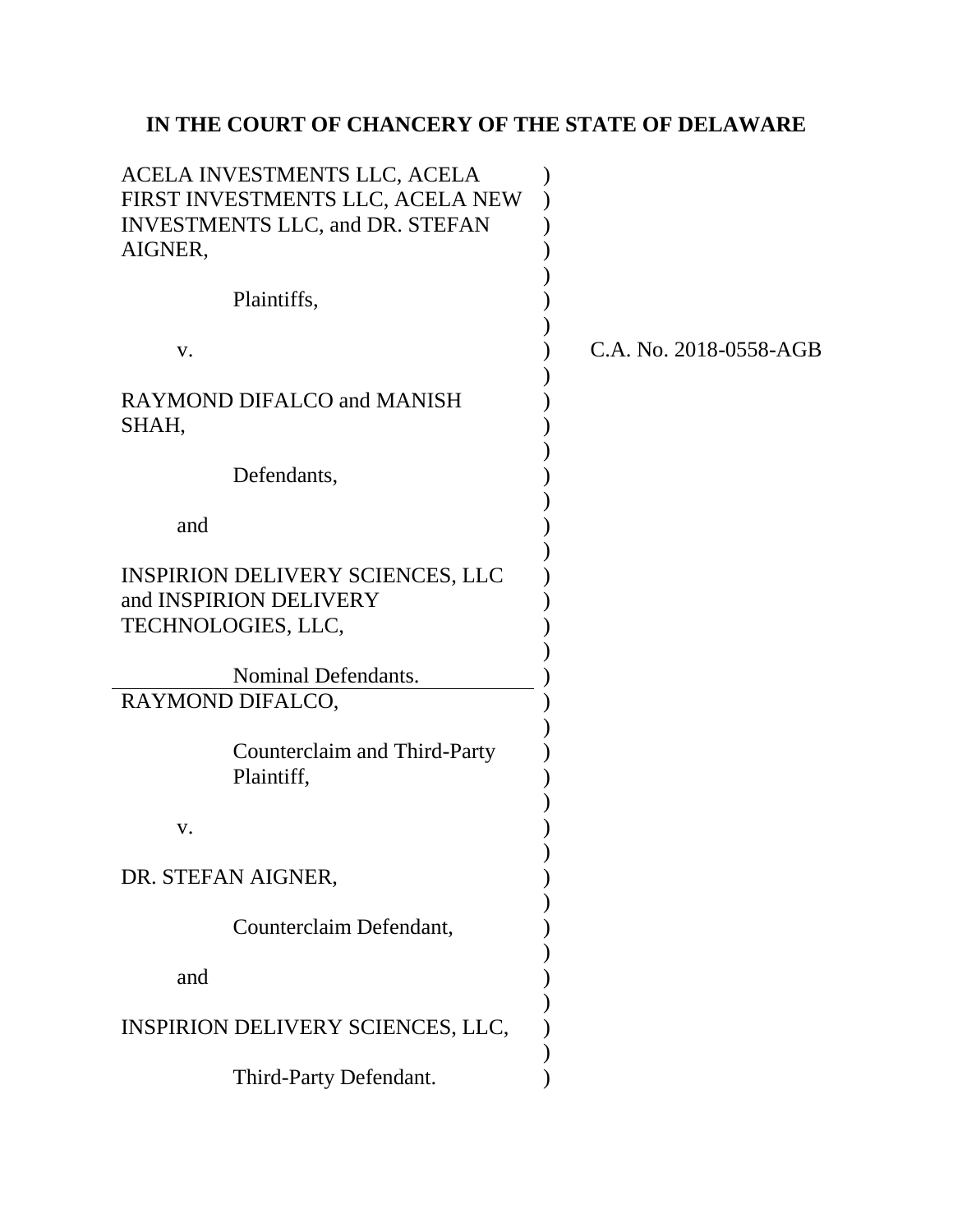#### **MEMORANDUM OPINION**

Date Submitted: March 15, 2019 Date Decided: May 17, 2019

Peter B. Ladig and Brett M. McCartney of BAYARD, P.A., Wilmington, Delaware; David H. Wollmuth and Michael C. Ledley of WOLLMUTH MAHER & DEUTSCH LLP, New York, New York. *Attorneys for Plaintiffs and Counterclaim Defendant.*

Norman M. Monhait and Carmella P. Keener of ROSENTHAL, MONHAIT & GODDESS, P.A., Wilmington, Delaware; William T. Reid, IV, Michael Yoder, Jordan L. Vimont, and Ryan M. Goldstein of REID COLLINS & TSAI LLP, Austin, Texas. *Attorneys for Defendants and Counterclaim and Third-Party Plaintiff.*

**BOUCHARD, C.**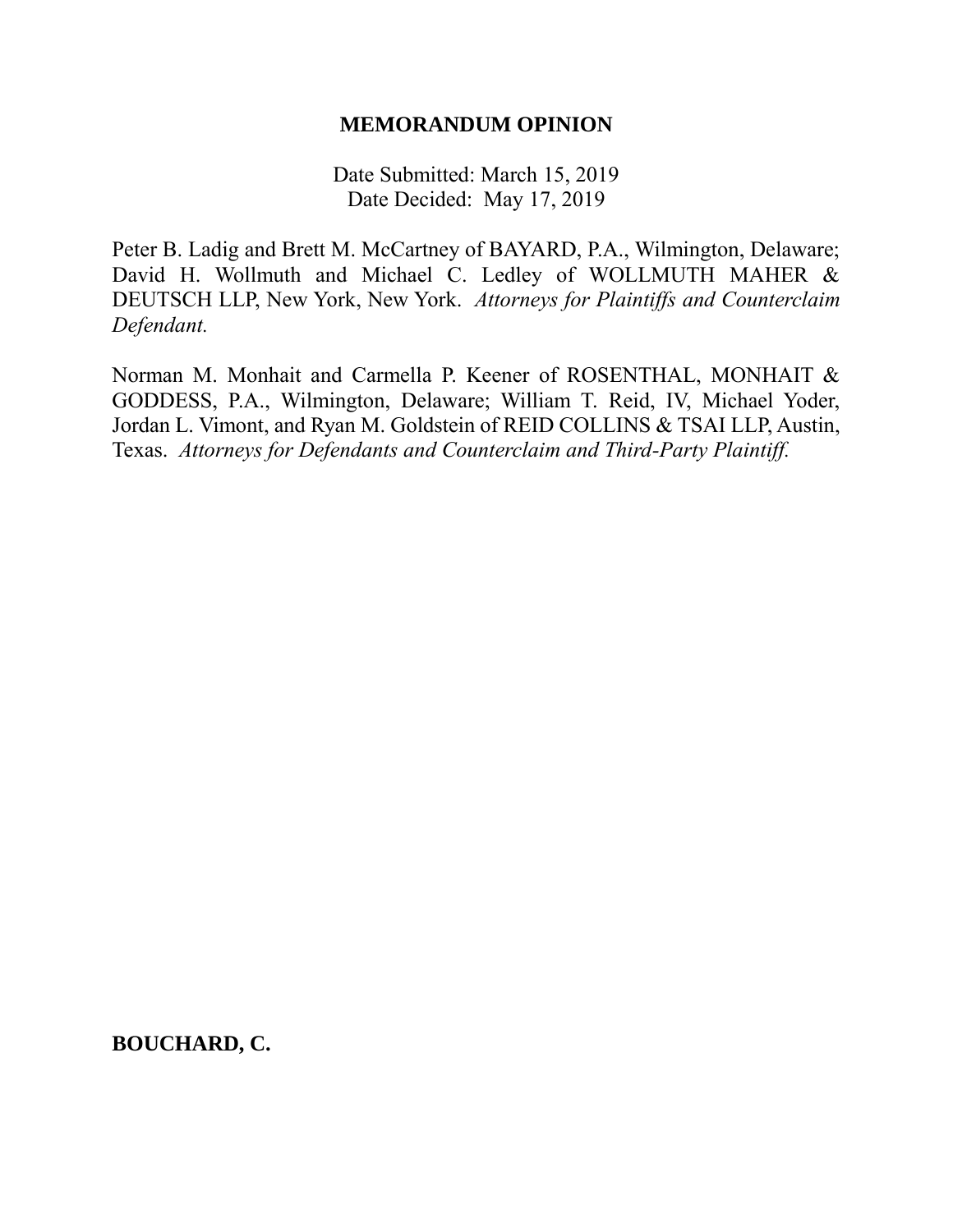About thirteen years ago, Raymond DiFalco and Manish Shah began working together on a promising technology to deter the abuse of opioids and other drugs. In 2008, they joined with Stefan Aigner, a pharmaceutical executive, to form the predecessor of a Delaware limited liability company known as Inspirion Delivery Sciences, Inc. ("IDS"), which was established in 2016. Today, IDS owns two FDAapproved drugs but has achieved limited commercial success.

The LLC agreement for IDS contains a bespoke governance structure. It names Aigner and DiFalco as Chief Executive Officer and President, respectively, and provides that they each must perform their duties subject to the "advice and consent" of the other. The LLC agreement further provides that either (i) Aigner or (ii) DiFalco and Shah together can veto any action of the IDS board of managers. The LLC agreement also contains a provision that was intended to address conflicts of interest by having an "Independent Representative" vote in place of a conflicted manager, but which has become a central point of controversy in its application.

Although Aigner, DiFalco, and Shah began their venture with a promising technology and presumably the best of intentions, their relationship has devolved into one of distrust and animosity between Aigner, on the one hand, and DiFalco and Shah, on the other hand. The two camps have become deadlocked on fundamental questions concerning who IDS should partner with to manufacture its two current products and to develop new products, and concerning the strategic direction of the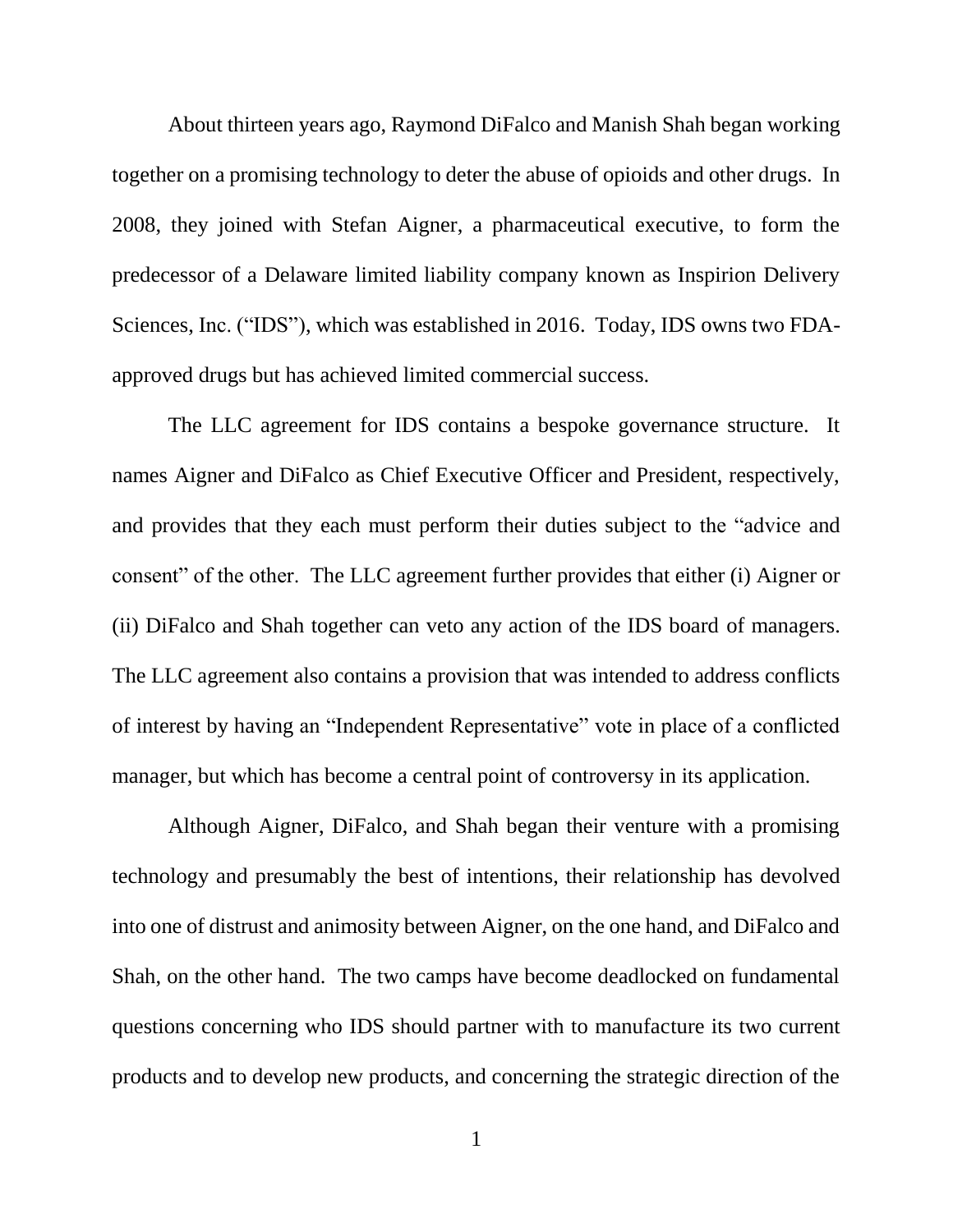company, in particular whether its limited resources should be used for research and development or to build an in-house sales force. After a lengthy period of infighting and numerous unsuccessful efforts to resolve their disputes, Shah resigned from his positions as Chief Science Officer and a manager of IDS. Shortly after, Aigner initiated litigation against DiFalco and Shah, prompting DiFalco to request judicial dissolution of IDS.

In this post-trial decision, the court concludes for the reasons explained in detail below that it is not reasonably practicable to carry on the business of IDS in conformity with its LLC agreement and that judicial dissolution of the company is warranted. In brief, the record shows that Aigner has arrogated to himself virtually unfettered control over the company's management in contravention of the company's contractually specified governance structure by acting unilaterally instead of trying to work collaboratively with DiFalco and by using the conflict of interest provision in the LLC agreement improperly as a weapon to marginalize DiFalco's role in managing the company.

#### **I. BACKGROUND**

The facts recited in this opinion are my findings based on the testimony and documentary evidence presented during a three-day trial held in December 2018. The record includes stipulations of fact from the Pre-Trial Stipulation and Order ("PTO"), over 350 trial exhibits, and testimony from eight fact witnesses.

2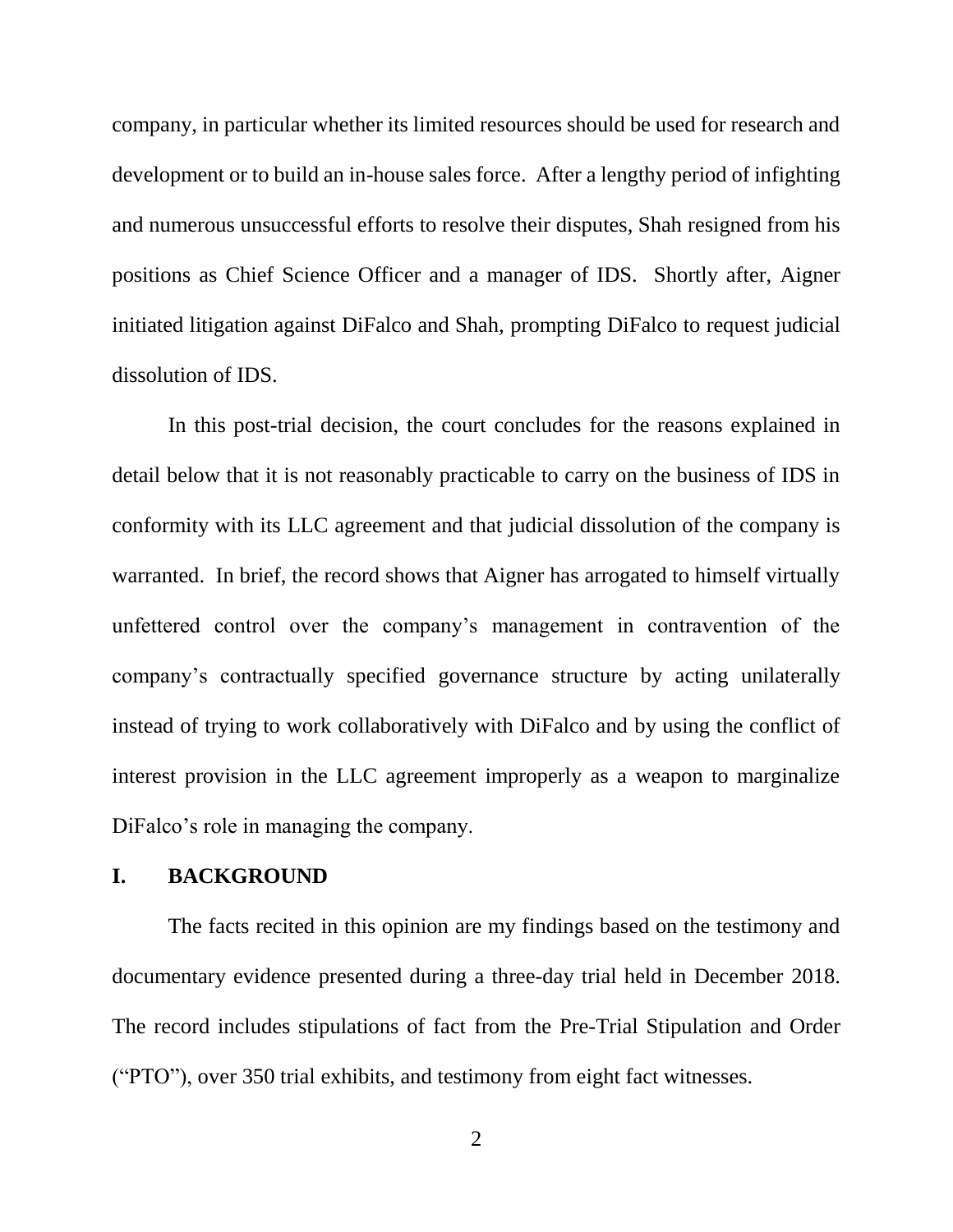#### **A. The Players**

The company at the center of the dispute in this case is Inspirion Delivery Sciences, LLC ("IDS" or the "Company"), a Delaware limited liability company that develops abuse-deterrent pharmaceutical products.<sup>1</sup> IDS is the successor to Inspirion Delivery Technologies, LLC ("IDT"), a Delaware limited liability company that now serves as a holding company for IDS and owns approximately 72% of its membership interests. 2 IDT was co-founded by Stefan Aigner, Raymond DiFalco, and Manish Shah, the main protagonists in this action.

Aigner is the Chief Executive Officer and a manager of both IDT and IDS.<sup>3</sup> Aigner has executive experience in the specialty pharmaceutical industry and is the owner and/or managing partner of three entities through which he owns membership interests in IDT and IDS: Acela Investments LLC, Acela First Investments LLC, and Acela New Investments LLC, all Delaware limited liability companies.<sup>4</sup> For simplicity, this decision refers to Aigner and these three entities together as "Aigner" when discussing the plaintiffs collectively.

 $1$  PTO ¶[ 21, 24, 36; Tr. 7 (Aigner).

<sup>2</sup> PTO ¶¶ 23, 36.

<sup>3</sup> PTO ¶ 20.

<sup>4</sup> PTO ¶¶ 17-20; Tr. 9-10 (Aigner).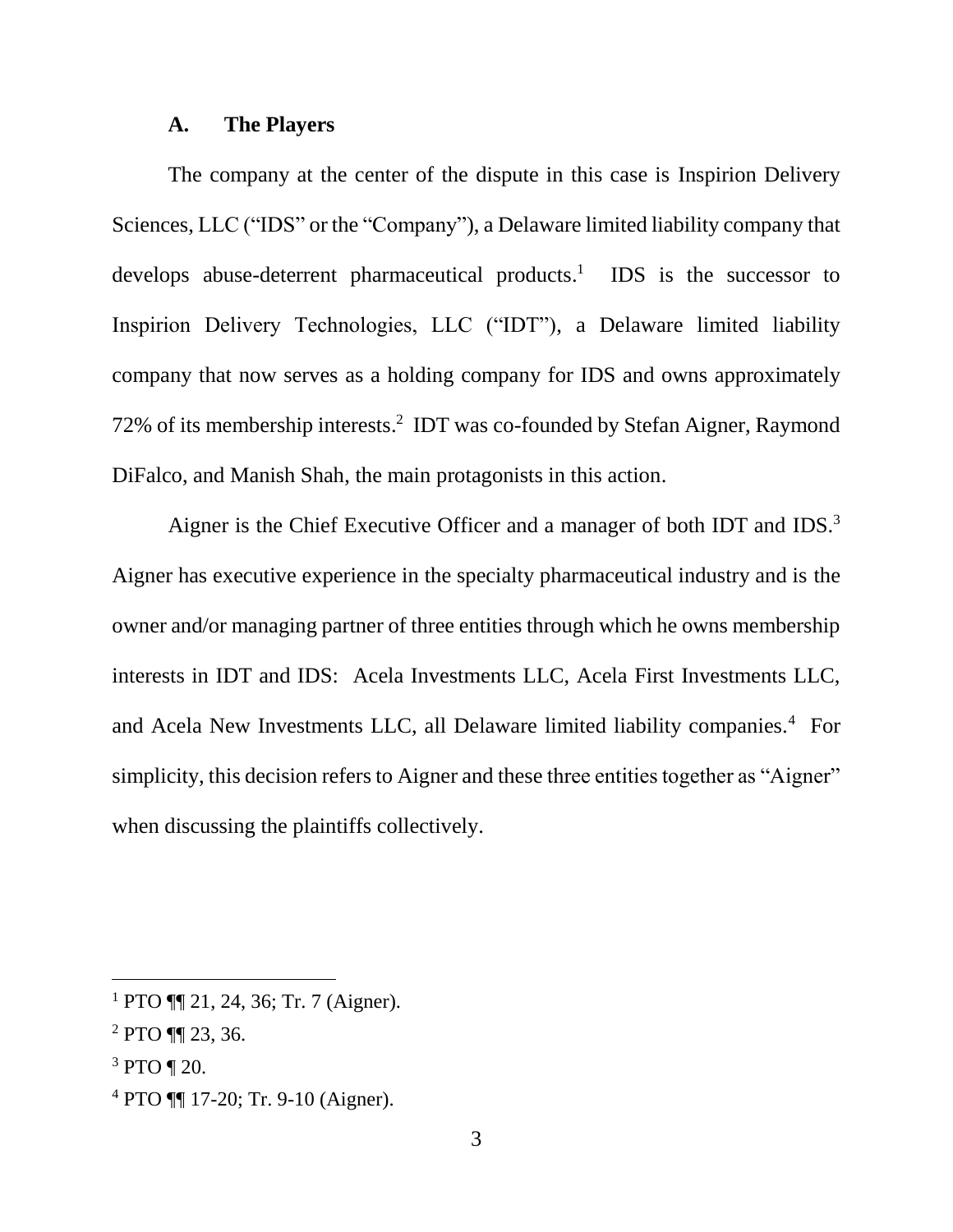DiFalco is a member, manager, and President of IDT, and a manager and President of IDS.<sup>5</sup> Aigner attempted to remove DiFalco as President of IDS in November 2018 but, as discussed below, that action was invalid. DiFalco is trained in chemical engineering and has expertise in the development and construction of pharmaceutical manufacturing processes.<sup>6</sup>

Shah is a member of IDT.<sup>7</sup> Shah is a scientist with more than twenty years of experience in the pharmaceutical industry, primarily in developing pharmaceutical products.<sup>8</sup> Shah was formerly a manager of both IDT and IDS and the Chief Science Officer of IDS.<sup>9</sup> He resigned as a manager of IDT and IDS on July 6, 2018, and as an officer of both companies on October 15, 2018.<sup>10</sup>

DiFalco and Shah have been aligned with each other at all relevant times. They are the co-inventors of the abuse-deterrent technology that was the reason for creating IDT and that is central to IDS's business prospects.<sup>11</sup> DiFalco and Shah co-own Cerovene, Inc., a Delaware corporation, which served as IDT's development

 $\overline{a}$ 

<sup>9</sup> PTO ¶ 22.

 $11$  PTO ¶ 22.

 $5$  PTO ¶ 21.

 $6$  Tr. 662, 664 (DiFalco).

 $7$  PTO ¶ 22.

<sup>8</sup> Tr. 547-48 (Shah).

<sup>10</sup> PTO ¶ 22; JX 277.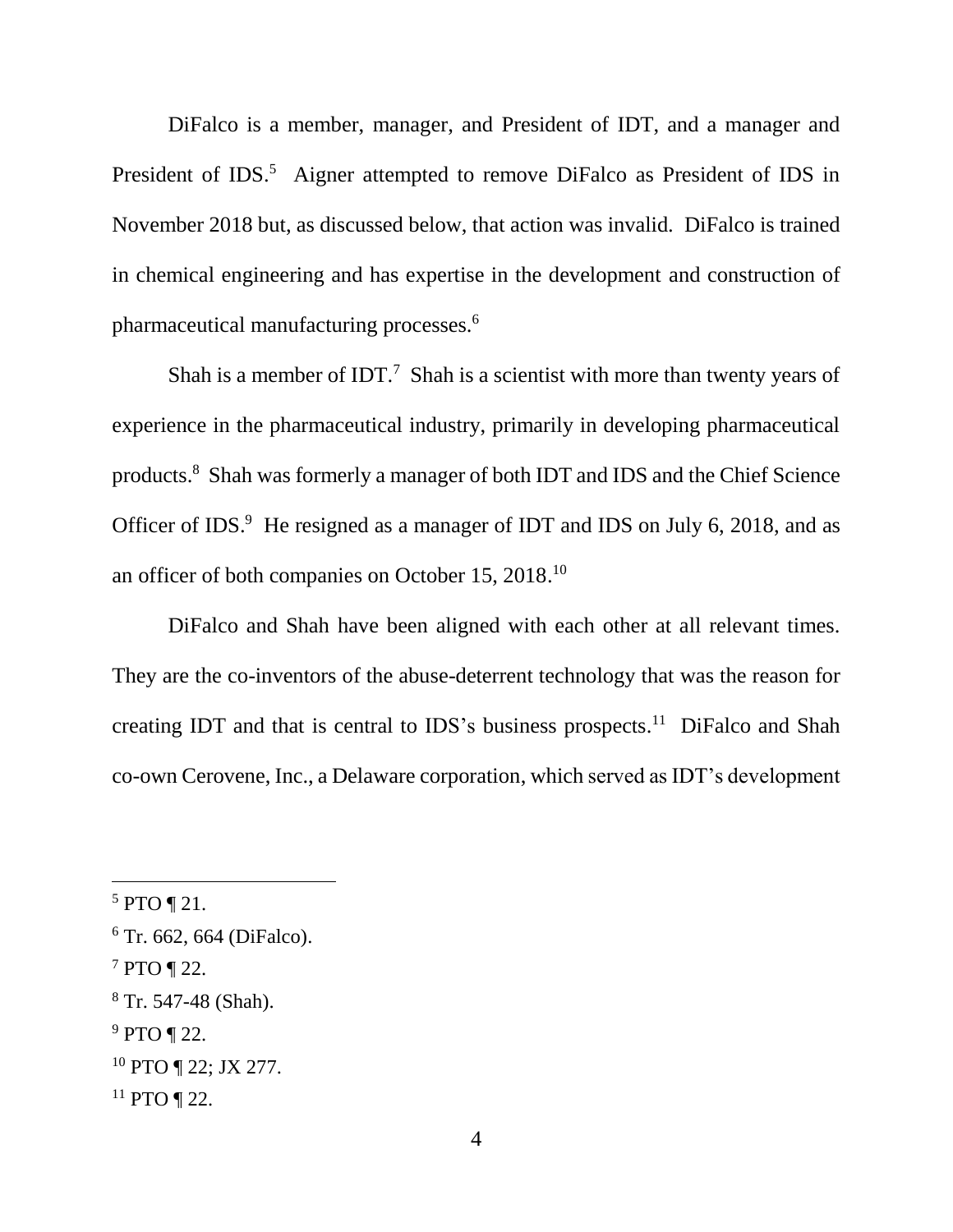partner for two drugs (MorphaBond and RoxyBond) and is a party to a supply agreement with IDS for one of those drugs (MorphaBond).<sup>12</sup>

Before Shah resigned as a manager of IDS in July 2018, the Company's board of managers (the "Board") consisted of four members: Aigner, DiFalco, Shah, and Gerard Leduc. Leduc is a French citizen who invested in IDT in 2015 and became a manager of IDS and IDT in September 2016.<sup>13</sup>

Most of the funds that were invested in IDT to pay for the development of MorphaBond and RoxyBond came from the predecessor of an entity known as Trygg IDT I Holdings Corporation ("Trygg"), a Delaware corporation.<sup>14</sup> Trygg is a joint venture between private equity firm Lindsay Goldberg LLC and Aker AS, a Norwegian industrial investment company.<sup>15</sup> Aigner introduced IDT to Trygg through Egil Bodd, a Norwegian doctor and clinical pharmacology specialist who was working at Lindsay Goldberg at the time. Bodd invested in IDT personally and facilitated Trygg's investment in IDT as well as an investment from his friend, Per Wold-Olsen, a Norwegian citizen who previously worked with Bodd at Merck Pharmaceuticals.<sup>16</sup> Aaron Kramer is the CEO of Trygg and serves as a Board

- <sup>14</sup> PTO ¶ 27.
- <sup>15</sup> PTO ¶ 27.

 $12$  PTO ¶ 30.

<sup>13</sup> PTO ¶ 25.

<sup>16</sup> Tr. 145, 150-54 (Bodd); PTO ¶¶ 28-29.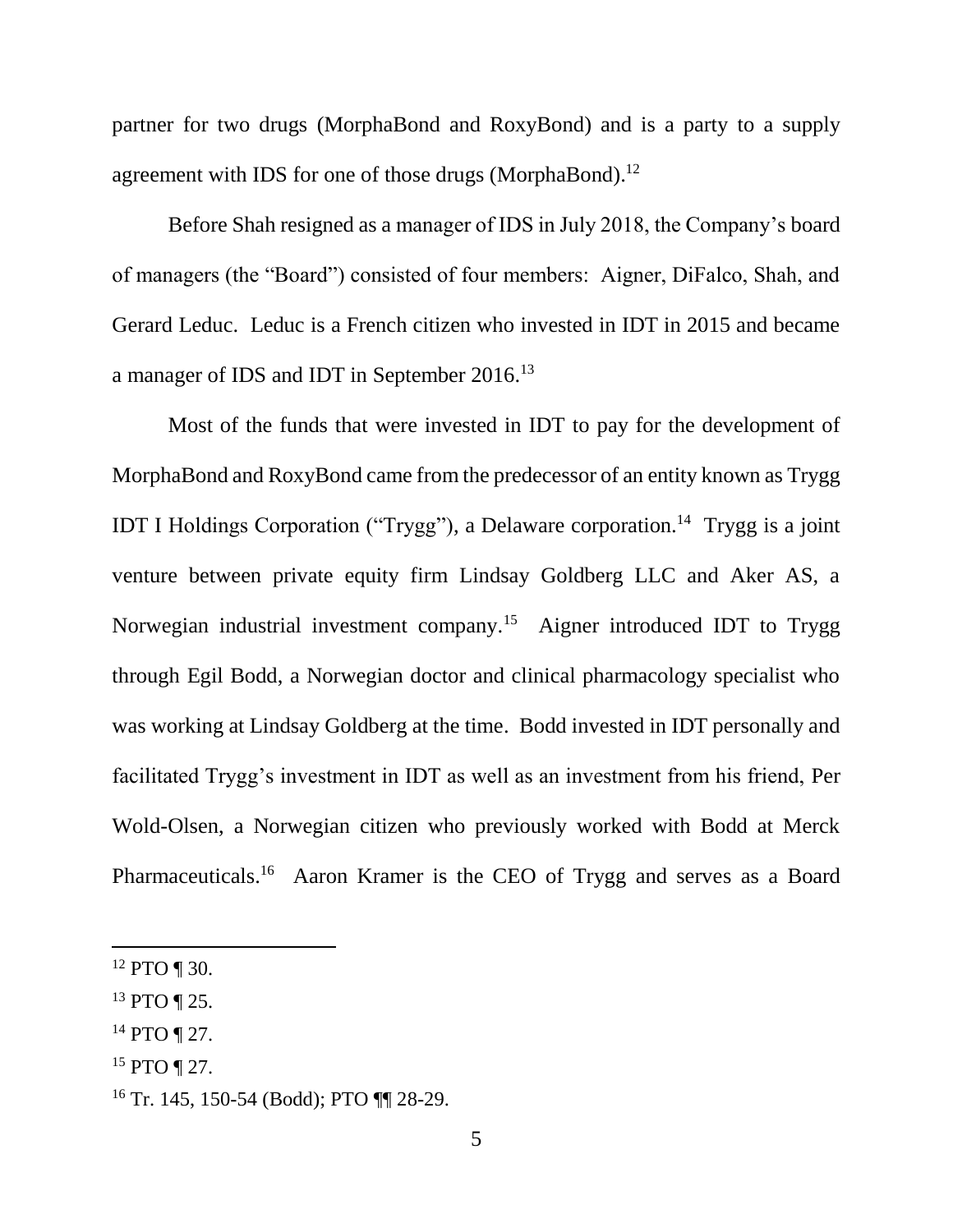observer under the IDS LLC agreement.<sup>17</sup> John Aiello, a partner at Lindsay Goldberg, also is a Board observer.<sup>18</sup>

# **B. Basic Process for Production of New Drugs**

The production of new drugs in the United States typically proceeds in the following stages: formulation, clinical development, commercial manufacturing, and commercialization.<sup>19</sup> Formulation involves developing specific formulas for a new drug, which can be done in-house or by an outside firm.<sup>20</sup> Clinical development includes performing studies to show that the new drug is effective, filing a new drug application ("NDA") with the Food and Drug Administration (the "FDA"), and receiving FDA approval.<sup>21</sup> The cost of obtaining FDA approval for a single drug of the kind IDS develops is approximately \$10 to \$15 million.<sup>22</sup>

Commercial manufacturing entails large-scale manufacturing of the drug, which may include a transfer of technology or "tech transfer" to a high-capacity manufacturing facility under the guidance of the drug developers.<sup>23</sup> Third-party firms that perform the commercial manufacturing are called contract manufacturing

<sup>17</sup> PTO ¶ 27.

 $18$  PTO ¶ 27.

<sup>19</sup> Tr. 16-18 (Aigner); Tr. 624 (Shah).

 $20$  Tr. 16 (Aigner).

 $21$  Tr. 16-17 (Aigner).

<sup>22</sup> Tr. 156 (Bodd); Tr. 550-51 (Shah); Tr. 700 (DiFalco).

 $23$  Tr. 17 (Aigner).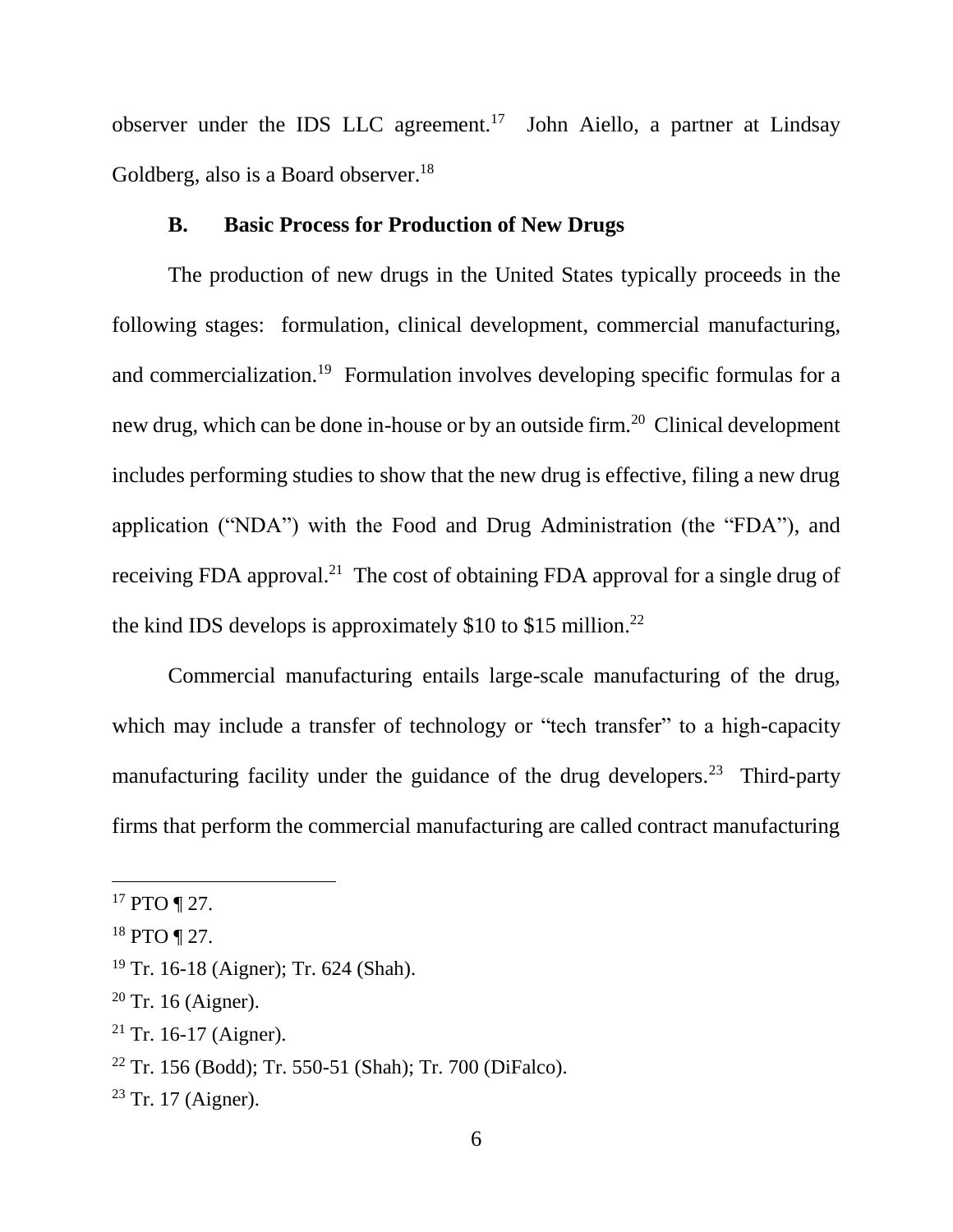organizations or "CMOs."<sup>24</sup> Finally, commercialization focuses on the marketing and sale of the new drug by a sales force, which can range in size from about thirty to 500 people.<sup>25</sup> A pharmaceutical company may employ its own sales force or license its products to an outside firm with a sales force.<sup>26</sup>

#### **C. The Formation of IDT**

It is well documented that the United States is facing an opioid crisis. A contributing factor to the abuse of opioids and other drugs is that the time-release characteristic of tablets of such drugs can be compromised by crushing the tablets, which allows for faster absorption of the drug. In 2006 and 2007, DiFalco and Shah worked together to develop a promising technology to deter abuse by preventing the rate of release of the drug from changing significantly if the tablets are crushed as compared to taking the tablets intact.<sup>27</sup>

In 2008, Aigner, DiFalco, and Shah formed Abuse Deterrent Pharmaceuticals LLC, which was renamed IDT in 2009, to develop pharmaceutical products, including abuse-deterrent opioid pain medications. 28 Aigner provided \$1.2 million of initial capital while DiFalco and Shah contributed all patents and other intellectual

 $24$  Tr. 17 (Aigner).

 $25$  Tr. 18 (Aigner).

 $26$  Tr. 18 (Aigner).

<sup>27</sup> Tr. 549-50 (Shah); *see* Tr. 7 (Aigner).

<sup>28</sup> PTO ¶ 31; Tr. 552 (Shah).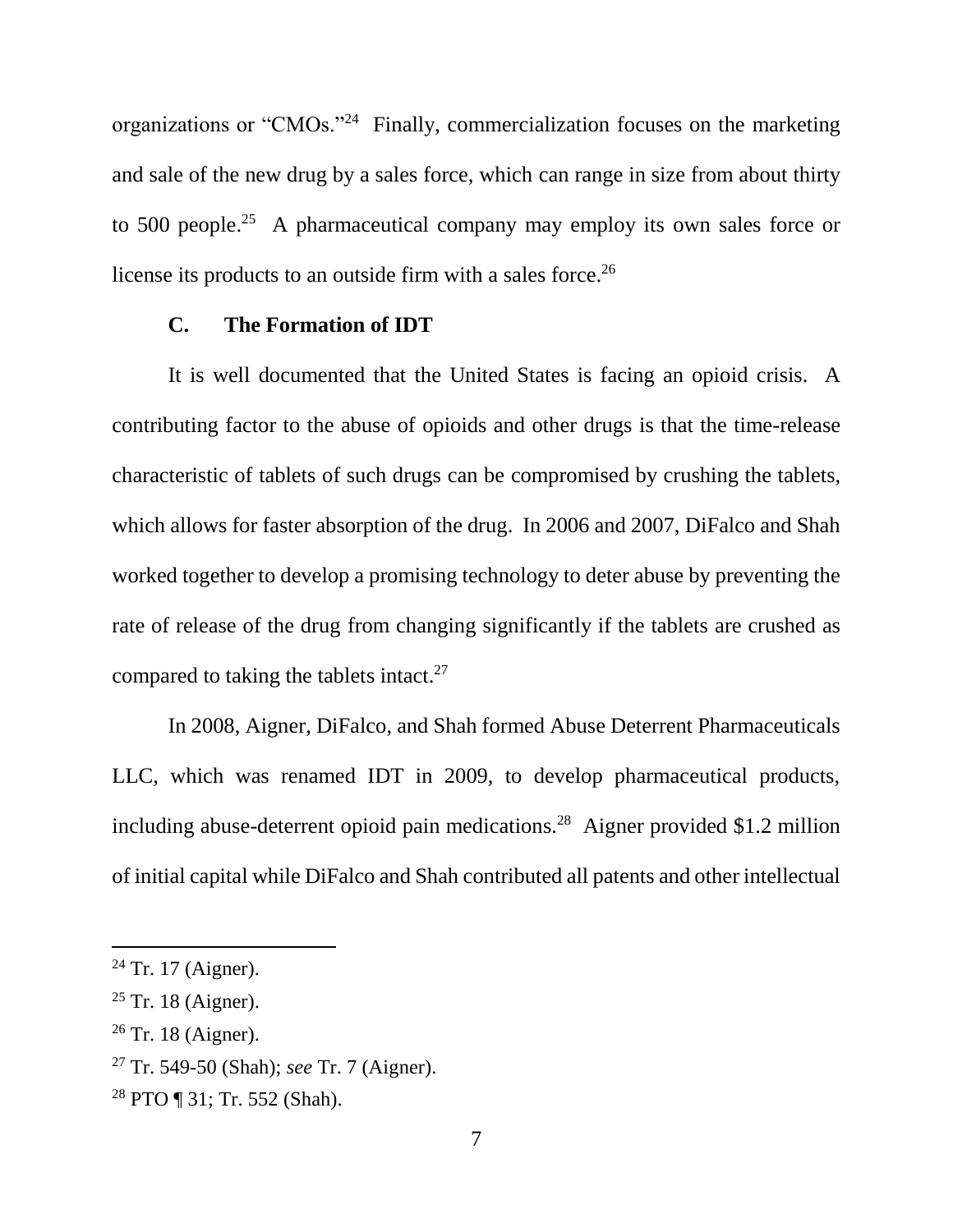property related to abuse-deterrent products.<sup>29</sup> To document their contribution of intellectual property, DiFalco and Shah entered into Invention Assignment Agreements dated June 17, 2008.<sup>30</sup>

The contribution of intellectual property from DiFalco and Shah included MorphaBond and RoxyBond.<sup>31</sup> MorphaBond is a monotherapy, abuse-deterrent, extended-release formulation of morphine sulfate; RoxyBond is a monotherapy, abuse-deterrent, immediate-release formulation of oxycodone hydrochloride.<sup>32</sup> The FDA approved MorphaBond in November 2015 and RoxyBond in April 2017, but

<sup>29</sup> PTO ¶ 31; *see* Tr. 21-23 (Aigner); Tr. 552 (Shah).

<sup>&</sup>lt;sup>30</sup> PTO ¶ 31. A dispute arose over whether DiFalco and Shah attempted to alter the Invention Assignment Agreements to narrow the scope of the technology they assigned from all inventions they conceived "concerning or related to abuse deterrent technology" to all such inventions "concerning or related to tablet coated solid oral dosage form abuse deterrent technology." JX 11 at 3, 10 (broader versions); JX 12 at 2, 8 (narrower versions). The evidence of record is too inconclusive to support such a finding. According to Aigner, when organizing a data room in 2015, the Company could not find copies of the Invention Assignment Agreements and asked DiFalco to provide original copies. The copies DiFalco provided were the narrower versions (JX 12), which prompted Aigner to accuse DiFalco and Shah of creating forged documents. Tr. 35-39 (Aigner). On the other hand, the broader versions (JX 11), which Aigner claimed to be the originals that DiFalco and Shah signed in 2008, contain a footer bearing the date "03/13/2015." On cross-examination, Aigner could not explain this discrepancy, conceding that it "[d]oesn't make any sense." Tr. 257 (Aigner). In a March 2016 email that Aigner sent to DiFalco and Shah, Aigner characterized the matter as a "misunderstanding" and suggested they all "move on." JX 13 at 1; Tr. 258-59 (Aigner). New agreements were prepared "to eliminate the misunderstanding," which DiFalco and Shah signed. JX 13 at 1; Tr. 702-03 (DiFalco). Also in 2016, DiFalco and Shah assigned to IDT a patent that originally had been filed in Cerovene's name that Aigner contends was covered by the Invention Assignment Agreements. Tr. 40-42 (Aigner); Tr. 703-05 (DiFalco).

<sup>31</sup> PTO ¶ 31.

<sup>32</sup> PTO ¶ 31.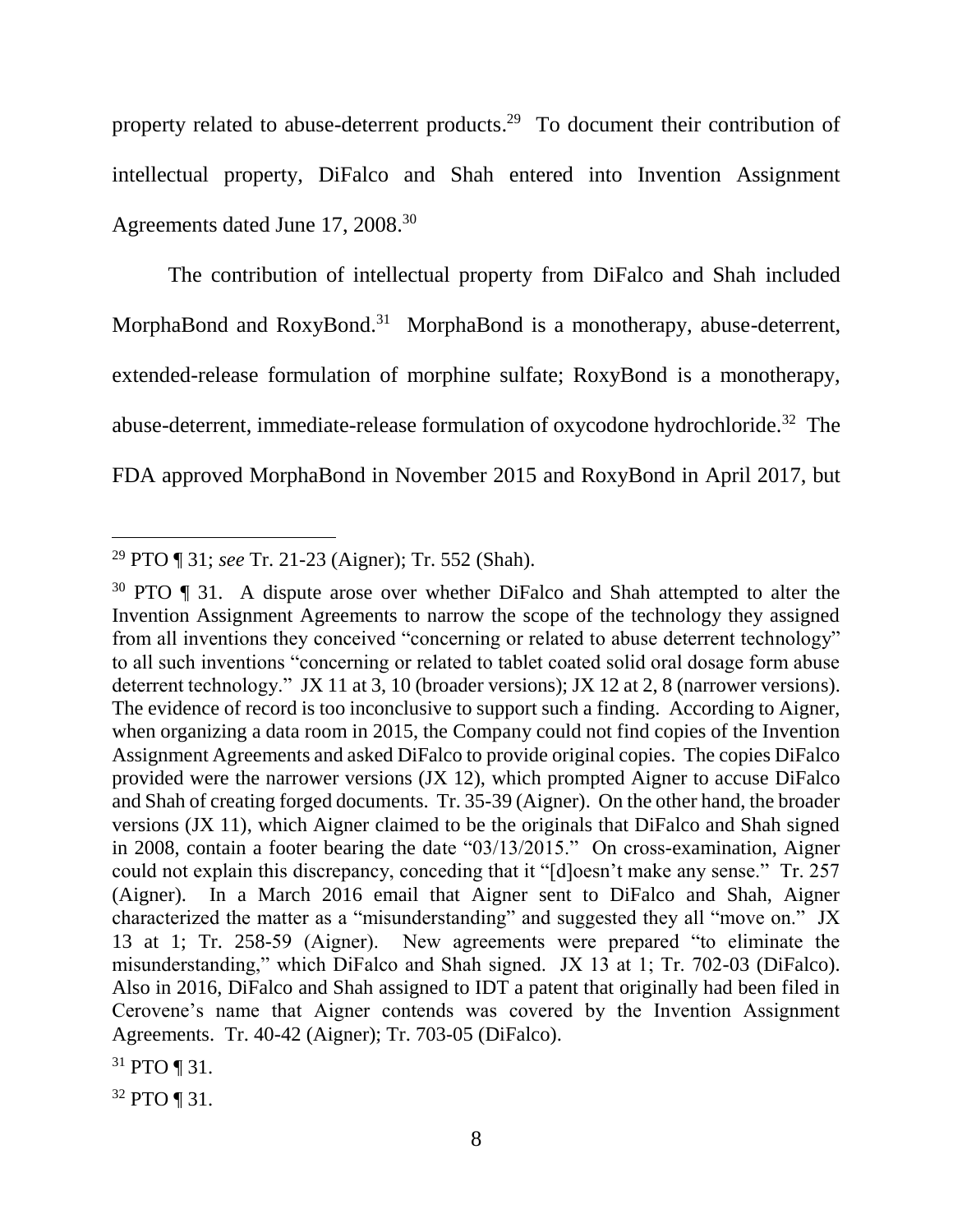only MorphaBond, which was launched commercially in 2017, is available for sale today.<sup>33</sup> The abuse-deterrent technology that DiFalco and Shah invented could be applied to other drugs, but no other products have been developed by IDT or IDS to date. 34

#### **D. Trygg Invests in IDT**

On April 30, 2012, IDT entered into a letter agreement with Trygg IDT I LLC ("Trygg LLC")—a predecessor of Trygg—to establish a joint venture with, and secure financing from, Trygg LLC.<sup>35</sup> The purpose of Trygg LLC's investment was "to fund the development of the pharmaceutical products" by IDT. $36$  Specifically, this meant financing the "pre-commercial activities" for three future IDT products with an option for the development of three additional products.<sup>37</sup> As part of its investment, Trygg LLC financed the build-out of improvements at a manufacturing facility located in Orangeburg, New York (the "Orangeburg Facility").<sup>38</sup>

Trygg LLC invested \$10 million in IDT initially, with approximately \$8 million earmarked for the Orangeburg Facility build-out, and it anticipated investing

<sup>33</sup> Tr. 8 (Aigner); Tr. 155 (Bodd).

<sup>34</sup> Tr. 557 (Shah).

<sup>35</sup> PTO ¶ 32; JX 3.

<sup>36</sup> Tr. 817 (Kramer).

<sup>37</sup> Tr. 817-18 (Kramer); PTO ¶ 32; *see* Tr. 700 (DiFalco).

<sup>38</sup> PTO ¶ 32.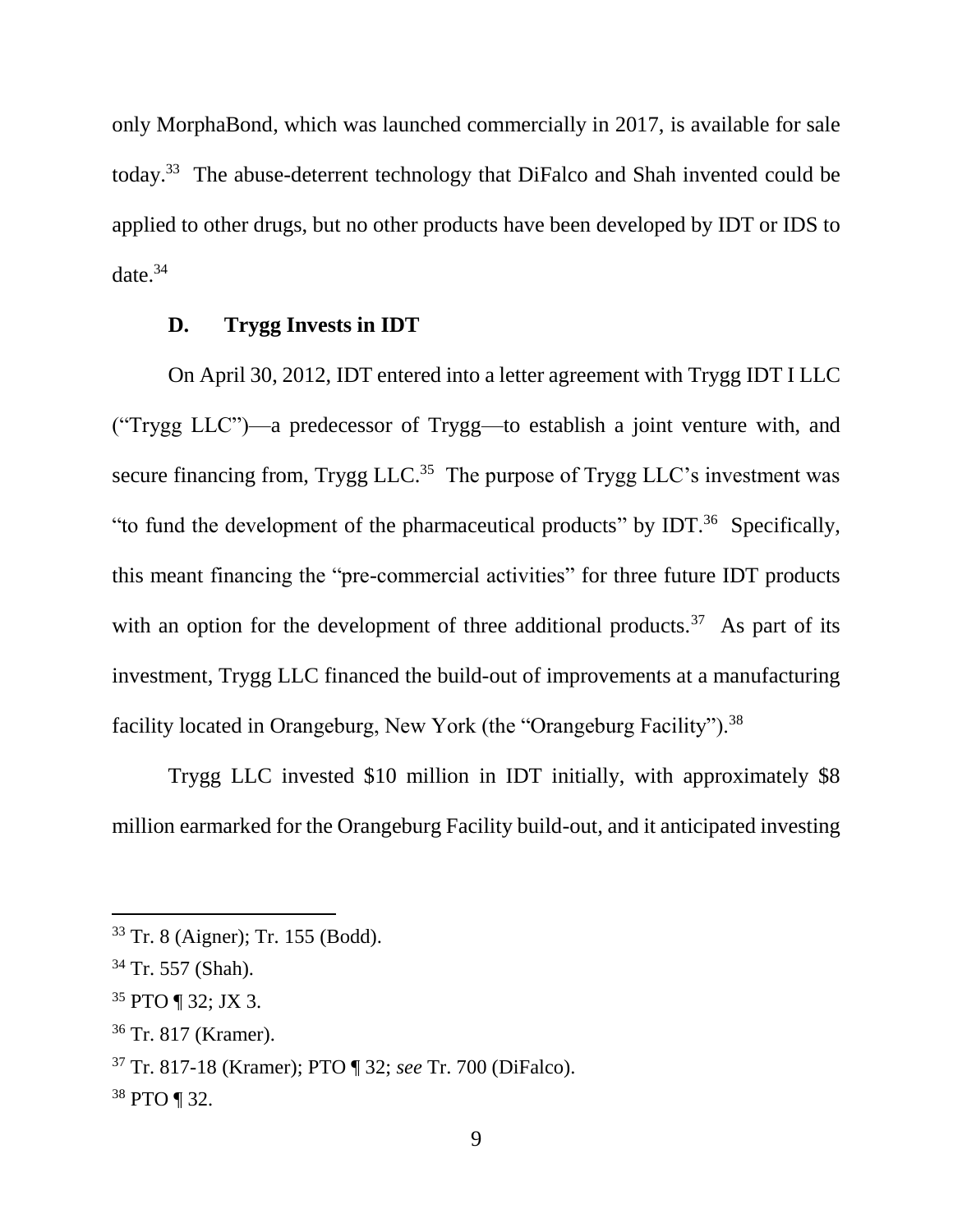approximately \$30 million more "upon the successful reaching of milestones."<sup>39</sup> In total, Trygg LLC and its successor (Trygg) invested over \$45 million in IDT.<sup>40</sup>

## **E. The Trygg Dispute and Formation of IDS**

In 2014 or 2015, "a major disagreement" arose between Trygg LLC and IDT over funding the development of additional products.<sup>41</sup> From Trygg LLC's perspective, time had "run out" and it was "impossible" for Trygg LLC to justify making any further investment in IDT because of the company's lack of progress on many fronts, including that IDT was not even "finished with development [of its] two first products."<sup>42</sup>

Trygg LLC commenced arbitration proceedings against IDT, which the parties settled in August 2016.<sup>43</sup> The details of the arbitration are confidential, but as a result of the settlement, IDT formed IDS into which Trygg LLC was merged, with IDS as the surviving entity.<sup>44</sup> In connection with the merger, Trygg LLC's members became members of IDS, IDT became the majority member of IDS, and IDT contributed to IDS all of its intellectual property related to abuse-deterrent

- <sup>41</sup> Tr. 26 (Aigner); Tr. 159 (Bodd).
- $42$  Tr. 159 (Bodd).
- <sup>43</sup> PTO ¶ 36; Tr. 30 (Aigner); JX 344.
- <sup>44</sup> Tr. 26 (Aigner); PTO ¶ 36; JX 38.

<sup>39</sup> Tr. 816, 820 (Kramer).

<sup>40</sup> Tr. 817 (Kramer).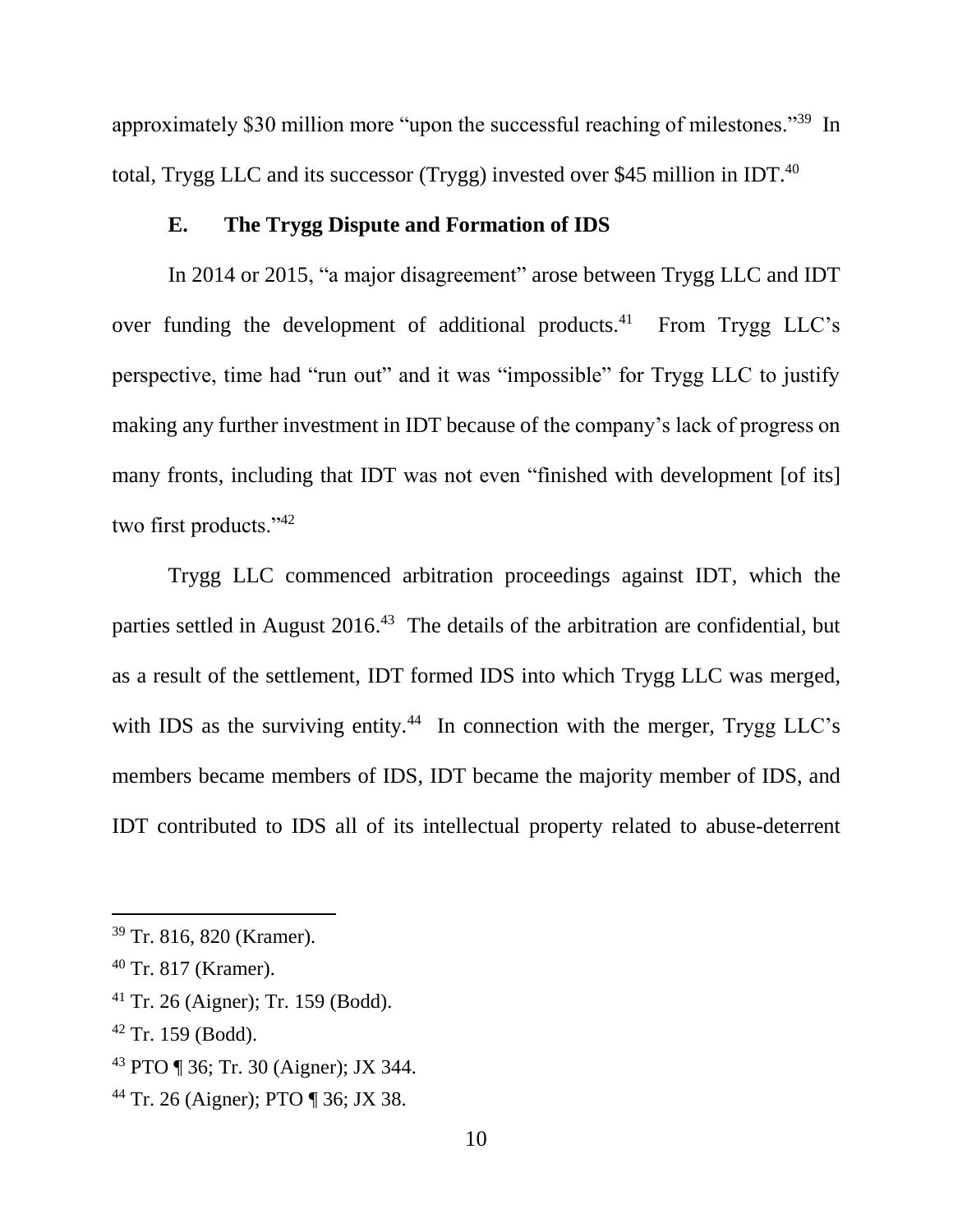products.<sup>45</sup> IDS thereafter assumed all pharmaceutical development efforts previously undertaken by IDT.<sup>46</sup> Also in connection with the merger, Trygg LLC transferred to IDS the assets on its balance sheet associated with the Orangeburg Facility and released IDT and its officers, including DiFalco and Shah, from any claims arising out of or related to the letter agreement under which Trygg LLC had funded the build-out of the Orangeburg Facility.<sup>47</sup>

The management and ownership structures of IDT and IDS after the settlement with Trygg LLC are depicted below based on their operative LLC agreements at the time:<sup>48</sup>

<sup>46</sup> PTO ¶ 36.

l

<sup>47</sup> PTO ¶ 36; JX 344 § 1.2(b).

<sup>&</sup>lt;sup>45</sup> PTO ¶ 36. Trygg LLC's members at the time consisted of Trygg, Acela Investments LLC (affiliated with Aigner), Mininaste AS (affiliated with Bodd), Mario Family Partners, LP (affiliated with Ernest Mario), and Wold-Olsen. PTO  $\P$  33, 36.

<sup>&</sup>lt;sup>48</sup> The information for IDT comes from its Fourth Amended and Restated LLC Agreement dated as of August 23, 2016. JX 39 § 5.2, Sched. 1. The IDT membership percentages are calculated on a fully diluted basis, including non-voting profit interests. The information for IDS comes from its Second Amended and Restated LLC Agreement dated as of September 28, 2016. JX 44 § 5.02(a), Ex. A. The IDS membership figures are based on common unit ownership. All membership figures are rounded to the nearest tenth.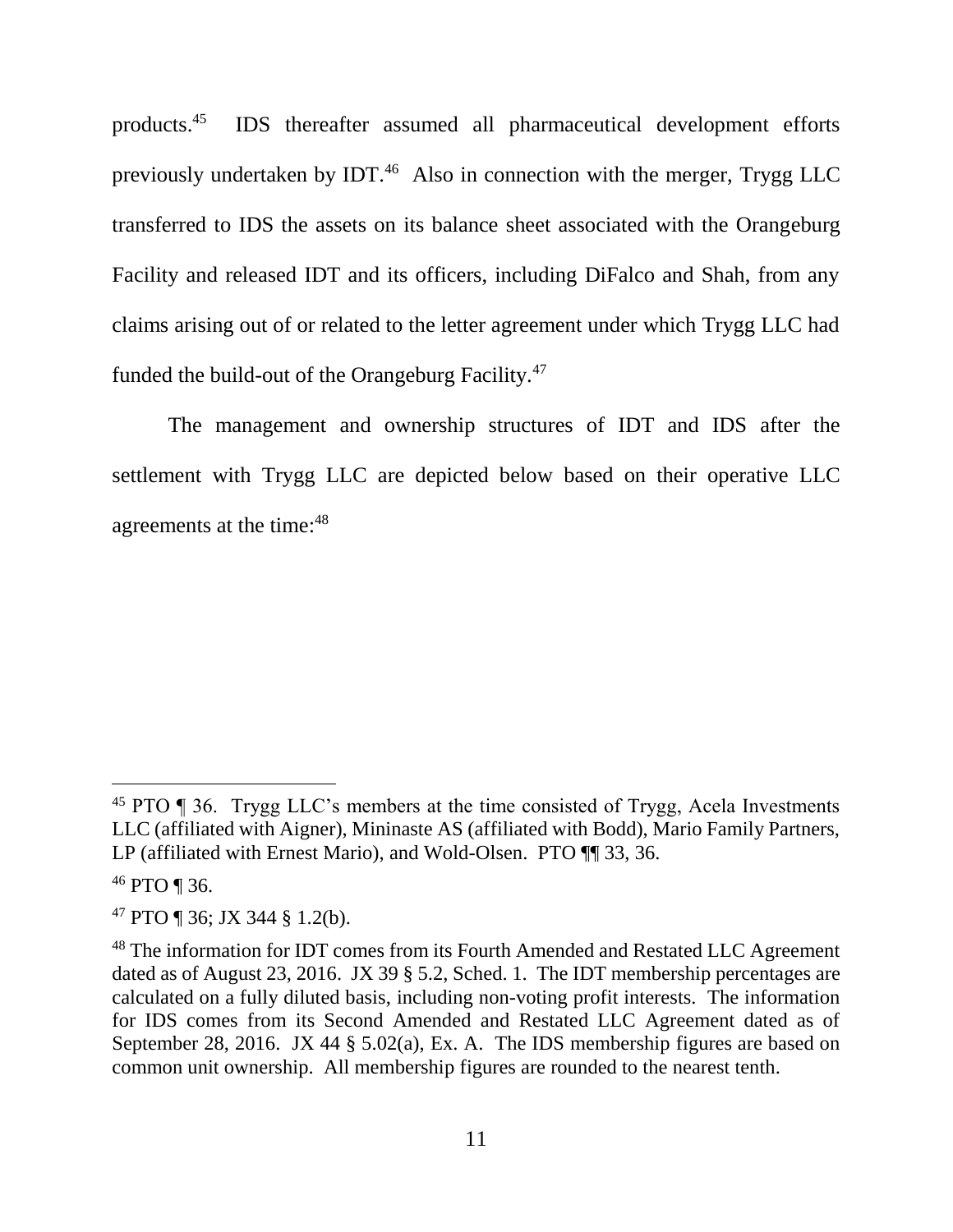| <b>IDT</b>      |                               |            |  |
|-----------------|-------------------------------|------------|--|
| <b>Managers</b> | <b>Members</b>                | Percentage |  |
| Aigner          | DiFalco and Shah (affiliated) | 38.8       |  |
| DiFalco         | Aigner (affiliated)           | 24.4       |  |
| Shah            | Others                        | 15.7       |  |
|                 | Mininaste AS (Bodd)           | 6.0        |  |
|                 | Wold-Olsen                    | 6.0        |  |
|                 | Mario (affiliated)            | 4.9        |  |
|                 | <b>SC Transition (Leduc)</b>  | 4.2        |  |

| <b>IDS</b>      |                                   |            |
|-----------------|-----------------------------------|------------|
| <b>Managers</b> | <b>Members</b>                    | Percentage |
| Aigner          | <b>IDT</b>                        | 71.9       |
| DiFalco         | <b>Trygg</b>                      | 21.0       |
| Shah            | <b>SC Transition (Leduc)</b>      | 4.2        |
| Leduc           | Mininaste AS (Bodd)               | 1.0        |
|                 | Wold-Olsen                        | 1.0        |
|                 | Mario Family Partners, LP (Mario) | 0.5        |
|                 | Acela Investments LLC (Aigner)    | 0.5        |

#### **F. Continued Disputes over the Build-Out of the Orangeburg Facility**

The resolution reached with Trygg LLC over the Orangeburg Facility did not end the disputes over that facility between Aigner and DiFalco and Shah. In mid-2016, before the dispute with Trygg LLC was resolved, Aigner discovered that Cerovene's landlord at the Orangeburg Facility was Corporate Drive Properties\Medlantis, LLC ("Medlantis"), a New Jersey limited liability company owned by DiFalco and Shah.<sup>49</sup> This surprised Aigner, who thought that a third party

<sup>&</sup>lt;sup>49</sup> PTO  $\P$  35; JX 4 at 1; JX 20; Tr. 43 (Aigner).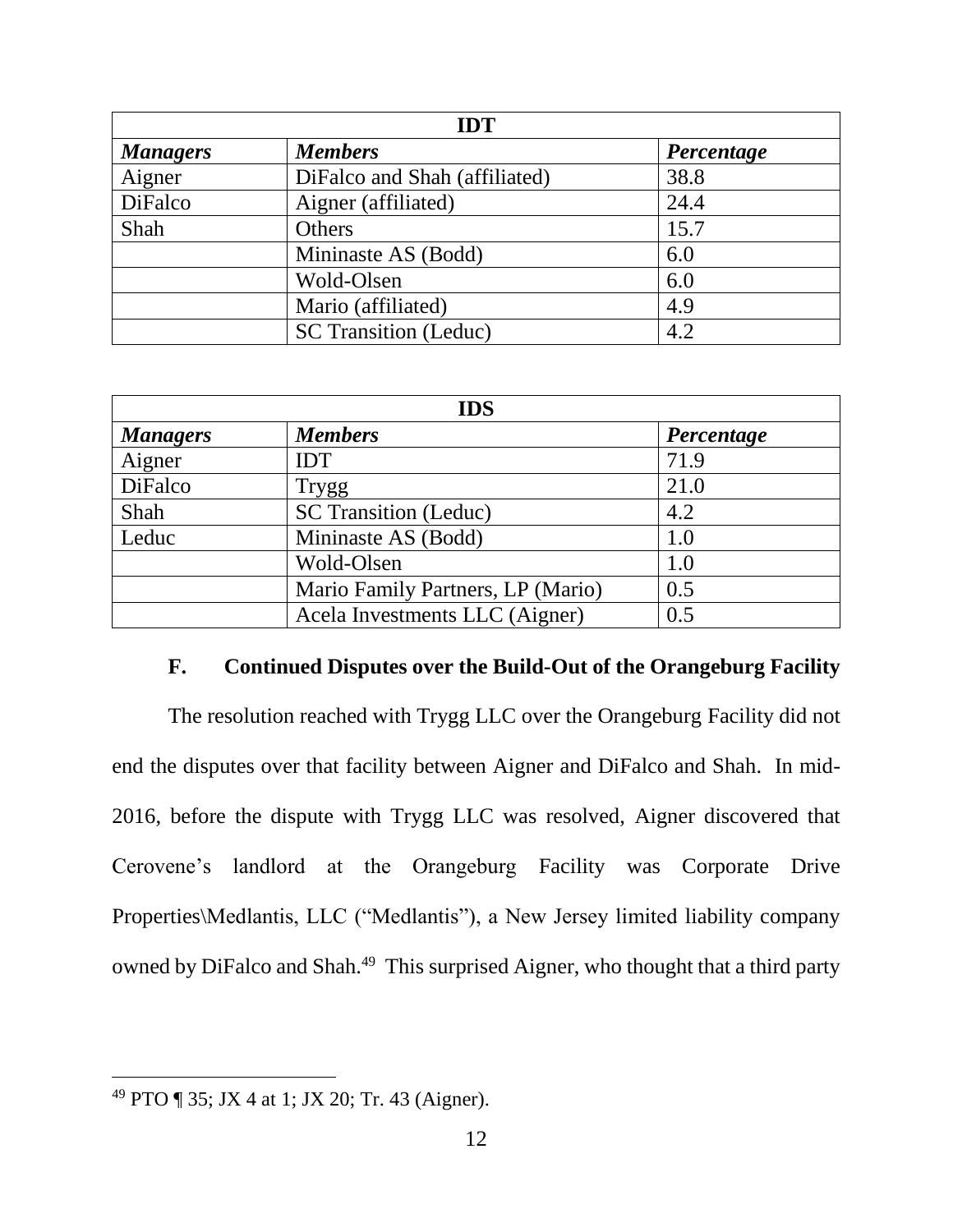owned the facility.<sup>50</sup> Aigner later learned that Empire Construction Management Group, LLC, a company owned by DiFalco's brother, had billed approximately \$4.5 million in connection with the build-out of the Orangeburg Facility.<sup>51</sup>

DiFalco oversaw the build-out of the Orangeburg Facility.<sup>52</sup> The arrangements for the build-out were informal. There was no contract governing the build-out between Cerovene and Trygg LLC or IDT, or between Cerovene and Empire. $53$  According to DiFalco, his brother (Salvatore) acted as a general contractor on the project for "one or two years" and was paid \$250,000 for his work. 54 When Salvatore's role ended, the cash in Empire's accounts was transferred to a company DiFalco owned called International Innovative Technologies Group, through which DiFalco completed the build-out project.<sup>55</sup> DiFalco acknowledges he "didn't have the greatest accounting of everything" for the build-out of the Orangeburg Facility, but insists that "millions of dollars" were saved on the project. 56

<sup>50</sup> Tr. 43 (Aigner).

<sup>51</sup> Tr. 44 (Aigner); JX 21 at 1.

 $52$  PTO ¶ 34.

<sup>53</sup> Tr. 683, 795 (DiFalco); DiFalco Dep. 34.

<sup>54</sup> DiFalco Dep. 26-28, 34-35; Tr. 795-96 (DiFalco).

<sup>55</sup> Tr. 796 (DiFalco); DiFalco Dep. 34.

<sup>56</sup> Tr. 796-800 (DiFalco); DiFalco Dep. 218.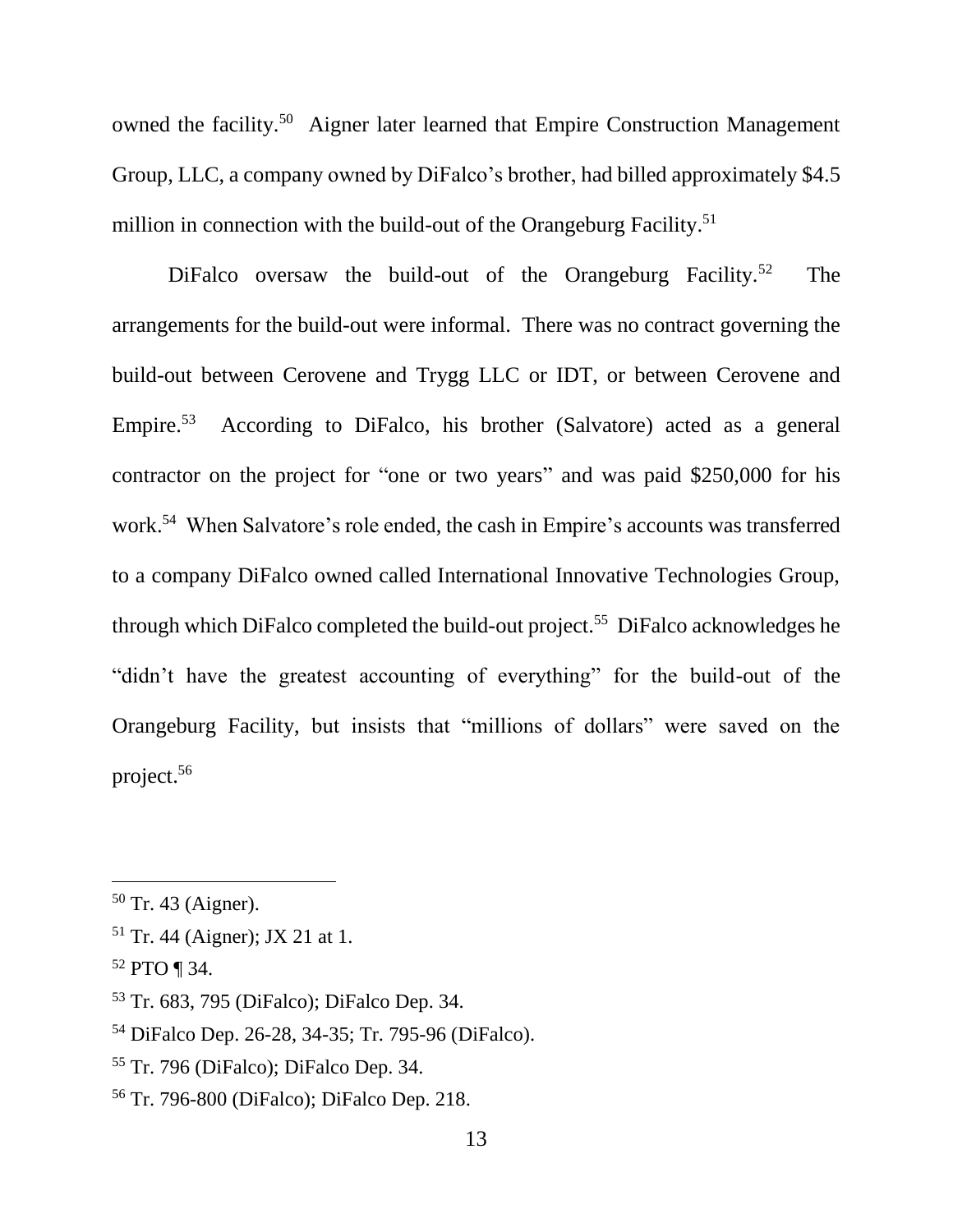To date, the Orangeburg Facility has never been used to manufacture product for IDS.<sup>57</sup> Cerovene owns another facility located in Valley Cottage, New York (the "Valley Cottage Facility"), which was used to make test batches of MorphaBond and RoxyBond during the NDA process and which currently manufactures MorphaBond.<sup>58</sup>

### **G. Initial Attempts to Address Conflicts of Interest**

In the summer of 2016, in connection with making arrangements to manufacture products, Aigner, DiFalco, and Shah discussed ways to handle conflicts of interest arising from DiFalco and Shah's ownership of Cerovene.<sup>59</sup> On July 8, 2016, Robert F. Coyne, IDS's outside counsel at the law firm of Gibbons, P.C., emailed Aigner, DiFalco, and Shah: (i) drafts of a resolution "authorizing [DiFalco and Shah] to proceed with certain actions which involve a potential conflict of interest," including voting on a supply agreement with Cerovene that was being negotiated and participating in the selection of future CMOs; and (ii) draft language addressing conflicts of interest generally that was to be included in the operating agreements for IDT and IDS. $^{60}$  In general terms, the draft conflicts of interest language for the operating agreements identified Hafid Touam as "an independent

<sup>57</sup> Tr. 35, 78, 106 (Aigner); Tr. 697-98 (DiFalco).

<sup>58</sup> Tr. 82-83 (Aigner); JX 68 at 11; Tr. 682 (DiFalco).

<sup>59</sup> *See* JX 14.

 $60$  JX 17 at 1, 4.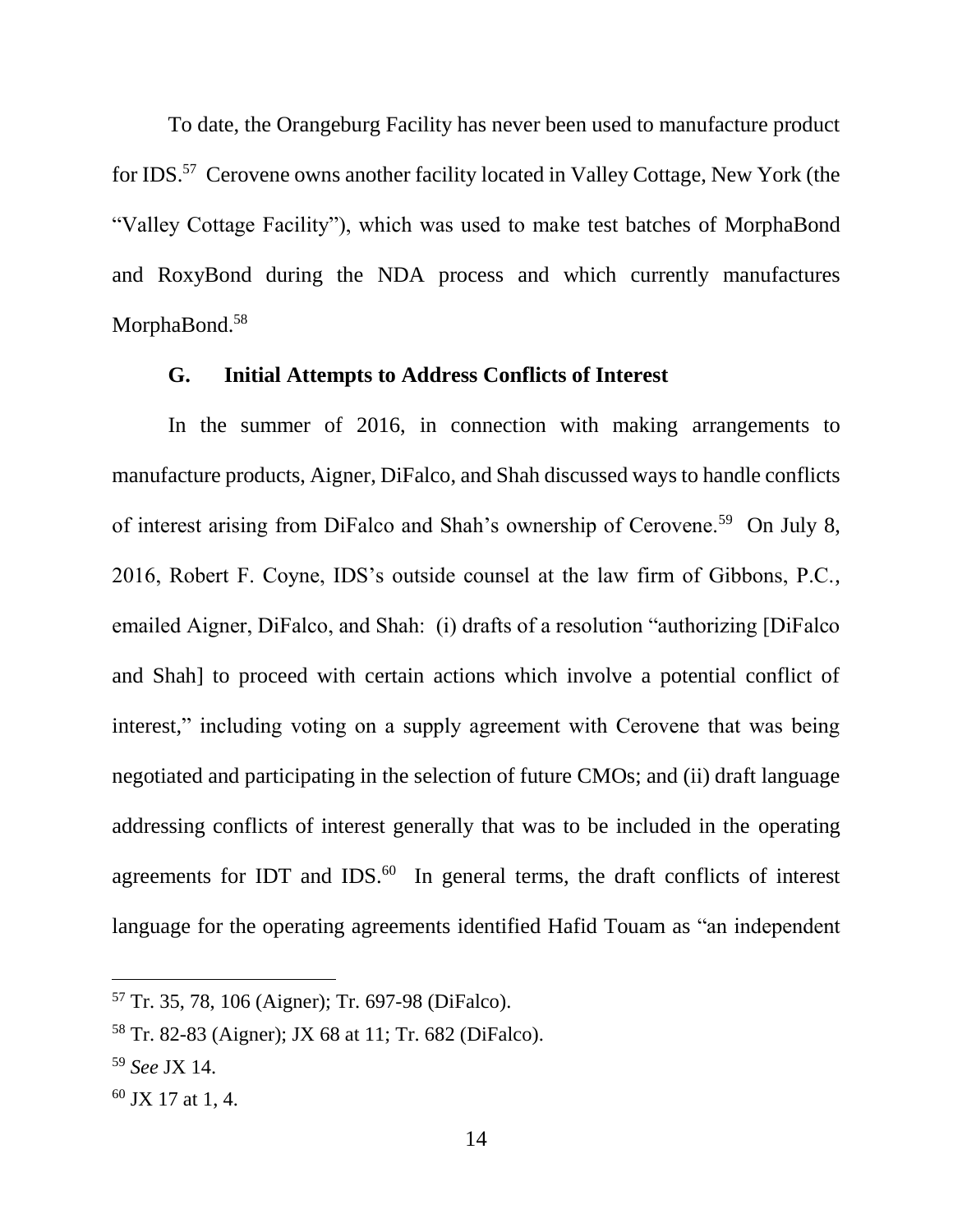party" who would vote for any manager who had a conflict of interest with respect to certain transactions.<sup>61</sup> Touam had worked with Aigner for many years dating back to 1999 or 2000, and had known DiFalco and Shah for a similar length of time.<sup>62</sup>

On August 8, 2016, Coyne emailed Aigner, DiFalco, and Shah a draft of a written consent for the members and managers of IDT to address past and current conflicts of interest involving IDT and Cerovene. 63 The draft written consent stated that DiFalco and Shah own Cerovene, "have an ownership and/or leasehold interest" in "buildings" being used for IDT's operations, and have employed and will continue to employ in connection with those buildings "companies in which family members related to" DiFalco and Shah have an "ownership interest."<sup>64</sup> The draft also contained a qualified waiver of claims against DiFalco and Shah relating to "any and all" conflicts, but it was not executed. 65

On August 22, 2016, Aigner, DiFalco, and Shah executed a written consent as managers of the newly formed IDS to implement a "transparency policy."<sup>66</sup> The policy states that members and managers "engaged in business with the Company

<sup>63</sup> JX 28.

l

 $64$  JX 28 at 10.

<sup>66</sup> JX 37.

 $61$  JX 17 at 1.

<sup>62</sup> Tr. 389-90 (Touam).

 $65$  JX 28 at 6-9.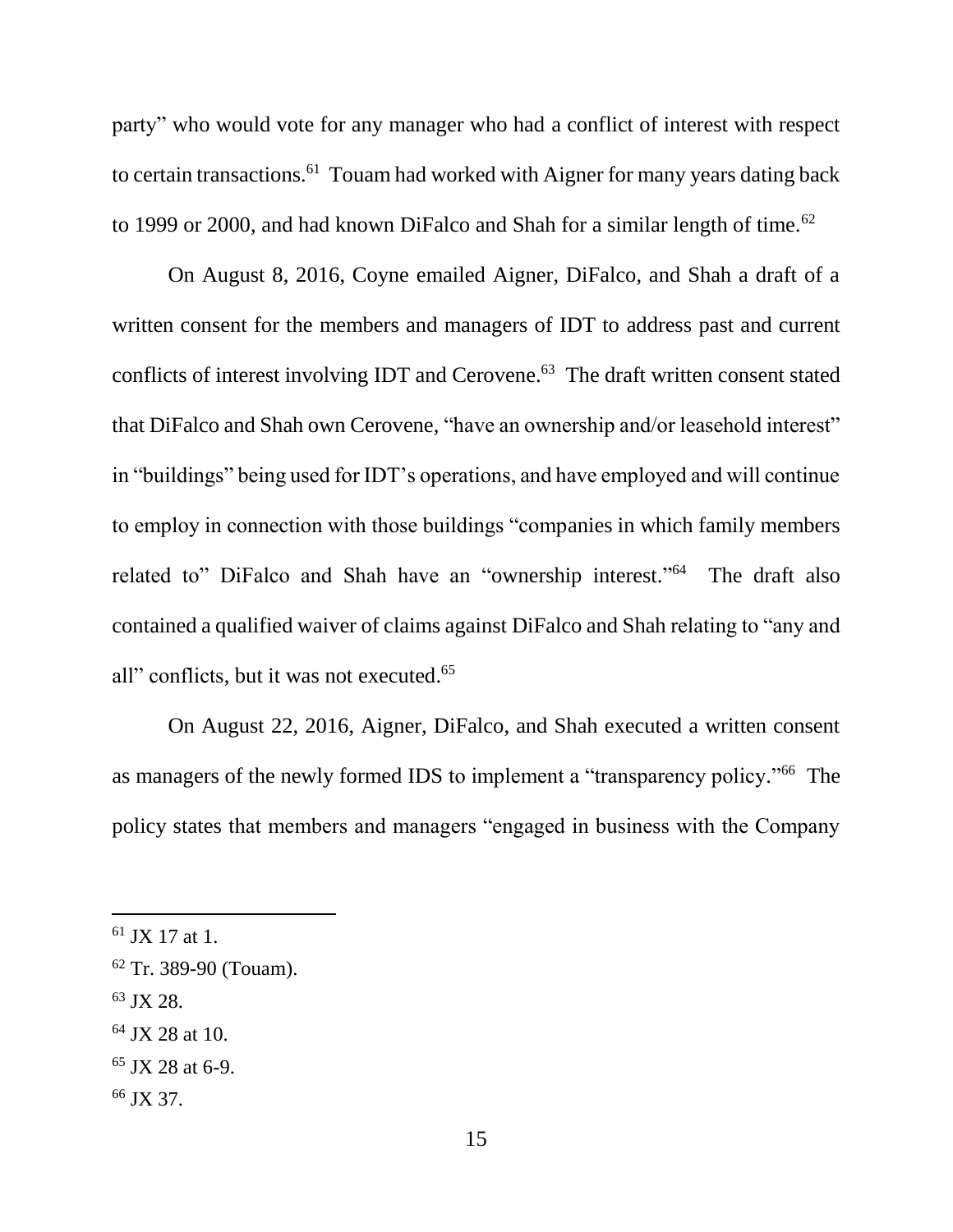shall provide full disclosure and transparency in regard to such affiliated transaction, including supply chain issues and planning" and that "[a]ny potential conflict shall be disclosed completely and immediately in writing with attention to the Board."<sup>67</sup>

#### **H. The IDS Agreement**

At the times relevant to this action, IDS has been governed by a Second Amended and Restated Limited Liability Company Agreement dated September 28, 2016 (the "IDS Agreement").<sup>68</sup> The "full and entire management of the business and affairs of" IDS is vested in a board of managers (as defined above, the "Board").<sup>69</sup> The IDS Agreement provides that "[p]rior to an IPO, the Board shall consist entirely of the individuals designated by the IDT Investors . . . , which initially shall be Stefan Aigner, Ray DiFalco, Manish Shah and Gerard Leduc."70

The IDS Agreement contains several provisions critical to this case that govern Board actions. Two provisions—one for actions taken at Board meetings and another for Board actions taken by written consent—expressly provide that no Board action shall be effective unless the action is approved by both (i) Aigner and (ii) either DiFalco or Shah (the "Veto Rights"). For example, Section 5.03, which governs actions taken at Board meetings, states as follows:

 $67$  JX 37 at 3.

<sup>68</sup> PTO ¶¶ 1, 37; JX 44.

<sup>69</sup> PTO ¶ 37; JX 44 § 5.01(a).

 $70$  JX 44 § 5.02(a).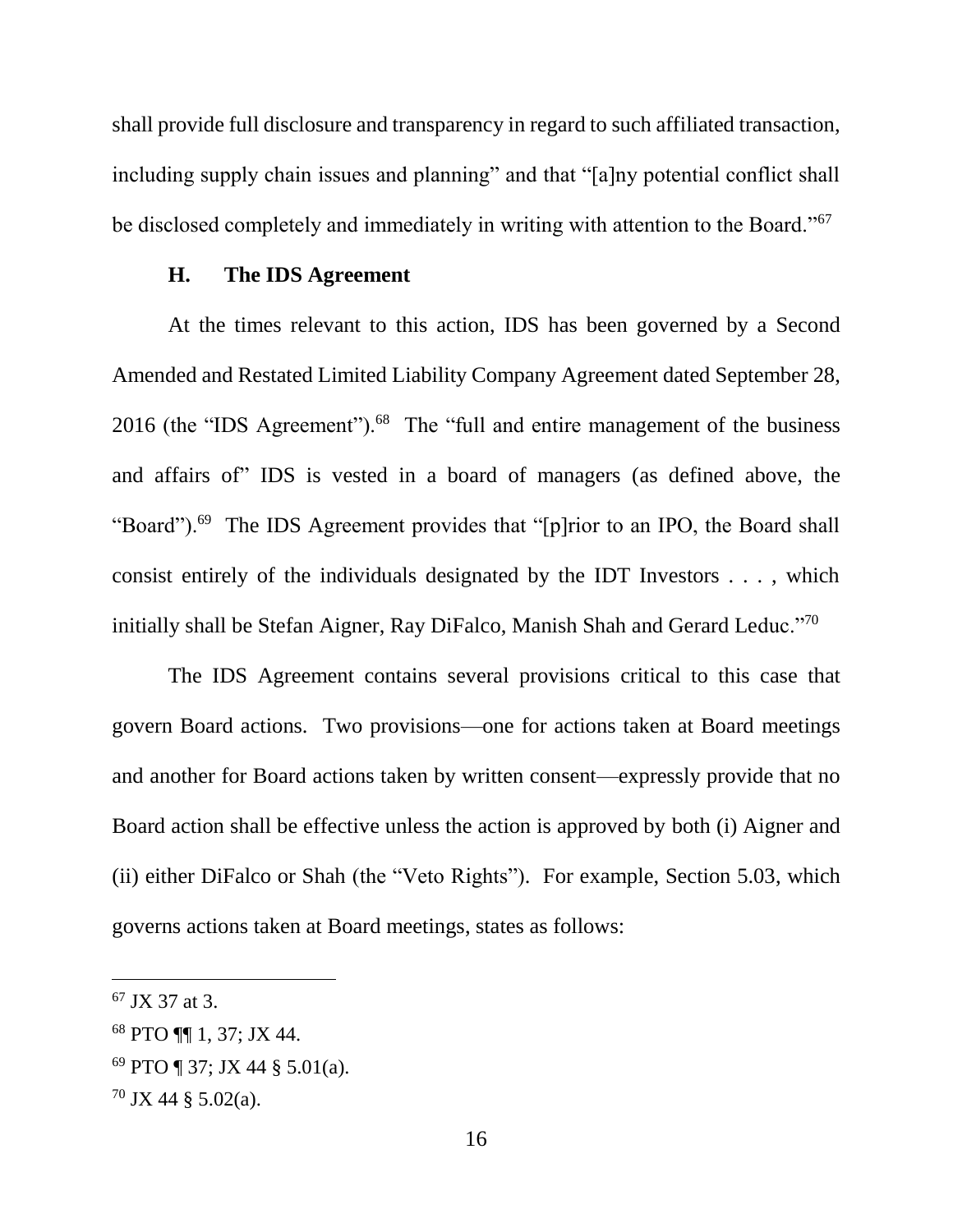A majority of the Managers then in office shall constitute a quorum for the transaction of business at any meeting, so long as such quorum shall include (a) Stefan Aigner and (b) at least one of Ray DiFalco or Manish Shah; provided that a quorum may only exist if proper notice of a meeting was provided in accordance with Section 5.07 (including to each Observer). Action of the Board shall be authorized by the vote of a majority of the Managers present at the time of the vote if there is a quorum, unless otherwise provided by this Agreement; *provided, however, that such majority shall include the affirmative vote of (i) Stefan Aigner and (ii) at least one of Ray DiFalco or Manish Shah*. 71

The same requirement is included in a provision governing Board action taken by written consent.<sup>72</sup>

Section 5.14 provides that IDS's managers "shall have fiduciary duties of loyalty and care similar to that of directors of business corporations organized under the Delaware General Corporation Law."<sup>73</sup> Section 5.14 further provides a mechanism that was intended to address conflicts of interest. Specifically, Section 5.14(b)(ii) provides that an "Independent Representative" will exercise "voting, consent or similar rights as a member of the Board with respect to any Affiliate Transaction" in the place of an "Interested Manager," meaning one who has "a conflict of interest concerning an Affiliate Transaction."

<sup>71</sup> *Id*. § 5.03 (emphasis added).

<sup>&</sup>lt;sup>72</sup> *Id.* § 5.09 ("Any action required or permitted to be taken by the Board may be taken without a meeting if a majority of the members of the Board, *which majority shall include (a) Stefan Aigner and (b) at least one of Ray DiFalco or Manish Shah*, consent in writing or by electronic transmission to the adoption of a resolution authorizing the action . . . .") (emphasis added).

 $^{73}$  *Id.* § 5.14(a).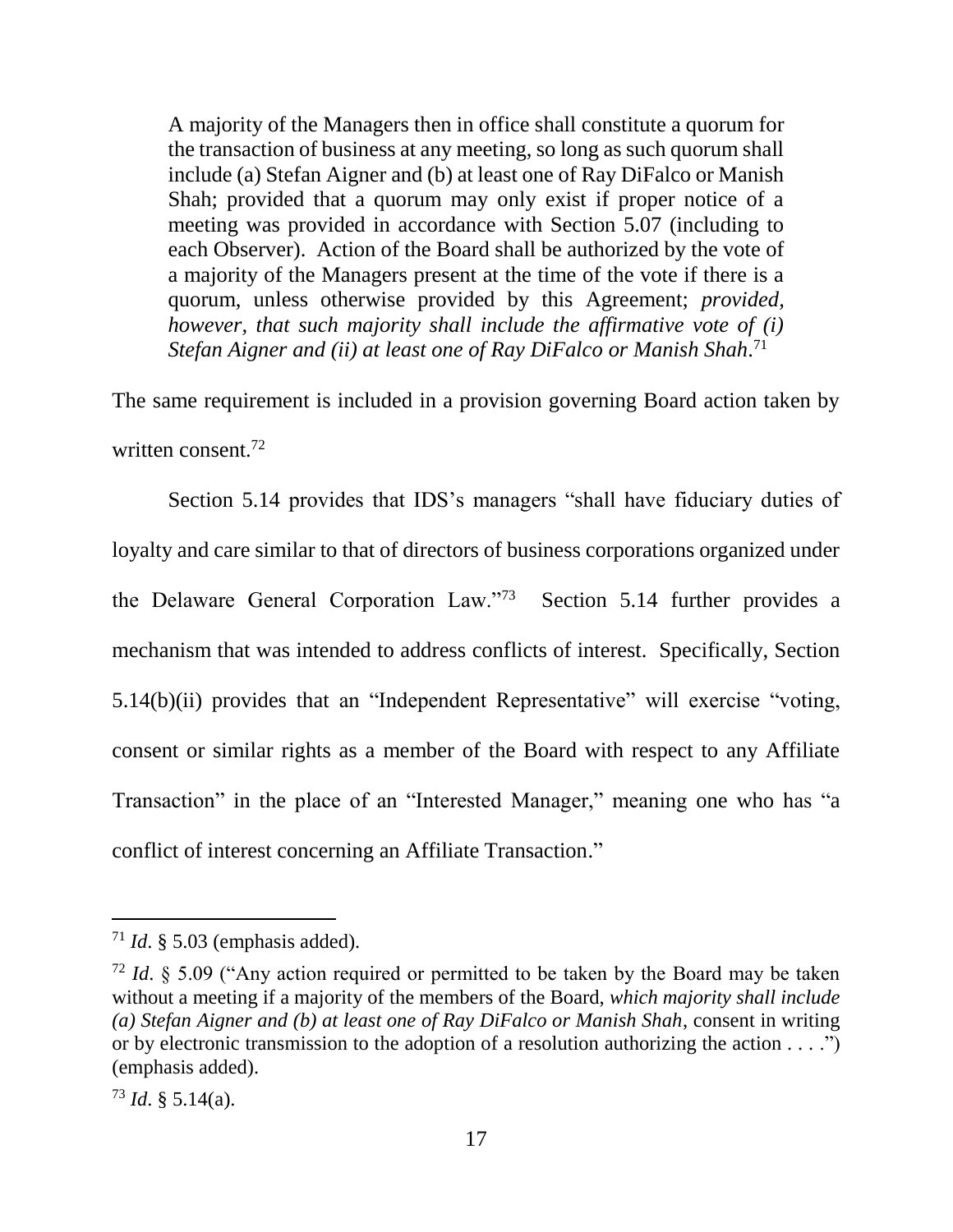Section 5.14(b)(ii) names Touam as the initial Independent Representative for DiFalco and Shah, and Kip Martin as the initial Independent Representative for Aigner.<sup>74</sup> Martin worked with Aigner early in his career and is currently the Vice President of Finance and Business Development of IDS.<sup>75</sup> The text of Section 5.14 is discussed in detail later in this opinion.

Section 5.15 of the IDS Agreement provides that the Board may appoint officers and names Aigner as the initial Chief Executive Officer and DiFalco as the initial President.<sup>76</sup> Section 5.15 further provides that the performance of the duties of the CEO and President are not only subject to the control of the Board, but are subject to the "advice and consent" of each other:

The Chief Executive Officer of the Company shall, subject to the control of the Board, in general supervise and control the business and affairs of the corporation *subject to the advice and consent of the President*. The President shall have such powers and duties as usually pertain to such office. The President's powers and duties shall be *subject to* the control of the Board and to *the advice and consent of the Chief Executive Officer*. 77

In other words, the IDS Agreement contemplates a management structure in which

the CEO and President are essentially co-equal fiduciaries who must communicate

regularly and who share decision-making authority.

 $^{74}$  *Id.* § 5.14(b)(ii).

 $75$  Tr. 461-63 (Martin).

<sup>76</sup> JX 44 § 5.15.

<sup>77</sup> *Id*. (emphasis added).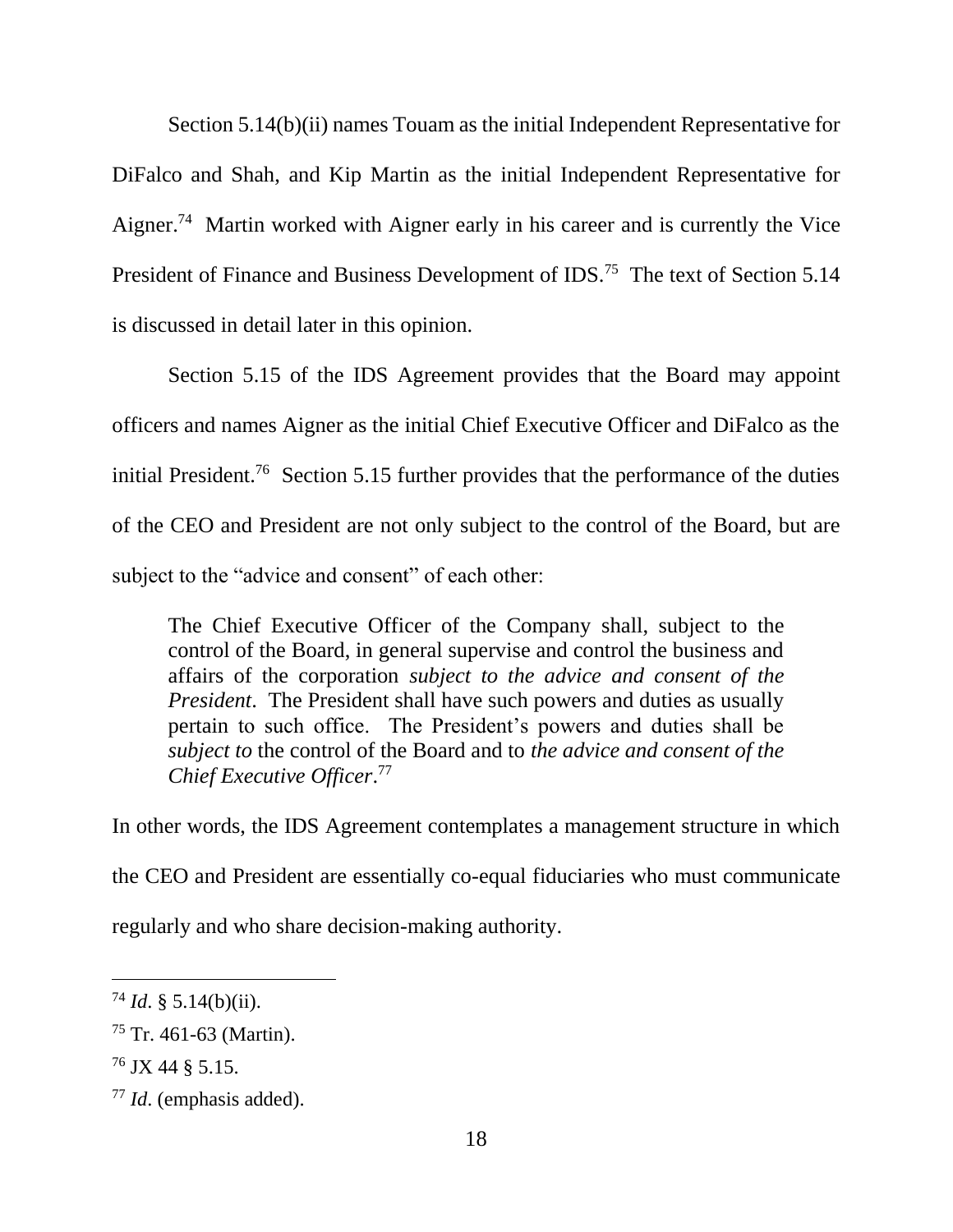Finally, Section 5.16 of the IDS Agreement provides informational rights to the Board observers—currently Kramer and Aiello. It states, in relevant part, that:

The Company shall, within a reasonable period of time after learning of any material development affecting the Company's or any of its direct or indirect Subsidiaries' business and affairs, update each of the Observers regarding any such material development. The Company agrees to, and to cause management of its Subsidiaries to, consider in good faith the recommendations of the Observers on matters on which it is consulted, recognizing that the ultimate discretion with respect to all matters shall be retained by the Company and its Subsidiaries.<sup>78</sup>

#### **I. The IDT Agreement**

At the times relevant to this action, IDT has been governed by a Fourth Amended and Restated Limited Liability Company Agreement dated August 23, 2016 (the "IDT Agreement"),<sup>79</sup> which was entered into in connection with IDT's settlement with Trygg LLC. Section 5.1 of the IDT Agreement vests management and control of IDT in a board of managers, which consisted of Aigner, DiFalco, and Shah as of August 2016.80

Important here, the IDT Agreement provides that, prior to a transaction defined as the "Exchange," which has not occurred, <sup>81</sup> the managers of *IDS* cannot be removed or replaced without the approval of the IDT board, including the specific

<sup>78</sup> *Id.* § 5.16.

<sup>79</sup> JX 39.

<sup>80</sup> *Id*. § 5.1, Sched. 2 (list of initial managers).

<sup>&</sup>lt;sup>81</sup> The "Exchange" involves an exchange of certain securities in IDT following a "Qualified" Financing." *Id*. §§ 4.4(a), 4.6(a), App. I-4-5.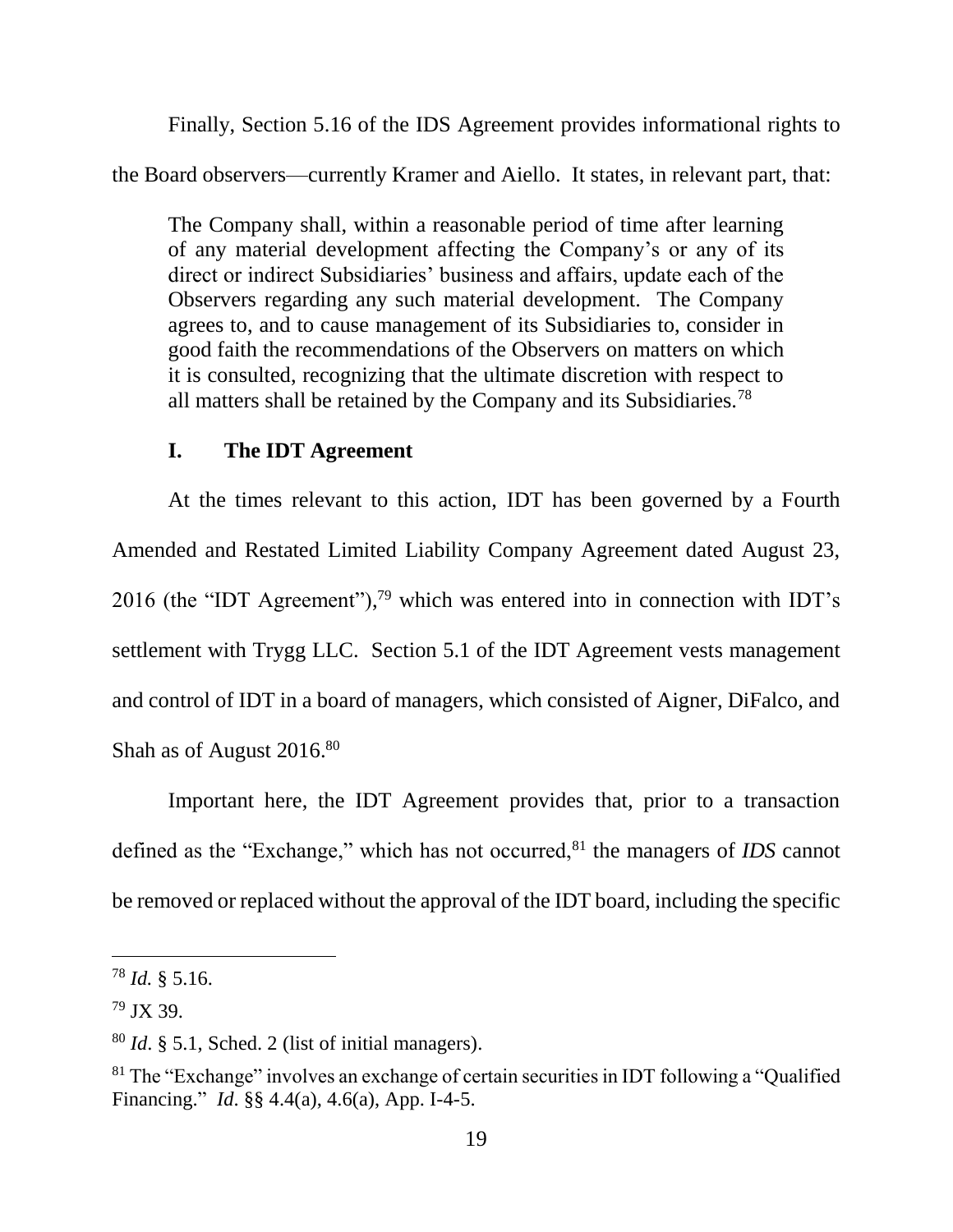approval of Aigner (as the "Series B Manager") and either DiFalco or Shah (as the

"Founder Members"):

Section 5.4. Major Actions. The Company shall not commit any of the following acts without, in addition to any other vote required by law or this Agreement, the written consent or affirmative vote of the Board (including, prior to the Exchange, the Series B Manager and either one of the Founder Members) followed by the affirmative vote of the Members pursuant to Section 4.7.

\* \* \* \* \*

(w) any consent, vote, authorization ratification or approval by the Company with respect to its membership interest or rights in [IDS] related to or in connection with (i) any action described in Subsections (a) through (v) above, when undertaken or occurring at [IDS], mutatis mutandis; and (ii) the removal, replacement, or designation of the Company's managers in [IDS] (the initial managers in [IDS] are Stefan Aigner, Ray DiFalco, and Manish Shah). $82$ 

### **J. The Patheon, Cerovene, and Daiichi Agreements**

In October 2016, the Board approved resolutions authorizing the Company to enter into three agreements pertaining to the manufacture and supply of products.<sup>83</sup> Under the first agreement, Patheon Pharmaceuticals Inc. was to provide development, tech transfer, and CMO services to IDS (the "Patheon Agreement").<sup>84</sup>

<sup>82</sup> *Id*. § 5.4(w); *see also id.* § 5.2(b)(i)(A) (designating Aigner as the initial Series B Manager), App. I-2 (defining "Founder Members" to mean DiFalco and Shah). The same form of approval is necessary to terminate or remove a manager of IDT. *Id.* § 5.4(r).

<sup>83</sup> JX 47; JX 49.

<sup>84</sup> JX 47; JX 46; Tr. 250-51 (Aigner).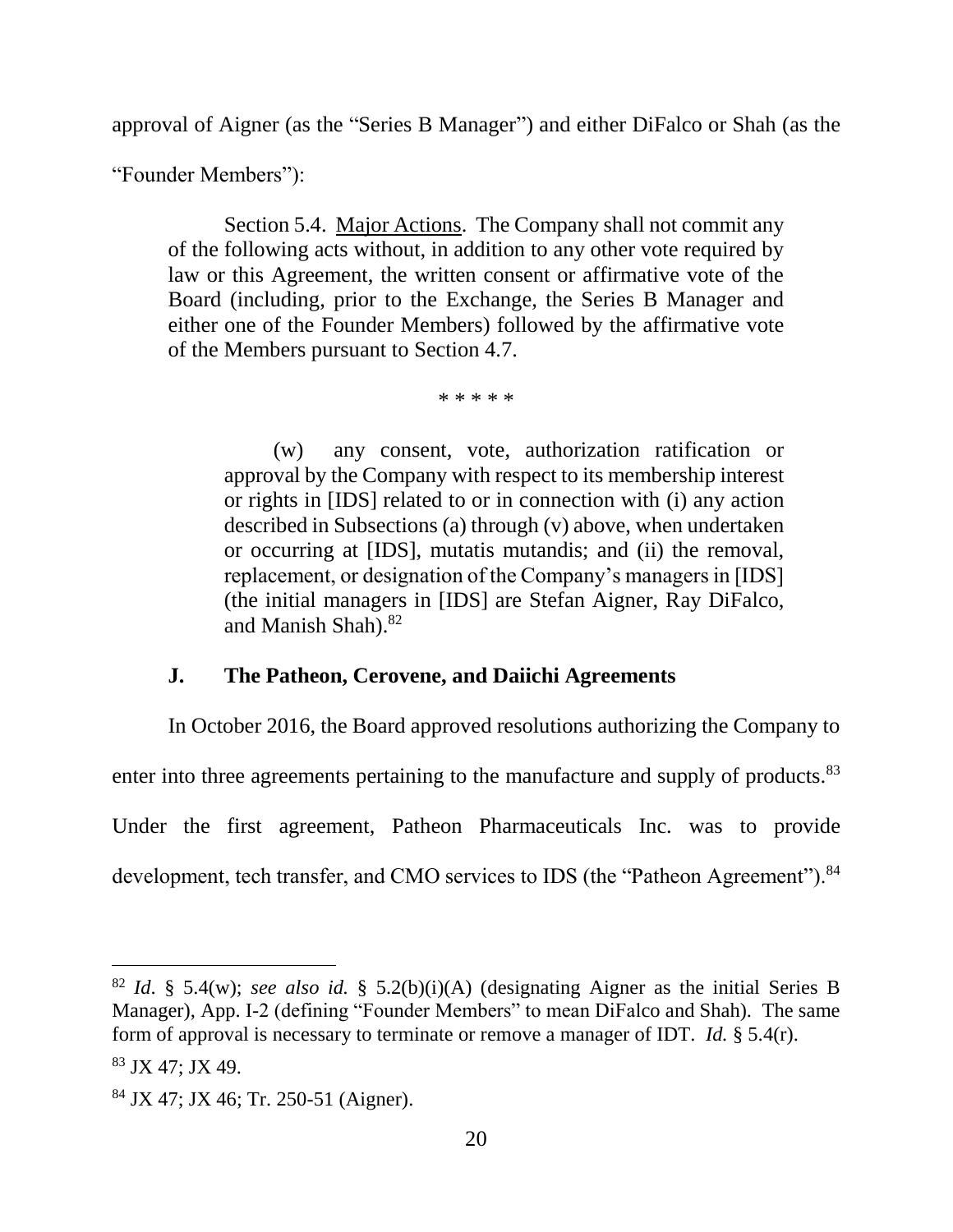IDS ran into problems transferring technology to Patheon, which has not manufactured any products for IDS to date.<sup>85</sup>

The second agreement, dated October 12, 2016, is a Product Validation and Supply Agreement with Cerovene (the "Cerovene Agreement").<sup>86</sup> Under the Cerovene Agreement, Cerovene agreed to supply MorphaBond to IDS for a sevenyear period at predetermined prices.<sup>87</sup>

The third agreement, dated October 21, 2016, is a licensing and supply agreement with Daiichi Sankyo, Inc. (the "Daiichi Agreement").<sup>88</sup> Daiichi is an international pharmaceutical company based in Japan with significant operations in the United States.<sup>89</sup> Under the Daiichi Agreement, IDS agreed to: (i) provide MorphaBond to Daiichi in order for Daiichi to commercialize MorphaBond; and (ii) "co-promote" MorphaBond and RoxyBond with Daiichi, which means to use a "coordinated sales force" that is either "employed directly by" IDS or "through Third Parties" to market the products.<sup>90</sup> In exchange, Daiichi agreed to make royalty and

<sup>85</sup> Tr. 77-78 (Aigner); Tr. 611, 615 (Shah).

<sup>86</sup> PTO ¶ 38; JX 48.

<sup>87</sup> JX 48 at 7, 27, 44; Tr. 69 (Aigner).

<sup>88</sup> PTO ¶ 39; JX 51.

<sup>89</sup> Tr. 19, 32 (Aigner).

<sup>90</sup> JX 51 §§ 1.16, 7.1; PTO ¶ 39; Tr. 510-11 (Innaurato). Section 7.2(c) of the Daiichi Agreement gives IDS the right to opt out of the co-promotion obligation upon 180 days' written notice to Daiichi.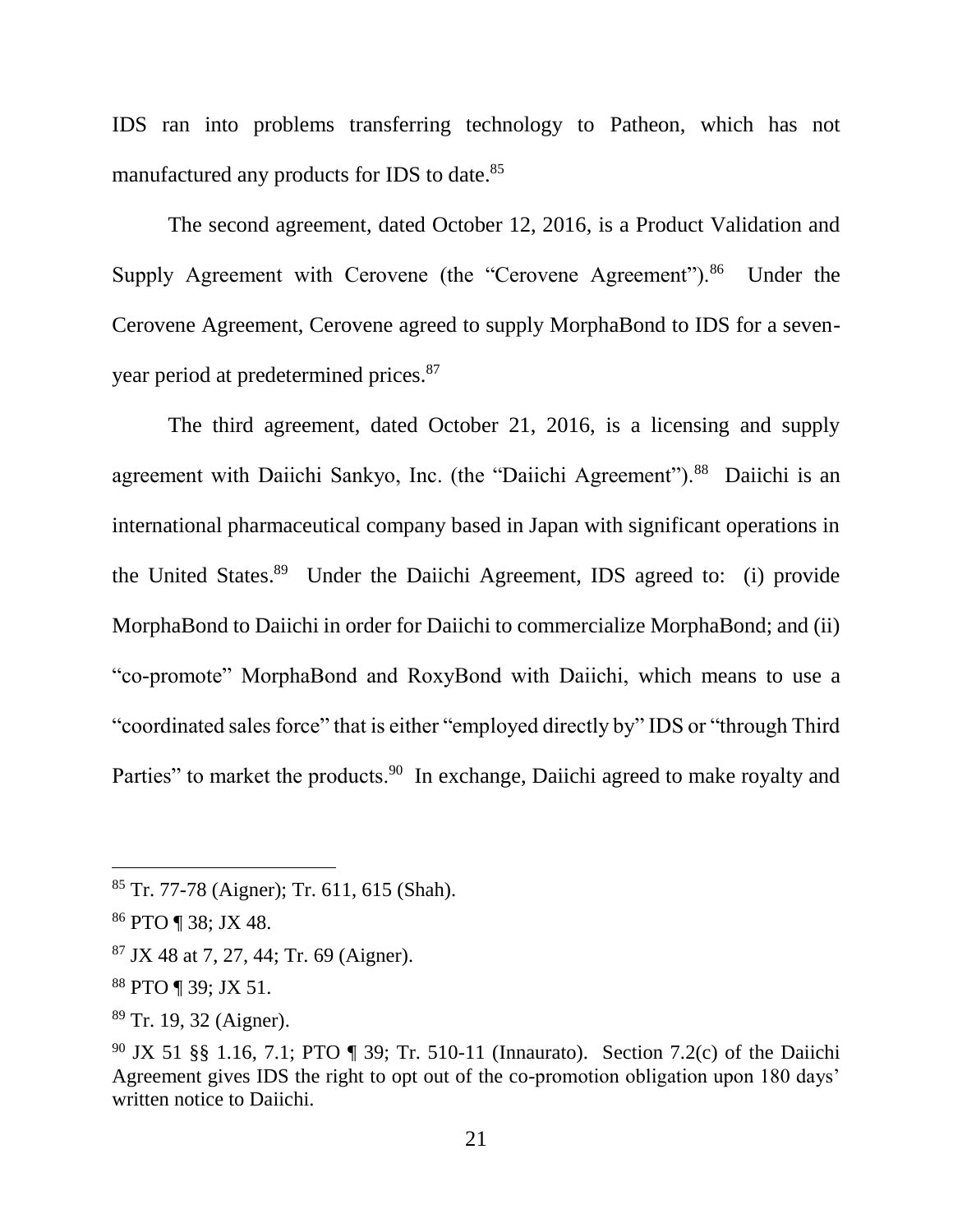milestone payments to  $IDS.^{91}$  Daiichi also agreed to reimburse IDS for the cost of co-promotion.<sup>92</sup> Significantly, the Daiichi Agreement made Daiichi "responsible for making all material decisions with respect to the transfer of MorphaBond and RoxyBond manufacturing to" another CMO "in consultation with" IDS if the transfer to Patheon "is no longer commercially reasonable."<sup>93</sup>

DiFalco and/or Shah signed the resolutions adopting and approving the Patheon, Cerovene, and Daiichi Agreements.<sup>94</sup> Touam was not involved in these transactions as the Independent Representative under Section 5.14 of the IDS Agreement.<sup>95</sup>

### **K. The March 2017 Resolutions**

On March 30, 2017, Aigner emailed Coyne, DiFalco, Shah and others copies of a series of written consents of the managers of IDS and, in one case, for IDT, to approve certain actions. <sup>96</sup> In the email, Aigner instructed Coyne to hold the

<sup>91</sup> JX 51 §§ 8.1-8.3.

<sup>92</sup> *Id*. § 7.2; *see also* Post-Trial Tr. 132-34 (Dkt. 140).

 $93$  JX 51 § 6.8(c).

<sup>94</sup> *See* JX 47 at 3; JX 49 at 3.

<sup>95</sup> Tr. 251 (Aigner); *see* JX 44 § 5.14(b).

<sup>96</sup> Tr. 83-84 (Aigner); JX 68; *see also* JX 71 (April 17 email with copies of consents with additional signatures).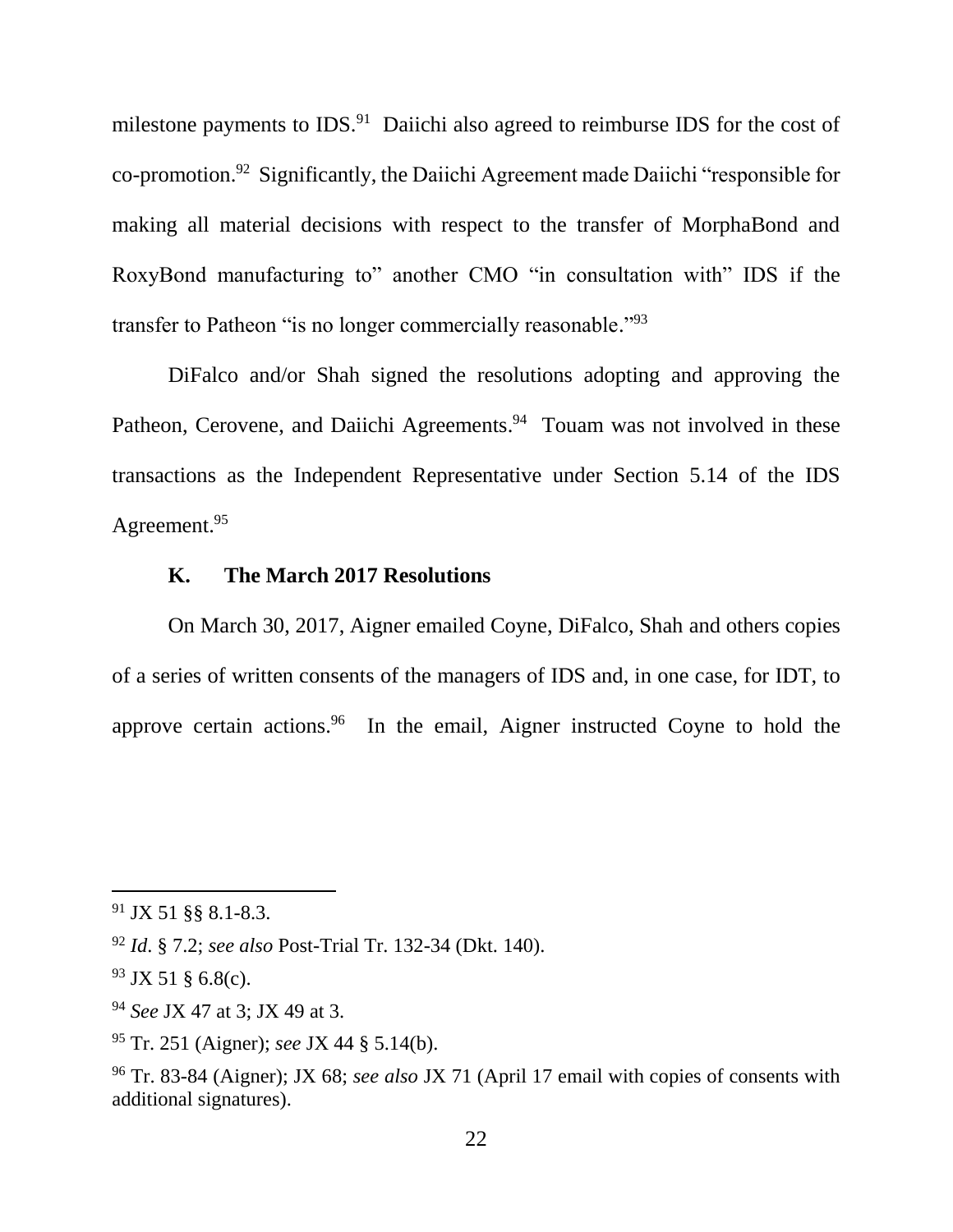resolutions "in escrow until I . . . notify you that they should be released" (the "March

2017 Resolutions"). $97$  Among other things, the written consents:

- Authorized distributions to each of the members of IDS;<sup>98</sup>
- Authorized employment agreements for certain IDS employees, including Aigner, Martin, Michael A. Innaurato (Chief of Commercial Operations), and Matthew Iverson (Vice President of Regulatory and Clinical Development), and bonus payments from IDS to Aigner, DiFalco, Shah, and others:<sup>99</sup>
- Acknowledged on behalf of IDS that DiFalco and Shah "diligently and efficiently supervised the construction of" improvements and infrastructure at the Orangeburg and Valley Cottage Facilities (the "Infrastructure") and resolved to "adopt, ratify, and approve of the actions taken by [DiFalco and Shah] and adopt and approve of the transfer and sale of any and all right, title and interest in the Infrastructure to Cerovene in consideration for Cerovene's forgiveness of" approximately \$810,000 in payables IDS owed Cerovene (the "Infrastructure Resolution"); $^{100}$
- Authorized and approved "the negotiation and execution of a Development Agreement by and between [IDS] and Cerovene" for the development of two new drugs; $^{101}$  and
- Authorized IDT to make bonus payments to Martin, DiFalco, and Shah in the amount of \$50,000 and to Aigner in the amount of \$550,000, and to make additional bonus payments to approximately twenty Cerovene employees.<sup>102</sup>

 $97$  JX 68 at 1.

<sup>98</sup> *Id*. at 2.

<sup>99</sup> *Id*. at 6, 8, 10.

<sup>&</sup>lt;sup>100</sup> *Id.* at 11-12. The final signature page for the Infrastructure Resolution was obtained on April 18, 2017. *See* JX 71 at 11-12; JX 75 at 2.

 $101$  JX 68 at 16, 19.

<sup>102</sup> *Id*. at 20, 22-23.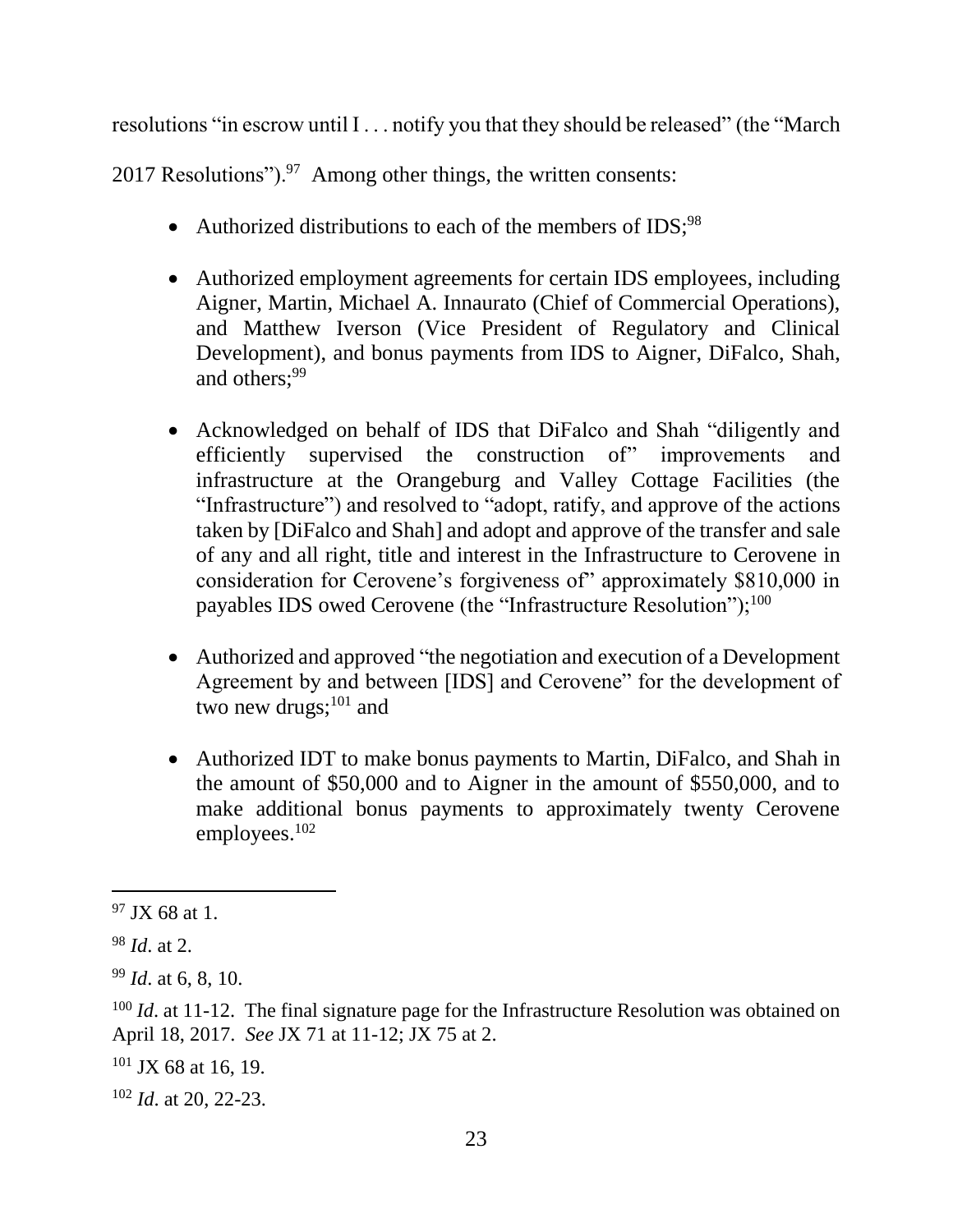In addition to transferring the Infrastructure to Cerovene in exchange for forgiveness of about \$810,000 that IDS owed Cerovene and putting to rest Aigner's grievance with DiFalco and Shah over the build-out of the Orangeburg Facility, the Infrastructure Resolution stood to benefit IDS by saving it approximately \$500,000 per year in maintenance costs. 103

On April 24, 2017, Aigner sent Coyne an email stating: "Just a reminder – *the IDS resolutions were a package deal*, and cannot be released yet until Trygg sign[s] off on all resolutions."<sup>104</sup> Martin, an officer of IDS who is subordinate to and has acted as a loyal supporter of Aigner, confirmed that the Infrastructure Resolution was part of a package deal with the other resolutions listed above.<sup>105</sup>

On May 2, 2017, Aigner sent Coyne an email purporting to "rescind" his consent to the Infrastructure Resolution and directing him to "regard it [as] null and void."<sup>106</sup> The email, which was not sent to DiFalco or Shah, states that Aigner was rescinding his consent "[g]iven new information" without explaining what the information was.<sup>107</sup> When asked in deposition to explain what the "new

- <sup>106</sup> JX 84; Tr. 93-94 (Aigner).
- <sup>107</sup> JX 84.

<sup>103</sup> *Id*. at 12; Tr. 267-68 (Aigner).

 $104$  JX 77 (emphasis added).

<sup>105</sup> Tr. 490 (Martin); *see also* Tr. 718 (DiFalco).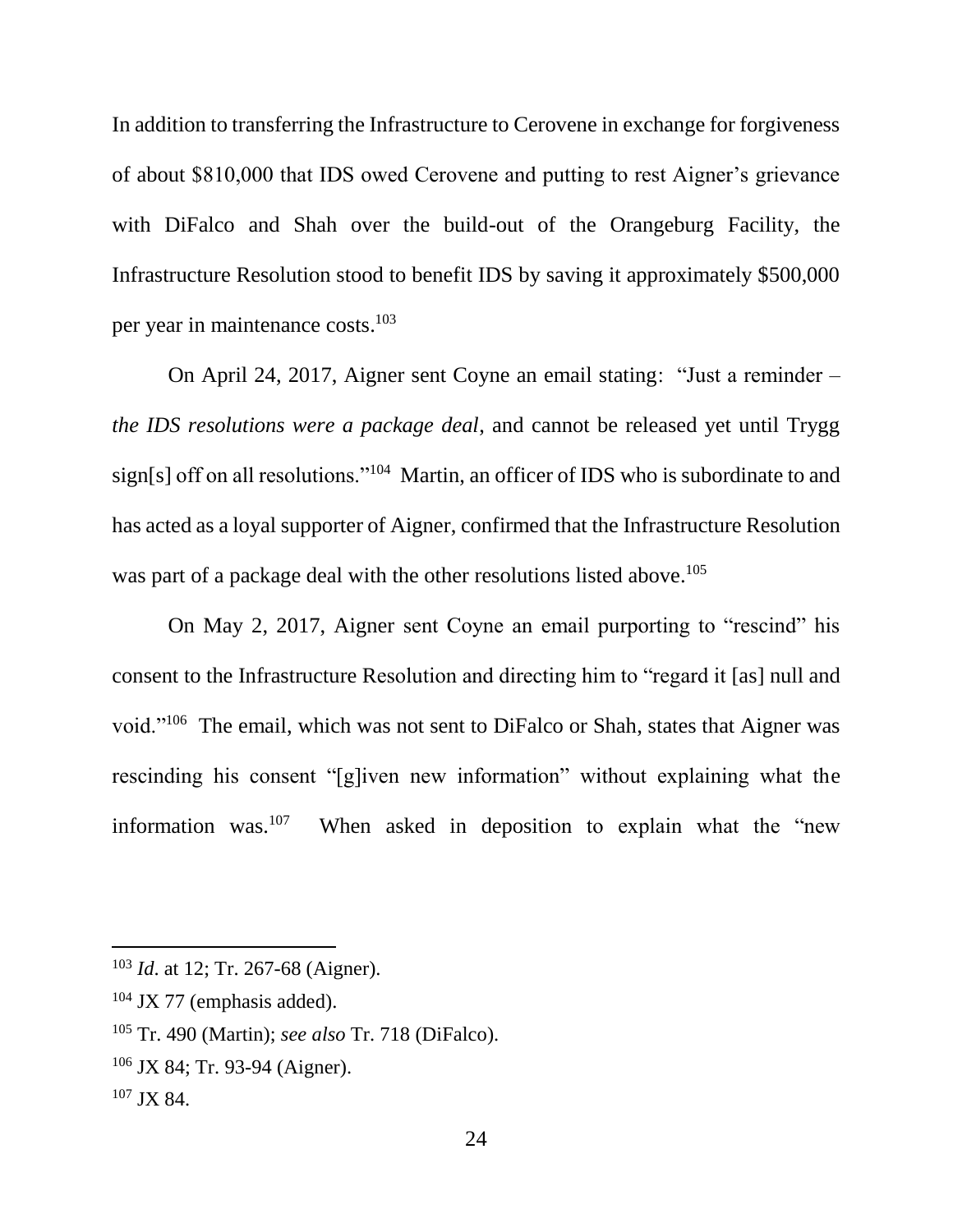information" was, Aigner initially had no recollection and then refused to answer further questions on the subject through invocation of the attorney-client privilege.<sup>108</sup>

The court finds that the March 2017 Resolutions were a "package deal."<sup>109</sup> Nevertheless, Aigner implemented some of them—including the resolution awarding him a \$550,000 bonus—while refusing to implement the Infrastructure Resolution.<sup>110</sup> Aigner provided no credible justification for doing this. Adding insult to injury, after Aigner caused IDS to renege on the Infrastructure Resolution, IDS failed to pay the \$810,000 in payables and \$500,000 in annual maintenance costs it owed Cerovene.<sup>111</sup>

#### **L. Galephar Comes on the Scene**

By July 2017, Aigner began considering Galephar Pharmaceutical Research, Inc., a pharmaceutical company based in Puerto Rico, as an alternative CMO to Patheon because IDS "had no success with Patheon."<sup>112</sup> Aigner concealed from DiFalco and Shah his exploration of Galephar as an alternative CMO. They only

<sup>&</sup>lt;sup>108</sup> Aigner Dep. 334-35.

 $109$  Aigner equivocated at trial about whether the March 2017 Resolutions were a "package" deal." *See* Tr. 275 (Aigner). His testimony on this point is not credible given, among other evidence, Aigner's own contemporaneous acknowledgement in writing that the March 2017 Resolutions were a "package deal." *See* JX 84.

 $110$  Tr. 276 (Aigner).

<sup>111</sup> Tr. 268-69 (Aigner); Tr. 719-21 (DiFalco).

<sup>112</sup> Tr. 100-02 (Aigner); Tr. 400 (Touam).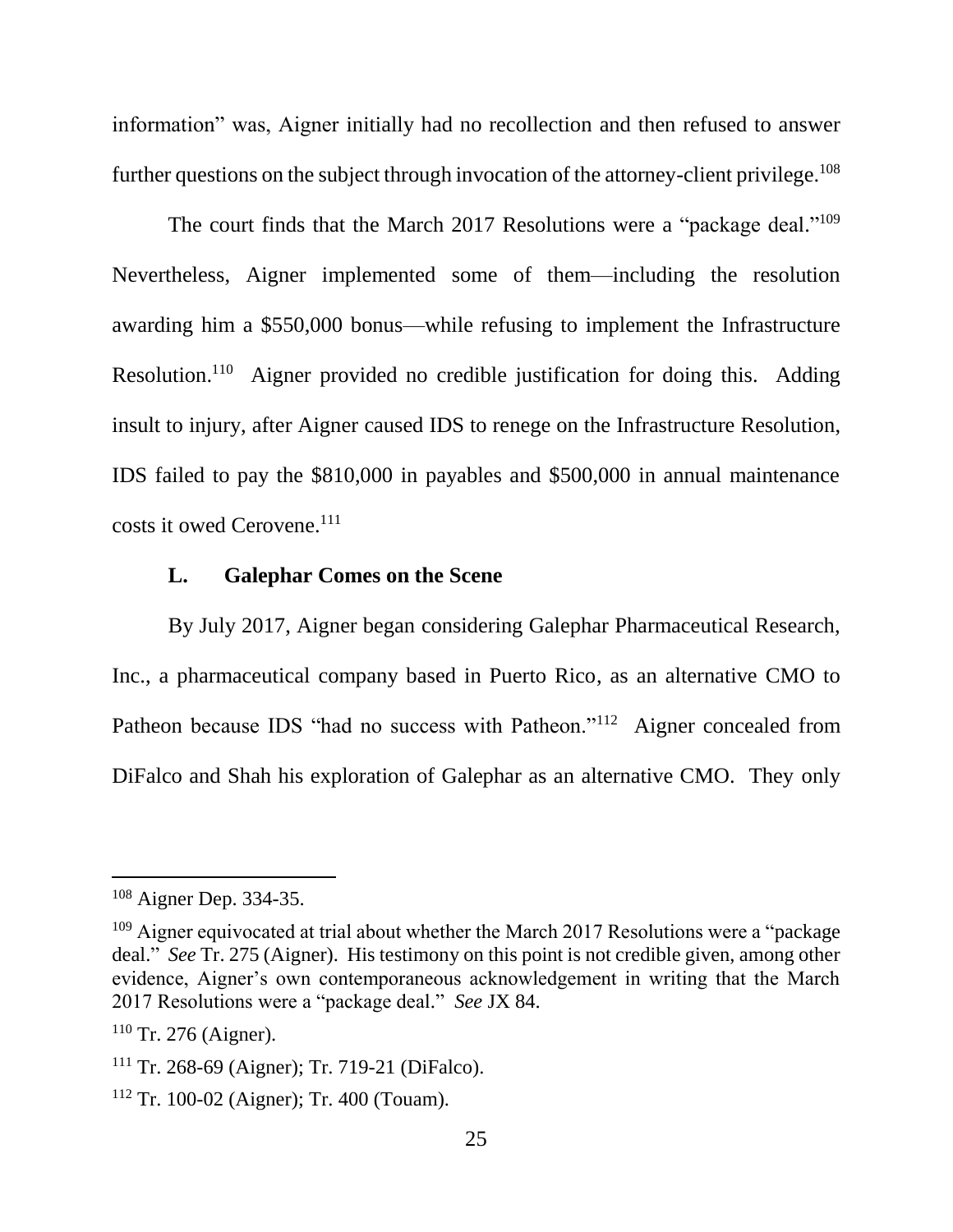learned about it when Aaron Kramer, Trygg's CEO and a Board observer, forwarded to DiFalco an email Kramer received from Aigner on July 9, 2017, referencing a term sheet for Galephar.<sup>113</sup> Kramer forwarded the email to DiFalco because he believed "it was obviously something that should have been intended for the Board and the people involved in manufacturing and not just for me."<sup>114</sup>

Aigner was so upset with Kramer for bringing DiFalco and Shah into the loop that he tried to enlist Lindsay Goldberg, one of Trygg's joint venture partners, to have Kramer removed as an observer on the Board.<sup>115</sup> As discussed later in this opinion, Aigner's pursuit of Galephar became a significant point of controversy between him and DiFalco and Shah that bears directly on the deadlock between the parties with respect to which CMO IDS should recommend to Daiichi to manufacture IDS's products.

# **M. The July 2017 Board Meeting**

On July 14, 2017, IDS held a Board meeting at the New York offices of Lindsay Goldberg in which all the Board members (Aigner, DiFalco, Shah, and Leduc), Board observers (Kramer and Aiello), and Touam participated.<sup>116</sup> The night before the meeting, Aigner had sent Shah a "threatening letter," which set "a very

<sup>113</sup> Tr. 726 (DiFalco); Tr. 843 (Kramer); JX 104.

<sup>114</sup> Tr. 844 (Kramer).

<sup>115</sup> JX 113; Tr. 846 (Kramer).

 $116$  JX 111 at 1.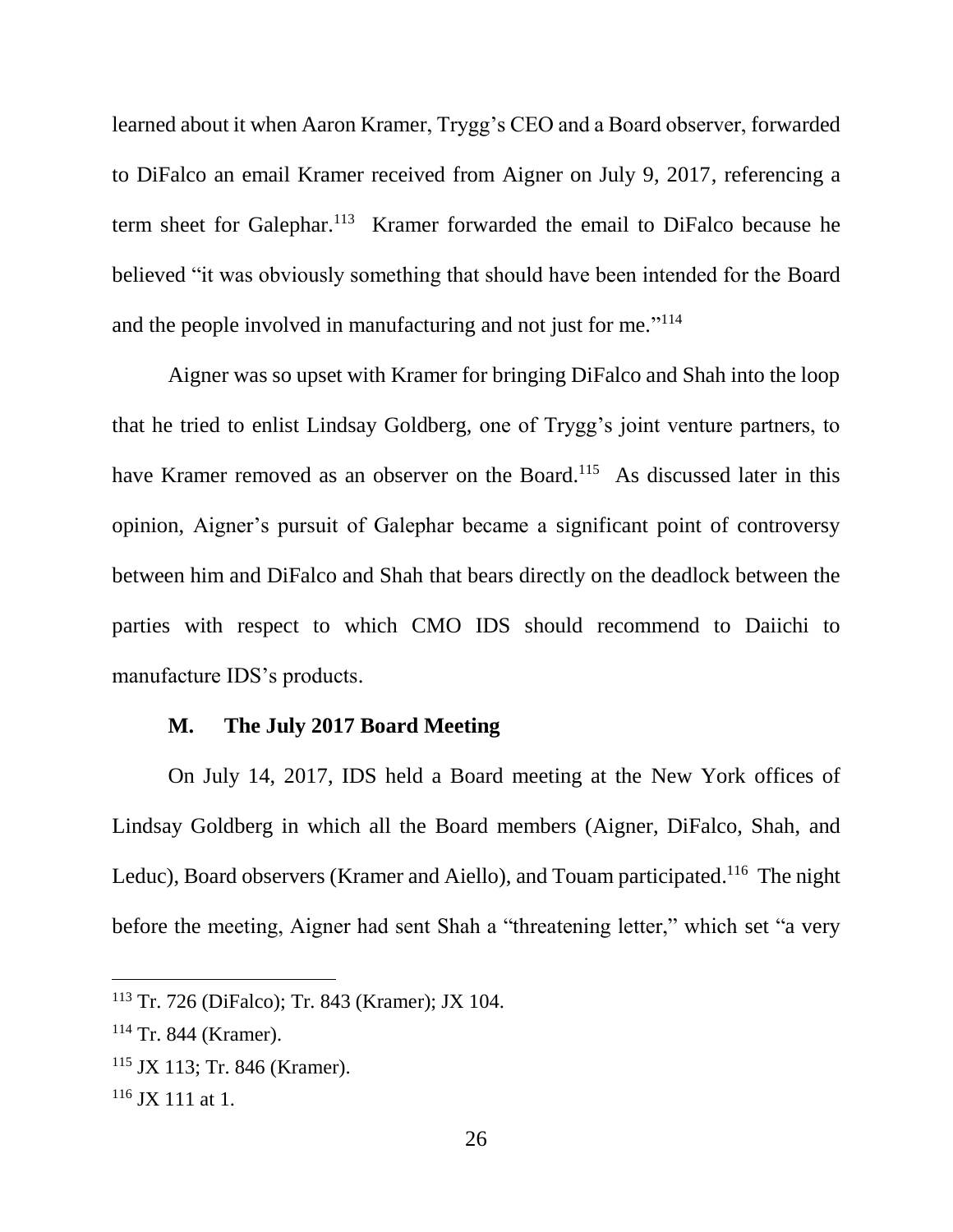acrimonious tone" for the meeting.<sup>117</sup> The parties had a "wide-ranging discussion" that focused on their grievances with each other.<sup>118</sup> Aiello introduced the agenda, which began: "The Board, which controls the full and entire management of the business and affairs of the Company, had become deadlocked."<sup>119</sup>

Aigner "indicated that Cerovene has failed to provide IDS with necessary information and updates on the status of the manufacturing."<sup>120</sup> Shah expressed frustration that IDS had failed to support Cerovene's manufacturing efforts in connection with the Daiichi Agreement and indicated that he may "resign from IDS and take total control at Cerovene, while [DiFalco] focused solely on his roles at IDS."<sup>121</sup> Shah then left the Board meeting "due to his extreme frustration."<sup>122</sup>

DiFalco "suggested that the Board composition be changed so as to break the deadlock."<sup>123</sup> DiFalco:

indicated that he needs four things for successful management of the product: 1) improved corporate governance, to be obtained by adding a Trygg representative to the Board, and putting Aaron Kramer in charge of the Company's IPO efforts, 2) the [transfer of the Infrastructure at the Orangeburg Facility to Cerovene], 3) direct dealings with [Daiichi] (as opposed to dealing with [Daiichi] through

<sup>119</sup> *Id*.

- <sup>121</sup> *Id*. at 2-3.
- <sup>122</sup> *Id*. at 3.
- <sup>123</sup> *Id*.

<sup>117</sup> Tr. 840 (Kramer); *see* JX 111 at 2.

 $118$  JX 111 at 1.

 $120$  *Id.* at 2.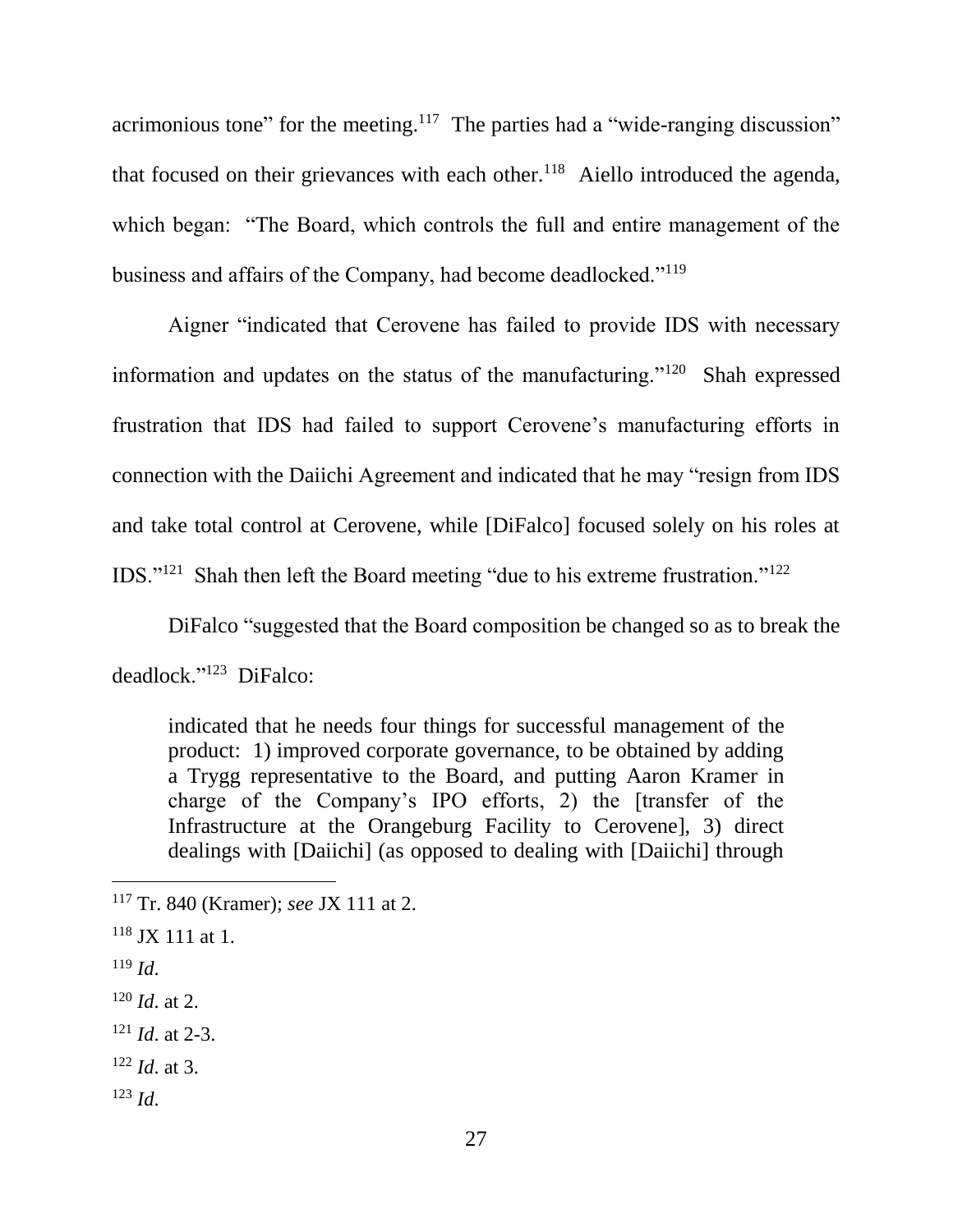IDS) for the completion of the manufacturing batches, and 4) a development program, aka a new manufacturing agreement, between IDS and Cerovene for the development of future products.<sup>124</sup>

DiFalco reiterated that "the Company's corporate governance needs to be fixed" and "offered to guarant[ee] a successful manufacture of the batches" by Cerovene if Aigner agreed to a Board change.<sup>125</sup> "No formal vote was taken on any topic."<sup>126</sup>

After DiFalco and Shah left the meeting, Kramer implored Aigner to give DiFalco and Shah "what they're asking for" and said that the money at stake in Aigner's disagreements with DiFalco and Shah was "peanuts compared to the value of the Company."<sup>127</sup> Kramer credibly recounted Aigner's response, as follows:

And [Aigner's] position was "*No. We need to starve them. We need to keep them hungry. We need to, you know, wield this big stick, the threat of litigation, of bankrupting them, and we need to starve them by, you know, delaying payments and not giving them what they want. That's the only way they're going to behave.*" And I think he used the term like you're going to get ray-gunned, that I was naïve in believing that by offering the carrot rather than the stick, that there would be some resolution, that – he was very certain that these are rotten guys and they're not able to manufacture the product.<sup>128</sup>

Kramer's testimony about Aigner's approach to dealing with DiFalco and Shah is

consistent with the court's own assessment of his actions and motivations based on

<sup>124</sup> *Id*. at 4.

<sup>125</sup> *Id*. at 3-4.

 $126$  *Id.* at 6.

<sup>127</sup> Tr. 841-42 (Kramer).

<sup>128</sup> Tr. 842 (Kramer).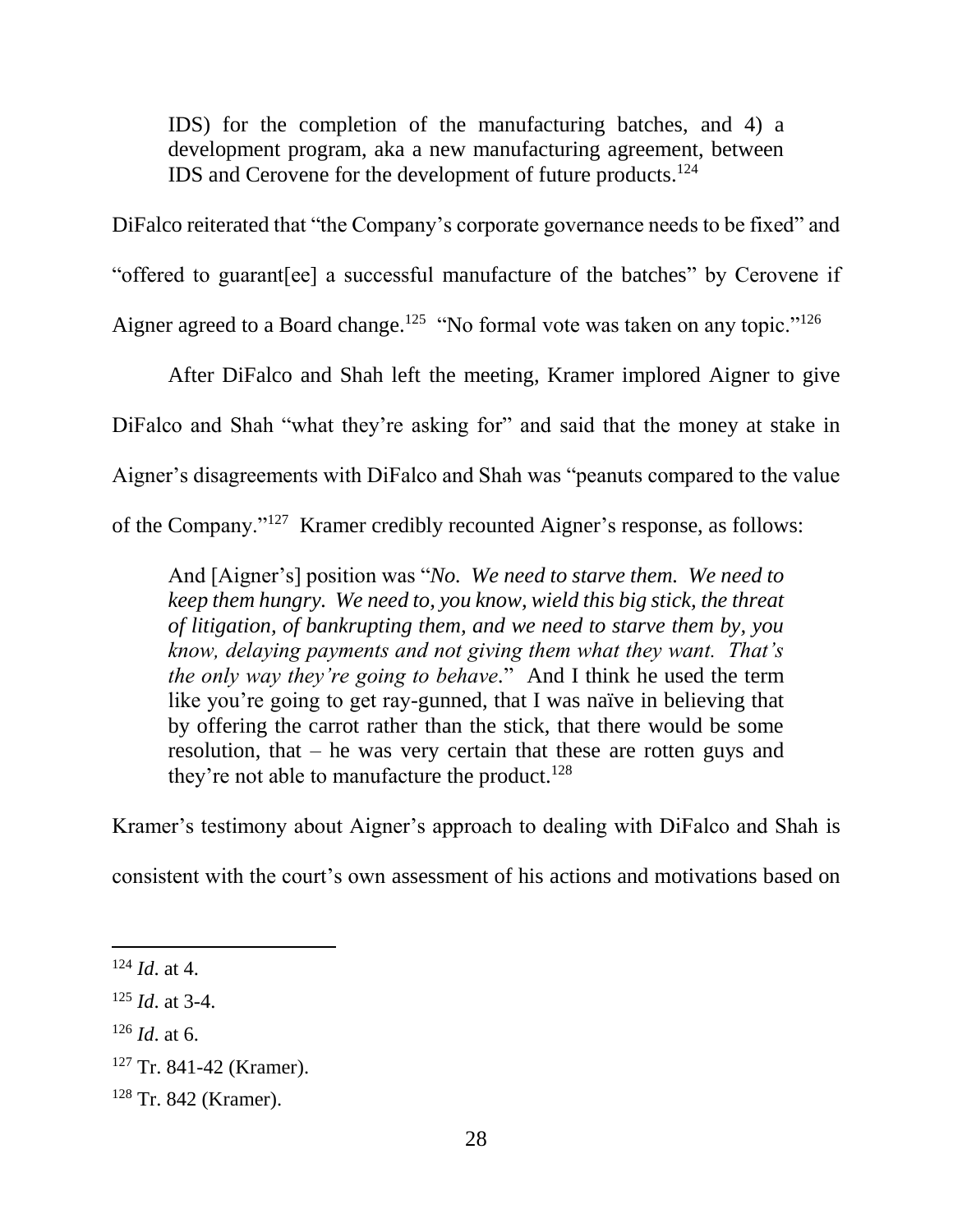the entirety of the record. As an example, the court finds from the weight of the evidence that Aigner's decision to renege on the Infrastructure Resolution was not motivated by a desire to pursue what was in the best interest of IDS's business, but instead was motivated by Aigner's personal desire to retain the ability to threaten litigation against DiFalco and Shah concerning the Orangeburg Facility in order to exert leverage over them as part of an overall scheme to manage the Company unilaterally.

## **N. Events Preceding the September 2017 Board Meeting**

On August 22, 2017, DiFalco sent Aigner and others an email asking a series of due diligence questions concerning the possibility of using Galephar as a CMO for RoxyBond.<sup>129</sup> The next day, in an apparent act of retaliation, Aigner had IDS's counsel circulate to the Board for consideration two written consents (the "August 2017 Consents").<sup>130</sup> The first one purported to authorize the transfer of pharmaceutical manufacturing equipment from the Orangeburg Facility to Galephar.<sup>131</sup> The second one stated that Company "management other than [DiFalco and Shah] shall have the discretion to exclude and instruct all Company employees, advisors, and consultants to exclude [DiFalco and Shah] from communications

- <sup>130</sup> JX 128.
- <sup>131</sup> *Id*. at 2-3.

 $129$  JX 126.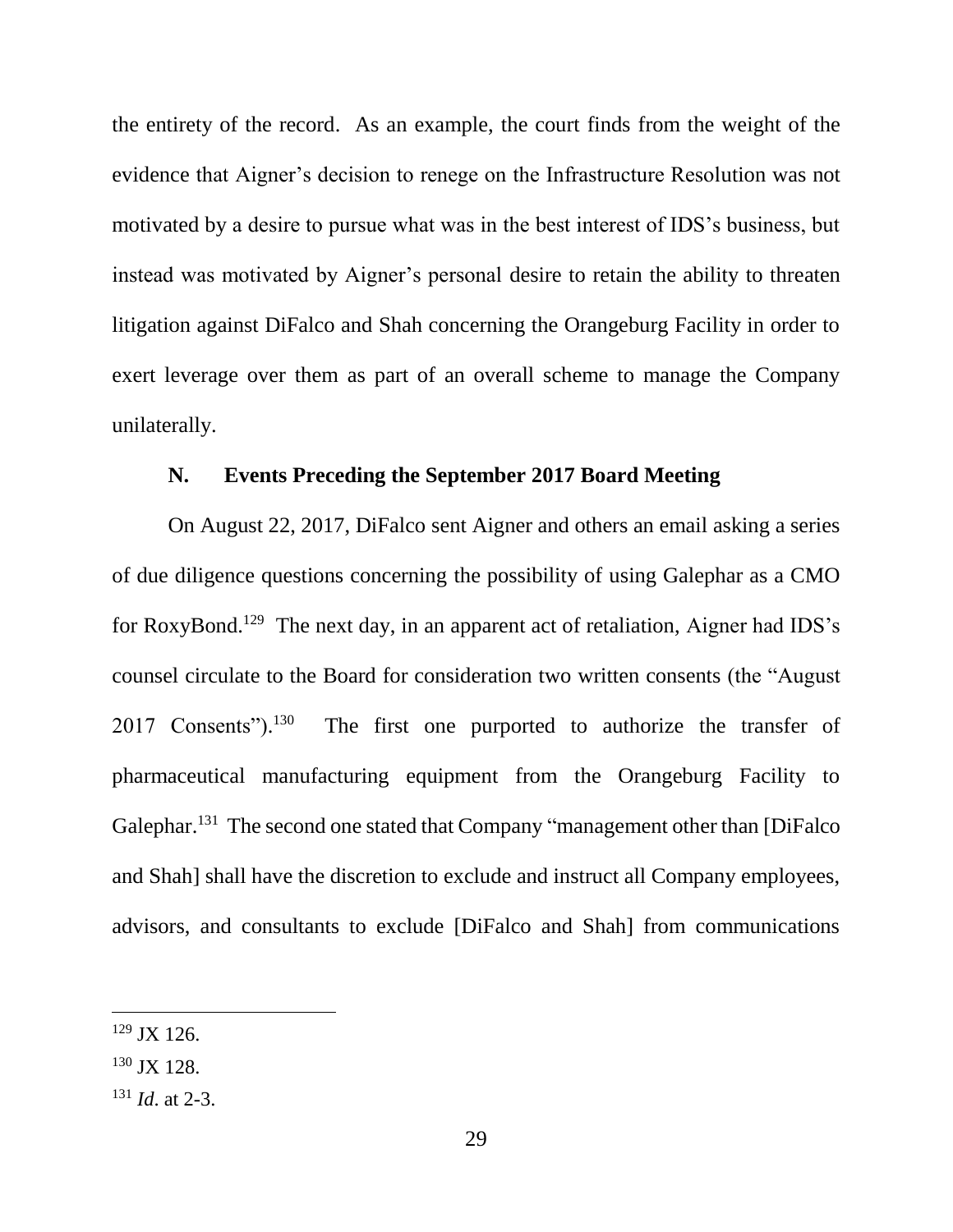relating to Affiliate Transactions."<sup>132</sup> Touam signed both written consents later that day as the Independent Representative for DiFalco and Shah.<sup>133</sup>

On August 29, after speaking to DiFalco,  $134$  Touam circulated to Aigner, DiFalco, Shah, and others a revocation of his approval of the two written consents, stating:

When I signed the Consents, I did so with the incorrect understanding that the Consents would be protecting Ray DiFalco and Manish Shah. I now understand that the Consents took rights away from Ray DiFalco and Manish Shah and would exclude Ray DiFalco and Manish Shah from communications which I believe they are entitled to receive under the IDS Agreement. I thereby revoke my Consents, effective immediately.<sup>135</sup>

On September 8, 2017, Aiello emailed Aigner a proposed settlement term sheet intended "to resolve outstanding issues" in part by expanding the Board to five members, including Kramer.<sup>136</sup> On September 10, DiFalco emailed the IDS managers, members, and observers an agenda for an upcoming Board meeting.<sup>137</sup> The agenda contained a number of proposals, including to discuss possible

<sup>132</sup> *Id*. at 6.

 $133$  JX 129 at 1 (email from Touam at 10:09 pm on August 23, 2017).

 $134$  Tr. 410-11 (Touam).

 $135$  JX 135 at 2.

<sup>136</sup> JX 148 at 1-2.

<sup>137</sup> JX 149.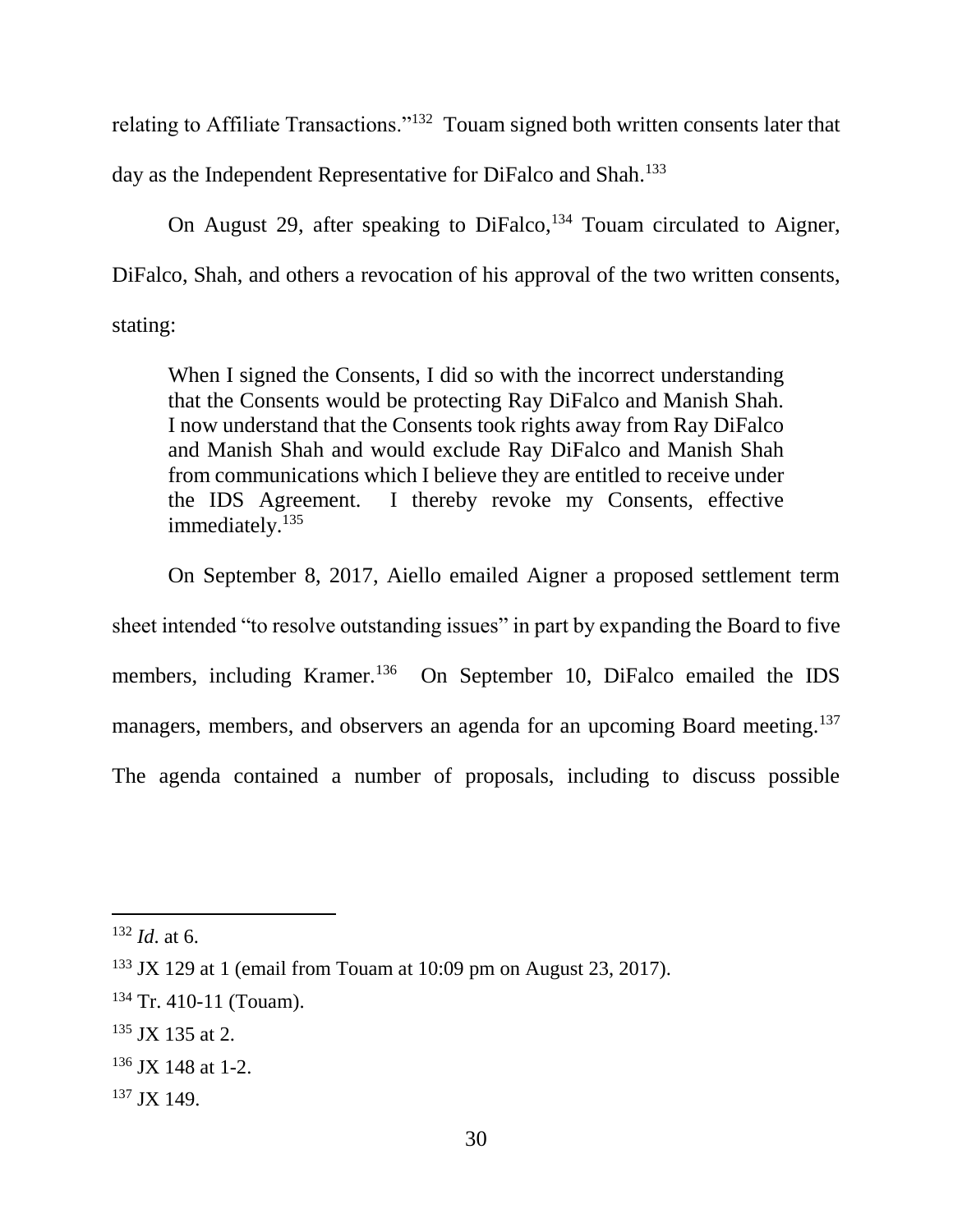manufacturing options for RoxyBond and to expand the Board to five managers with no veto rights and simple majority rule.<sup>138</sup>

On September 11, Aigner, Leduc, and Touam (as Independent Representative for DiFalco and Shah) signed a resolution purporting to authorize IDS to retain the law firm of Zuckerman Spaeder LLP to perform certain services (the "Zuckerman Resolution").<sup>139</sup> The Zuckerman Resolution states, in relevant part, that:

IDS has a commercial relationship with Cerovene, Inc., a manufacturer and developer of pharmaceutical products that is owned and managed by Ray DiFalco and Manish Shah, who also have ownership interests and managerial responsibilities at IDS. Zuckerman is being engaged to take reasonable and necessary steps to provide legal advice to IDS regarding any situation with respect to Cerovene that creates or could create a conflict of interest for IDS and to ensure in light of this business relationship a decision-making process at IDS that provides for appropriate, independent and arms-length decisions that will protect IDS's interests and maximize shareholder value.<sup>140</sup>

The Zuckerman Resolution was circulated to the Board on the evening of September 11.<sup>141</sup> Over the next two days, before a Board meeting scheduled for September 15, DiFalco and Shah had a number of discussions with Touam expressing their disappointment that he signed the Zuckerman Resolution without

<sup>138</sup> *Id*. at 2.

<sup>139</sup> PTO ¶ 40; JX 153.

 $140$  JX 153 at 1-2.

<sup>&</sup>lt;sup>141</sup> Tr. 416-17 (Touam).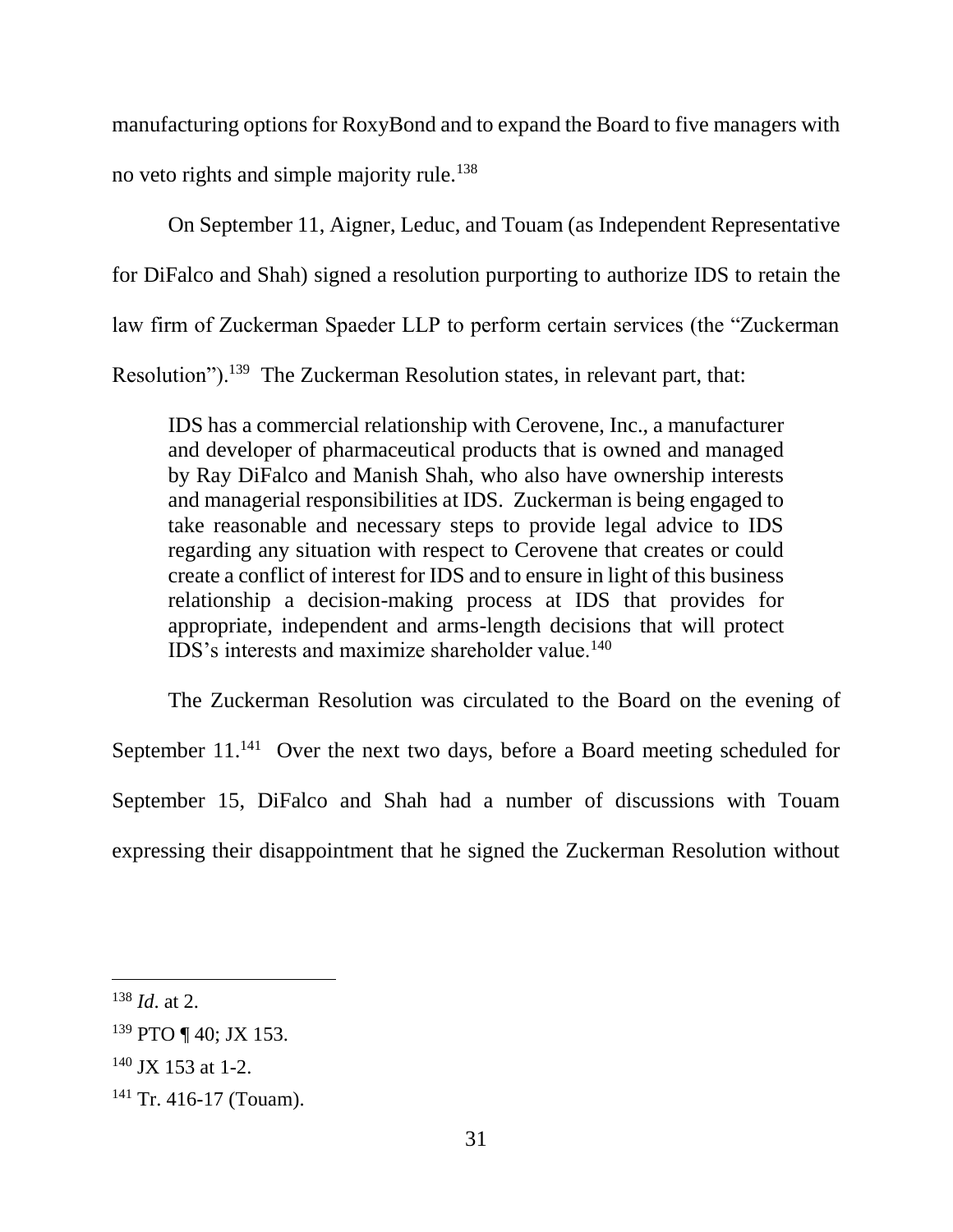speaking to them first and suggesting that he should resign as the Independent Representative.<sup>142</sup>

# **O. The September 2017 Board Meeting**

On September 15, 2017, the Board met again at Lindsay Goldberg's offices.<sup>143</sup> Aigner, DiFalco, Shah, Touam, Kramer, Aiello, Martin, Tim Mergenthal (from Lindsay Goldberg), Coyne, Robert Johnson (from Gibbons), Yehuda Buchweitz and Adam Dickson (counsel for Trygg), and Aigner and DiFalco's personal lawyers all attended in person. 144 Leduc, Wold-Olsen, Ola Snove (of Aker AS), Bodd, and Keith James (IDS's Controller) participated telephonically.<sup>145</sup>

Kramer described the meeting as "a circus from the beginning to the end."<sup>146</sup> Aigner had invited attorneys from Zuckerman Spaeder to attend the meeting, but Aiello prevented them from entering the premises. $147$  According to minutes of the meeting, DiFalco explained that he had not approved retaining Zuckerman Spaeder and Kramer added that "[Aigner] and [Leduc] have a prior relationship with

<sup>142</sup> Tr. 416-18 (Touam); Tr. 793-94 (DiFalco).

<sup>143</sup> JX 162.

<sup>144</sup> *Id*. at 1.

<sup>145</sup> *Id*.; Tr. 336-37 (Aigner); Tr. 850 (Kramer).

<sup>146</sup> Tr. 851 (Kramer).

 $147$  JX 162 at 2.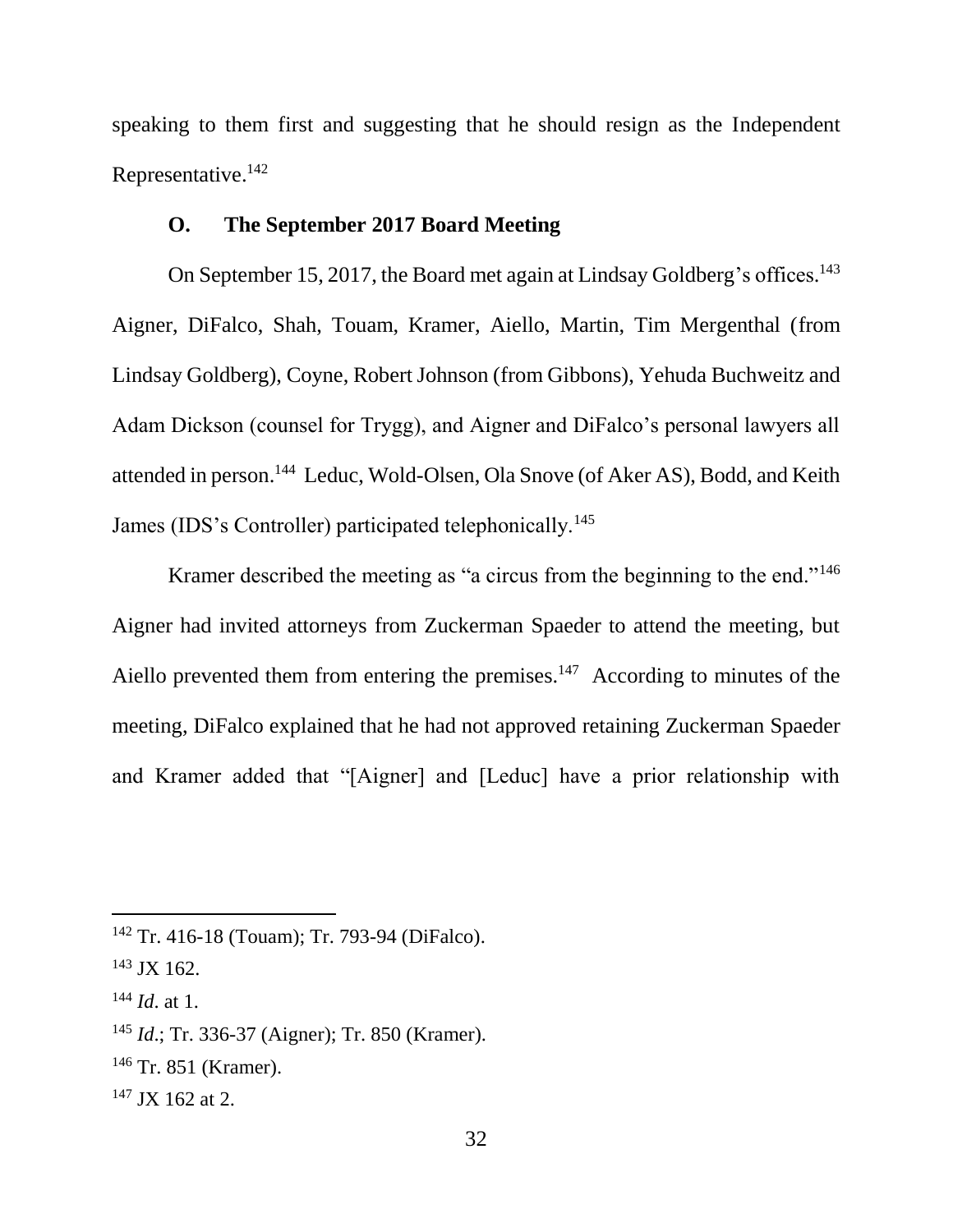Zuckerman Spaeder and therefore Zuckerman is not independent."<sup>148</sup> When an attorney for Trygg (Buchweitz) asked "who retained Zuckerman Spaeder," Aigner replied that he, Leduc, and Touam retained the firm on behalf of the Board under Section 5.14(b) of the IDS Agreement, to which Buchweitz responded that he interpreted that provision to require that DiFalco and Shah "first determine that they have a conflict and then disclose the facts concerning the conflicts of interest to the Board in order to determine that there is an Affiliate Transaction."<sup>149</sup> Aigner asserted "that conflicts of interest are the most important issue for the Company and are the cause of the deadlock."<sup>150</sup>

During the course of the meeting, the Board voted on seven proposals:

- 1. DiFalco, through his lawyer, proposed "that only Company Board members and Observers should be permitted to stay in the meeting as well as their legal counsel and Gibbons P.C., as Company counsel."<sup>151</sup>
- 2. DiFalco and Shah proposed "to expand the Company's Board from four (4) members to five (5) members, with none of the members having veto rights."<sup>152</sup>

<sup>&</sup>lt;sup>148</sup> *Id.* In March 2018, a "revised" set of the minutes was prepared at the request of Aigner and Martin because "they did not want detailed minutes of everyone's grievances in the record book." JX 227; JX 230. The accuracy of the original minutes has not been questioned.

 $149$  JX 162 at 2-3.

<sup>150</sup> *Id*. at 2.

<sup>151</sup> *Id*. at 3.

<sup>152</sup> *Id*. at 8.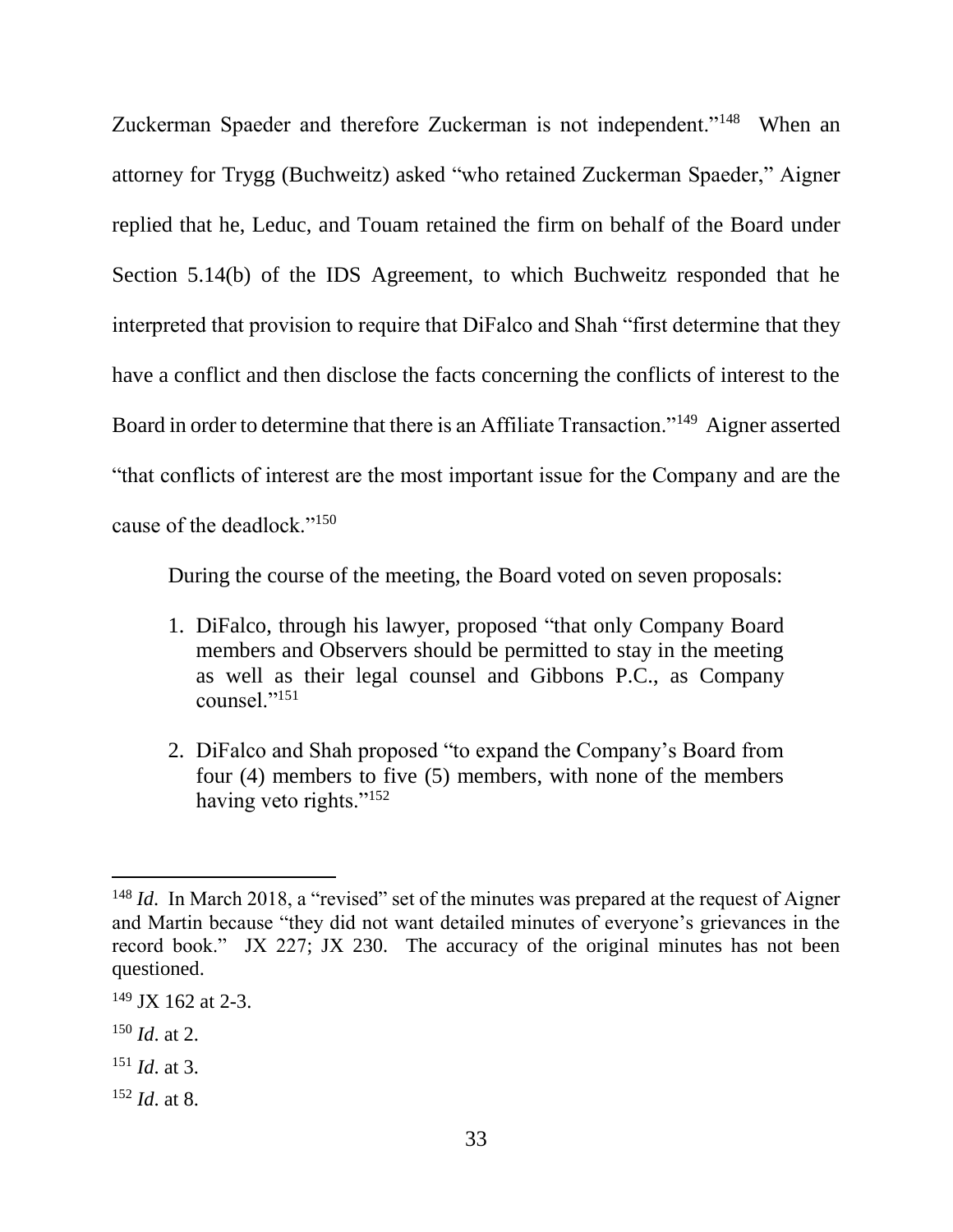- 3. DiFalco proposed "for the Board to instruct Company counsel to release the [Infrastructure Resolution] from escrow."<sup>153</sup>
- 4. Aigner and DiFalco made several competing proposals regarding Zuckerman Spaeder. Aigner proposed to let the firm join the meeting, that the Board investigate whether DiFalco and Shah have a conflict of interest "as it relates to Cerovene," and "that the Board retain Zuckerman Spaeder . . . to advise the Board on conflicts of interest issues and process." DiFalco proposed to "formally fire Zuckerman (whose retention is disputed)."<sup>154</sup>
- 5. Aigner proposed to "send a delegation to the Galephar facility" including Shah and Touam to "make a determination of Galephar's product development and manufacturing capabilities and report back to the Board in ten (10) days. Within that same time, the Company shall choose 2 or 3 other CMO's to be evaluated as soon as possible."<sup>155</sup>
- 6. Someone proposed "[t]o remove the development equipment related to the manufacture of RoxyBond currently located at the [Orangeburg Facility] and [place it] in storage with a neutral party."<sup>156</sup>
- 7. DiFalco proposed "to combine [IDT] and [IDS] into one merged company."<sup>157</sup>

<sup>153</sup> *Id*. at 9.

<sup>154</sup> *Id*. at 10-11.

<sup>155</sup> *Id*. at 12.

<sup>156</sup> *Id*.

<sup>157</sup> *Id*. at 13.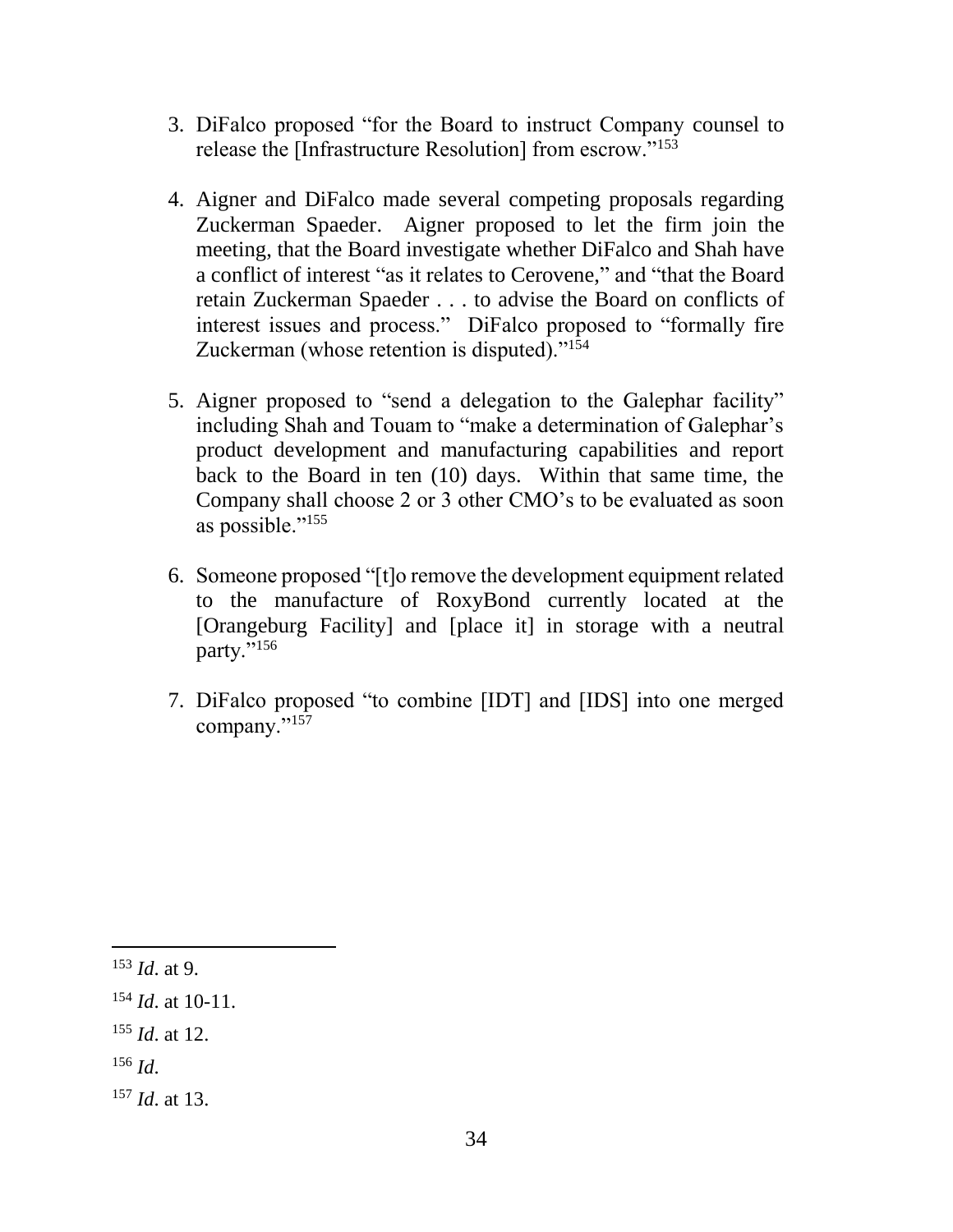Only the fifth and sixth proposals passed.<sup>158</sup> Aigner vetoed the second, third, and seventh resolutions, which were supported by the three other Board members: DiFalco, Shah, and Leduc.<sup>159</sup>

During the Board meeting, Kramer stated that Aigner had been "trying to use" the Affiliate Transaction provision of Section 5.14(b) "to effectively push Mr. Shah and Mr. DiFalco out of [the] decision-making" process.<sup>160</sup> At some point during the meeting, Aigner's lawyer "said that [Aigner] would be willing to give up his veto rights in certain circumstances and that they would give us a proposal in writing" within a number of days, but Aigner never did so.<sup>161</sup>

At the end of the September 15 Board meeting, Touam orally resigned as Independent Representative.<sup>162</sup> A few days later, on September 20, Touam wrote to the Board, stating: "I no longer wish to serve as an Independent Representative as that term is defined under Section 5.14(b)([ii]) of the IDS Operating Agreement. I hereby rescind my signature on the IDS Board written consent of September 11<sup>th</sup> 2017, engaging the Zuckerman law firm."<sup>163</sup>

<sup>158</sup> *Id*. at 12-13.

<sup>159</sup> *Id*. at 9, 13-14.

<sup>160</sup> Tr. 852 (Kramer); JX 162 at 4.

<sup>161</sup> Tr. 854 (Kramer).

<sup>162</sup> Tr. 419 (Touam); JX 162 at 15.

<sup>163</sup> JX 163; Tr. 419 (Touam).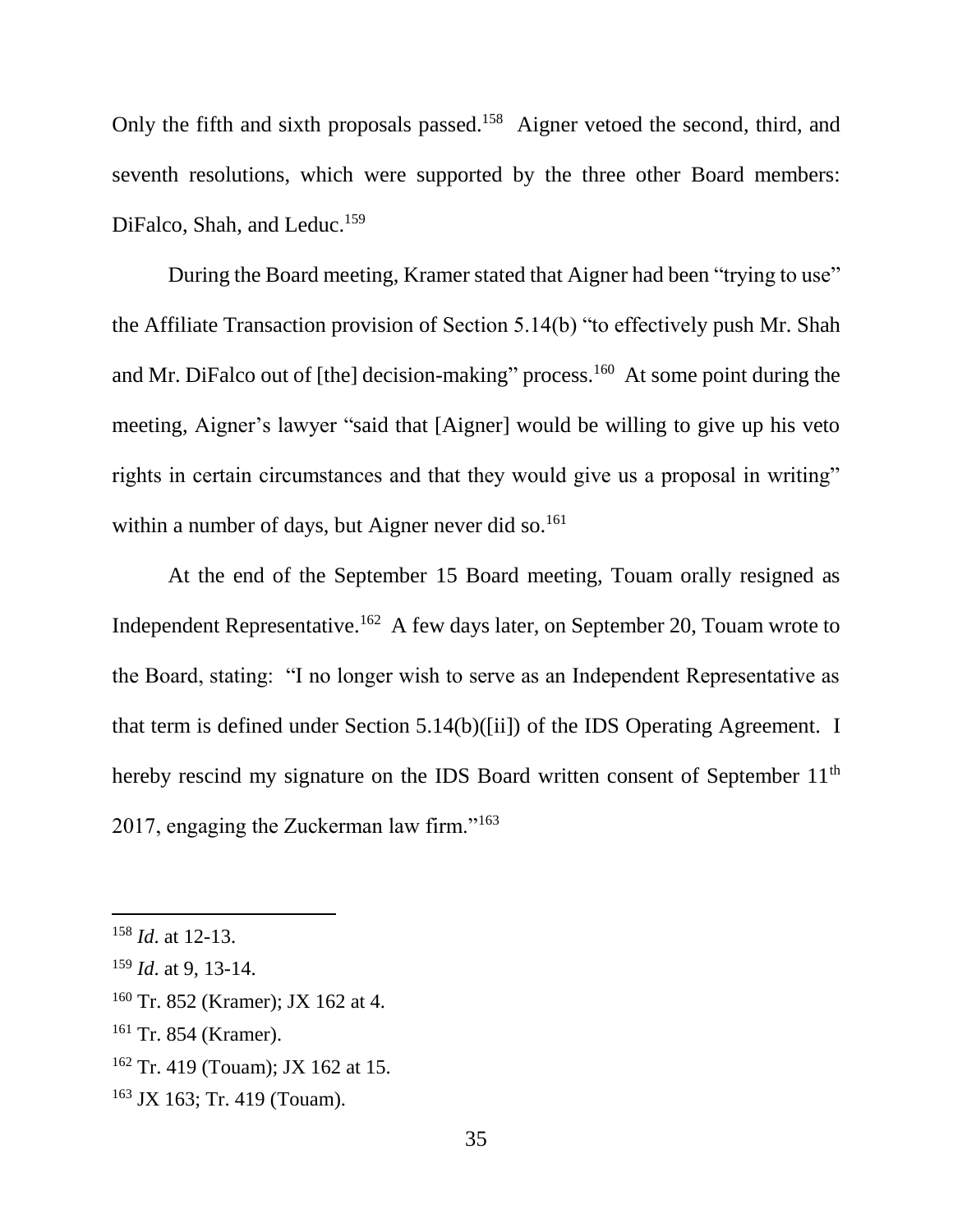#### **P. Aigner Tries to Outflank DiFalco by Reaching Out to Shah**

After the September 2017 Board meeting, Aigner reached out to Shah repeatedly in an effort to get Shah to take his side. It is not surprising that Aigner focused on Shah. A scientist by training, Shah displayed a calm and nonconfrontational demeanor at trial in sharp contrast to the combative attitude that Aigner and DiFalco displayed. Aigner's effort to appeal to Shah ultimately failed and led Shah to resign from the Board and his position as Chief Science Officer.

On October 23, 2017, Aigner's counsel wrote to Shah's counsel, requesting that Shah meet with Aigner or his designee and without DiFalco in order "to discuss a productive path forward."<sup>164</sup> The letter criticized "certain actions by or on behalf of Ray DiFalco" and stated that "[i]f Mr. Shah is not forthcoming in response to this letter he is likely to become the target of further investigation" and that the letter may not be disclosed to Lindsay Goldberg or Trygg, IDS's major investors.<sup>165</sup> A copy of the letter "was delivered by messenger" to Shah's house during dinnertime with his wife, which distressed Shah.<sup>166</sup> Shah read the letter to mean that Aigner

<sup>164</sup> JX 184 at 2.

<sup>165</sup> *Id*. at 2, 5; Tr. 585-86 (Shah).

<sup>166</sup> Tr. 581 (Shah).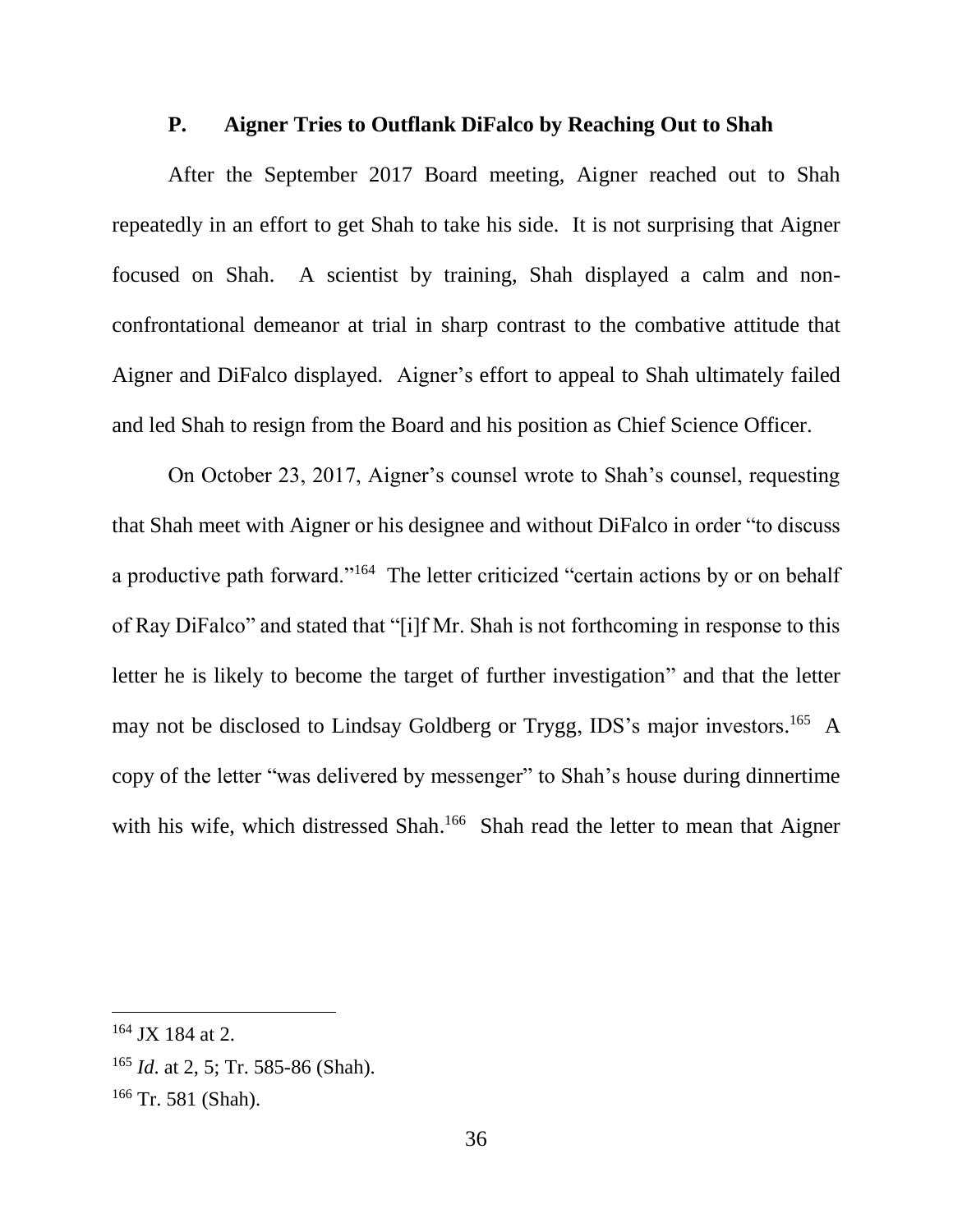would investigate and sue him unless he met with Aigner.<sup>167</sup> Shah also asked Aigner to stop making deliveries to his home, but Aigner "repeatedly kept doing it."<sup>168</sup>

In early November 2017, Shah and Aigner met in New York with their lawyers.<sup>169</sup> During the meeting, when the lawyers had left the room, Aigner confirmed that his purpose for meeting with Shah was to get DiFalco out of the Company.<sup>170</sup> After the meeting, between Christmas and the New Year, Shah's lawyers worked to put together a "comprehensive" set of proposals "to take the Company forward" that were sent to Aigner and his lawyers, but no progress was made. 171

On May 15, 2018, Gibbons, IDS's outside counsel, emailed the Board a "draft IDS Resolution appointing Navin Advani as a replacement Independent Representative for Manish Shah and re-appointing Hafid Touam as Independent Representative for Ray DiFalco."<sup>172</sup> DiFalco responded the next day, saying "this is the first time I am seeing [this] resolution," "I find it rather disturbing that it is being circulated without any review on my part," and "I have NOT chosen Hafid to

<sup>167</sup> Tr. 580 (Shah).

<sup>168</sup> Tr. 581 (Shah).

 $169$  Tr. 583 (Shah).

 $170$  Tr. 584-85 (Shah).

 $171$  Tr. 586-87 (Shah).

<sup>&</sup>lt;sup>172</sup> JX 254 at 2.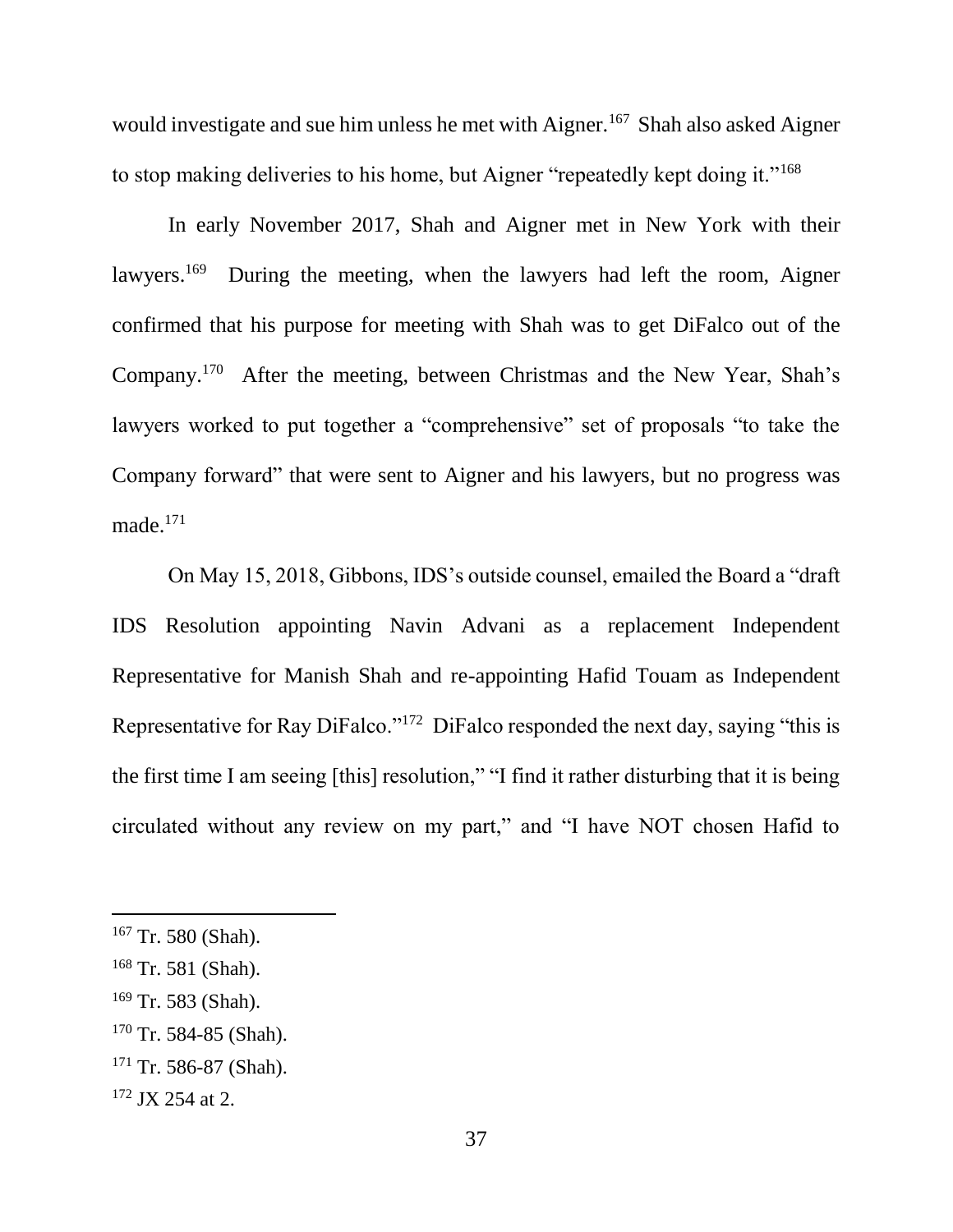represent me at this time."<sup>173</sup> On May 17, 2018, Aigner emailed IDS's lawyers at Gibbons, DiFalco, Shah, Touam, and Martin, stating: "At this point please cease all activities on the release and other bundled resolutions. Currently there is no path forward for a global solution."<sup>174</sup>

On May 30, 2018, Shah emailed Aigner, DiFalco, Leduc, Touam, and others a series of proposed resolutions as "an honest effort to move IDS further."<sup>175</sup> The main resolution was an "omnibus" resolution to approve six agreements including: (i) consulting agreements between IDS and each of DiFalco and Shah; (ii) an agreement between Galephar and IDS for Galephar to provide development and tech transfer services to IDS; (iii) an amendment to the Cerovene Agreement providing, among other things, that Cerovene "shall give priority to the manufacture of MorphaBond"; (iv) a master development agreement for Cerovene to develop three new drugs for IDS; and (v) a general release and purchase agreement between IDS and Cerovene regarding the Orangeburg Facility.<sup>176</sup> Aigner rejected Shah's package of proposals, which he thought should not be "bundled." 177

<sup>173</sup> *Id*. at 1.

 $174$  JX 255 at 1.

 $175$  JX 258 at 2.

<sup>176</sup> *Id*. at 1, 42, 65; Tr. 212-13 (Aigner).

 $177$  Tr. 220 (Aigner).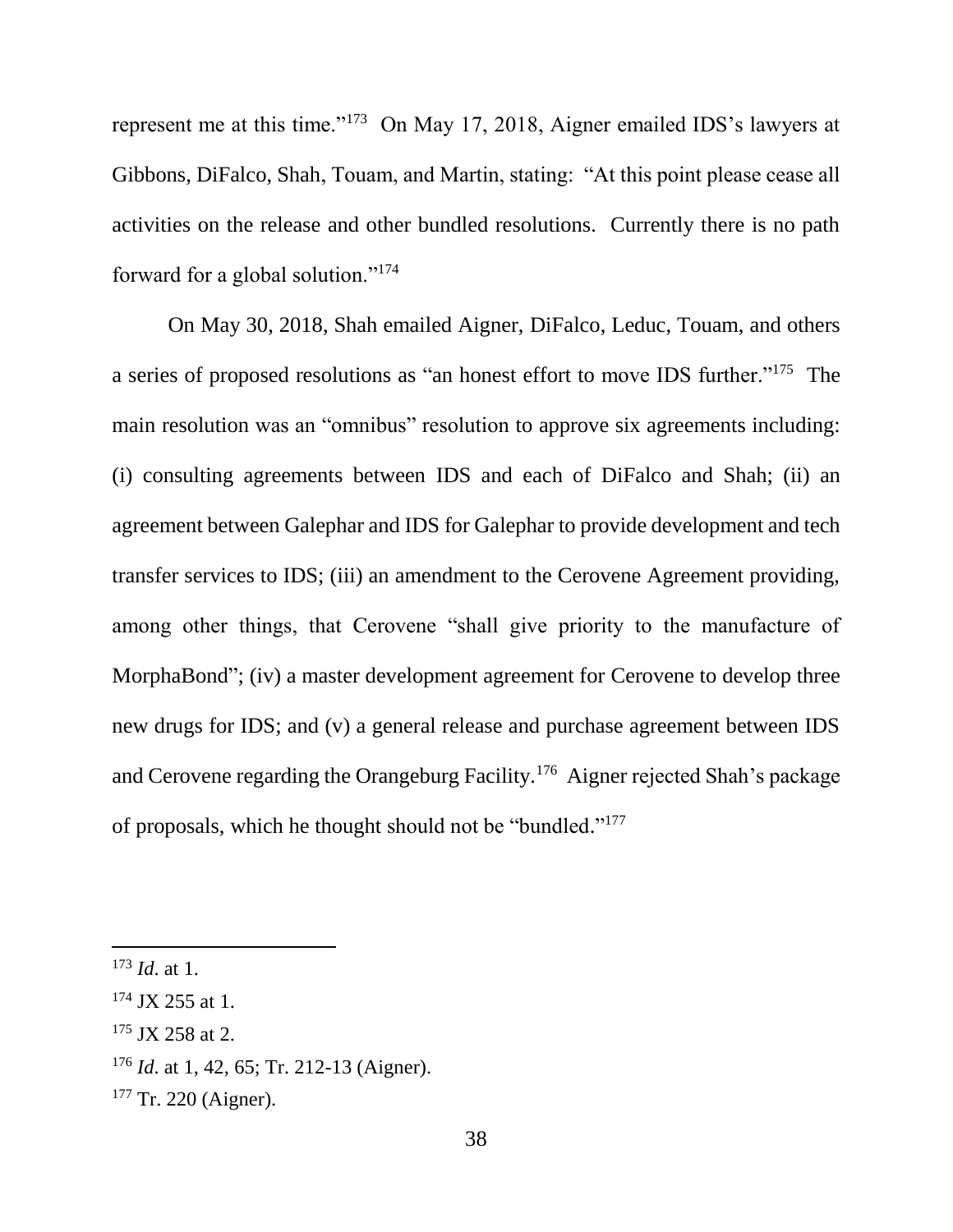On June 26, 2018, Aigner sent an email addressed only to Shah with the subject line, "Time to think carefully," which stated:

We are at a cross roads here. If you resign you are closing doors on potential solutions which in my opinion will leave no other path than litigation. If you want to avoid being part of it, a resignation from the IDS or IDT Board is the last thing you want to do. It is time to think carefully which side you want to be on and what you want your future to be . . . . <sup>178</sup>

Ignoring Shah's prior request, Aigner had a copy of this email delivered to Shah's home. 179

On July 6, 2018, Shah's lawyer contacted Aigner saying that if he did not agree to the bundle of resolutions by the end of the day, Shah "would resign from the Board."<sup>180</sup> After Aigner did not agree, Shah resigned as a manager of IDS and IDT later that day in a letter addressed to "IDS/IDT Board and Members."<sup>181</sup> The letter stated that Shah's resignation "is contingent on Ray DiFalco retaining his 'veto power' over Board action unless and until the corporate governance structure is revised" and that he wanted to

confirm that any individual appointed to replace me as a Manager of IDS does not fully step [into] my shoes, in the sense that he does not assume my authority under Section 5.03, and therefore that any future Board action requires the affirmative vote of Stefan and Ray (again, pending revision of that entire governance structure). I am delivering

 $178$  JX 271 at 1.

<sup>&</sup>lt;sup>179</sup> Tr. 594 (Shah).

 $180$  Tr. 221-22 (Aigner).

<sup>181</sup> Tr. 222 (Aigner); JX 277.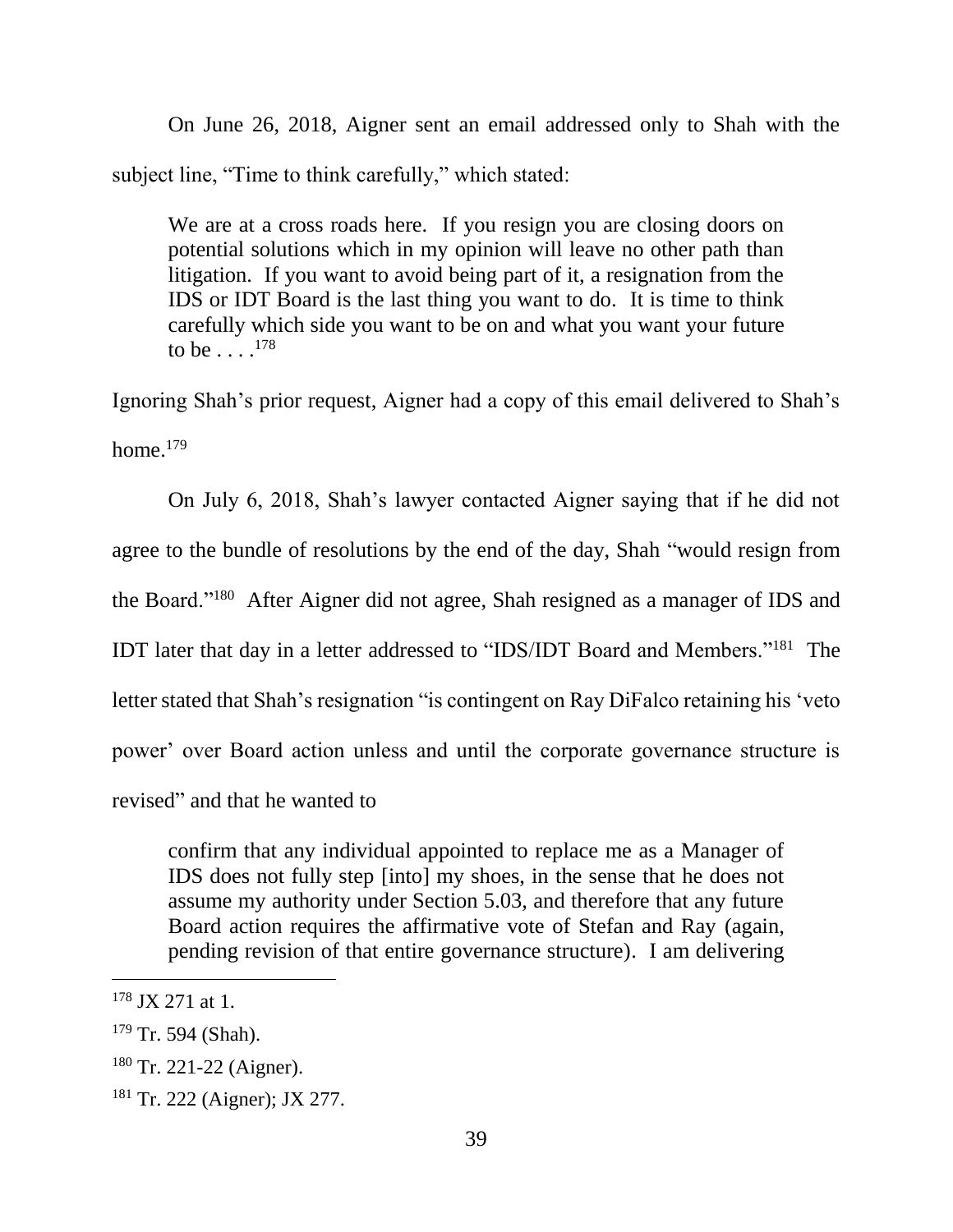a copy of this Resignation to Gibbons, corporate counsel for IDS, seeking their confirmation of this interpretation. If they disagree, please consider this Resignation voided and of no force or effect, and thereby rescinded.<sup>182</sup>

Also on July 6, Aigner sent DiFalco and Shah a notice of dispute in anticipation of filing this action, which listed as one of the "disputed issues" "Manish Shah's further breach of fiduciary duty in threatening to resign as a member of the board of IDS and IDT if the other board members did not agree to provide certain personal benefits to him, Ray DiFalco, and their affiliated companies."<sup>183</sup> The notice arrived by messenger at Shah's home "minutes" before Shah resigned.<sup>184</sup> Aigner filed this action a few weeks later, on July 27, 2018.<sup>185</sup>

### **Q. Post-Filing Events**

On August 16, 2018, in advance of a Board meeting scheduled for August 22, Aigner circulated a presentation describing the current state of IDS.<sup>186</sup> The presentation stated that IDS's year-to-date revenues from Daiichi through June 2018 were approximately \$2.9 million, and that total expenses for the same period were

<sup>182</sup> JX 277.

<sup>183</sup> JX 280 at 1-2; Tr. 598-99 (Shah).

<sup>184</sup> Tr. 598-99 (Shah).

 $185$  Dkt. 1.

<sup>186</sup> JX 292.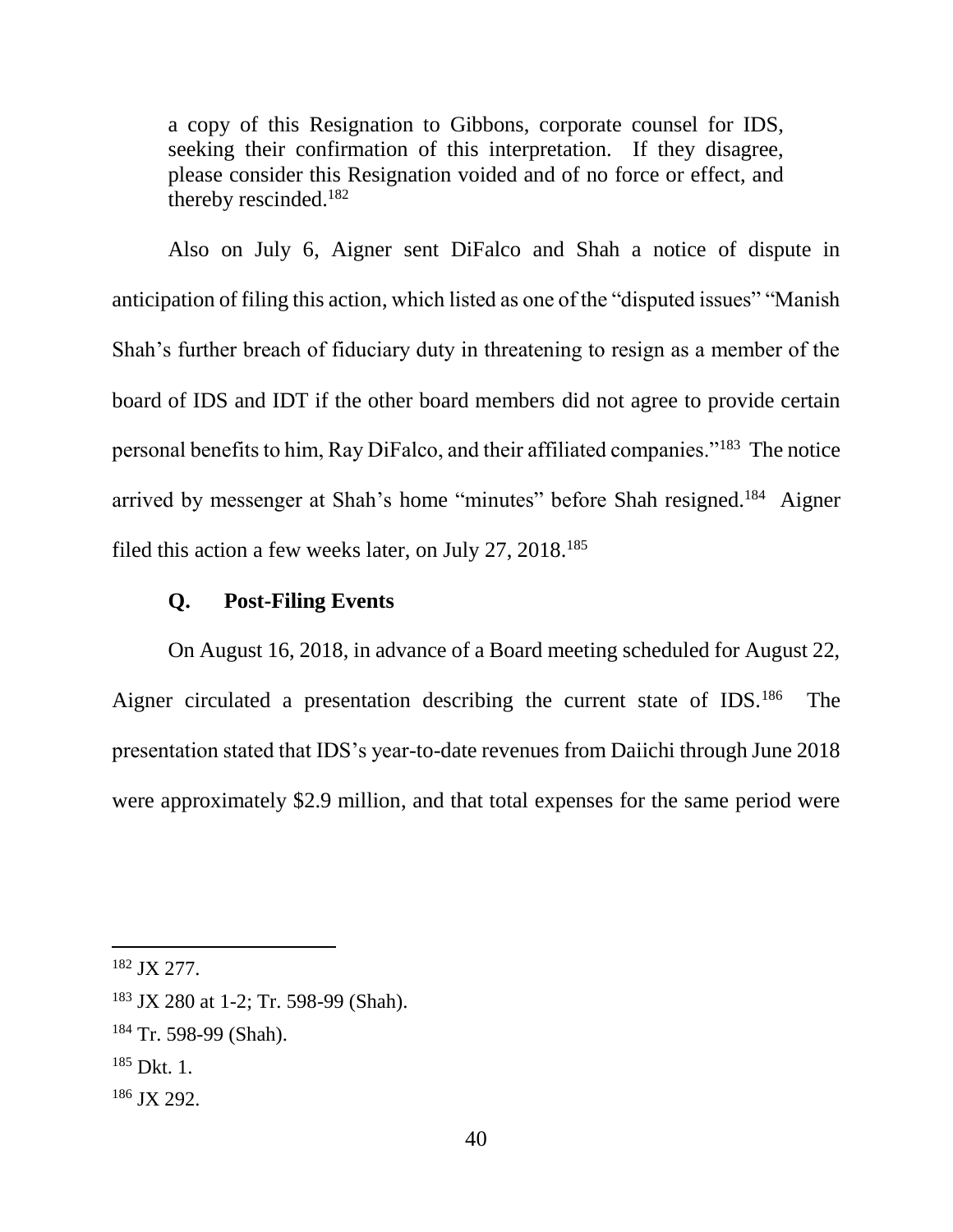approximately \$7.4 million.<sup>187</sup> As of trial, IDS was expected to have a negative cash flow of approximately \$6 million for all of 2018.<sup>188</sup> According to the presentation, IDS's cash balance by the fourth quarter of 2019 was projected to be approximately \$4.1 million and thus "IDS can only afford limited R&D activities until fund raising can be completed."<sup>189</sup>

On August 23, 2018, the day after the Board meeting, DiFalco circulated an email criticizing Aigner for unilaterally breaking the quorum for the meeting before the Board could address "many of the pressing issues included on the agenda" and stating that "[t]he company, as it stands now, is still operating without a boardapproved budget, and without board approval for many of the transactions in which the company is engaged."<sup>190</sup> DiFalco also proposed a Board resolution to appoint Arthur Bedrosian, a pharmaceutical company executive, as an Independent Representative to fill the vacancy left by Touam's resignation.<sup>191</sup> The Board did not act on this proposal even though Aigner's original complaint in this action asserted that "[t]he IDS Operating Agreement and Delaware law require DiFalco and Shah

<sup>187</sup> *Id*. at 30-31. IDS's revenues to date have come from the Daiichi Agreement. *See* Tr. 306 (Aigner); Tr. 858 (Kramer).

<sup>188</sup> Tr. 499 (Martin).

<sup>189</sup> JX 292 at 34, 36.

 $190$  JX 297 at 1.

<sup>191</sup> *Id*. at 1, 6, 9-10.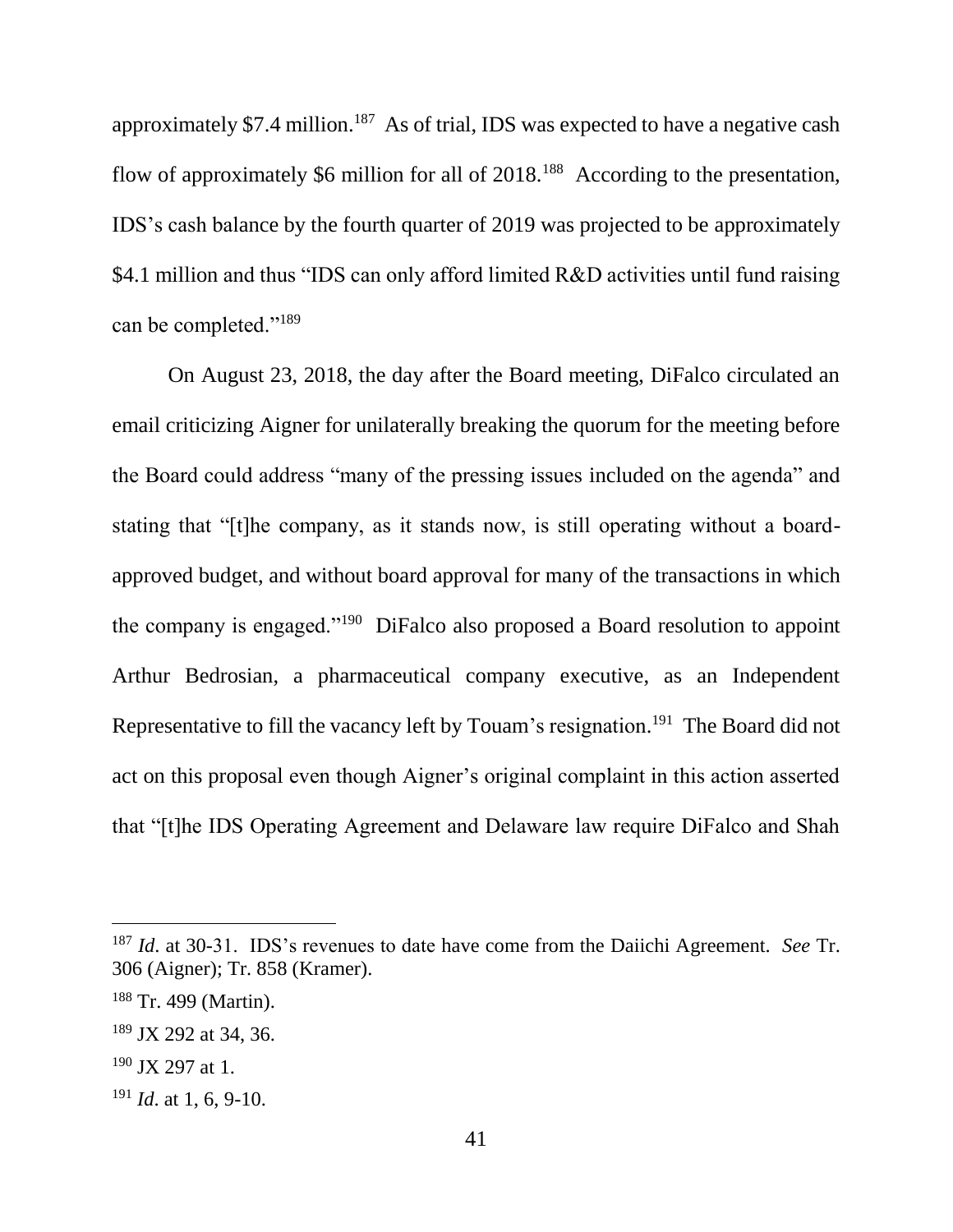to nominate or approve an Independent Representative to" fill the vacancy created by Touam's resignation and sought injunctive relief directing them to do so.<sup>192</sup>

On September 14, 2018, Aigner sent an email to the Board and various IDS members with the subject line: "Hafid Touam reassuming his role as Independent Representative for Ray."<sup>193</sup> Attached to the email was a signed statement from Touam, which said: "I, Hafid Touam, hereby rescind my letter of resignation as Independent Representative . . . and state that I am willing and able to resume my service as an Independent Representative pursuant to Section 5.14 of the" IDS Agreement.<sup>194</sup> A written consent of the Board was drafted to reinstate Touam but it was never approved.<sup>195</sup>

On September 19, 2018, DiFalco filed counter- and third-party claims seeking judicial dissolution of IDS, appointment of a liquidating trustee, and declaratory and injunctive relief.<sup>196</sup> On September 21, 2018, Aigner had a letter and a draft of an amended complaint delivered to Shah's house, once again by messenger.<sup>197</sup> In the manner of a bully, Aigner threatened that the litigation could affect Shah's family:

<sup>192</sup> Tr. 351 (Aigner); Dkt. 1 ¶¶ 64-67.

 $193$  JX 313 at 1.

<sup>194</sup> *Id*. at 2.

<sup>&</sup>lt;sup>195</sup> JX 311 at 1, 4; Tr. 358 (Aigner).

<sup>196</sup> Dkt. 17 ¶¶ 182-215.

<sup>197</sup> JX 320; Tr. 601 (Shah).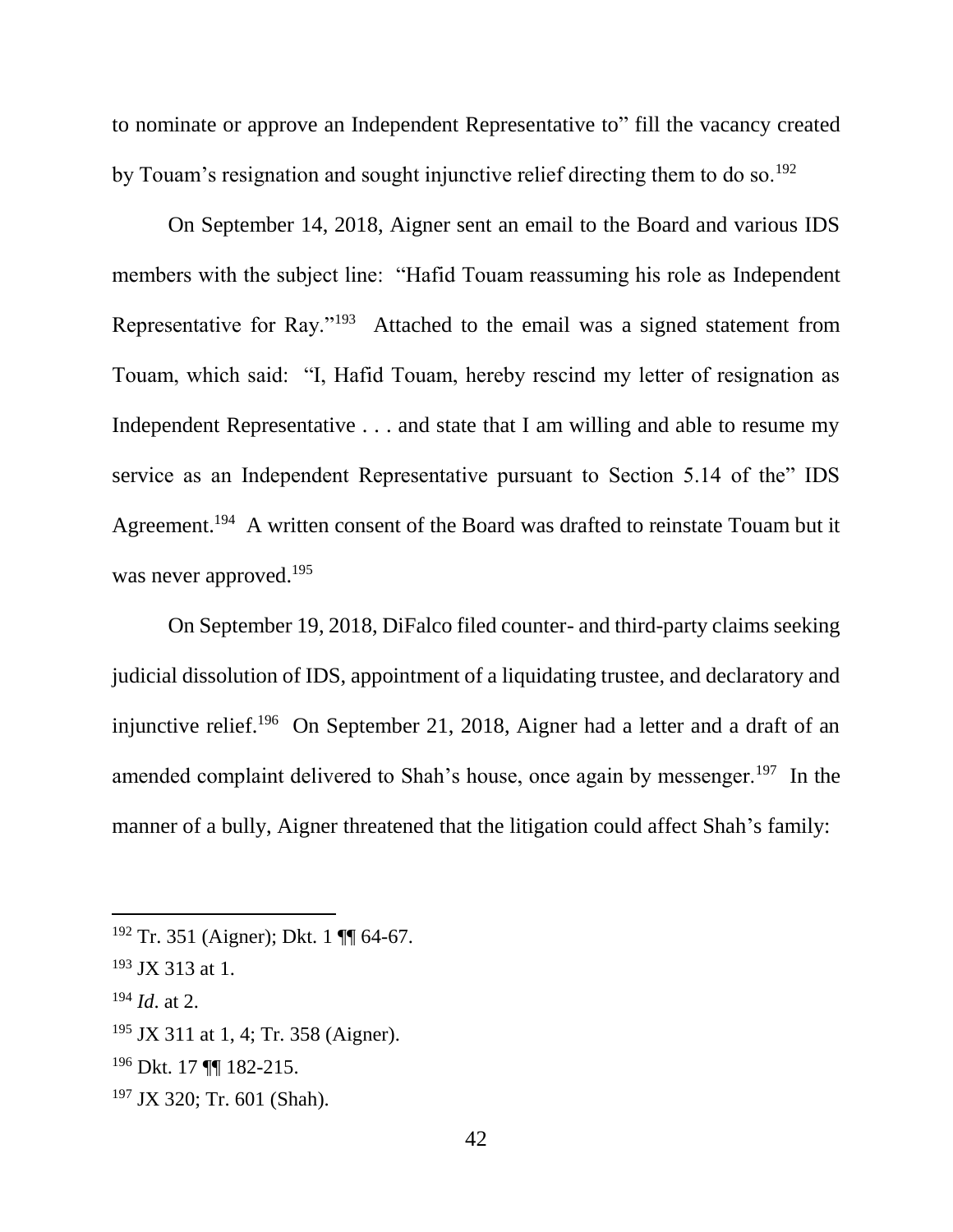In my original complaint, I only brought limited claims for rulings on the agreement so the Company could move forward. It is unfortunate that the whole development is now where it is. I always had a feeling that you and I were trying to move IDS forward, but at this point [DiFalco's] counterclaims *push me to file an amendment . . . which could affect you and your family*.

The attached filing, which my lawyers shared with yours, will be filed Wednesday unless we find a solution before, which I know we could do, but appears unlikely given [DiFalco] and his lawyers' responses to date. Please review it with your personal counsel.<sup>198</sup>

On October 15, 2018, Shah resigned as an officer of IDT and IDS.<sup>199</sup> On November 3, 2018, Aigner emailed DiFalco what he described as "a duly enacted resolution discharging Ray DiFalco as President of IDS effective today" that was signed by Aigner, Leduc, and Touam.<sup>200</sup>

On November 28, 2018, Aigner and Leduc signed a set of three written consents for the IDS Board: (i) authorizing and approving a Master Development Services Agreement with Galephar; (ii) stating that the Board, except DiFalco, opposes dissolution of IDS; and (iii) purporting to elect Roelof Rongen as a manager of IDS (the "November 2018 Resolutions").<sup>201</sup> Touam signed the first two resolutions as well. $202$ Rongen is a former employee and "close friend" of

l

 $200$  JX 323 at 1, 4-5.

 $198$  JX 320 (emphasis added).

 $199$  PTO ¶ 22.

 $201$  JX 332 at 1, 5-6, 8.

<sup>202</sup> *Id*. at 3, 7.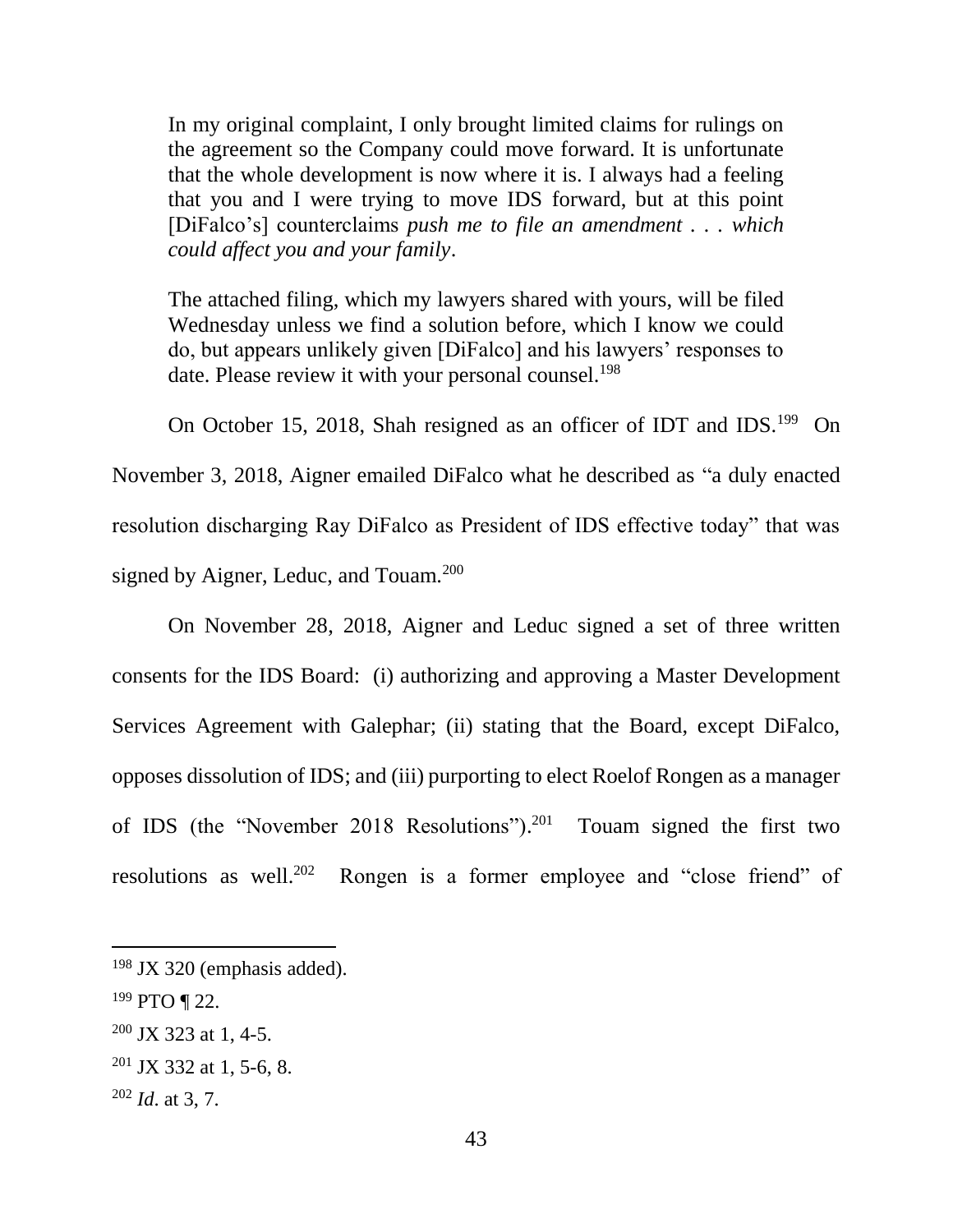Aigner's.<sup>203</sup> The first resolution states that it shall be of no effect if it is determined in this action that Touam is not a valid Independent Representative for DiFalco and the third resolution references that the question of whether Rongen inherits Shah's voting rights under the IDS Agreement is an issue in this action.<sup>204</sup>

On November 30, 2018, the FDA sent Daiichi a "Complete Response" letter stating that the FDA "cannot approve" Daiichi's NDA for RoxyBond, dated August 1, 2018, which "proposes [the] addition of" Galephar as a manufacturing site.<sup>205</sup> The letter also stated that "[d]uring a recent inspection of Galephar . . . , our field investigator observed objectionable conditions at the facility," and listed a number of specific steps Daiichi should take to rectify the situation.<sup>206</sup> At the time, DiFalco had "never even seen" a Complete Response letter issued in connection with a tech transfer.<sup>207</sup>

<sup>203</sup> Tr. 864 (Kramer).

 $204$  JX 332 at 2, 8.

 $205$  JX 338 at 4, 6. The FDA sends Complete Response letters "if the agency determines" that [it] will not approve the application . . . in its present form" for various reasons, including that the "methods to be used in, and the facilities and controls used for, the manufacture, processing, packing, or holding of the drug substance or the drug product are inadequate to preserve its identity, strength, quality, purity, stability, and bioavailability." 21 C.F.R. §§ 314.110, 314.125.

 $206$  JX 338 at 4-5.

 $207$  Tr. 777 (DiFalco). At Daiichi's request, Cerovene has not been involved in the tech transfer of RoxyBond to Galephar. Iverson Dep. 43. As of trial, Daiichi and IDS had been working with another CMO called Catalent to manufacture RoxyBond, but the status of that effort is unclear from the record. *See* Tr. 614-16 (Shah); Tr. 881 (Kramer).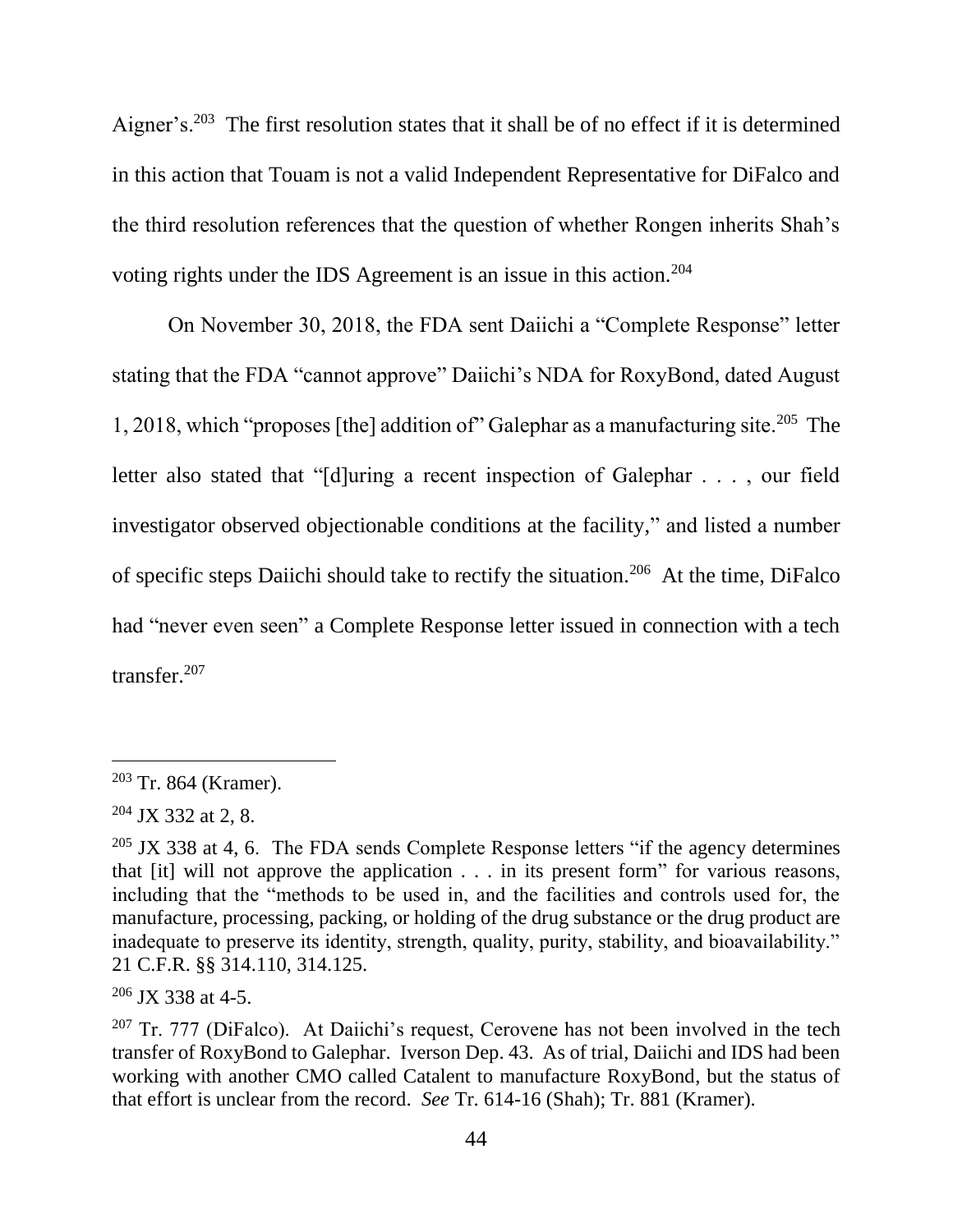After trial, on January 7, 2019, the FDA issued a second Complete Response letter.<sup>208</sup> The second letter is substantively the same as the first but concerns a different (fifteen milligram) dosage of RoxyBond.<sup>209</sup>

### **II. PROCEDURAL HISTORY**

After this action was filed on July 27, 2018, Aigner amended his complaint three times, culminating in a third amended complaint filed on December 8, 2018 (the "Complaint").<sup>210</sup> On September 19, 2018, DiFalco and Shah filed an answer to an earlier pleading and DiFalco filed three counterclaims and third-party claims seeking the same relief against Aigner and IDS, respectively (the "Counterclaim").<sup>211</sup>

The Complaint asserts six claims: (1) breach of fiduciary duty for damages; (2) fraud; (3) breach of contract; (4) declaratory relief; (5) a second claim for breach of fiduciary duty; and (6) breach of the IDS Agreement and its transparency policy. The Counterclaim asserts three claims for: (1) judicial dissolution of IDS under 6 *Del. C.* § 18-802; (2) appointment of a liquidating trustee under 6 *Del. C.* § 18-803; and (3) declaratory and injunctive relief.

<sup>208</sup> Def.'s Reply Br. Ex. A (Dkt. 126).

<sup>209</sup> *Id*. at 1; JX 338 at 4.

<sup>210</sup> Dkt. 108.

<sup>211</sup> Dkt. 17.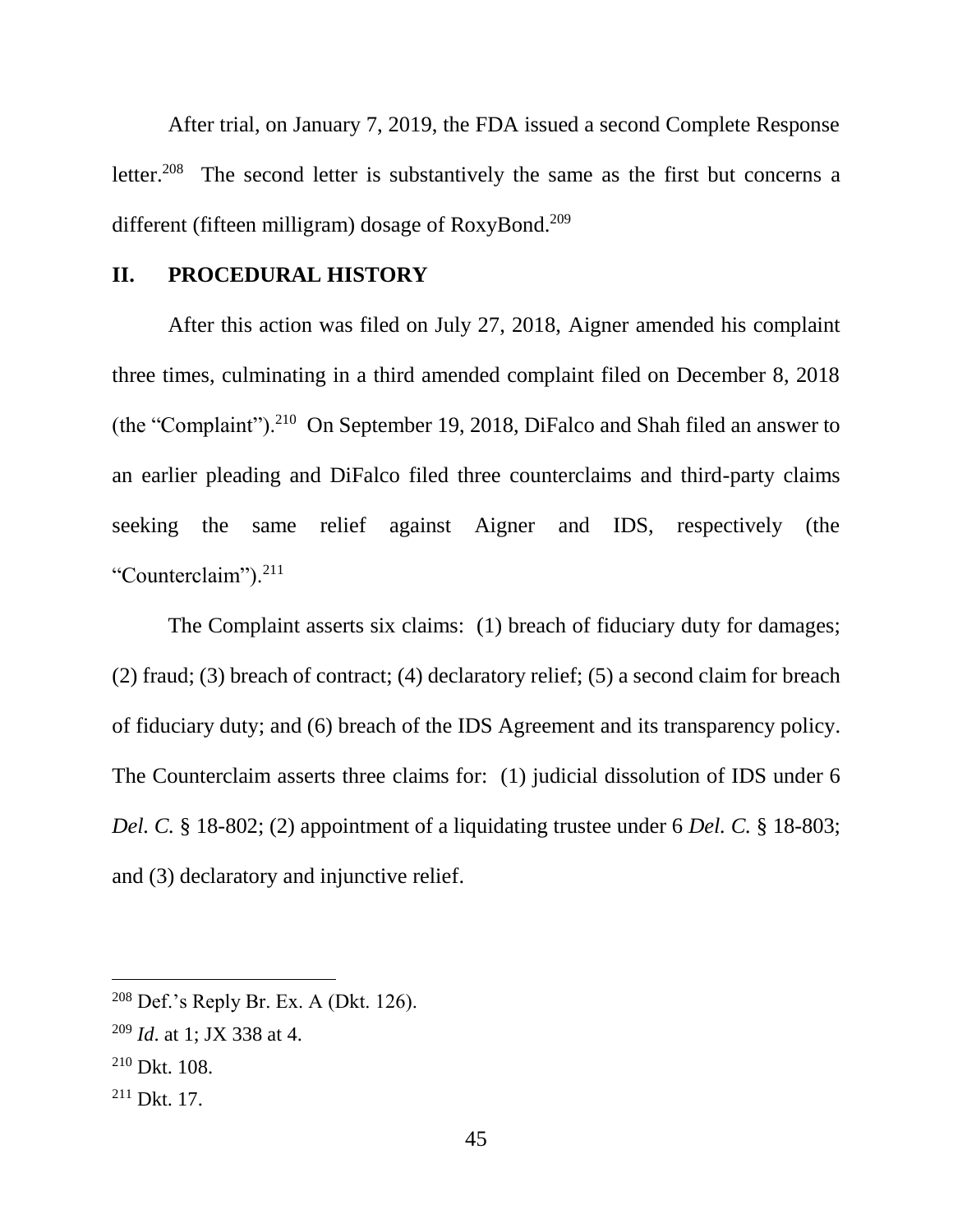On November 13, 2018, the parties agreed to bifurcate their claims so that the only claims to be tried initially would be Aigner's claim for declaratory relief (the fourth cause of action in the Complaint) and the three claims in DiFalco's Counterclaim.<sup>212</sup> Although Aigner's articulation of the declaratory relief he seeks has shifted from time to time, his post-trial brief seeks four declarations along the following lines, *i.e.*, that:

- 1. Section 5.14 of the IDS Agreement bars DiFalco from using his Veto Rights on the selection of CMOs or development partners;
- 2. Touam validly rescinded his resignation as Independent Representative and is currently authorized to act as an Independent Representative under Section 5.14 of the IDS Agreement;
- 3. The Zuckerman Resolution was validly approved and not revoked; and
- 4. Rongen was validly elected as a manager of IDS and assumed Shah's Veto Rights.<sup>213</sup>

<sup>212</sup> Dkt. 69 at 30; *see also* PTO ¶ 15.

<sup>213</sup> Pl.'s Opening Br. 38, 46, 50, 52 (Dkt. 135). The Complaint and the Pre-Trial Order sought some additional or differently worded declarations. *See, e.g.*, Compl. ¶ 138 (seeking declaration "that individuals that are not managers (or Observers or Independent Representatives, in the case of IDS) are not entitled to attend board meetings unless such individuals are invited to attend by appropriate action of the board"); PTO ¶ 87 (seeking declaration that "DiFalco is conflicted for purposes of Section 5.14 of the IDS Agreement with respect to any decision by the Board relating to this litigation or his claim for dissolution"); PTO ¶ 88 (seeking declaration "that only Managers and Observers may attend meetings of the Board unless the Board votes to permit others to attend"). To the extent any declaration sought in the Complaint or Pre-Trial Order was not addressed in Aigner's opening post-trial brief, such request for relief is waived. *See Emerald P'rs v. Berlin*, 726 A.2d 1215, 1224 (Del. 1999) ("Issues not briefed are deemed waived.").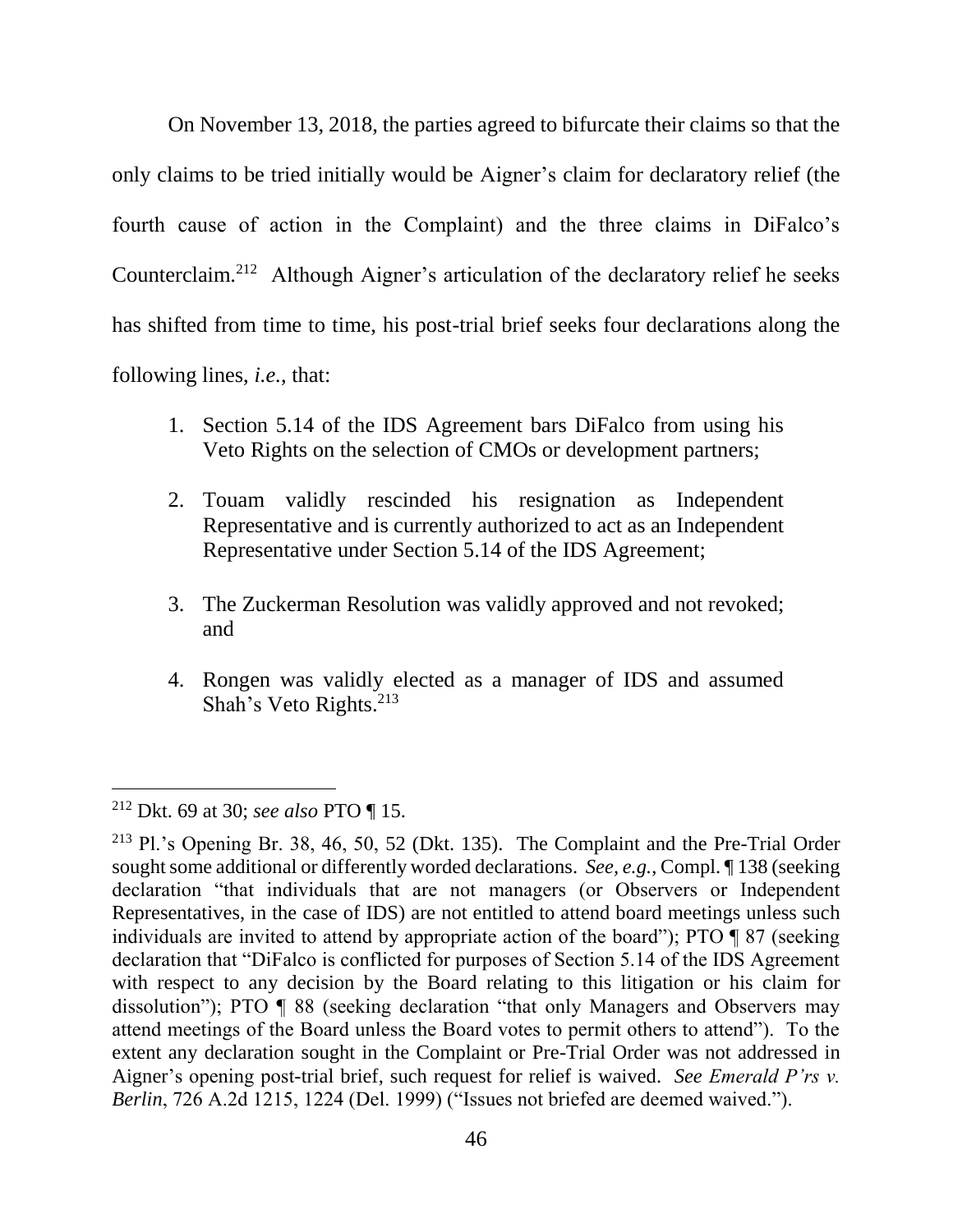On November 16, 2018, Aigner sought injunctive relief to require DiFalco and Shah to provide documents to IDS's auditor, BDO USA, LLP, concerning the build-out of the Orangeburg Facility. According to Aigner, BDO had sought these documents to complete its review of the financial statements of IDS and IDT for 2016 and 2017.<sup>214</sup> On December 6, 2018, the court denied Aigner's request for injunctive relief, which was not the subject of any claim in Aigner's pleading at the time, but permitted him to amend his pleading to add such a claim in order to litigate the issue at trial if he wished to do so. 215

On December 7, 2018, Daiichi filed a motion to intervene in this action.<sup>216</sup> The motion was focused on protecting Daiichi's interests if the court ordered dissolution. Accordingly, the motion was placed in abeyance pending the court's ruling on whether IDS should be dissolved.<sup>217</sup>

A three-day trial was held from December 10-12, 2018. Post-trial argument and submissions were completed by March 15, 2018.

 $214$  Dkt. 53 at 1-2.

 $215$  Dkt. 115 at 46-56.

<sup>216</sup> Dkt. 107.

<sup>217</sup> Dkt. 130 at 140-42.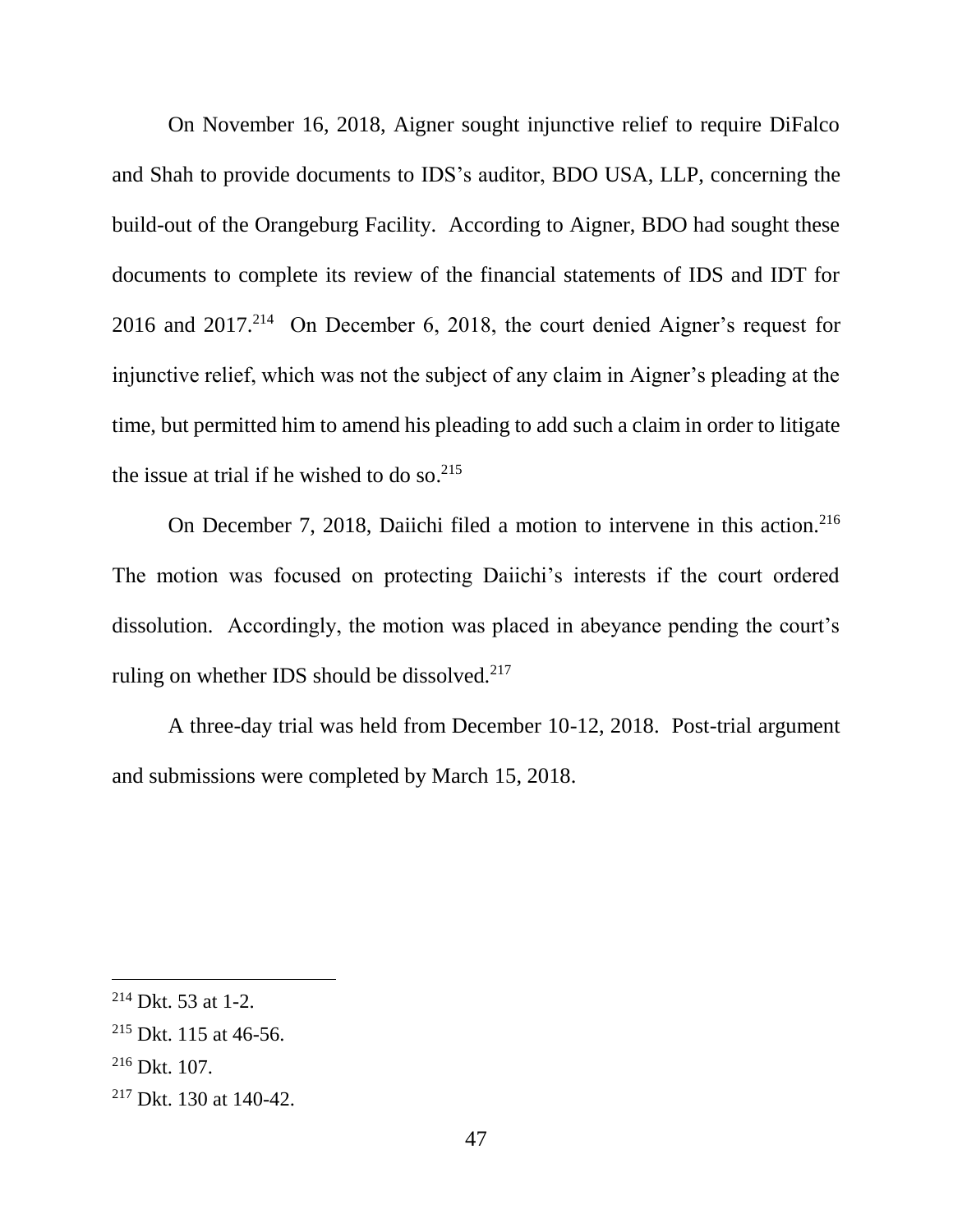#### **III. ANALYSIS**

Unless otherwise indicated below, the proponent of each claim has "the burden of proving each element, including damages, of each" cause of action "by a preponderance of the evidence."<sup>218</sup> "[P]roof by a preponderance of the evidence means that something is more likely than not."<sup>219</sup> For purposes of the following analysis, the court refers primarily to DiFalco, rather than to DiFalco and Shah, in addressing issues of deadlock for simplicity and given Shah's resignation as a manager of IDS and IDT before trial.<sup>220</sup>

The core issue in this case is whether it is reasonably practicable for IDS to carry on its business in accordance with the IDS Agreement. Before analyzing this issue, the court will address two declarations Aigner seeks in order to clarify the current state of the governance of IDS: Aigner's request for declarations (1) that Touam is currently authorized to act as DiFalco's Independent Representative under Section 5.14 of the IDS Agreement on the theory that he validly rescinded his resignation, and (2) that Rongen was validly elected as a manager of IDS and assumed Shah's voting rights under the IDS Agreement.

<sup>218</sup> *Physiotherapy Corp. v. Moncure*, 2018 WL 1256492, at \*3 (Del. Ch. Mar. 12, 2018) (citation and internal quotation marks omitted).  $^{219}$  *Id.* 

<sup>220</sup> PTO ¶ 22; JX 277.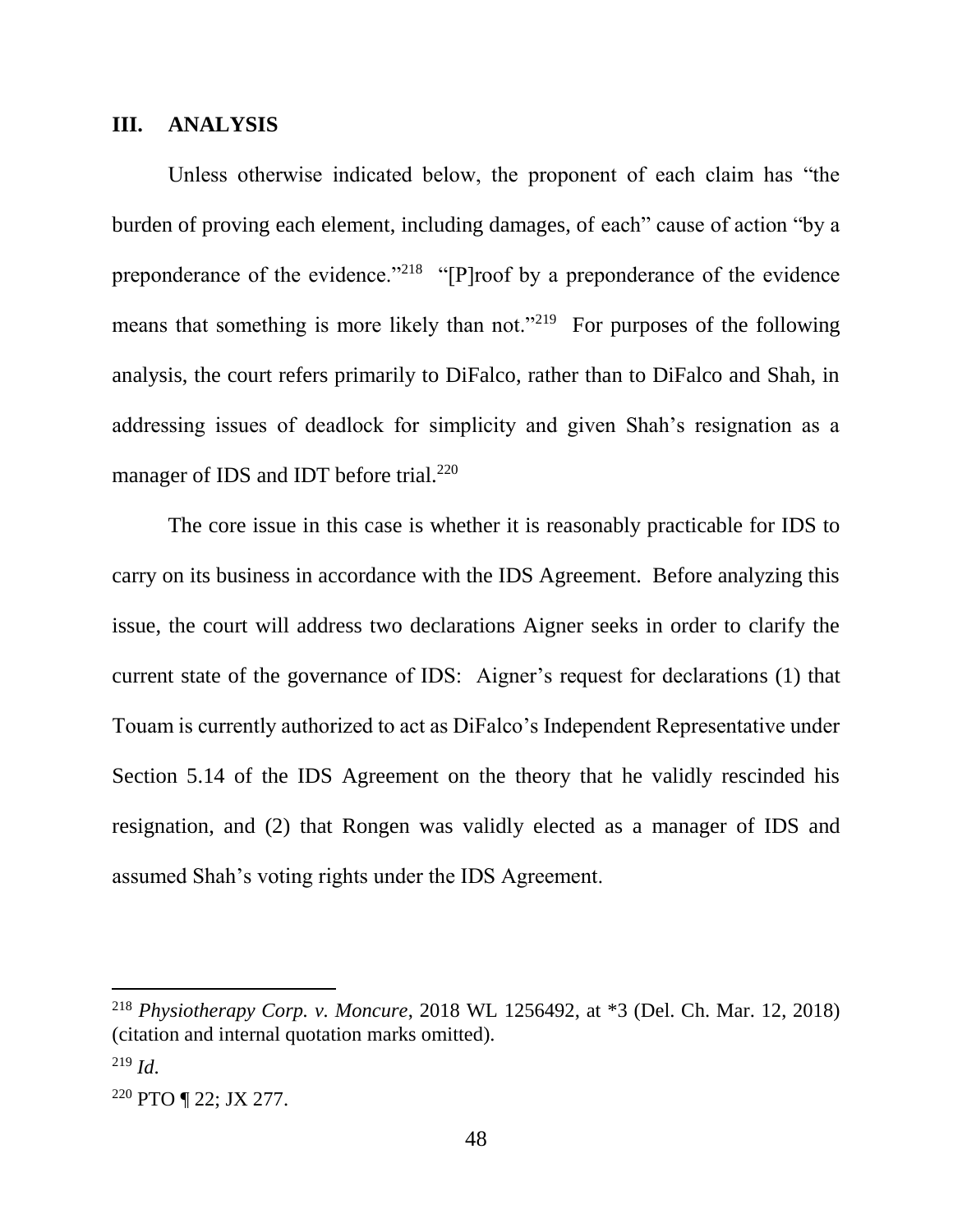The issues addressed in this opinion all turn on the contractual interpretation of provisions in the IDS Agreement, which is governed by Delaware law.<sup>221</sup> The court's "task is to fulfill the parties' shared expectations at the time they contracted, but because Delaware adheres to an objective theory of contracts, the contract's construction should be that which would be understood by an objective, reasonable third party."<sup>222</sup> "The contract must also be read as a whole, giving meaning to each term and avoiding an interpretation that would render any term 'mere surplusage."<sup>223</sup> "If a contract is unambiguous, extrinsic evidence may not be used to interpret the intent of the parties, to vary the terms of the contract or to create an ambiguity."<sup>224</sup> "A contract is not rendered ambiguous simply because the parties do not agree upon its proper construction."<sup>225</sup> "If, after applying these canons of contract interpretation, the contract is nonetheless reasonably susceptible [to] two or more interpretations or may have two or more different meanings, then the contract

 $221$  JX 44 § 13.03.

<sup>222</sup> *Leaf Invenergy Co. v. Invenergy Renewables LLC*, 2019 WL 1965888, at \*6 (Del. May 2, 2019) (internal quotation marks and alterations omitted).

<sup>223</sup> *Sunline Commercial Carriers, Inc. v. CITGO Petroleum Corp.*, 2019 WL 1068183, at \*8 (Del. Mar. 7, 2019).

<sup>224</sup> *Eagle Indus., Inc. v. DeVilbiss Health Care, Inc.*, 702 A.2d 1228, 1232 (Del. 1997).

<sup>225</sup> *Rhone-Poulenc Basic Chem. Co. v. Am. Motorists Ins. Co.*, 616 A.2d 1192, 1196 (Del. 1992).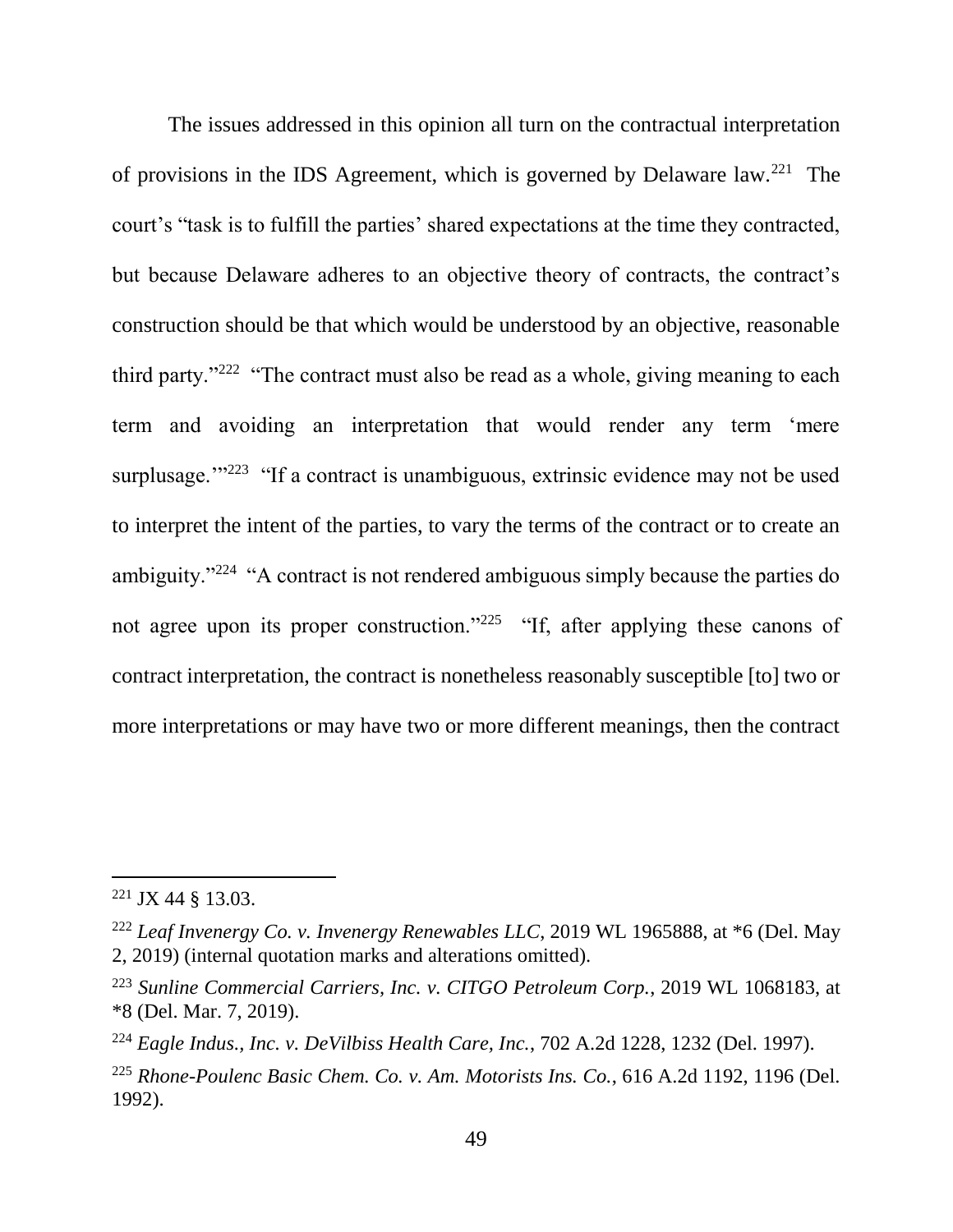is ambiguous and courts must resort to extrinsic evidence to determine the parties' contractual intent."<sup>226</sup>

# **A. Touam Ceased to Be an Independent Representative When He Resigned from the Position in September 2017**

It is stipulated that (i) Touam was the person designated in Section 5.14 of the IDS Agreement as the Independent Representative for DiFalco and Shah in situations involving conflicts of interest, (ii) he orally resigned from this position on September 15, 2017, and (iii) he confirmed his resignation in writing by letter dated September 20,  $2017<sup>.227</sup>$  That letter stated: "I no longer wish to serve as an Independent Representative as that term is defined under Section 5.14(b)([ii]) of the IDS Operating Agreement."<sup>228</sup> The record thus reflects that Touam resigned from his position as Independent Representative unconditionally as of September 15, 2017.<sup>229</sup> Despite these established facts, Aigner advances essentially two arguments for why the court should declare that Touam is currently authorized to act as the Independent Representative for DiFalco under Section 5.14. Both arguments fail.

<sup>226</sup> *Sunline*, 2019 WL 1068183, at \*8 (citation and internal quotation marks omitted).

<sup>227</sup> PTO ¶ 26.

 $228$  JX 163.

<sup>229</sup> *See Rypac Packaging Mach. Inc. v. Coakley*, 2000 WL 567895, at \*5 (Del. Ch. May 1, 2000) (director and officer resigned as of date he told another officer he "was resigning," which was about two months before he submitted a formal resignation letter).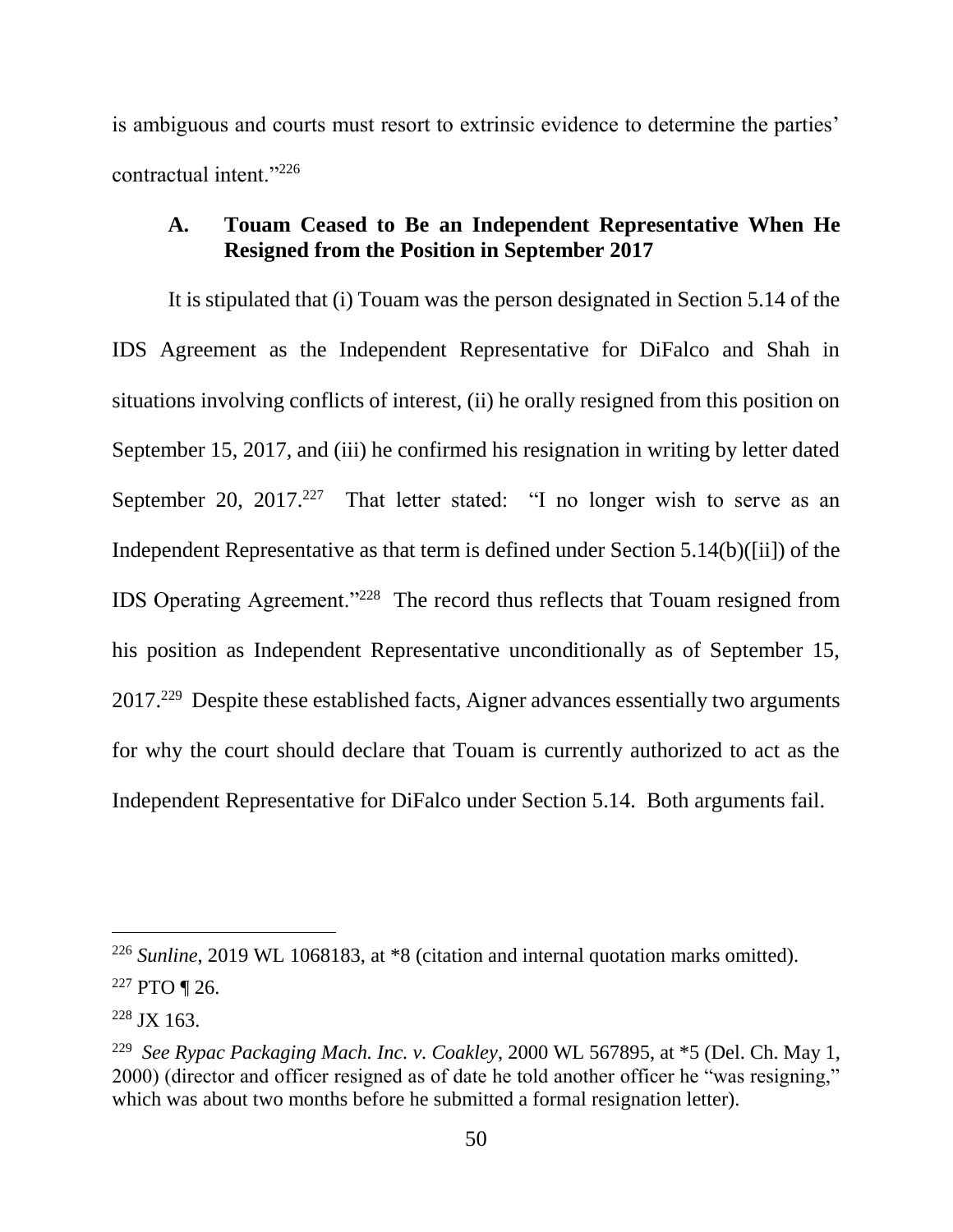First, Aigner contends as a factual matter that DiFalco and Shah improperly pressured Touam to resign so that the "only equitable result would be to put the parties back in the position they were *ex ante*" by declaring that Touam shall be DiFalco's Independent Representative "so long as he is willing and able" to perform that task.<sup>230</sup> Aigner fails to identify any legal authority or specific provision of the IDS Agreement to support this type of request. Putting that aside, the argument fails because its factual premise is not supported by the record.

It is correct, as Aigner points out, that Touam testified that he would not have resigned in September 2017 if DiFalco and Shah had not asked him to do so.<sup>231</sup> But Touam also testified credibly that DiFalco and Shah never threatened or coerced him into resigning and that he made the decision to resign because he did not want to continue to be put in the middle of a "difficult situation" between Aigner, on the one hand, and DiFalco and Shah, on the other hand—all of whom Touam had known for many years and considered to be friends.<sup>232</sup>

It is entirely understandable that Touam would reach this conclusion given the evident animosity and lack of trust that pervaded the relationship between Aigner and DiFalco and Shah in the months leading up to his resignation. In particular,

<sup>230</sup> Pl.'s Reply Br. 27 (Dkt. 128); Pl.'s Opening Br. 47.

 $231$  Tr. 419 (Touam).

<sup>232</sup> Tr. 438-40 (Touam); *see also* Touam Dep. 181-82, 185-86; Tr. 793-94 (DiFalco); Tr. 653 (Shah).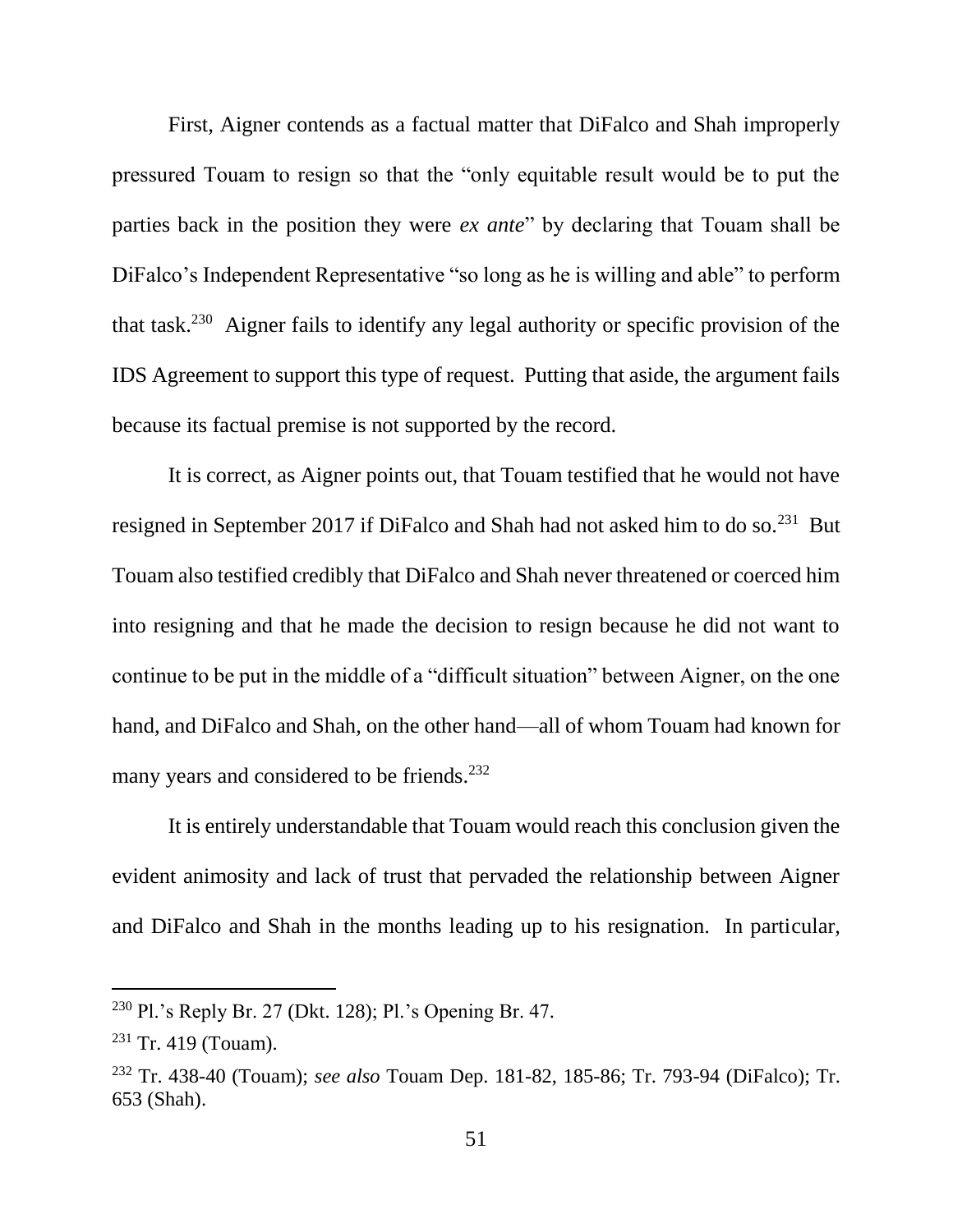Aigner had been asking Touam to approve written consents purporting to authorize actions on behalf of DiFalco and Shah only to learn after the fact that they took exception to them, and for legitimate reasons. Aigner employed this tactic in connection with the August 2017 Consents, which caused Touam to revoke his signature after realizing the consents took rights away from DiFalco and Shah,<sup>233</sup> and in connection with the Zuckerman Resolution, where legitimate questions were raised about Aigner and Leduc's past relationship with the law firm. Based on the preponderance of the evidence, including Touam's testimony, the court finds that Touam's resignation in September 2017 was voluntary and that DiFalco and Shah did not act in an improper manner with respect to Touam's resignation that would justify reinstating him as Independent Representative by equitable decree.<sup>234</sup>

Second, Aigner contends that Touam resumed his position as an Independent Representative on September 14, 2018, when he purported to rescind his resignation.

<sup>233</sup> JX 135 at 2.

<sup>234</sup> In *Godden v. Franco*, the court found that an "Independent Manager" provision in an LLC agreement "envisions ongoing independence" and not just independence at the time of election and that "the implied covenant of good faith and fair dealing would prohibit either side from co-opting the Independent Manager after he was selected." 2018 WL 3998431, at \*16 (Del. Ch. Aug. 21, 2018). Here, although the evidence is too obscure to support any definitive findings, it appears that Touam may have been offered opportunities that could have affected his independence in the direction of both factions at various times. *See* Tr. 411-13 (Touam); JX 147 at 1 (referencing potential employment opportunity for Touam at Cerovene); Tr. 424-26 (Touam); JX 299 (discussing promise Aigner, DiFalco, and Shah collectively made to pay Touam a \$275,000 bonus if "Galephar delivers RoxyBond before end of August 2018").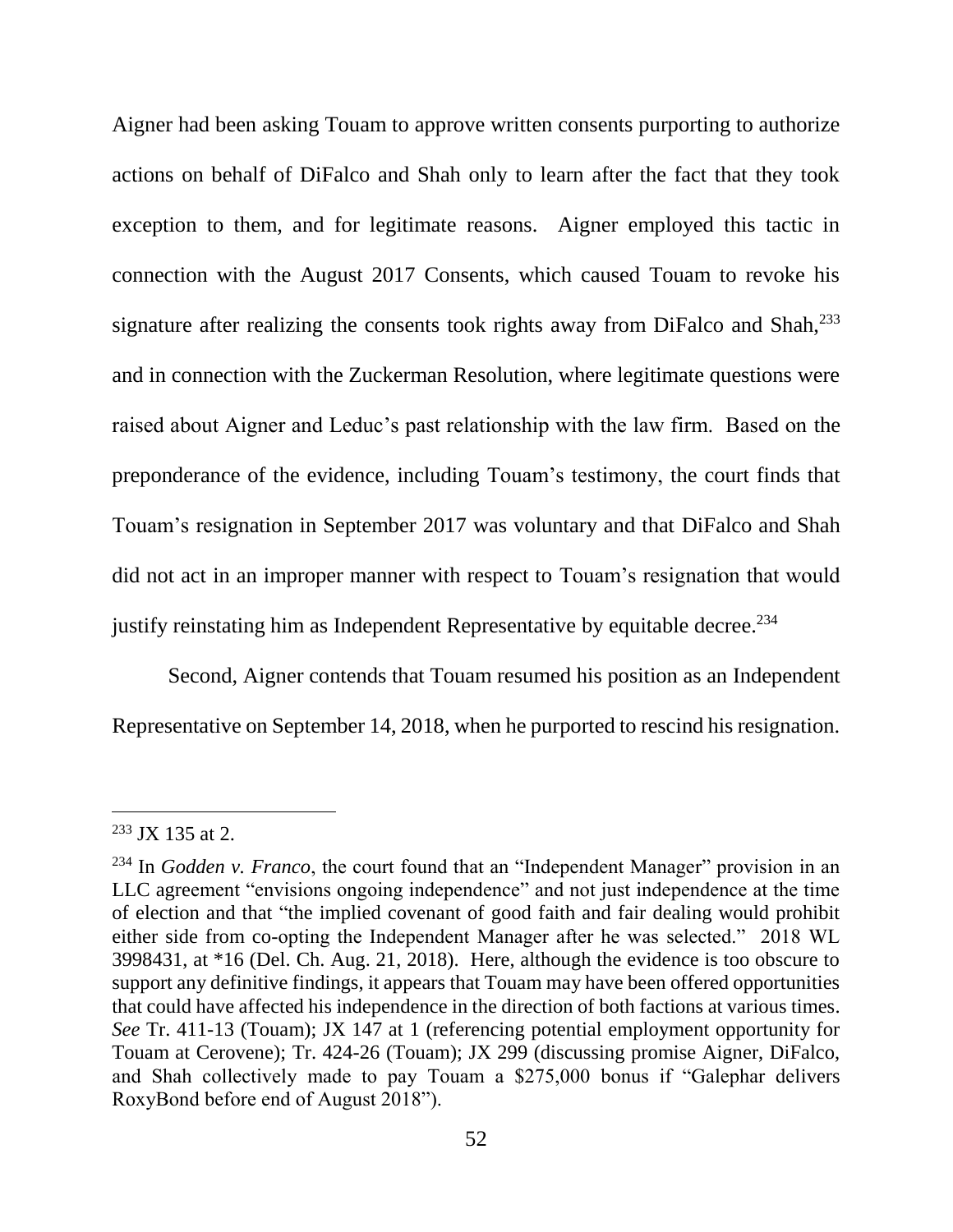According to Aigner, this is because "there is no provision [in the IDS Agreement] for Touam to resign permanently" and thus he "could be 'unable or unwilling' at one point in time (*e.g.*, ill or out of the country) but willing and able at other times" to serve as an Independent Representative.<sup>235</sup> In other words, as Aigner sees it, Touam was free to oscillate in and out of the role of Independent Representative at will and thus was free to return to the position when he purported to rescind his resignation without even obtaining Board approval. The fundamental flaw in this novel argument is that it cannot be squared with the plain language of the IDS Agreement.

Section 5.14(b)(ii) of the IDS Agreement states, in relevant part, that Touam "shall" exercise DiFalco's voting rights when DiFalco is an Interested Manager and that "[i]n the event" that "Touam is unwilling or unable to serve as an Independent Representative, *the Board shall appoint a replacement*."<sup>236</sup> The italicized language supports the conclusion that, upon indicating an unwillingness to serve,  $237$  Touam relinquished and could not unilaterally resume the position of Independent Representative because, in that circumstance, the Board is obligated to appoint a

 $235$  Pl.'s Opening Br. 46.

 $236$  JX 44 § 5.14(b)(ii).

 $237$  Indicating an unwillingness to serve is substantively the same as resigning in my view. For this reason, I disagree with Aigner's bizarre suggestion that the IDS Agreement does not permit "Touam to resign permanently" based on the fact that Sections 5.11 and 5.12 permit a manager to "resign at any time" and be replaced by the remaining members of the Board. *See* Pl.'s Opening Br. 46-47.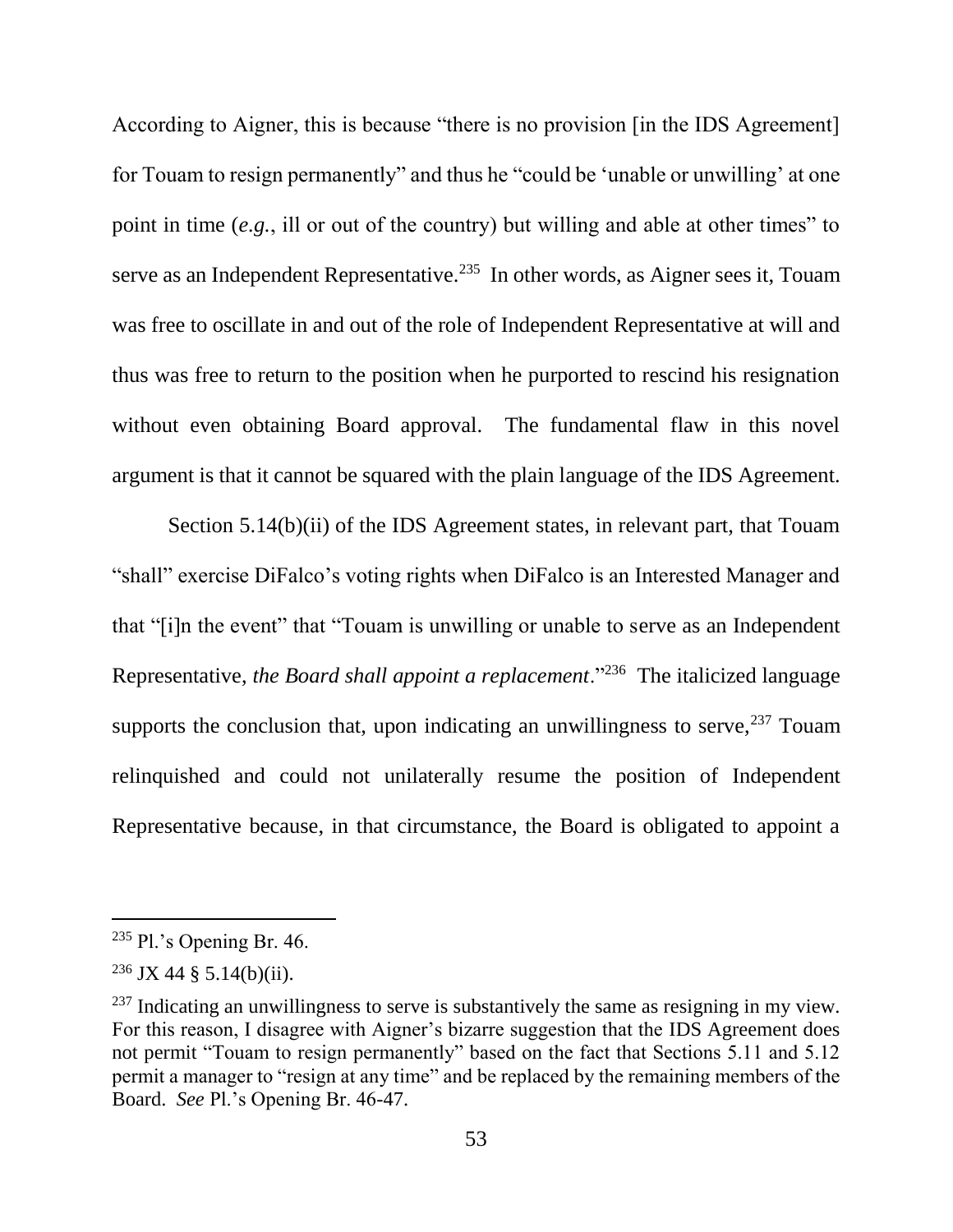replacement. This interpretation is bolstered by the absence of any language in the IDS Agreement (i) suggesting that an Independent Representative could *resume* that role after a period of unwillingness to serve or (ii) making conditional the tenure of a "replacement" so as to provide an opening for an Independent Representative to resume the position automatically if he wished to do so.

In short, it would make no sense for the IDS Agreement to require that the Board "appoint a replacement" without qualification after an Independent Representative indicates he is unwilling or unable to serve if, as Aigner contends, the intent of the provision was to allow the Independent Representative to pop in and out of the position of his own accord. Rather, Section 5.14 plainly contemplates a binary situation, *i.e.*, either the Independent Representative occupies the position and thus is available to vote for an Interested Manager when necessary or, if he becomes unwilling or unable to serve, he is out of the position and a replacement is to be put in his place. The provision is equally unequivocal that Board action is necessary to fill a vacancy after an Independent Representative becomes unwilling or unable to serve.

Notably, Aigner, DiFalco, and Shah each recognized—before *and after* this litigation began in July 2018—that this is how Section 5.14 was intended to operate because they both attempted to fill the Independent Representative position that Touam vacated in 2017 *through Board action*. On May 15, 2018, IDS's counsel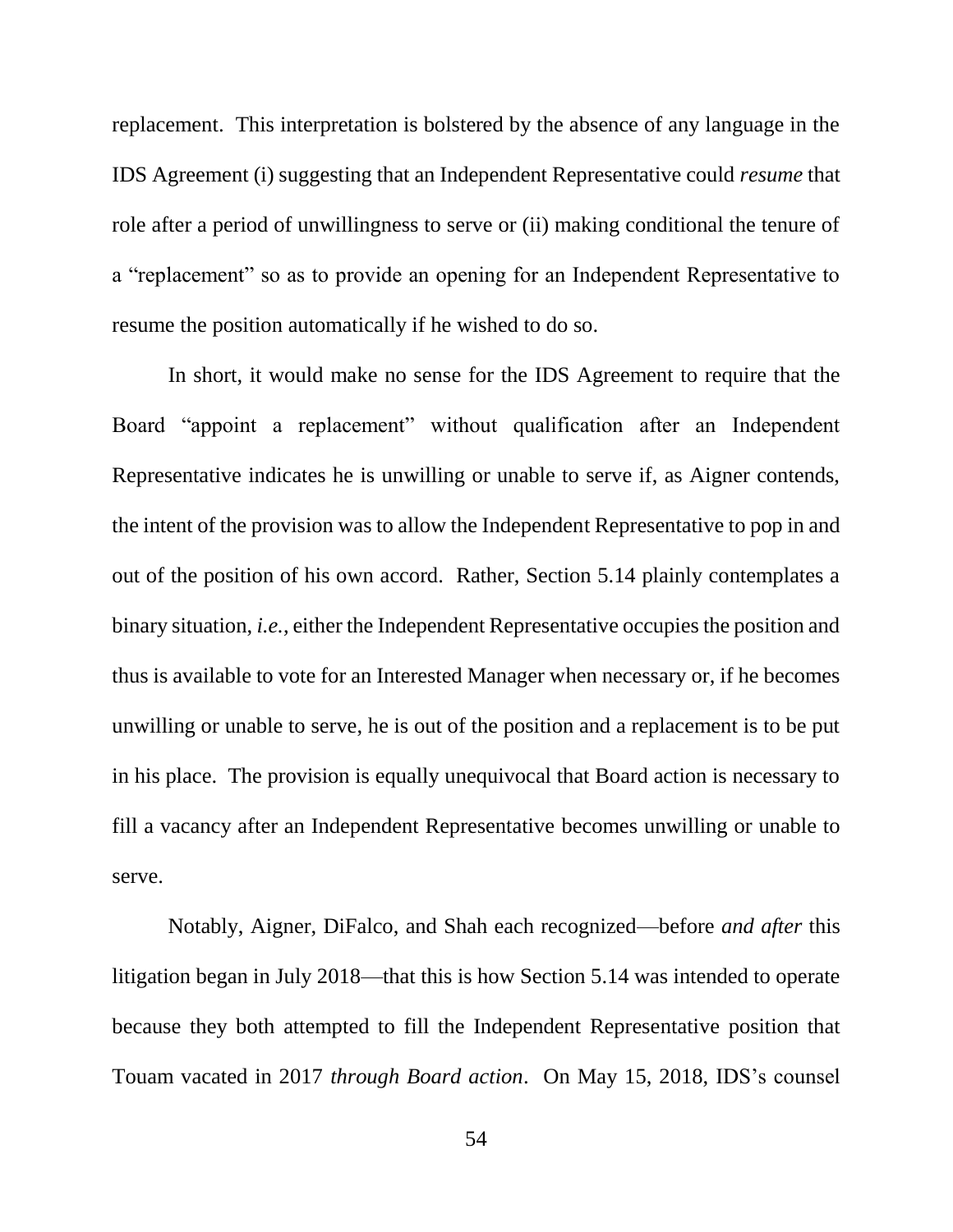circulated a draft resolution to reappoint Touam as Independent Representative for DiFalco and Shah.<sup>238</sup> On September 7, 2018, about one week before Touam purported to rescind his resignation, Aigner circulated a written consent of the Board to "approve of the reappointment of Hafid Touam to serve as the Independent Representative" in order to authorize an amendment of the Cerovene Agreement.<sup>239</sup> Similarly, on September 15, 2018, a day after Touam purported to rescind his resignation, Aigner circulated a draft resolution of the Board to "acknowledge that Hafid Touam shall resume his service as Independent [Representative] pursuant to Section 5.14 of the [IDS] Agreement."<sup>240</sup> If Aigner believed that the IDS Agreement permitted Touam to resume his role as Independent Representative unilaterally, circulating these resolutions would have been unnecessary.

For his part, DiFalco twice attempted to fill the vacancy created by Touam's resignation as Independent Representative through Board action. The first attempt was on October 23, 2017, when DiFalco asked the Board to approve Navin Advani to replace Touam as the Independent Representative for himself and Shah under

<sup>238</sup> JX 254 at 2.

 $239$  JX 307 at 2-3. This was Aigner's second line of attack to fill the vacancy created by Touam's resignation. As noted above, Aigner's initial complaint sought injunctive relief requiring "DiFalco and Shah to nominate or approve an Independent Representative" to fill the vacancy. Dkt.  $1 \text{ }\P{}$  64-67.

<sup>240</sup> JX 310 at 2; JX 311 at 1-2.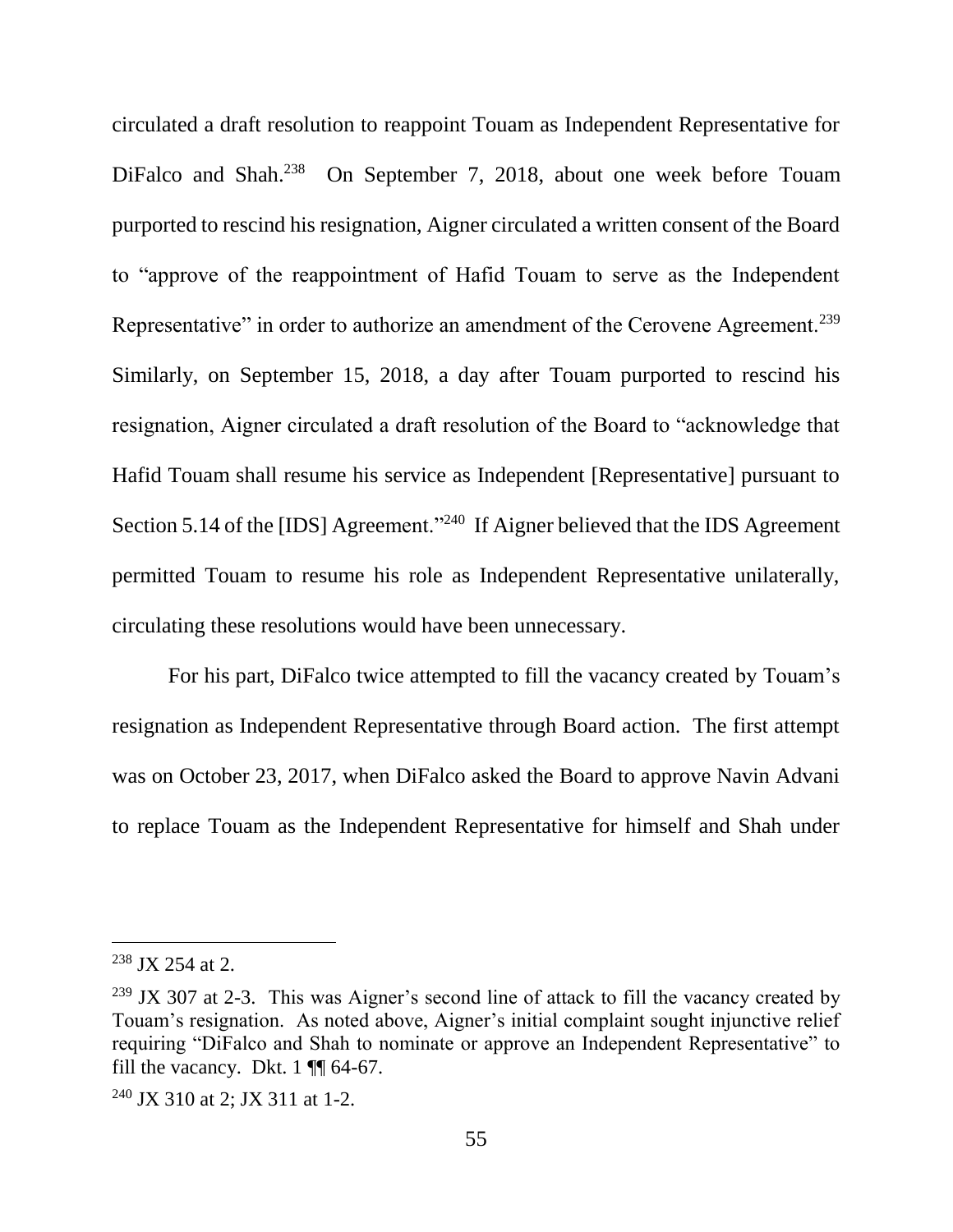Section  $5.14<sup>241</sup>$  The second attempt was on August 23, 2018, when DiFalco circulated a written consent of the Board to appoint Arthur Bedrosian as Touam's replacement under Section  $5.14.^{242}$  Finally, Shah sought to reappoint Touam as the Independent Representative through Board action, albeit for the sole purpose of authorizing certain resolutions in May 2018 that Shah proposed in an effort to resolve the disputes with Aigner. $243$ 

In sum, even if Section 5.14(b)(ii) were ambiguous, which it is not in the court's opinion, the parties' course of conduct demonstrates their shared understanding that Board action is necessary to fill a vacancy of the Independent Representative position and that a person who resigned from that position cannot unilaterally reinstate himself by purporting to rescind his resignation.<sup>244</sup>

\* \* \* \* \*

For the reasons explained above, under the plain language of Section 5.14, Touam has had no authority to serve as an Independent Representative since September 15, 2017, when he unequivocally expressed his unwillingness to serve in that role. Three consequences flow from this ruling. First, Aigner's request for a

 $241$  JX 185.

<sup>242</sup> JX 297 at 6.

<sup>&</sup>lt;sup>243</sup> JX 258 at 97.

<sup>244</sup> *See In re Viking Pump, Inc.*, 148 A.3d 633, 648 (Del. 2016) ("When construing ambiguous contractual provisions, Delaware courts are permitted to consider the parties' course of dealing.").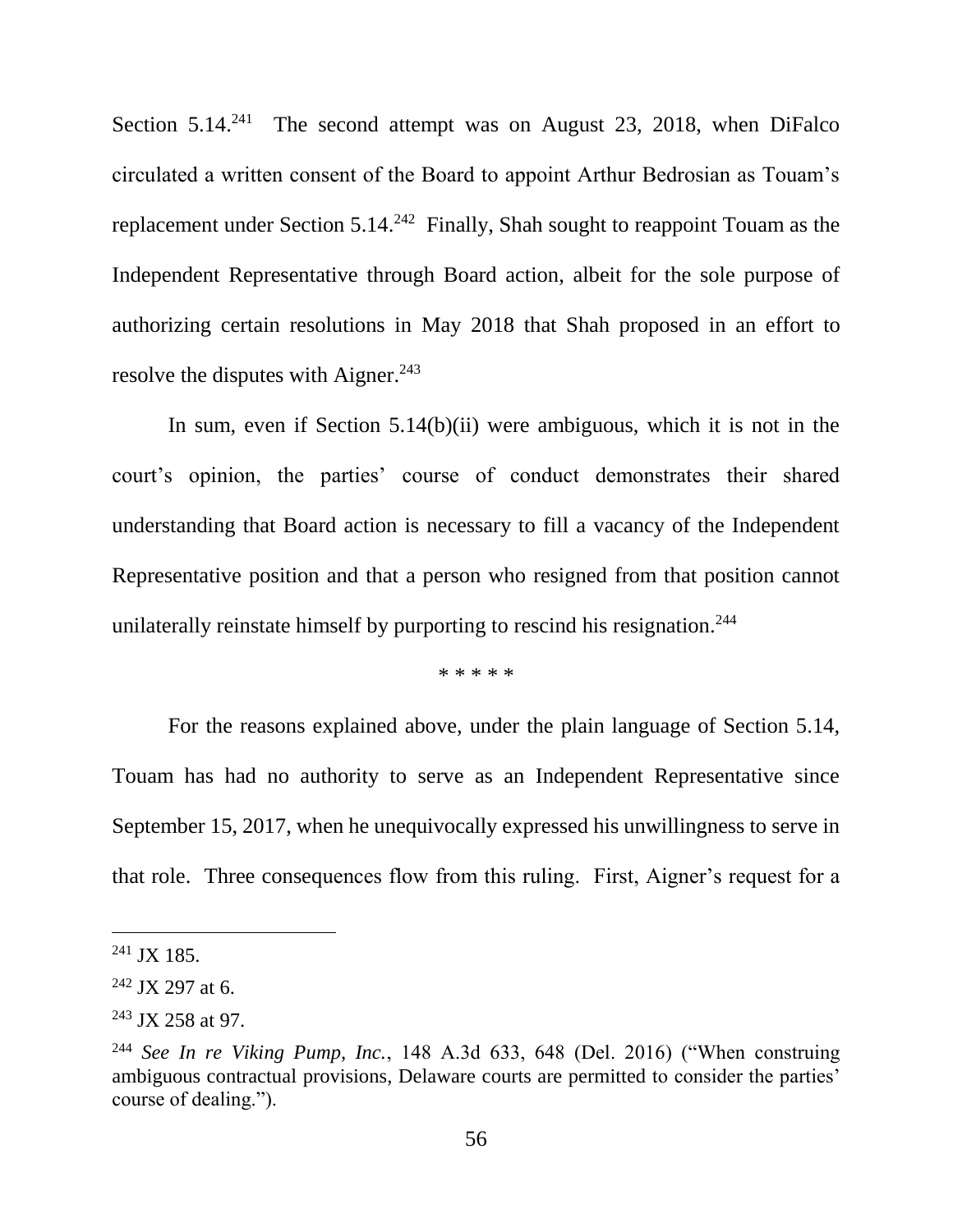declaration that Touam is currently authorized to serve as an Independent Representative must be denied. Second, the November 3, 2018 written consent terminating DiFalco as President, which Touam purported to sign as an Independent Representative on behalf of DiFalco, is invalid.<sup>245</sup> Third, the November 28, 2018 written consent approving a Master Development Services Agreement with Galephar, which was conditioned on the court determining that Touam was authorized to act on behalf of DiFalco, is of no force or effect by its own terms.<sup>246</sup>

## **B. Rongen Was Not Validly Elected as a Manager of IDS and Would Not Have Assumed Shah's Voting Rights Even if He Were**

Aigner requests a declaration that "Rongen should be confirmed as a manager of IDS with Shah's voting rights."<sup>247</sup> This request implicates two questions: (1) was Rongen validly elected as a manager of IDS and, if so, (2) would Rongen have assumed Shah's voting rights? For the following reasons, the answer to both questions is no.

## **1. Rongen Was Not Validly Elected as a Manager of IDS**

The facts relevant to determining Rongen's status are straightforward and not in dispute. On July 6, 2018, Shah resigned as a manager of IDS (as well as IDT), creating a vacancy on the Board, which then consisted of three managers: Aigner,

<sup>245</sup> *See* JX 323.

<sup>246</sup> *See* JX 332 at 2.

 $247$  Pl.'s Opening Br. 52.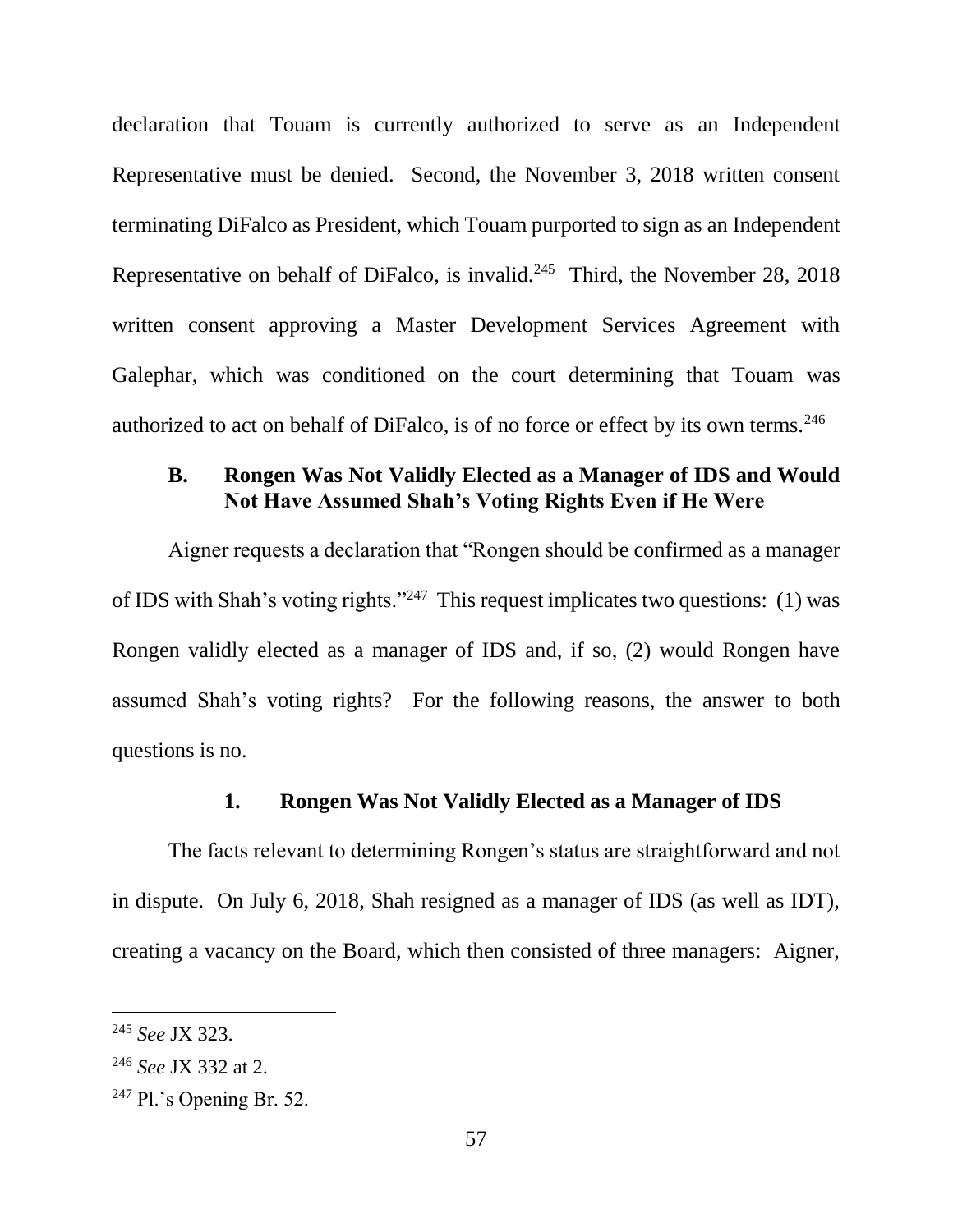DiFalco, and Leduc.<sup>248</sup> On or about November 28, 2018, Aigner and Leduc signed a written consent of the Board purporting to elect Rongen as a manager of IDS "effective immediately" (the "Rongen Consent").<sup>249</sup> The Rongen Consent further stated that "the question whether Mr. Roelof Rongen as a Manager will have voting rights identical to Manish Shah will be resolved in" this action.<sup>250</sup> Whether Rongen was validly elected to the Board is a pure legal question that implicates several provisions in the IDS and IDT Agreements.

First, Section 5.12 of the IDS Agreement, which addresses Board vacancies, provides as follows:

Any vacancy in the Board, including one created by an increase in the number of Managers, may be filled by (a) election at a meeting of the Members called for that purpose by the affirmative vote of the Members holding a majority of the aggregate number of outstanding Common Units at such time or (b) the affirmative vote of a majority of the remaining Managers (though less than a quorum of the Managers).<sup>251</sup>

Subsection (a) of this provision is irrelevant because Rongen's putative appointment was not implemented by a vote of IDS's members but instead was implemented by a vote of managers acting by written consent under subsection (b).

<sup>248</sup> PTO ¶ 22; JX 277.

 $249$  JX 332 at 8-10.

<sup>250</sup> *Id*. at 8.

<sup>251</sup> JX 44 § 5.12.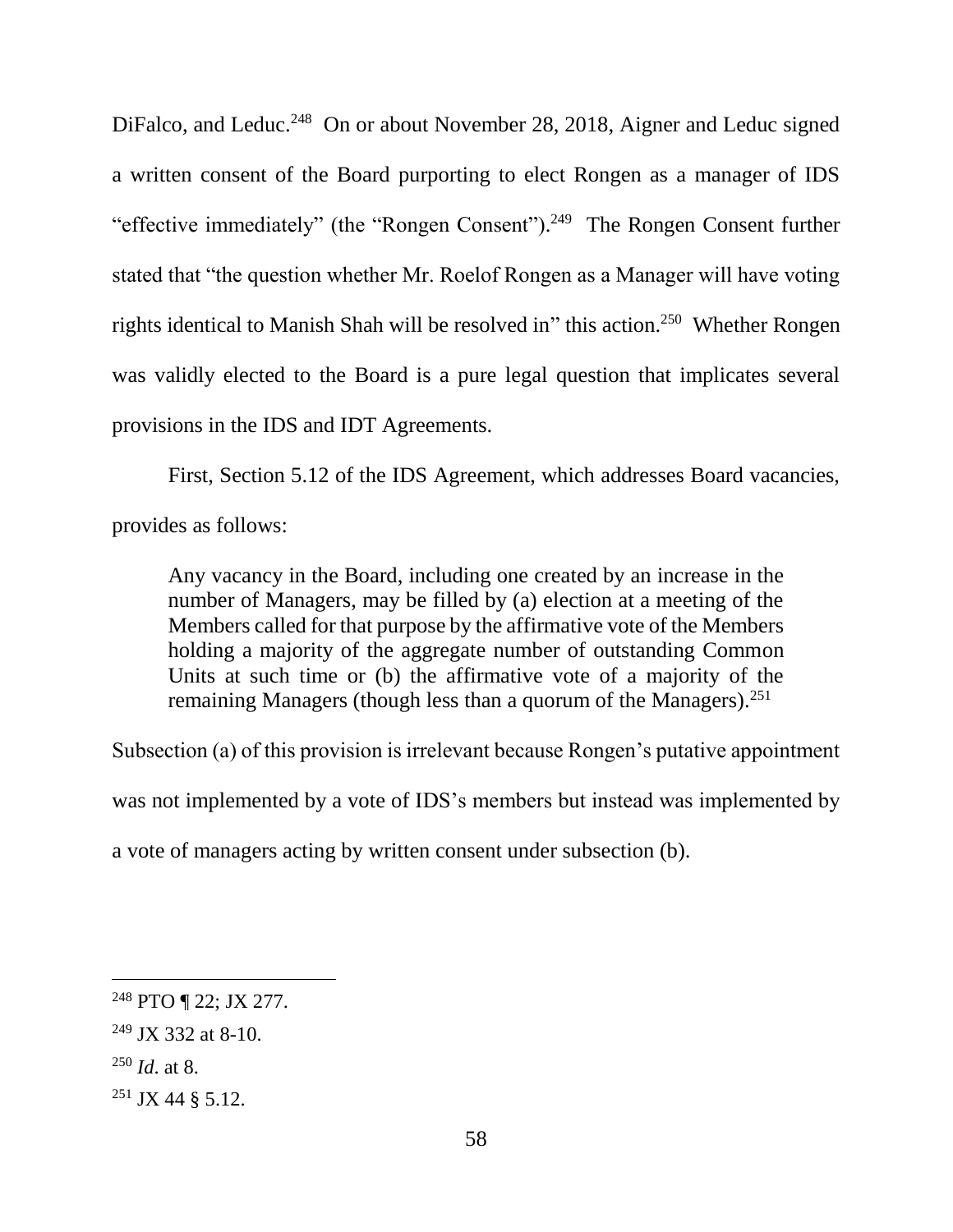Second, Section 5.02(a) of the IDS Agreement states that "[p]rior to an IPO, the Board shall consist entirely of the individuals designated by the IDT Investors, acting together . . . , which initially shall be Stefan Aigner, Ray DiFalco, Manish Shah, and Gerard Leduc."<sup>252</sup> Section 5.11 contains a parallel provision. It states that the managers of IDS "may only be removed and replaced by the IDT Investors then holding Common Units."<sup>253</sup> Importantly, as of the date of the Rongen Consent, Section 5.4(w) of the *IDT Agreement* prohibited "any consent, vote, authorization ratification or approval by [IDT] with respect to its membership interest or rights in [IDS] related to or in connection with . . . the removal, replacement, or designation of [IDT's] managers in [IDS]" without "the written consent or affirmative vote of" both Aigner and DiFalco.<sup>254</sup>

Third, as discussed above, Sections 5.03 and 5.09 of the IDS Agreement contain Veto Rights that, subject to the conflict of interest provision in Section 5.14, permit Aigner and DiFalco to veto any action of the Board.

DiFalco argues that the interplay of these provisions renders the Rongen Consent invalid for two independent reasons. The court agrees for the reasons explained next.

<sup>252</sup> *Id*. § 5.02(a). The term "IDT Investors" means IDT and IDT Royalty, LLC. *Id.* at 5. <sup>253</sup> *Id*. § 5.11.

<sup>254</sup> JX 39 § 5.4(w).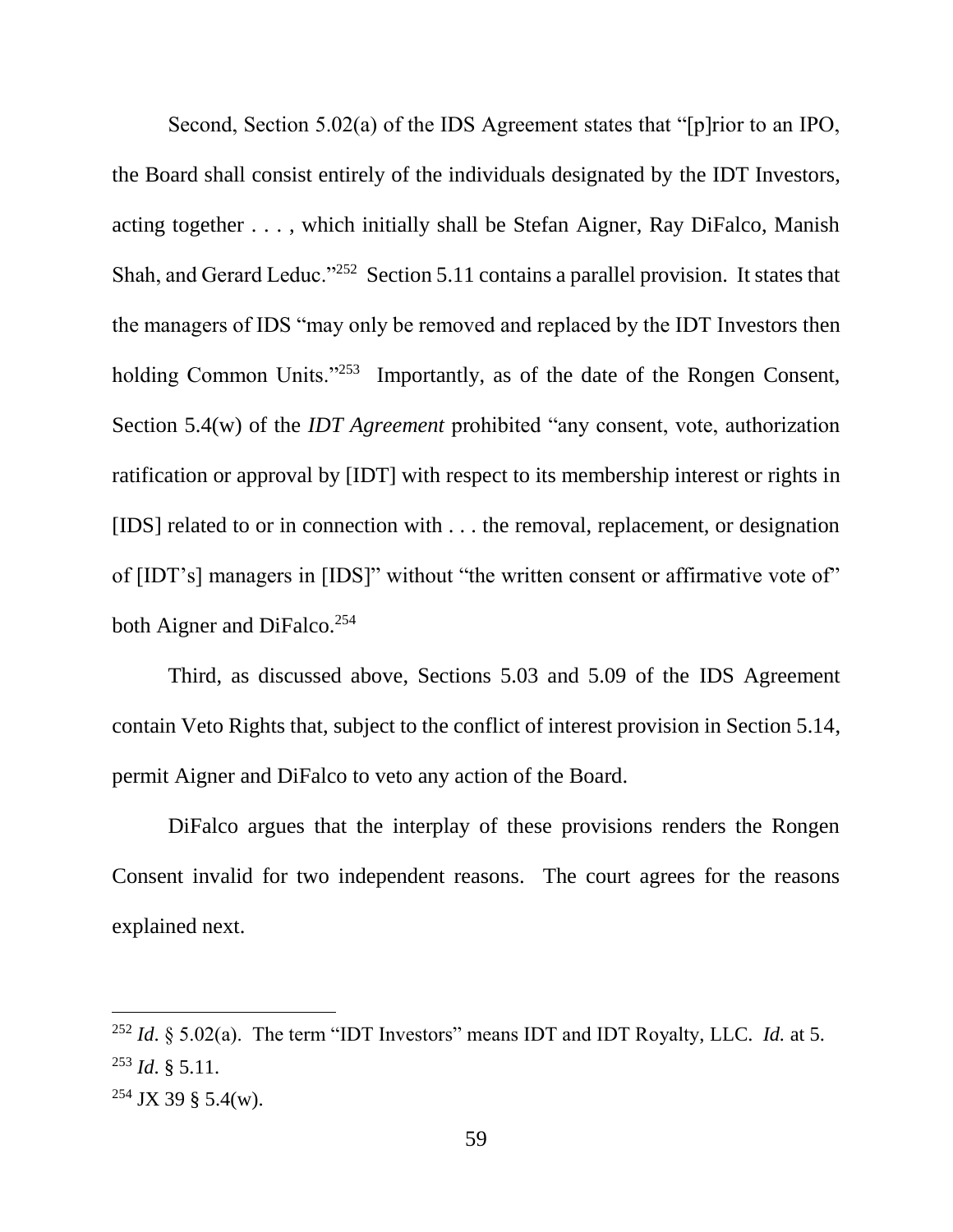DiFalco's lead argument is that the Rongen Consent violated Section 5.02(a) of the IDS Agreement because IDT never designated Rongen to serve on the IDS Board and IDT could not do so because DiFalco's approval would have been necessary for IDT to take that action. Aigner does not dispute that Section 5.02(a) means that before an IPO of IDS, which has not occurred, the IDS Board must consist of individuals acceptable to IDT, the 72% owner of IDS. Nor does Aigner dispute that DiFalco had the authority under Section 5.4(w) of the IDT Agreement to veto Rongen as a designee to the IDS Board.

Aigner's only substantive response to the legal effect of Section 5.02(a) is that, "[t]o the extent Sections 5.02 and 5.12 conflict, settled rules of contract interpretation require that the court prefer specific provisions over more general ones."<sup>255</sup> Under Delaware law, "the specific provision ordinarily qualifies the meaning of the general one" only "where specific and general provisions conflict."<sup>256</sup> In this case, however, there is no conflict. Section 5.12(b) permits the

 $255$  Pl.'s Reply Br. 28 (internal quotation marks and alterations omitted). Aigner argues in the alternative that Sections 5.02(a) and 5.12 "can be harmonized" by reading Section 5.02(a) "to apply to removal and replacement [of] managers pursuant to Section  $5.11...$ but not necessarily to filling the vacancy of [a] manager that has resigned under Section 5.12." *Id*. at 29. As noted above, Section 5.11 provides that "[a]ny Manager may resign at any time" and that prior to an IPO, "the Managers may only be removed and replaced by the IDT Investors then holding Common Units." JX 44 § 5.11. Aigner offers no logical reason why Section 5.02(a) should be applied differently depending on how the vacancy was created (*i.e.*, resignation versus removal) and the court sees none.

<sup>256</sup> *DCV Hldgs., Inc. v. ConAgra, Inc.*, 889 A.2d 954, 961 (Del. 2005) ("Specific language in a contract controls over general language, *and where specific and general provisions*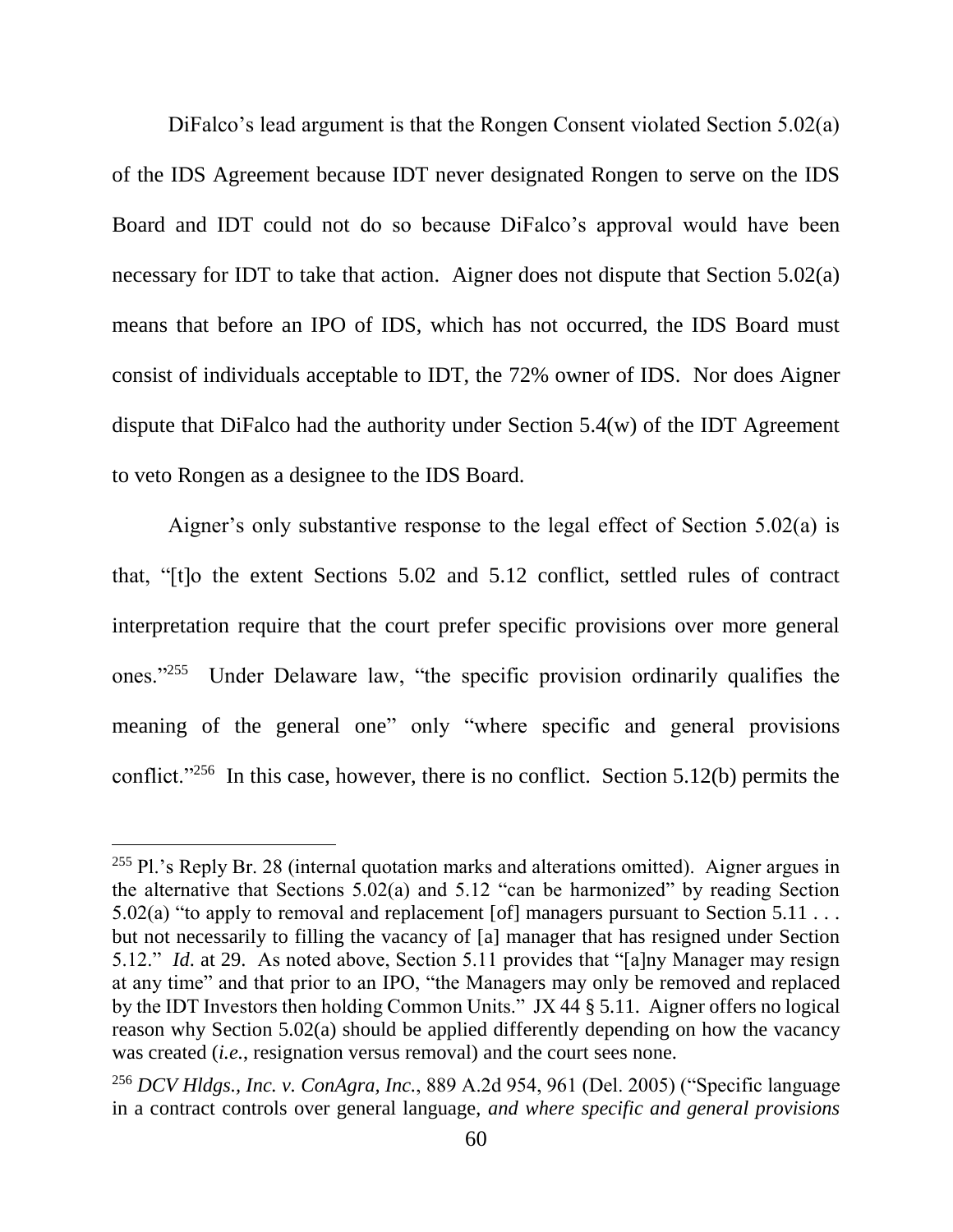remaining managers to fill a vacancy on the Board notwithstanding the potential lack of a quorum (subject to Aigner and DiFalco's Veto Rights, as discussed next) while Section 5.02(a) is a qualification provision that limits the pool of potential candidates before an IPO to individuals acceptable to IDT. Consistent with foundational principles of contract interpretation, this construction harmonizes and gives meaning to both provisions at issue, obviating any need to prefer one over the other.<sup>257</sup>

DiFalco next argues that the Rongen Consent violated his Veto Rights in Sections 5.03 and 5.09, which require DiFalco's approval for any action of the Board. Section 5.03 states, in relevant part, that

[a]ction of the Board shall be authorized by the vote of a majority of the Managers present at the time of the vote if there is a quorum, *unless otherwise provided by this Agreement*; provided, however, that such majority shall include the affirmative vote of (i) Stefan Aigner and (ii) at least one of Ray DiFalco or Manish Shah.<sup>258</sup>

*conflict*, the specific provision ordinarily qualifies the meaning of the general one.") (emphasis added) (affirming trial court's holding that specific-over-the-general rule applied where the two relevant provisions conflicted such that the application of one "would render [the other] meaningless"); *see also Sonitrol Hldg. Co. v. Marceau Investissements*, 607 A.2d 1177, 1184 (Del. 1992) (stating that "where there is an inconsistency between general provisions and specific provisions, the specific provisions ordinarily qualify the meaning of the general provisions") (quoting *Stasch v. Underwater Works, Inc.*, 158 A.2d 809, 812 (Del. Super. Ct. 1960)); *Katell v. Morgan Stanley Gp., Inc.*, 1993 WL 205033, at \*4 (Del. Ch. June 8, 1993) (same); *Restatement (First) of Contracts* § 236(c) ("*Where there is an inconsistency between general provisions and specific provisions*, the specific provisions ordinarily qualify the meaning of the general provisions.") (emphasis added).

<sup>257</sup> *See Sunline*, 2019 WL 1068183, at \*8 ("The contract must also be read as a whole, giving meaning to each term and avoiding an interpretation that would render any term 'mere surplusage.'").

 $258$  JX 44  $\frac{8}{3}$  5.03.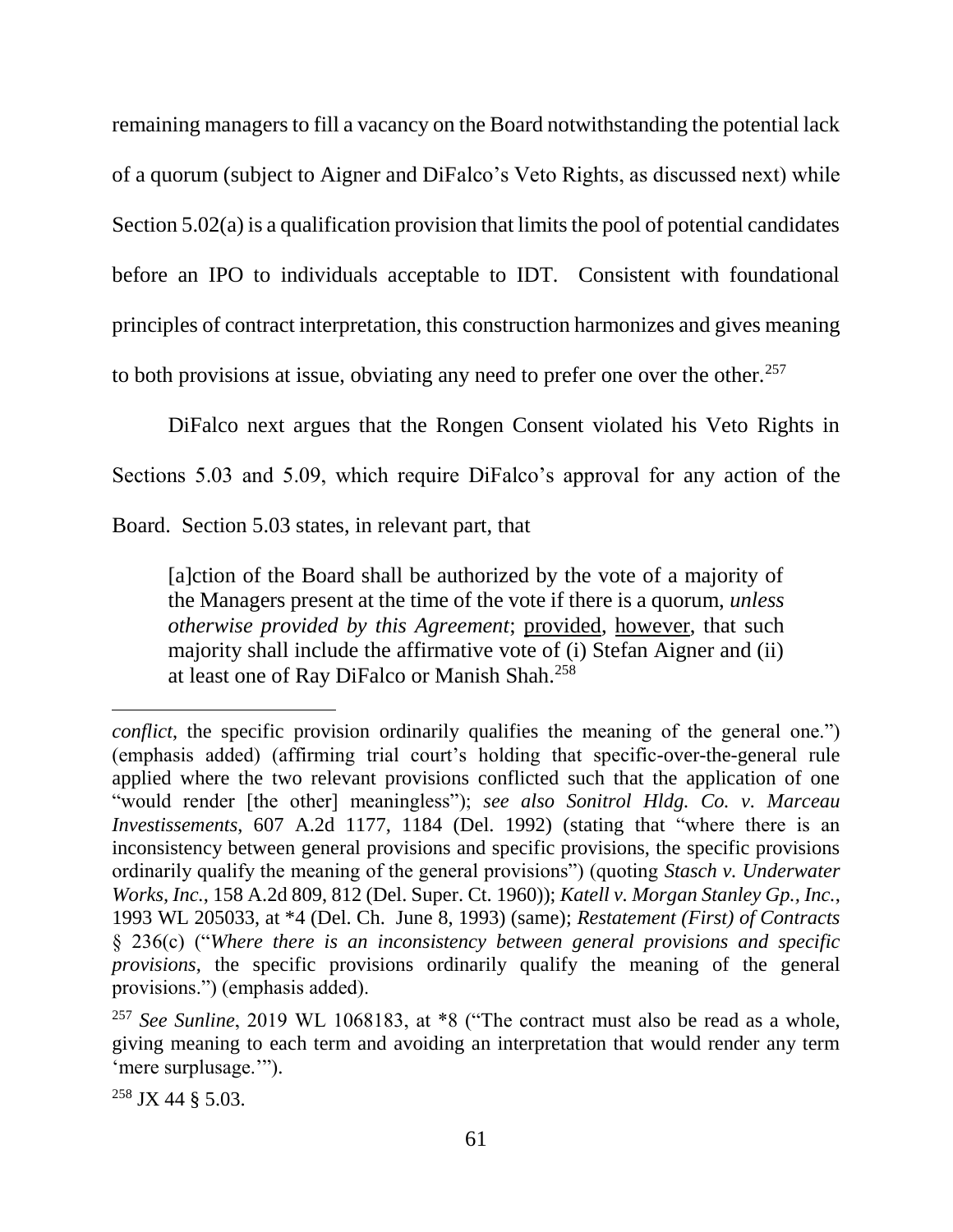Focusing on the phrase italicized above, Aigner counters that "Section 5.12 'otherwise provides' an alternative voting mechanism that differs from the voting mechanism set forth in Section 5.03."<sup>259</sup> This argument misconstrues the use of the phrase "otherwise provided" in Section 5.03. That phrase plainly modifies the immediately preceding text that requires as a default rule a quorum to take Board action at a meeting.

The fallacy in Aigner's argument also is borne out by the fact that the phrase "otherwise provided" does not even appear in Section 5.09, which applies the same Veto Rights to action taken by written consent. No logical reason has been advanced why Section 5.12 would provide an "alternative voting mechanism" for a Board action taken at a meeting as opposed to (and as was attempted here with the Rongen Consent) a Board action taken by written consent.

"When interpreting a contract," Delaware courts "will give priority to the parties' intentions as reflected in the four corners of the agreement, construing the agreement as a whole and giving effect to all its provisions."<sup>260</sup> Here, Sections 5.03, 5.09, and 5.12 are easily harmonized. Sections 5.03 and 5.09 afford specific individuals special Veto Rights for *any* Board action while Section 5.12 simply

 $259$  Pl.'s Opening Br. 53.

<sup>260</sup> *Salamone v. Gorman*, 106 A.3d 354, 368 (Del. 2014) (internal quotation marks omitted).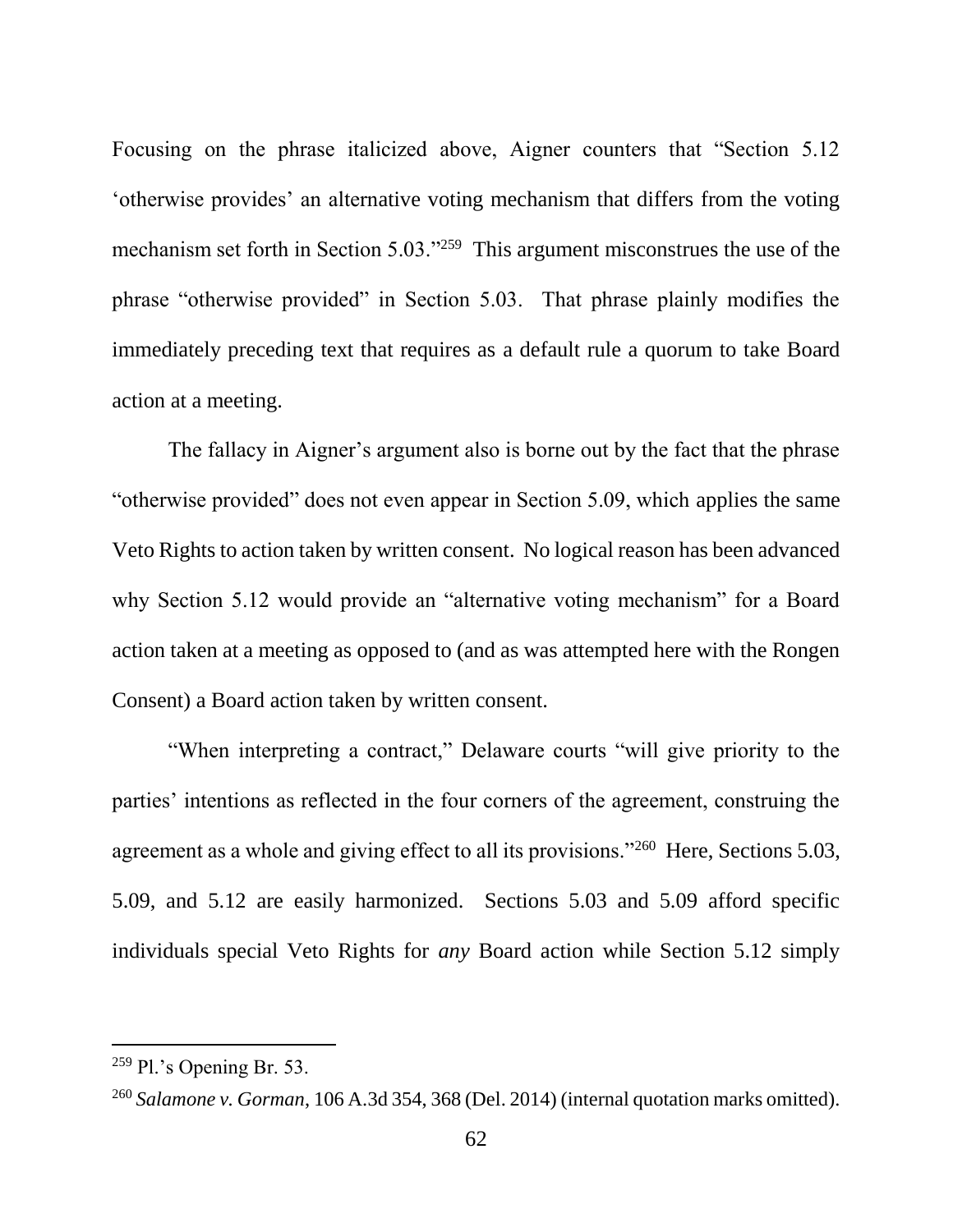provides that for one particular Board action—filling a vacancy in the Board—the Board "may" act by the "affirmative vote of a majority of the remaining Managers" even in the absence of a quorum without disturbing the Veto Rights. Given that all three provisions are given effect through this construction without curtailing the unbounded nature of the Veto Rights, and given the absence of any reference whatsoever to the Veto Rights in Section 5.12, it would be unreasonable in my opinion to read into Section 5.12 a *sub silentio* exception to the Veto Rights expressly set forth in Sections 5.03 and 5.09.

# **2. Rongen Would Not Have Assumed Shah's Voting Rights Even if He Had Been Validly Appointed as a Manager**

Having concluded that Rongen was not validly elected as a manager of IDS, it is not necessary to decide whether he would have assumed Shah's voting rights had he been validly elected. In the interest of providing the litigants additional guidance to assess their options going forward, however, the court will reach this issue.

In my opinion, Rongen would not have assumed Shah's voting rights even if he had been validly appointed to the Board. Sections 5.03 and 5.09 confer the Veto Rights on Aigner, DiFalco, and Shah *by name* without stating or suggesting that those rights could be assumed by their successors as managers.<sup>261</sup> It is entirely

<sup>261</sup> *See* JX 44 §§ 5.03, 5.09.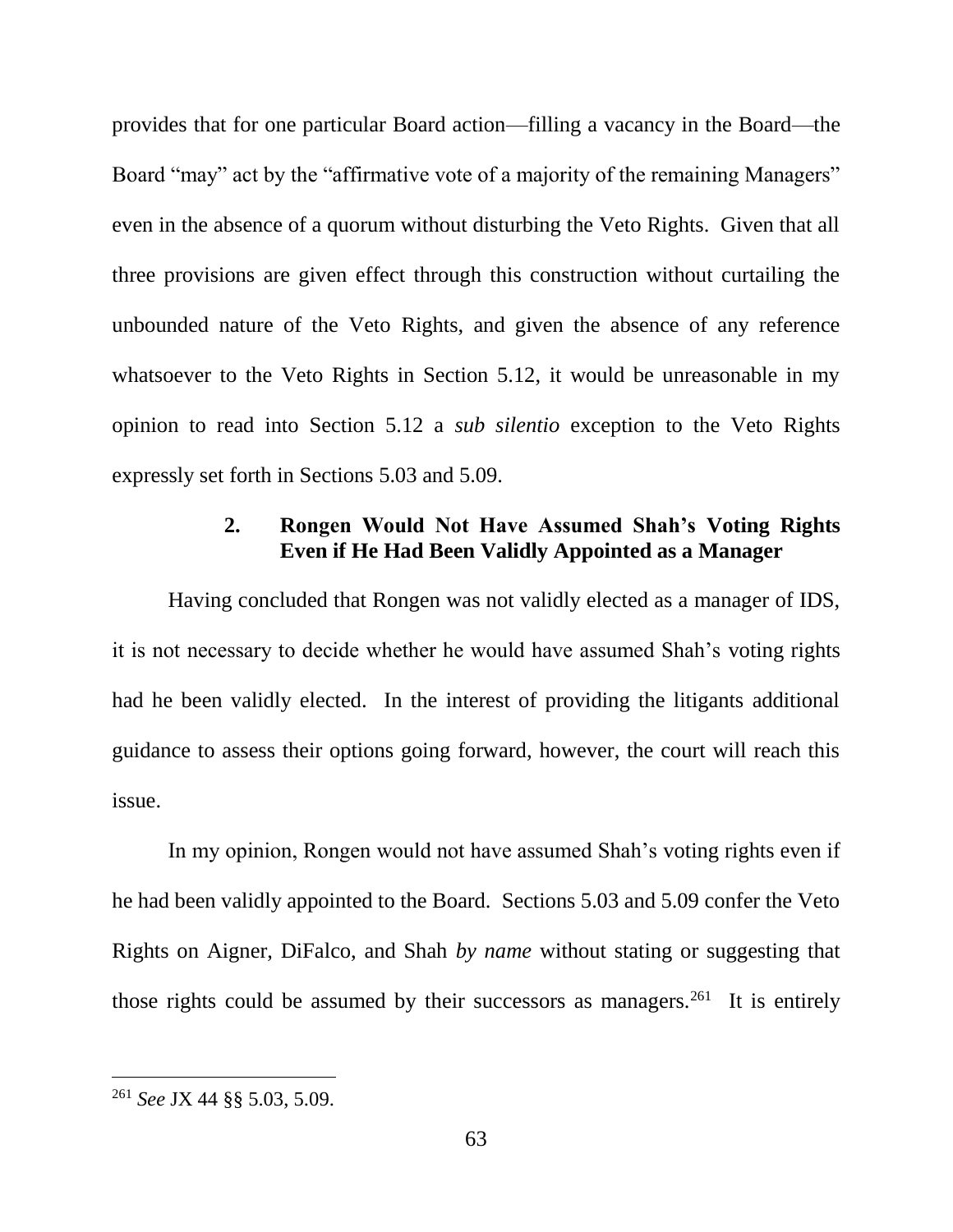logical that these rights were intended to be personal to these specific individuals given their status as the founders of the business. Indeed, the IDS Agreement distinguishes between the "Managers" as a whole and the three founders. Section 5.02 of the IDS Agreement provides that the IDS Board "initially" shall consist of four managers and adds as the fourth manager a person (Leduc) who—unlike Aigner, DiFalco, and Shah—was not a founder and does not have Veto Rights. The provision of Veto Rights to Aigner, DiFalco, and Shah by name in Sections 5.03 and 5.09, while not providing such rights to Leduc or to the founders' successors as managers elsewhere in the IDS Agreement, demonstrates that new managers of IDS were not intended to share in the special rights assigned to the founders personally.

Aigner cites no language in the IDS Agreement suggesting that the Veto Rights conferred on the founders by name were intended to pass on to their replacements. Given that it was foreseeable when the IDS Agreement was signed that managers could resign, die, or become incapacitated, it would have been easy for the drafters to include such language, but they did not. Bereft of any textual support for his position, Aigner resorts to arguing that he "bargained for" a voting structure that left him "an option" not to have to deal solely with DiFalco because he "viewed Shah as more reasonable."<sup>262</sup> Aigner's subjective views about what he

 $262$  Pl.'s Opening Br. 54-55; Pl.'s Reply Br. 31. Relying on the text of the IDT Agreement, Aigner also argues that "the way the IDS Agreement abandons the 'Founder Member' concept and declines to give DiFalco and Shah the right to approve the replacement of the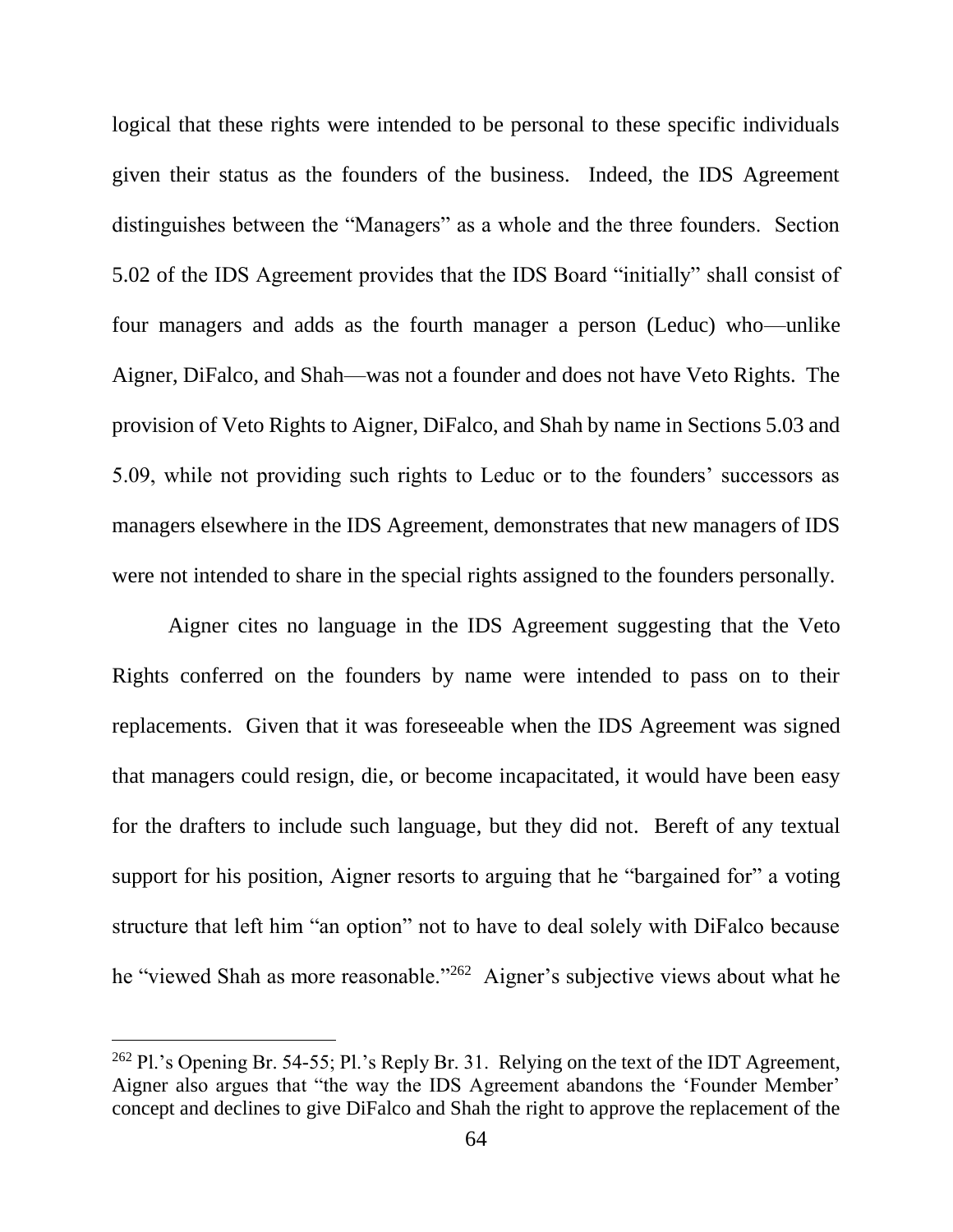believes he did or did not bargain for, however, are not relevant to interpreting the text of the IDS Agreement under Delaware's objective theory of contracts.<sup>263</sup>

Finally, Aigner argues that holding that the Veto Rights pass to Shah's replacement is "necessary to allow the Board to function."<sup>264</sup> This misses the point. By creating Veto Rights and assigning them to named individuals, the parties created the possibility that the Board might deadlock and cease to function if those individuals cannot agree on important decisions. The "policy" of the Delaware Limited Liability Company Act is "to give the maximum effect to the principle of freedom of contract."<sup>265</sup> Unfortunately, as this case shows, that freedom allows parties to adopt contractual arrangements that do not work, particularly when the principals do not trust each other and do not get along.

other managers of IDS" is probative of "what each party 'bargained for.'" Pl.'s Reply Br. 31. Apart from the fact that I have concluded that the Veto Rights do apply to the filling of a Board vacancy, as discussed above, this extrinsic evidence is irrelevant because I do not find the IDS Agreement to be ambiguous with respect to the personal nature of the Veto Rights. *See Eagle Indus.*, 702 A.2d at 1232 ("If a contract is unambiguous, extrinsic evidence may not be used to interpret the intent of the parties, to vary the terms of the contract or to create an ambiguity.").

<sup>263</sup> *See, e.g.*, *Osborn ex rel. Osborn v. Kemp*, 991 A.2d 1153, 1159 (Del. 2010) ("Delaware adheres to the 'objective' theory of contracts, i.e. a contract's construction should be that which would be understood by an *objective, reasonable third party*.") (internal quotation marks omitted and emphasis added).

<sup>264</sup> Pl.'s Opening Br. 55; *see* Pl.'s Reply Br. 31.

<sup>265</sup> 6 *Del. C.* § 18-1101(b).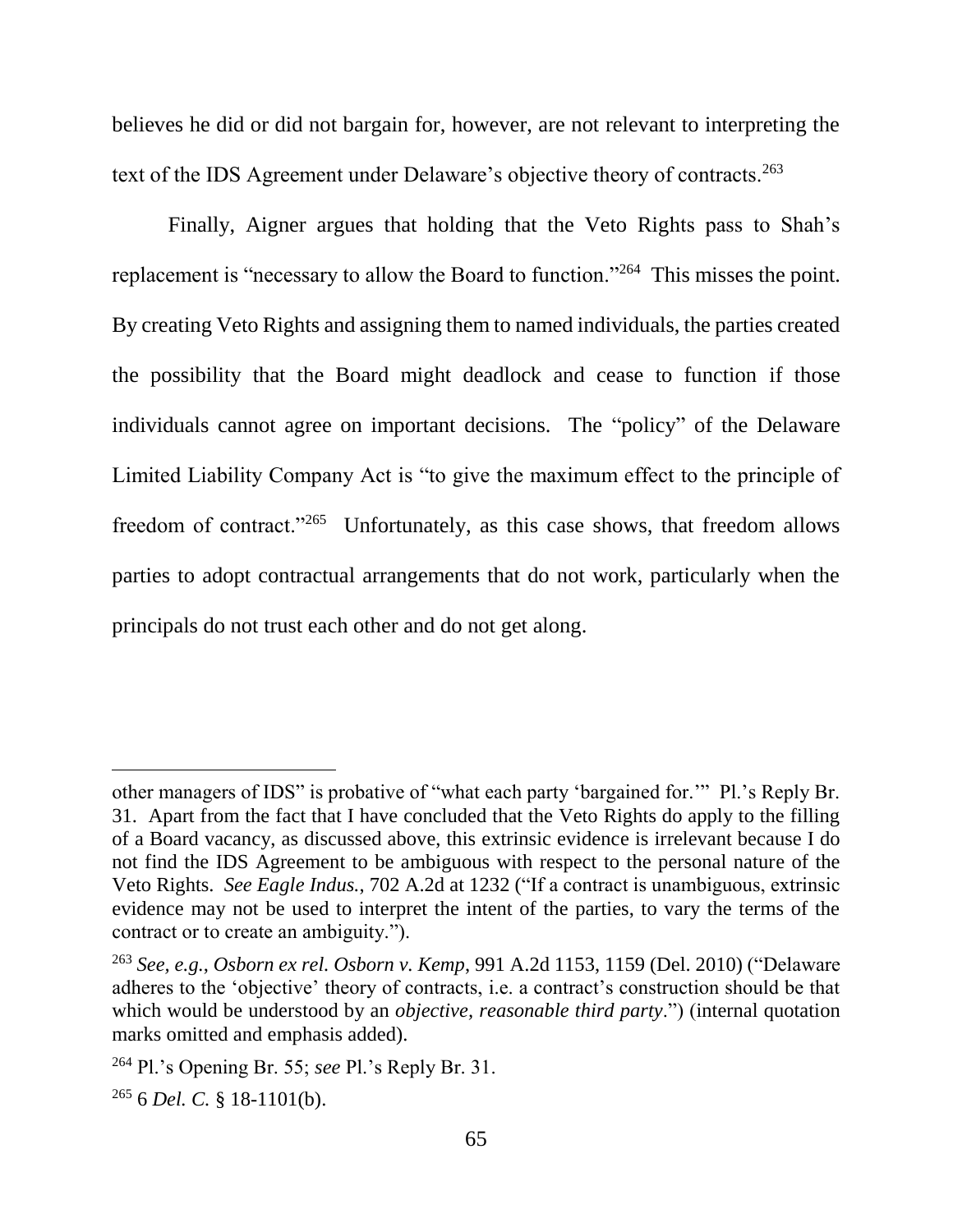# **C. Judicial Dissolution Is Warranted in This Case Because It Is Not Reasonably Practicable to Carry on the Business of IDS in Conformity with the IDS Agreement**

The court next addresses DiFalco's counterclaim for dissolution. The Delaware LLC Act provides that "[o]n application by or for a member or manager the Court of Chancery may decree dissolution of a limited liability company whenever it is not reasonably practicable to carry on the business in conformity with a limited liability company agreement."<sup>266</sup> The IDS Agreement expressly incorporates this provision. It states that IDS "shall be dissolved and its affairs wound up upon . . . the entry of a decree of judicial dissolution with respect to the Company under Section 18-802 of the Delaware Act."<sup>267</sup> DiFalco is a manager of IDS and in that capacity has advanced a claim for dissolution.<sup>268</sup> Thus, the only question before the court is whether it is "reasonably practicable" for IDS "to carry on [its] business" in conformity with the IDS Agreement.

"The 'not reasonably practicable' standard does not require a petitioner to show that the purpose of the limited liability company has been completely frustrated."<sup>269</sup> "The text of  $\S$  18-802 does not specify what a court must consider in

<sup>266</sup> 6 *Del. C*. § 18-802.

 $267$  JX 44 § 10.02(c).

<sup>268</sup> PTO ¶ 21; Dkt. 17 ¶ 184.

<sup>269</sup> *In re: GR BURGR, LLC*, 2017 WL 3669511, at \*5 (Del. Ch. Aug. 25, 2017) (internal quotation marks omitted).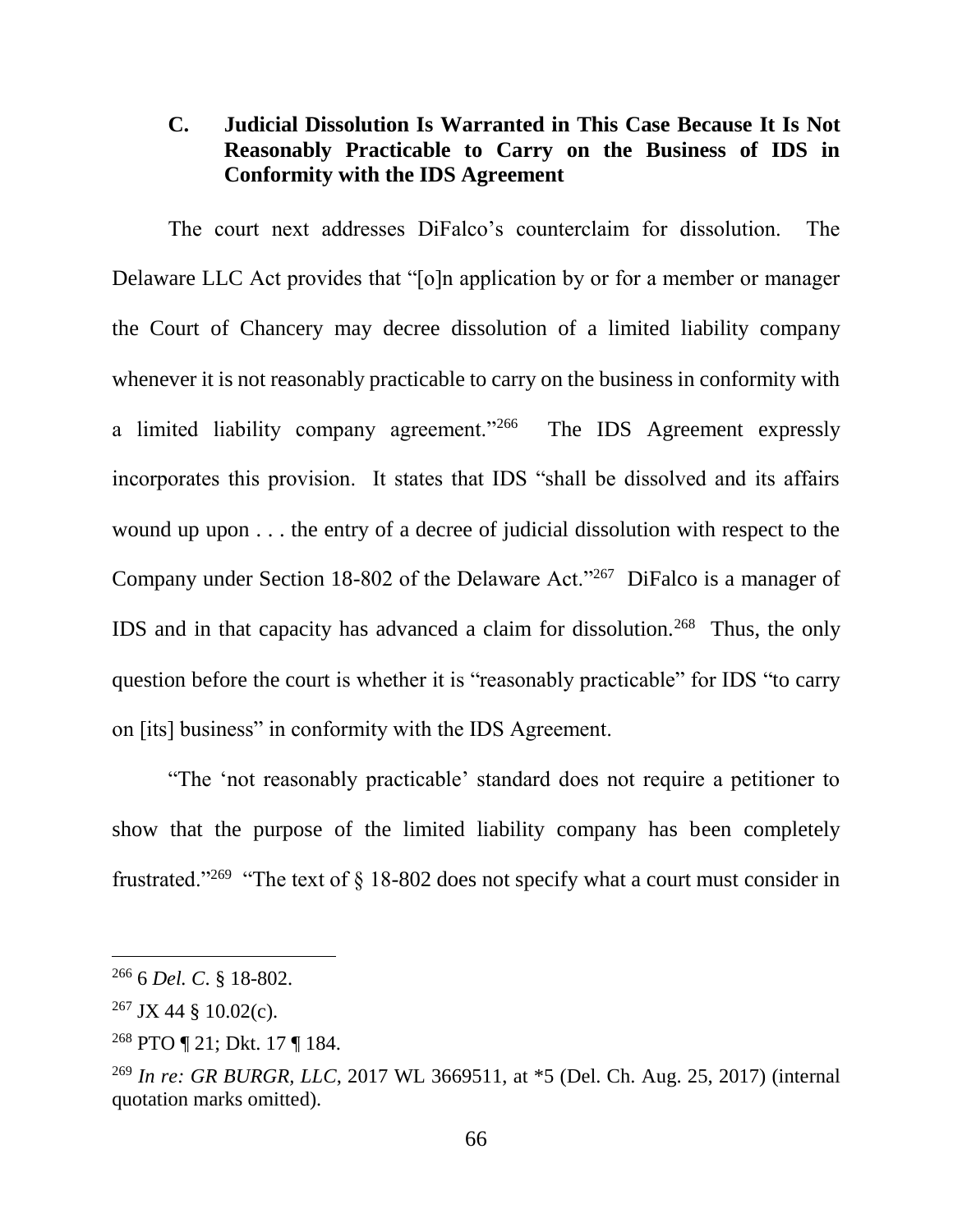evaluating the 'reasonably practicable' standard, but several convincing factual scenarios have pervaded the case law: (1) the members' vote is deadlocked at the Board level; (2) the operating agreement gives no means of navigating around the deadlock; and (3) due to the financial condition of the company, there is effectively no business to operate."<sup>270</sup> None of these factors is "individually dispositive; nor must they all exist for a court to find it no longer reasonably practicable for a business to continue operating."<sup>271</sup>

With respect to deadlock, "when an LLC agreement requires that there be agreement between two managers for business decisions to be made, those two managers are deadlocked over serious issues, and the LLC agreement provides no alternative basis for resolving the deadlock, it is not reasonably practicable to continue to carry on the LLC business in conformity with [its] limited liability company agreement."<sup>272</sup> Ultimately, if the "deadlock cannot be remedied through a legal mechanism set forth within the four corners of the operating agreement, dissolution becomes the only remedy available as a matter of law."<sup>273</sup>

<sup>270</sup> *Fisk Ventures, LLC v. Segal*, 2009 WL 73957, at \*4 (Del. Ch. Jan. 13, 2009) (Chandler, C.).

 $^{271}$  *Id.* 

<sup>272</sup> *Vila v. BVWebTies LLC*, 2010 WL 3866098, at \*7 (Del. Ch. Oct. 1, 2010) (internal quotation marks omitted and emphasis removed) (Strine, V.C.).

<sup>273</sup> *Fisk Ventures*, 2009 WL 73957, at \*7.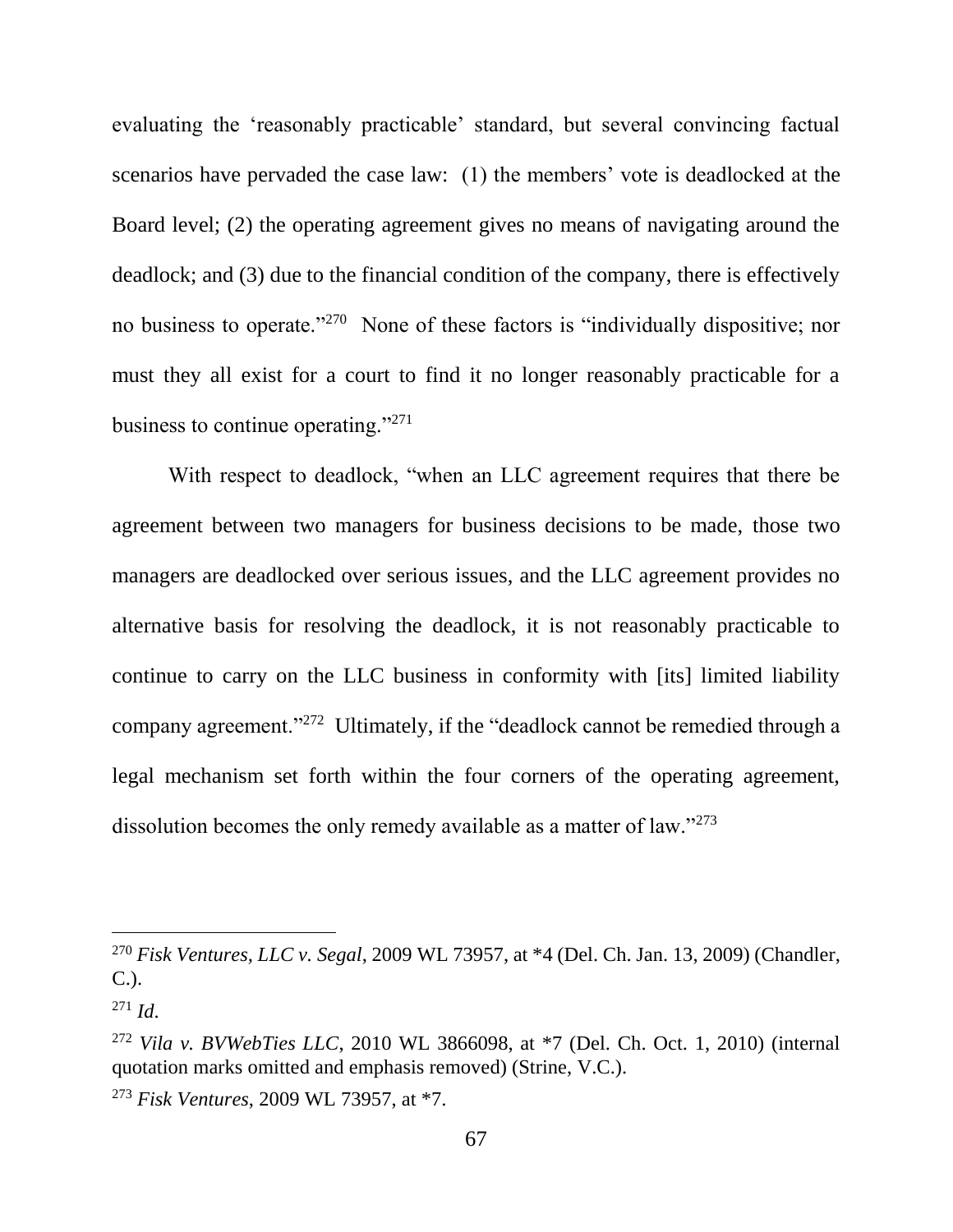The court will analyze whether it is reasonably practicable for IDS to carry on its business in accordance with the IDS Agreement in two parts: first, by examining whether the Board is deadlocked over important issues, and second, by examining whether the IDS Agreement provides a mechanism for resolving the deadlock.<sup>274</sup> These issues are addressed in turn below.

## **1. The IDS Board Is Deadlocked on Numerous Important Issues**

As explained in detail above, the relationship between Aigner, on the one hand, and DiFalco and Shah, on the other hand, has been turbulent and defined by distrust and animosity for at least two years. An early episode occurred in May 2017, when Aigner reneged on implementing the Infrastructure Resolution, which was intended to put to rest any controversy over the Orangeburg Facility as part of a "package deal" of resolutions. As explained previously, Aigner took this action while implementing other resolutions in the package beneficial to him in order to preserve his ability to threaten litigation over the Orangeburg Facility as leverage over DiFalco and Shah.

In July 2017, tensions increased when DiFalco learned from Trygg's CEO (Kramer) that Aigner secretly was exploring using Galephar as a CMO. After DiFalco found out, Aigner sought to remove Kramer as a Board observer in advance

<sup>274</sup> *See, e.g.*, *Vila*, 2010 WL 3866098, at \*6-8 (analyzing deadlock, then whether the agreement contained a solution); *Fisk Ventures*, 2009 WL 73957, at \*4-5 (same).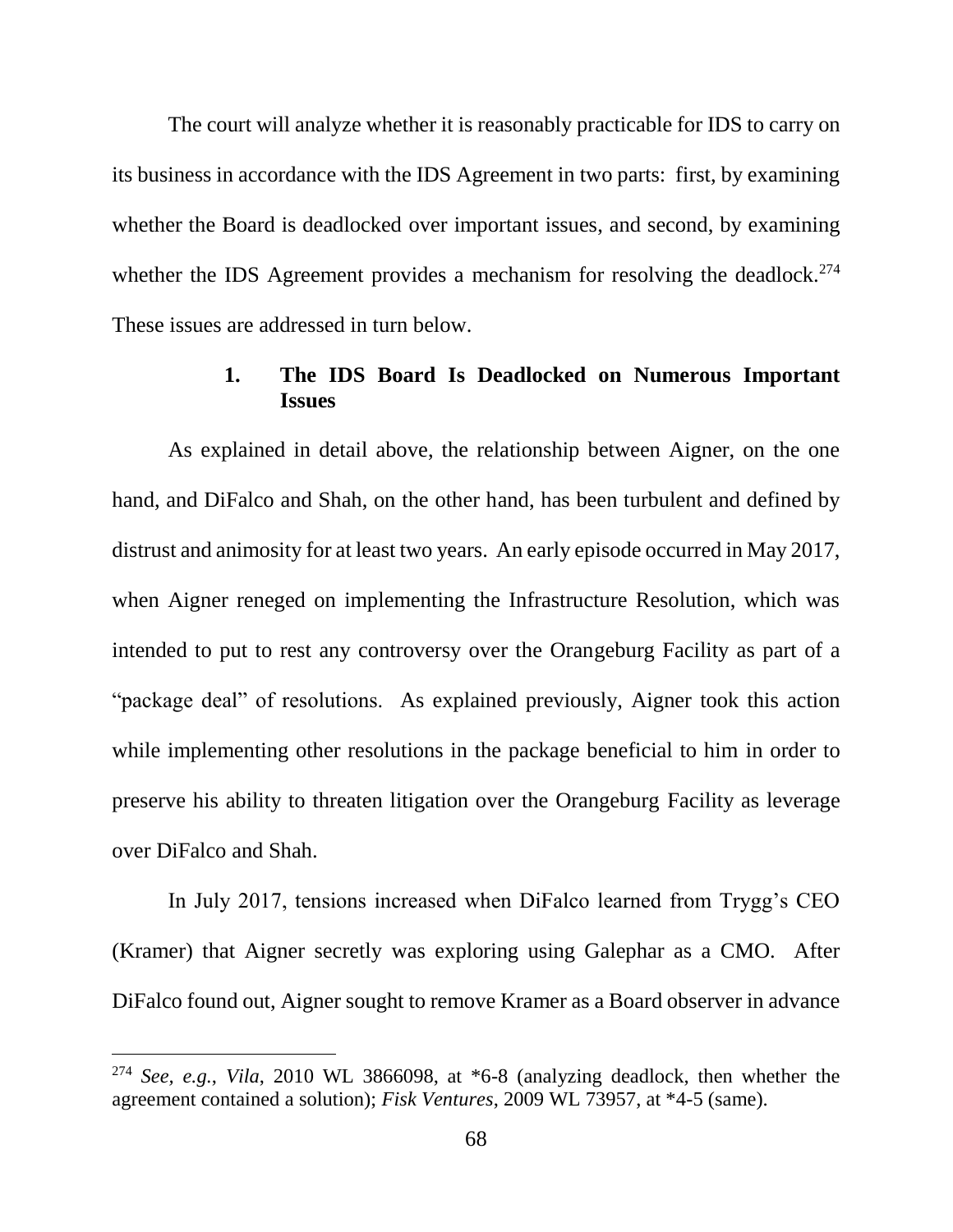of an acrimonious Board meeting held later that month, during which Aigner confessed to Kramer his plan "to starve" DiFalco and Shah to make them "behave" when Kramer questioned Aigner's refusal to compromise with DiFalco and Shah.<sup>275</sup>

Over the following months, Aigner obtained Touam's approval of the August 2017 Consents and the Zuckerman Resolution hurriedly before DiFalco or Shah could have any say on those matters. When these tactics did not achieve their intended result, Aigner tried to outflank DiFalco by appealing to Shah, DiFalco's longtime friend and business partner, to take Aigner's side. These efforts became confrontational and led to Shah's resignation in July 2018 as a manager of the Company he co-founded—an act of apparent frustration and desperation in dealing with Aigner. Aigner then filed suit and, while this litigation was pending, attempted to install Rongen as a manager, to resurrect Touam as an Independent Representative, and to have Touam sign a resolution without any advance notice to DiFalco to conditionally approve a product development agreement with Galephar.

Underlying the rupture in their relationship, Aigner, DiFalco, and Shah have been at loggerheads over issues of fundamental importance to the Company and its future. Three examples of significant deadlocks between the two sides follow.<sup>276</sup>

 $275$  Tr. 842 (Kramer).

<sup>276</sup> In the context of a dissolution claim, "deadlock" means disagreement and discord between the parties. *See Vila*, 2010 WL 3866098, at \*7 (citing as evidence of "deadlock" the fact that the managers "are unable to agree" on several important issues); *Fisk Ventures*, 2009 WL 73957, at \*4 (discussing the parties' "long history of disagreement and discord"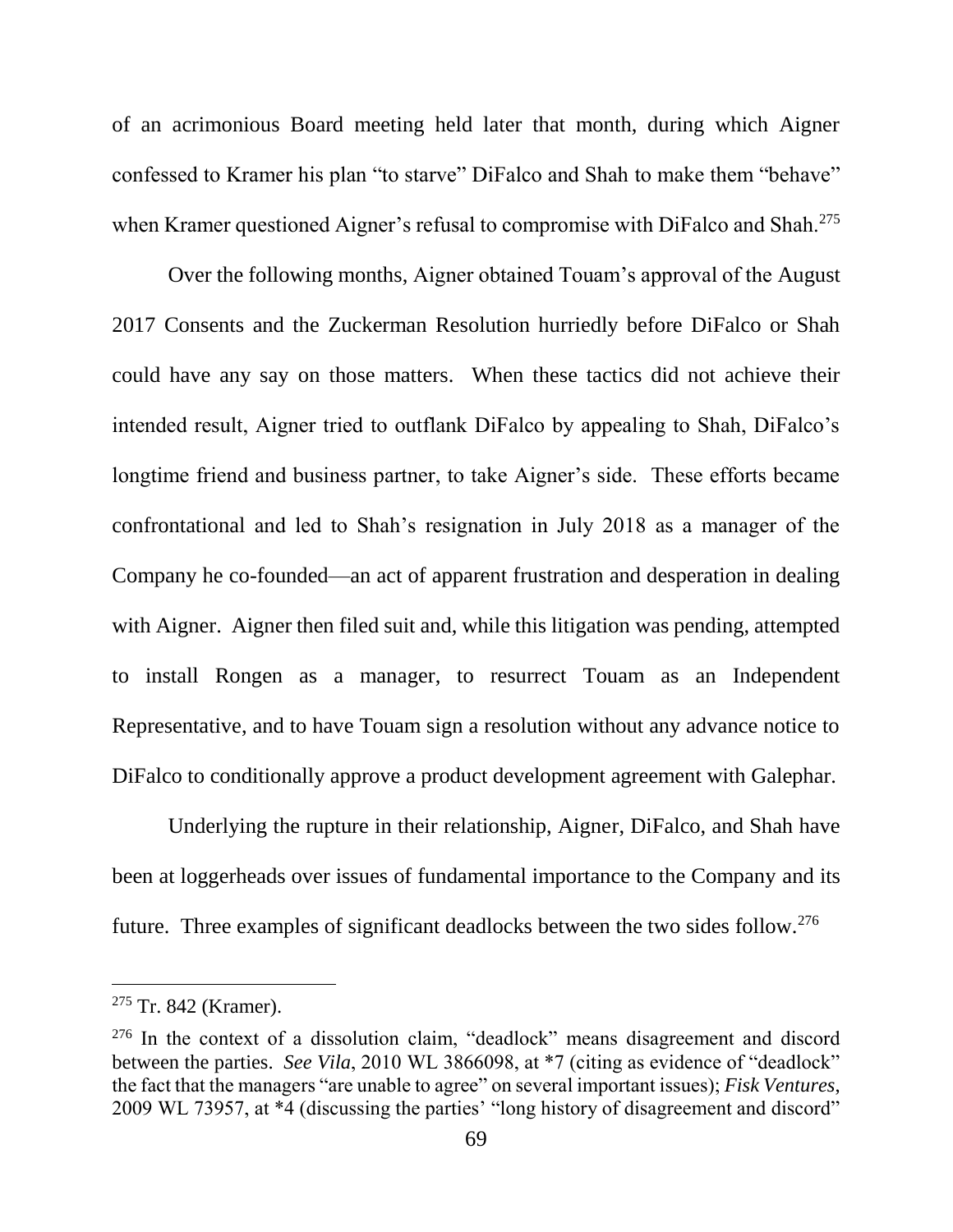First, Aigner and DiFalco fundamentally disagree over who IDS should partner with to develop new products. This is perhaps the most pressing issue facing the Company. Aigner believes that Galephar would be a suitable development partner and enlisted Touam's assistance just weeks before trial to approve a new agreement with Galephar for it to provide development and tech transfer services to IDS for two new products.<sup>277</sup> On the other hand, DiFalco and Shah have articulated ostensibly legitimate concerns about using Galephar (both as a CMO and as a development partner), namely Galephar's: (i) location in Puerto Rico, which poses logistical issues; (ii) lack of understanding of aspects of the manufacturing process for IDS's products and deficiencies in its equipment; (iii) willingness to sell its facility to IDS, which DiFalco perceives to be Galephar's real agenda; (iv) unwillingness to include a non-compete provision in an agreement with IDS; and (v) failure to successfully manufacture RoxyBond.<sup>278</sup> DiFalco also is understandably

in analyzing whether "deadlock" exists); *see also Meyer Nat. Foods LLC v. Duff*, 2015 WL 3746283, at \*3 (Del. Ch. June 4, 2015) ("Deadlock refers to the inability to make decisions  $\ldots$ .").

<sup>277</sup> JX 332 at 1, 3; *see* JX 258 at 54, 59. As noted above, the resolution purporting to approve the agreement with Galephar was expressly made conditional on the court determining that Touam validly rescinded his resignation as Independent Representative. JX 332 at 2.

<sup>278</sup> Tr. 727-35, 775-78 (DiFalco). Kramer also expressed serious concerns about partnering with Galephar due to the extreme damage inflicted on Puerto Rico by Hurricane Maria in September 2017. JX 170; *see* JX 169.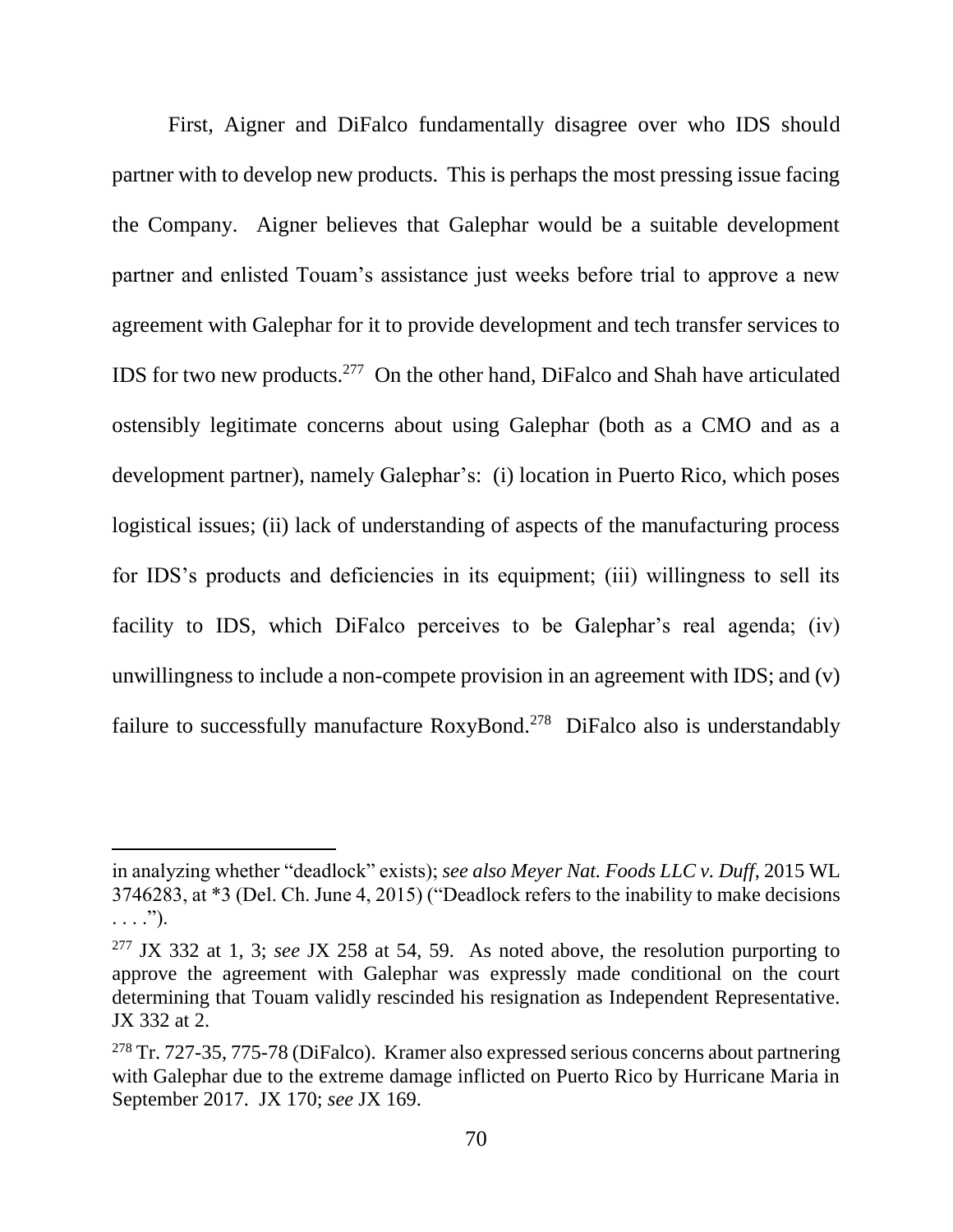concerned about Aigner's secrecy regarding his communications with Galephar.<sup>279</sup>

Second, Aigner and DiFalco disagree about which CMO to recommend to Daiichi. From Aigner's perspective, Galephar is an attractive option for a CMO because it: (i) has experience with a unique ingredient used in IDS's products; (ii) represented that it could complete a tech transfer for RoxyBond without any assistance from Cerovene; and (iii) indicated that it was willing to sell its manufacturing facility to IDS "down the road."<sup>280</sup> DiFalco, on the other hand, has opposed Galephar as a CMO for the reasons explained above. The second Complete Response letter received after trial from the FDA raises additional questions about Galephar's suitability to manufacture RoxyBond, consistent with DiFalco's concerns. The disagreement is consequential because of its obvious importance to the commercial success of IDS's only two FDA-approved products.

Aigner asserts that "there is no current disagreement as to CMOs" because "the Board approved Patheon, Galephar and Catalent."<sup>281</sup> That assertion is misleading. Under the Daiichi Agreement, Daiichi is "responsible for making all material decisions with respect to the transfer of MorphaBond and RoxyBond manufacturing to" another CMO if Patheon is unable to act as the CMO, and to do

<sup>279</sup> *See* Tr. 726 (DiFalco).

<sup>280</sup> Tr. 102-03 (Aigner).

<sup>281</sup> Pl.'s Opening Br. 56 n.20.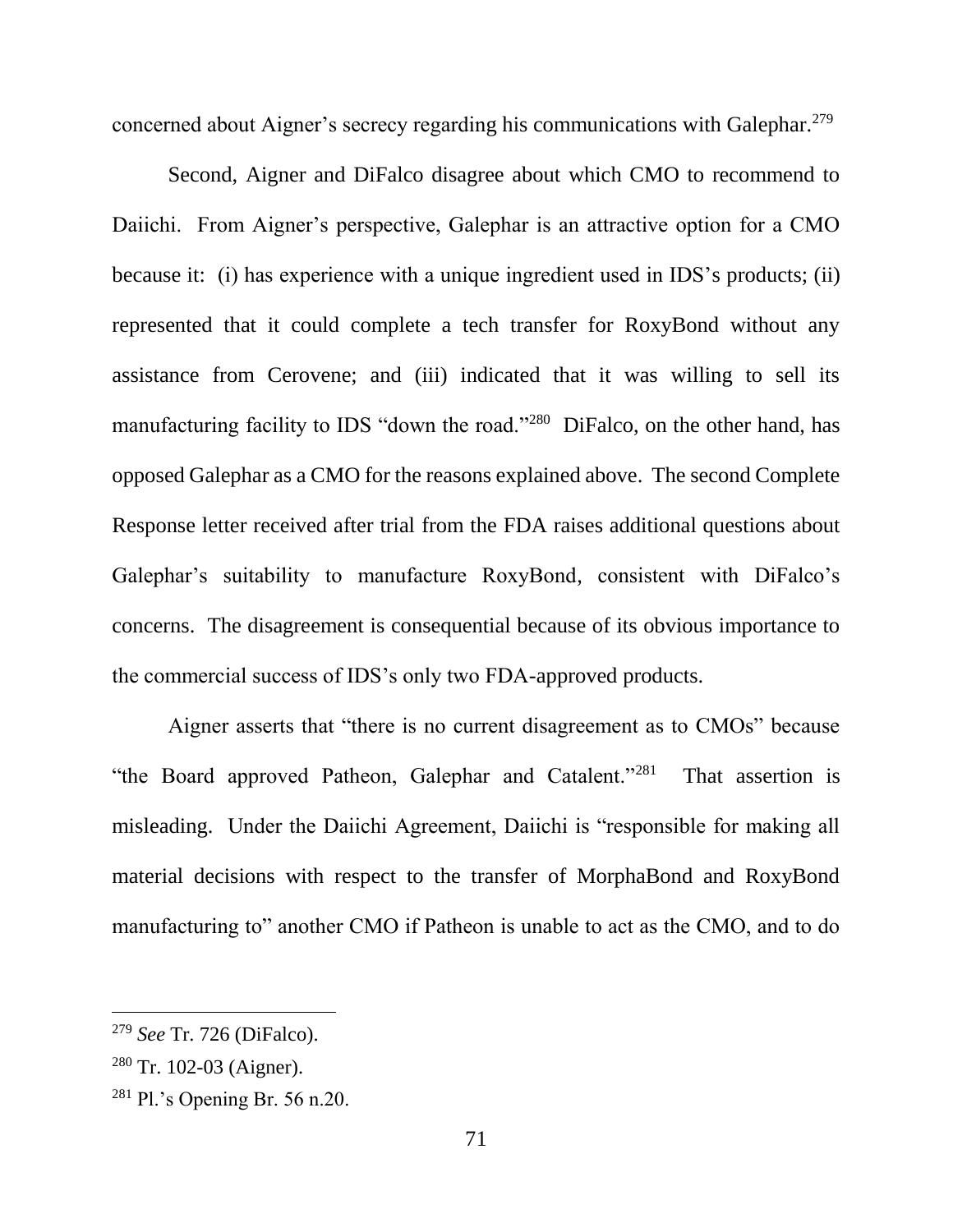so "in consultation with" IDS.<sup>282</sup> Patheon has never successfully manufactured either product.<sup>283</sup> Currently, only MorphaBond is being manufactured, and only by Cerovene, which does not have the capacity of CMOs like Patheon or Catalent.<sup>284</sup> Thus, the question of which CMO to recommend to Daiichi remains open for both products—that is, which CMO to recommend for RoxyBond to commence commercial manufacturing of that product, and which to recommend for MorphaBond for any additional capacity needed beyond what Cerovene can provide.

Third, Aigner and DiFalco disagree over the strategic vision for the Company, in particular whether IDS should expend resources to employ its own sales representatives to market its products. Aigner envisions IDS as an integrated pharmaceutical company with its own in-house sales force, which he thinks will deliver better margins than hiring an outside firm.<sup>285</sup> DiFalco has opposed developing an in-house sales force because he believes that is not the Company's "sweet spot" and that IDS's priority should be drug development.<sup>286</sup> The sales force

 $282$  JX 51 § 6.8(c).

<sup>283</sup> Tr. 611, 614-15 (Shah).

<sup>284</sup> Tr. 549, 599-600 (Shah).

 $285$  Tr. 18 (Aigner).

<sup>286</sup> Tr. 764 (DiFalco); JX 187 at 1 (stating in an email to Aigner and others regarding the sales force issue that "the ability to rely upon a seasoned [Daiichi] sales force that [Daiichi] will train and provide all of the necessary experience and information seems vastly preferable to me").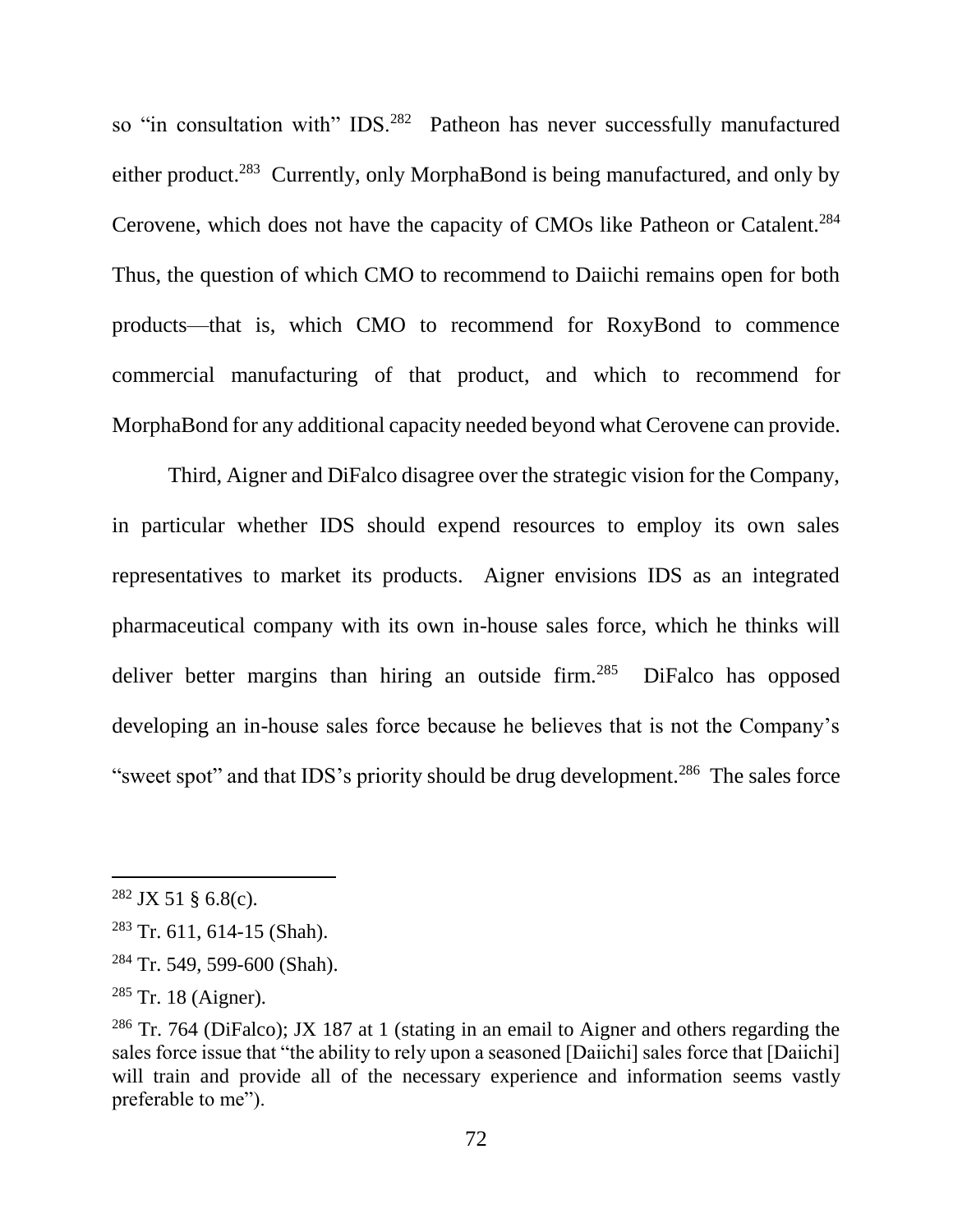issue not only has long term consequences, but directly impacts the current financial condition of the Company. In the first half of 2018, IDS spent about as much on sales and marketing as it did on manufacturing and research and development combined as the Company aggressively hired sales representatives at Aigner's direction.<sup>287</sup>

Aigner contends that the disagreement regarding the sales force is a "trumpedup fiction" and a "red herring" because the Daiichi Agreement "requires [IDS] to retain a sales force" and because "DiFalco never presented the issue to the Board for a vote and, if he did, he would be in the minority."<sup>288</sup> The court disagrees. As to the first contention, the Daiichi Agreement does require IDS to "co-promote" the products "using a coordinated sales force of" sales representatives, but the representatives may be "employed directly by" IDS or hired "through Third Parties," which are defined as "any legal person, entity or organization other than" IDS, Daiichi, or their affiliates.<sup>289</sup>

As to the second contention, Aigner has it backwards. The problem is not that DiFalco would not get his way if he sought Board approval to fire employees. The

<sup>&</sup>lt;sup>287</sup> JX 292 at 7 (noting that "44 IDS Specialty Sales Representatives" had been hired and trained "since March 2018 thru June/July" of 2018), 31 (showing expenses of \$2,477,134 for sales and marketing and \$2,535,134 for manufacturing and research and development). <sup>288</sup> Pl.'s Opening Br. 57-59.

 $289$  JX 51 §§ 1.16, 1.68, 7.1. The agreement also gives IDS the right to opt out of the copromotion obligation altogether upon 180 days' written notice to Daiichi. *Id.* § 7.2(c).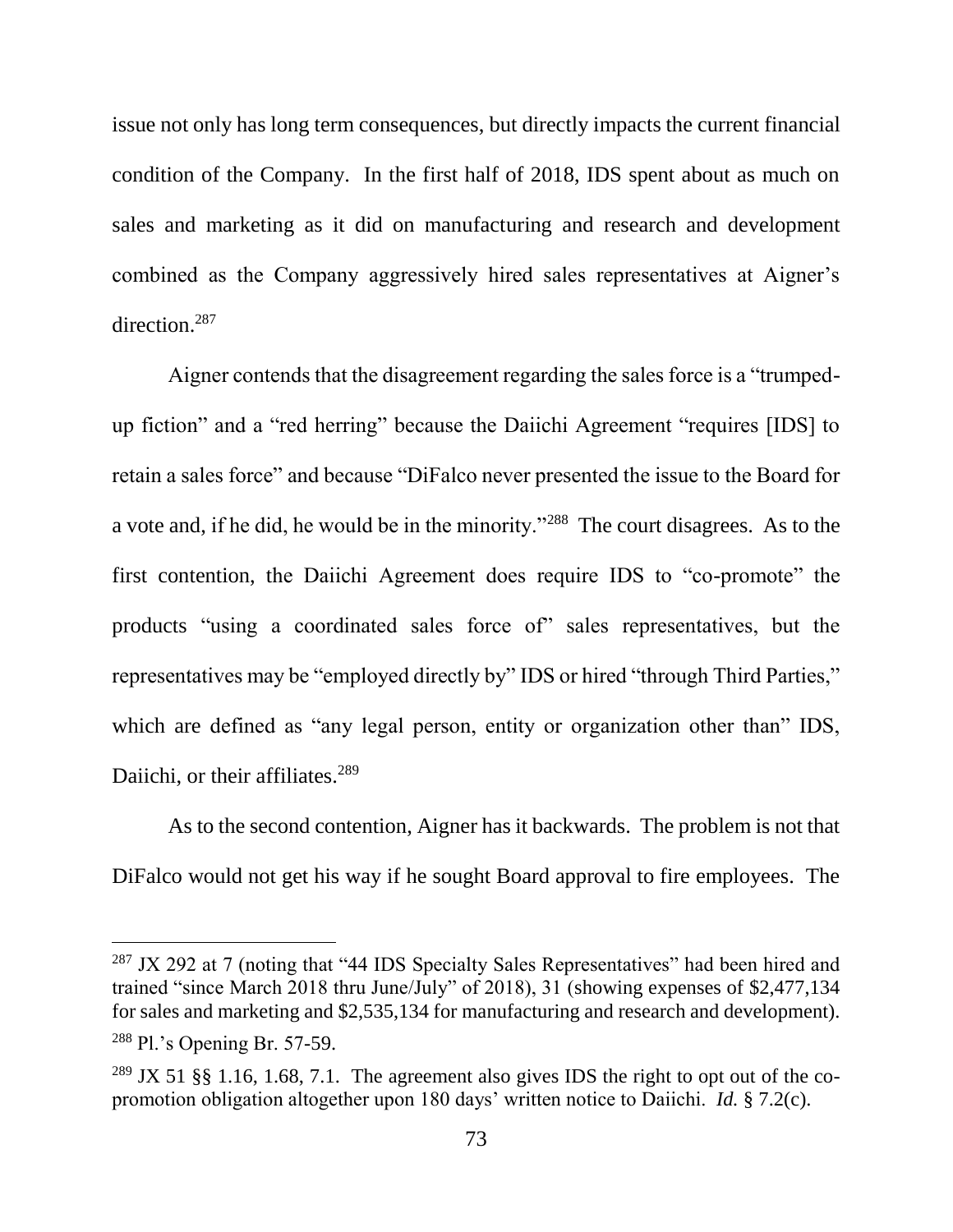problem is that Aigner did not obtain DiFalco's approval to make the strategic decision to hire a sales force in the first place. To be more specific, there is no indication in the record that the Board ever affirmatively approved hiring a sales force, a proposal DiFalco would have been within his rights to block using his Veto Rights, or that Aigner ever obtained DiFalco's consent under Section 5.15 to hire a sales force acting in his capacity as  $CEO.<sup>290</sup>$ 

\* \* \* \* \*

In sum, the current state of play at the Company is that the Board consists of three managers (Aigner, DiFalco, and Leduc), two of whom (Aigner and DiFalco) disagree vehemently on issues critical to the Company's management and business strategy. Those same two individuals have Veto Rights that apply by default to any action of the Board and consent rights that apply to officer-level decisions. If that were the end of the analysis, dissolution of the Company would be a foregone conclusion.<sup>291</sup> Thus, the only question that remains is whether the conflicts of

 $290$  Citing an October 2017 email exchange (JX 187), Aigner contends that "DiFalco ultimately never objected to an internal salesforce." Pl.'s Reply Br. 36. To repeat, Section 5.15 provides that the CEO shall "in general supervise and control the business and affairs of the corporation *subject to the advice and consent of the President*." JX 44 § 5.15. Fairly read, the October 2017 email exchange reflects a discussion of alternatives and cannot legitimately be construed as unqualified consent by DiFalco to employ an internal sales force.

<sup>291</sup> *See, e.g.*, *Vila*, 2010 WL 3866098, at \*1 (granting dissolution of LLC because of deadlock between two owners who controlled equal 49% stakes with the remaining 2% held by a trust that took no position in the dispute); *Haley v. Talcott*, 864 A.2d 86, 89 (Del.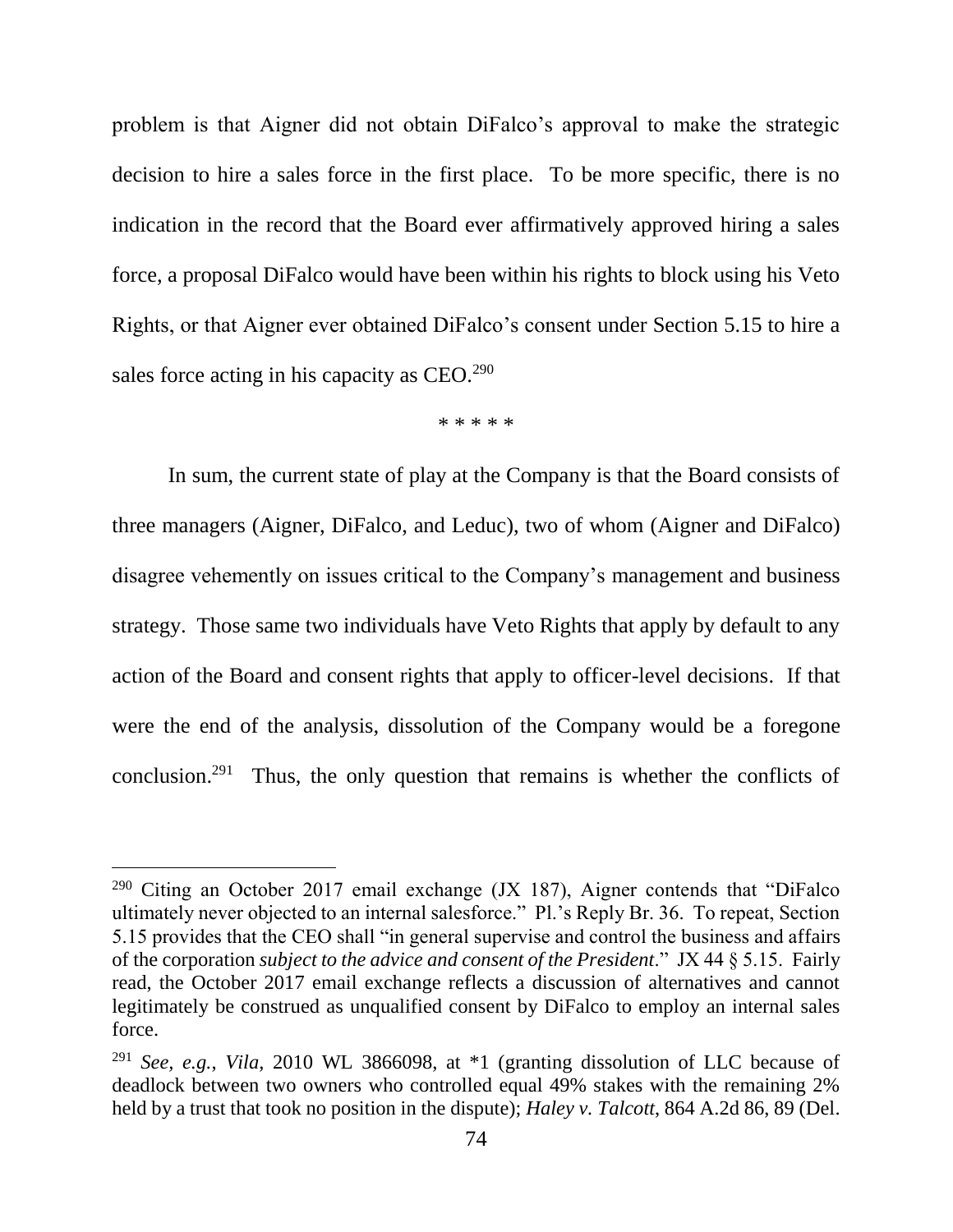interest provision in Section 5.14 provides a viable mechanism to make it reasonably practicable to carry on the business of the Company. That issue is addressed next.

# **2. Section 5.14(b) Does Not Provide a Workable Mechanism to Resolve the Deadlock**

As with all things in this case, Aigner and DiFalco sharply disagree over the meaning of Section 5.14(b) and whether it provides a workable mechanism to resolve the parties' fundamental disagreements concerning the management of IDS and its business strategy. Aigner contends that the provision can work and that the Company's current dysfunction will be resolved if the court grants his request for a categorical declaration that Section 5.14(b) bars DiFalco from using his Veto Rights on the selection of CMOs or development partners. DiFalco contends that the provision does not work and that Aigner has misused the provision as a weapon to marginalize DiFalco's role in managing the Company. For the reasons explained next, the court concludes that Section 5.14(b) does not provide a workable mechanism to resolve the deadlock between Aigner and DiFalco so as to make it reasonably practicable to carry on the business of IDS in conformity with the IDS Agreement.

Ch. 2004) (Strine, V.C.) (granting dissolution of LLC because petitioner "demonstrated an indisputable deadlock between the two 50% members of the LLC").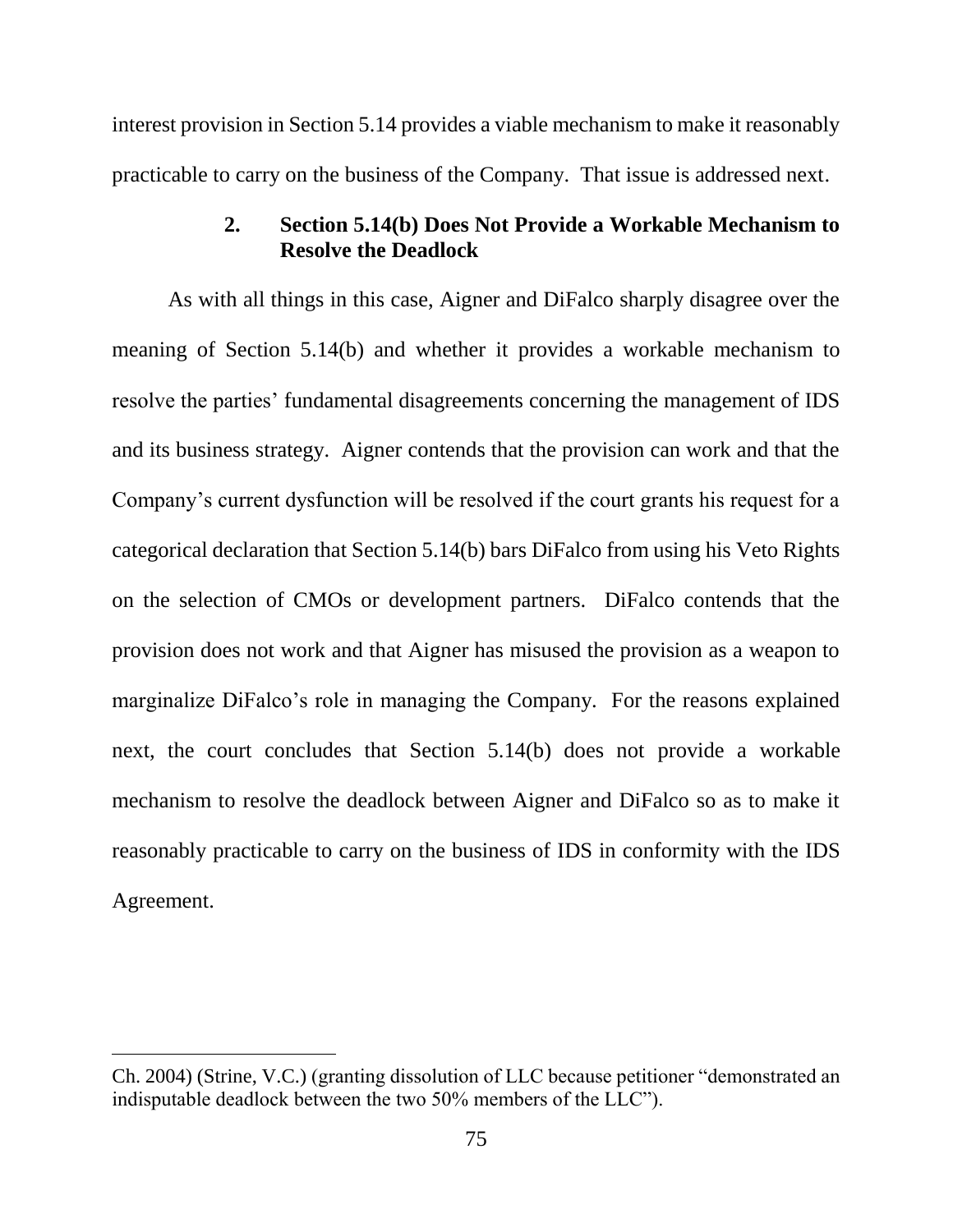Section 5.14(b) states, in relevant part, that IDS "shall not take any action pertaining to the rights and obligations of [IDS] relating to an Affiliate Transaction, other than in accordance with the paragraphs below:"

> (i) Any Manager with a conflict of interest concerning an Affiliate Transaction (an "Interested Manager") shall disclose the conflict of interest to the Board and shall describe all material facts concerning the Affiliate Transaction and the conflict of interest that are known to the Interested Manager.

> (ii) In case Stefan Aigner is the Interested Manager, the voting, consent or similar rights as a member of the Board with respect to any Affiliate Transaction shall be exercised by Kip Martin, as an independent party (an "Independent Representative"), whether at a meeting of the Board or by written consent. In case Ray DiFalco or Manish Shah is the Interested Manager, the voting, consent or similar rights as a member of the Board with respect to any Affiliate Transaction shall be exercised by Hafid Touam, as an Independent Representative, whether at a meeting of the Board or by written consent. In the event Kip Martin or Hafid Touam is unwilling or unable to serve as an Independent Representative, the Board shall appoint a replacement Independent Representative.<sup>292</sup>

Subsection (b)(i) is referred to, at times, as the "Disclosure Requirement." The term

"Affiliate Transaction" is defined in Section 5.14(b) broadly to encompass not only

*actual* arrangements involving a manager, but transactions that "could impact" an

arrangement involving a manager:

An "Affiliate Transaction" shall mean: (i) an arrangement for goods, services or space by and between the Company and a Manager or any Affiliate of a Manager, (ii) a Company transaction which *could impact*

 $292$  JX 44 § 5.14(b).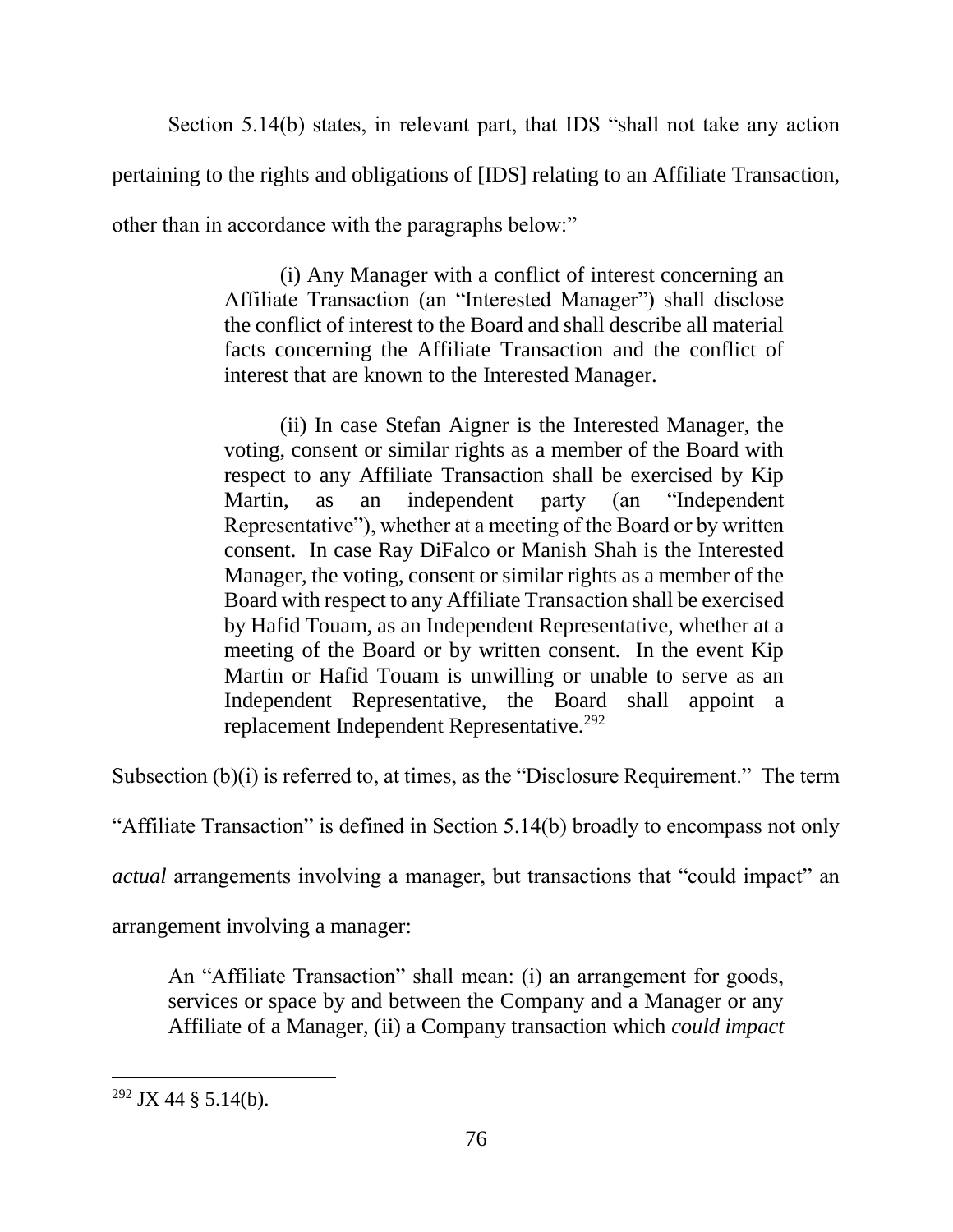an arrangement with an Affiliate in which a Manager has a direct or indirect personal or financial interest, (iii) any business dealing, undertaking, contract, agreement, lease or other arrangement where a Manager has a conflict of interest, including any arrangement for goods, services or space, or (iv) a transaction that *could impact* other Affiliate Transactions which the Company entered into or is contemplating entering into.<sup>293</sup>

As an initial matter, because of Touam's resignation, no Independent Representative is currently in place to vote for DiFalco on matters to which Section 5.14(b) might apply. Board action would be required to name a replacement, and there is every reason to believe that Aigner and DiFalco would deadlock on this decision as well. Indeed, all of their efforts to date to appoint a new Independent Representative to replace Touam have failed. For this reason alone, Section 5.14(b) fails to provide a workable mechanism to break the deadlock between Aigner and DiFalco. But even if a new Independent Representative for DiFalco were in place for example, if the court were to appoint one—Section 5.14(b) would fail to provide a workable solution to the deadlock in my opinion.

Trial of this action exposed two aspects of Section 5.14(b) that appear to be the root cause of the problems with its application. First, Section 5.14(b) does not specifically address *who decides* when the Independent Representative must step in

<sup>&</sup>lt;sup>293</sup> *Id.* (emphasis added). The term "Affiliate" is defined as "any other Person that, directly or indirectly, Controls, is under common Control with or is Controlled by such Person." *Id.* § 1.01. "Person" means both individuals and business entities and "Control" is "the power to direct or cause the direction of the management and policies of such Person." *Id.*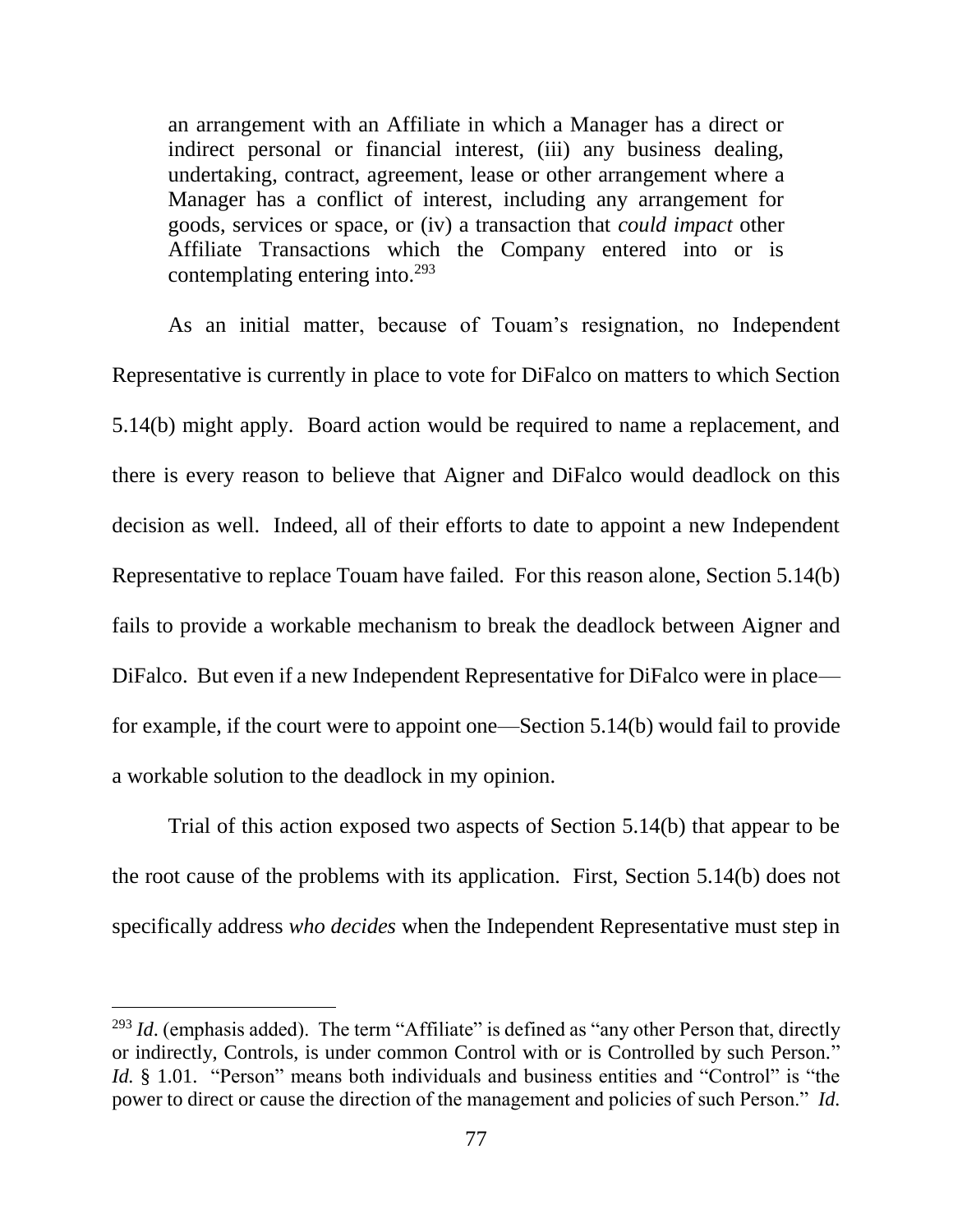to vote for an Interested Manager. Second, the *scope of the provision* is inherently vague and ambiguous. These two issues are addressed, in turn, below.

On the first issue, DiFalco contends that "Section 5.14(b) is not an automatic recusal provision . . . but rather a procedural safeguard designed to protect a conflicted Manager from potential liability for duty of loyalty breaches."<sup>294</sup> According to DiFalco, the provision is not triggered unless a manager steps forward to acknowledge that he has a "conflict of interest concerning an Affiliate Transaction."<sup>295</sup> Put differently, DiFalco argues that satisfaction of the Disclosure Requirement in subsection (b)(i) is a precondition to the ability of an Independent Representative to vote under subsection (b)(ii).

For his part, Aigner observes that "the term 'Interested Manager' is defined as a Manager with a conflict of interest concerning an Affiliate Transaction, not a Manager with a conflict *who also discloses his interest* in the transaction."<sup>296</sup> Aigner thus argues that "determining whether a Manager is an Interested Manager is an objective standard, not dependent on whether the Manager discloses that interest."<sup>297</sup> And, although he does not say so explicitly, Aigner's past conduct demonstrates that he believes that if he determines in his own mind that DiFalco is an Interested

 $294$  Def.'s Opening Br. 56 (Dkt. 122).

<sup>&</sup>lt;sup>295</sup> JX 44 § 5.14(b)(i).

<sup>296</sup> Pl.'s Opening Br. 44 (emphasis in original).

<sup>297</sup> *Id*. at 44-45.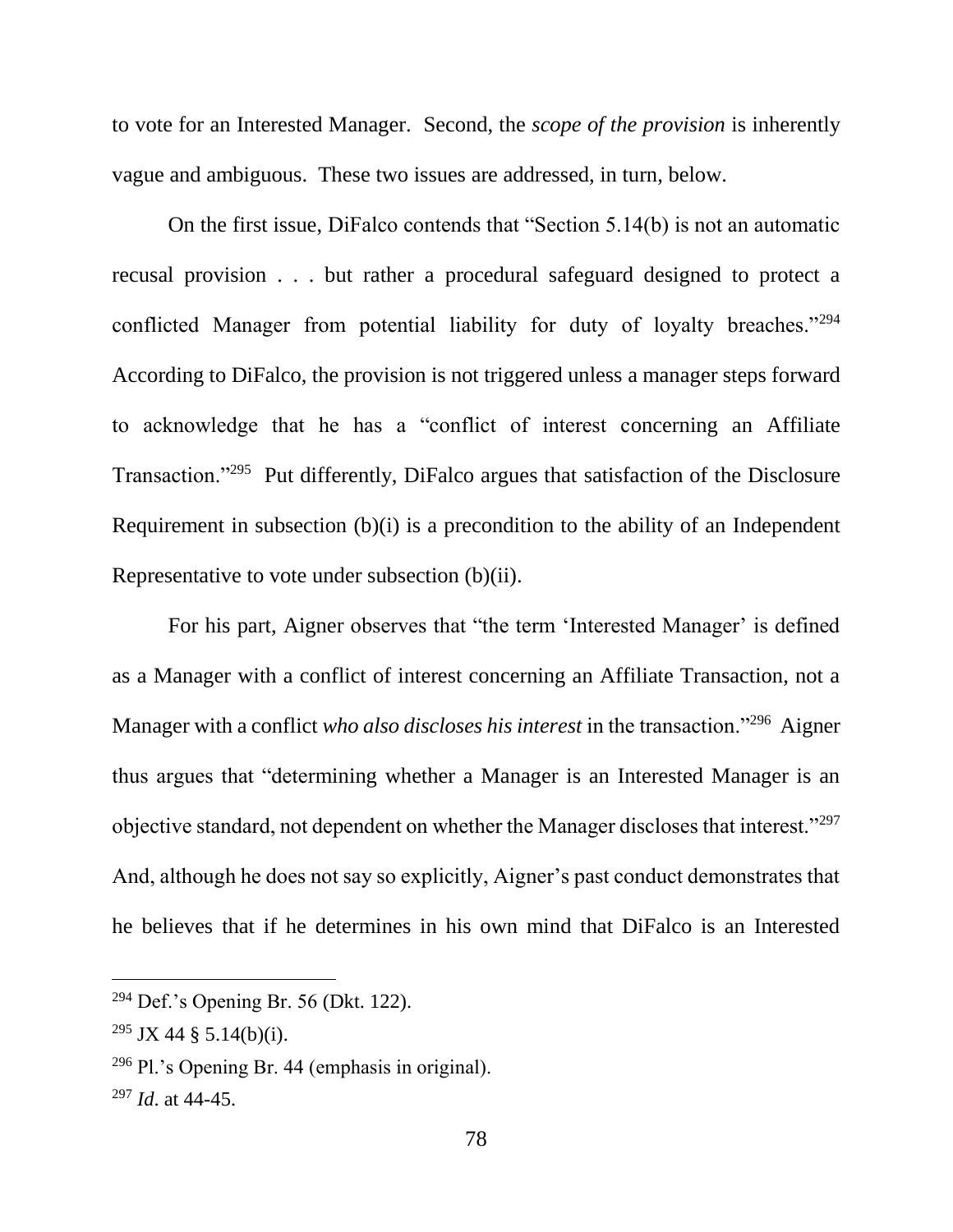Manager with respect to some matter, he may immediately proceed to invoke the Independent Representative provision unilaterally.

In my opinion, DiFalco's interpretation accords with the text and structure of Section 5.14(b) and provides the only reasonable interpretation on the "who decides" question. I begin with the text. Section 5.14(b) states, in the sentence immediately preceding subsections  $(b)(i)$  and  $(b)(ii)$ , that the "Company shall not take any action pertaining to the rights and obligations of the Company relating to an Affiliate Transaction, *other than in accordance with the paragraphs below*."<sup>298</sup> This sentence indicates that the Company cannot take any action regarding an Affiliate Transaction unless *both* subsections (b)(i) and (b)(ii) are followed. In other words, the plain language of Section 5.14(b) supports the conclusion that disclosure by the Interested Manager—which is the only obligation set forth in subsection (b)(i)—is required in order to utilize the Independent Representative to vote on a Board matter under subsection  $(b)(ii)$ .

The structure of Section 5.14(b) confirms this interpretation. The Disclosure Requirement in subsection (b)(i) appears before the Independent Representative provision in subsection (b)(ii), and logically should be satisfied before the Independent Representative provision is triggered. This sequence makes sense

<sup>&</sup>lt;sup>298</sup> JX 44 § 5.14(b) (emphasis added).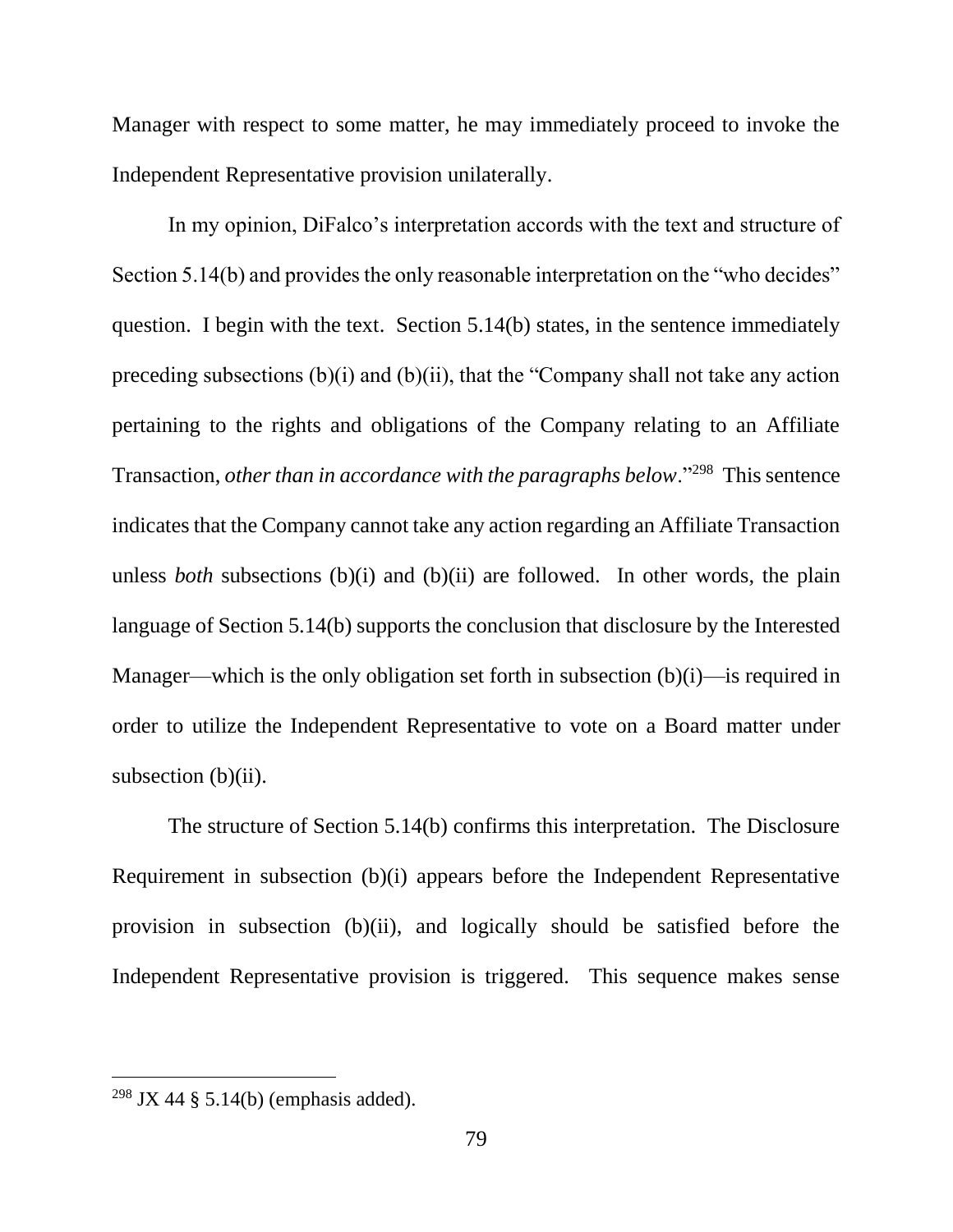because the other Board members would need to know about the facts and circumstances concerning a conflict of interest before they would know to use the Independent Representative provision. It also serves the salutary purpose of permitting the Independent Representative (and other Board members) to consider the Interested Manager's disclosure of "all material facts concerning the Affiliate Transaction and the conflict of interest that are known to the Interested Manager" in order to vote in a fully informed manner.<sup>299</sup>

The fundamental problem with Aigner's interpretation is that, by letting any manager unilaterally invoke the Independent Representative provision in subsection (b)(ii), it reads the Disclosure Requirement out of Section 5.14(b). Thus, as a textual matter, Aigner's interpretation is unreasonable because it violates the basic principle that "a contract should be interpreted in such a way as to not render any of its provisions illusory or meaningless."<sup>300</sup> Furthermore, as a practical matter, Aigner's interpretation is problematic because it provides opportunities for mischief by permitting someone to circumvent the Veto Rights set forth in Sections 5.03 and 5.09 of the IDS Agreement.

Consider, for example, when Aigner took it upon himself in August 2017 to obtain Touam's signature on a written consent to effectively allow Aigner to

 $^{299}$  *Id.* § 5.14(b)(i).

<sup>300</sup> *Sonitrol*, 607 A.2d at 1183.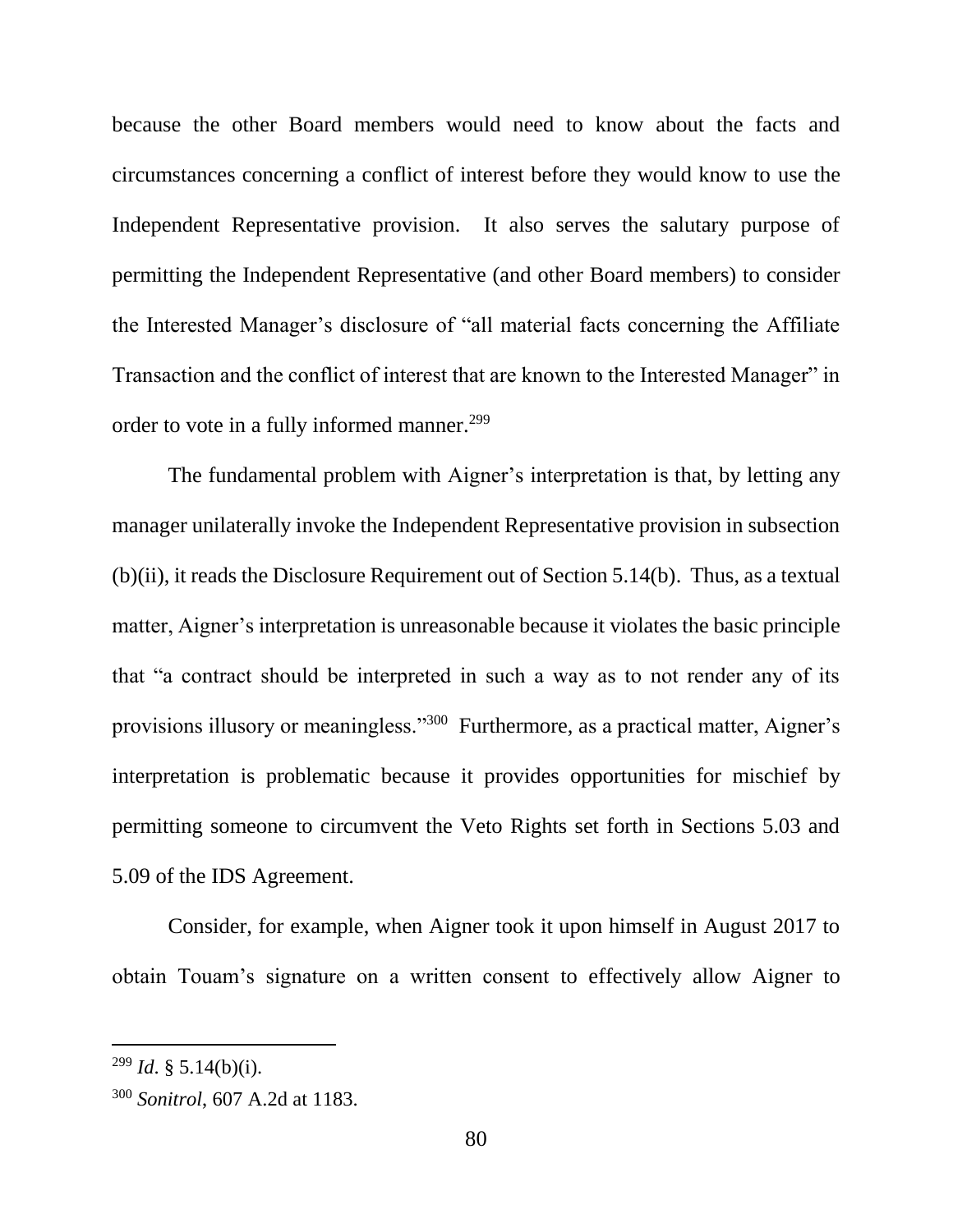"exclude" DiFalco and Shah "from communications relating to Affiliate Transactions" as an apparent act of retaliation after DiFalco asked due diligence questions about using Galephar as a CMO for RoxyBond.<sup>301</sup> By invoking Section 5.14(b) unilaterally, Aigner circumvented DiFalco's Veto Rights in an effort to rewrite his contractual informational rights as a manager and President of IDS and to curtail his common law informational rights as a fiduciary of the Company. 302 The court can discern no justification for this action.

On the other side of the ledger, an obvious challenge to applying Section 5.14(b) under DiFalco's interpretation is that its utility depends on the good faith of the manager to identify a conflict of interest. If one manager believes another manager failed to make a required disclosure, judicial relief is available to provide a remedy,<sup>303</sup> although it is not difficult to imagine scenarios where the Company's

<sup>301</sup> JX 129 at 2, 4.

<sup>&</sup>lt;sup>302</sup> The IDS Agreement provides that the "Managers shall have fiduciary duties of loyalty and care similar to that of directors of business corporations organized under the Delaware General Corporation Law." JX 44 § 5.14(a). Under Delaware law, a "director's right to information is essentially unfettered in nature" and presumptively includes "equal access to board information." *Kalisman v. Friedman*, 2013 WL 1668205, at \*3 (Del. Ch. Apr. 17, 2013) (internal quotation marks omitted); *Moore Bus. Forms, Inc. v. Cordant Hldgs. Corp.*, 1996 WL 307444, at \*5 (Del. Ch. June 4, 1996) (internal quotation marks omitted).

<sup>303</sup> Aigner cites *Mobile Communications Corp. of America v. MCI Communications Corp.*, 1985 WL 11574, at \*4 (Del. Ch. Aug. 27, 1985), which holds that "[t]he 'prevention doctrine' provides that a party may not escape contractual liability by reliance upon the failure of a condition precedent where the party wrongfully prevented performance of that condition precedent." Consistent with this holding, DiFalco and Shah expressly acknowledge that they could face liability for failing to make a disclosure required under Section 5.14(b)(i). *See* Def.'s Opening Br. 60 n.213; Def.'s Reply Br. 26-27.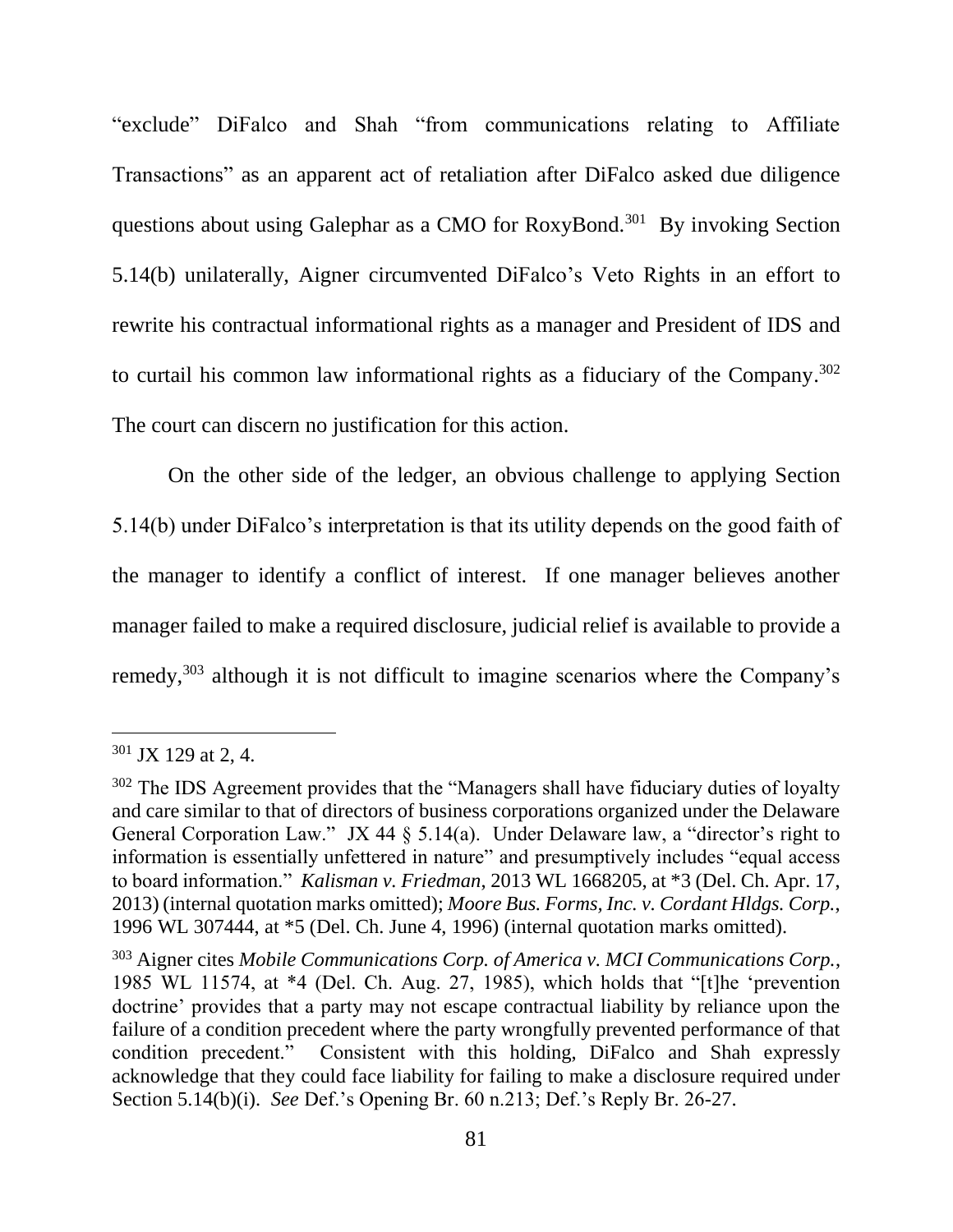governance could become paralyzed if that were its only recourse. That said, the presumption that managers will act in good faith in complying with their obligations in Section 5.14(b) is supported by the plain text and structure of the provision, and Aigner has not identified a single occasion when DiFalco or Shah failed to make a disclosure he believes should have been made under Section 5.14(b)(i) of the IDS Agreement since that agreement became effective.<sup>304</sup>

When pressed at post-trial argument on the source of Aigner's putative authority to decide when the Independent Representative should vote, his counsel advanced a brand new argument that Touam is the one who gets to decide.<sup>305</sup> There are many problems with that suggestion, including that (i) no text in the IDS Agreement supports this interpretation, (ii) there is no indication in the record that this is how Section 5.14(b) actually has been implemented, (iii) having the Independent Representative decide when to vote does not negate the Disclosure Requirement in subsection (b)(i), and (iv) having the Independent Representative decide without the benefit of the disclosure from a putatively Interested Manager would be a recipe for uninformed decision-making.<sup>306</sup>

<sup>&</sup>lt;sup>304</sup> Aigner takes issue with DiFalco's failure to disclose "various related-party transactions" in connection with the Orangeburg Facility build-out." Pl.'s Reply Br. 17. That conduct, however, predated implementation of the IDS Agreement.

<sup>305</sup> Post-Trial Tr. 49.

<sup>306</sup> In support of the "Touam should decide" argument, Aigner's counsel pointed to an unsigned draft of a joint written consent of the members and managers of IDT Royalty, LLC from August 2016 that apparently was acceptable to DiFalco and Shah. Post-Trial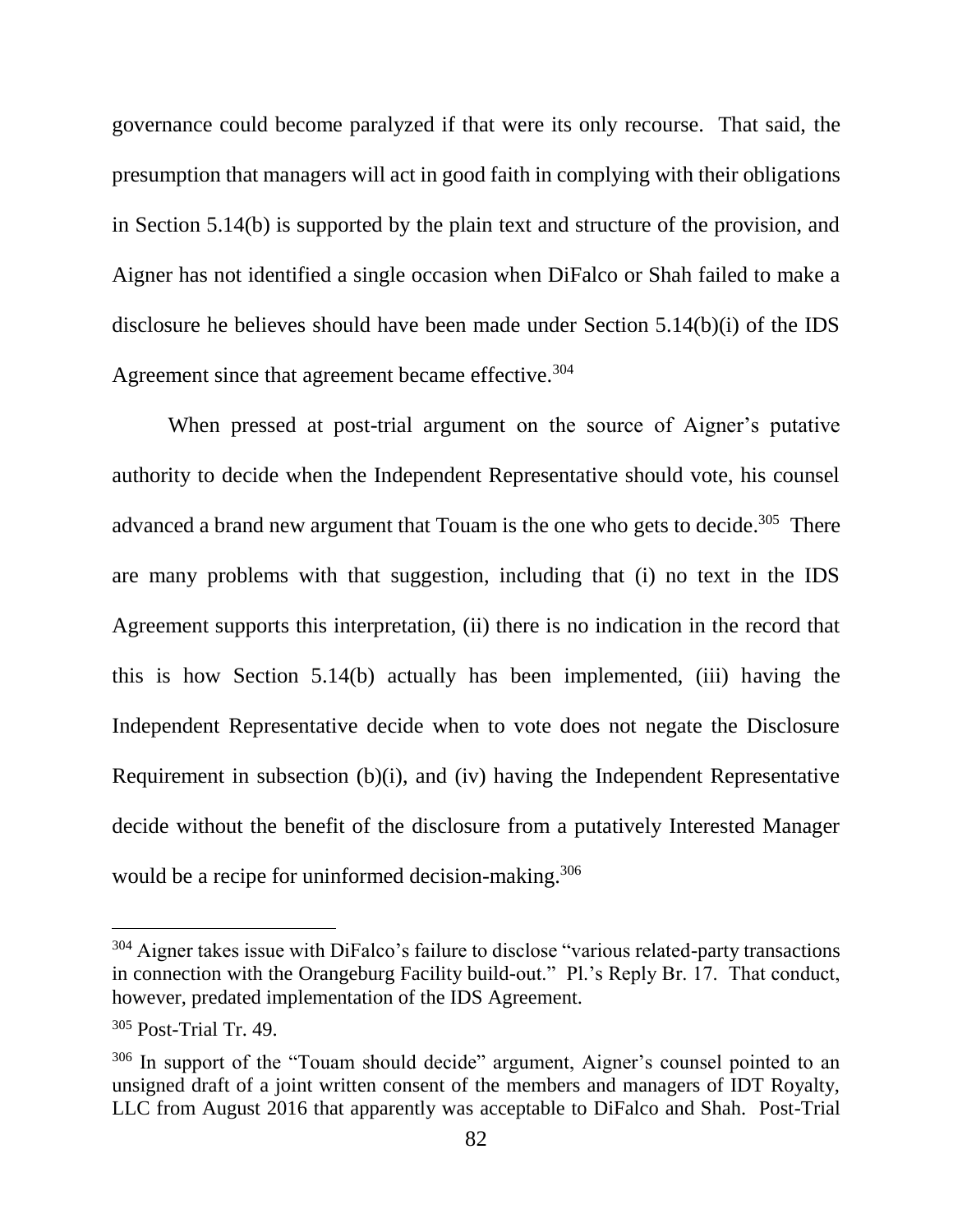In short, of the two interpretations of Section 5.14(b) the parties have proffered on the question of who decides when the Independent Representative provision is triggered, DiFalco's interpretation is the only textually reasonable one. This conclusion has an important consequence, which is that the Independent Representative provision cannot be applied—and thus DiFalco's Veto Rights remain intact—unless and until DiFalco discloses to the Board that he has "a conflict of interest concerning an Affiliate Transaction."<sup>307</sup> Because that process was not followed when Aigner unilaterally obtained signatures for the Zuckerman Resolution, that action was invalid.<sup>308</sup>

The second interpretative issue with Section 5.14(b) concerns the scope of the provision. Subsection (b)(i) defines an "Interested Manager" as a manager "with a conflict of interest concerning an Affiliate Transaction."<sup>309</sup> The term "conflict of interest" is not defined in Section 5.14(b) or anywhere else in the IDS Agreement.

Tr. 78-81. It states, with respect to supply chain issues, that "[s]hould Hafid Touam determine in his sole judgment that the Founding Members [*i.e.*, DiFalco and Shah] do not appear to be acting in good faith towards [IDT Royalty, LLC], the Founding Members shall recuse themselves from a vote and Hafid Touam shall cast their votes." JX 28 at 4. This language never made its way into the IDS Agreement and thus is irrelevant.

 $307$  JX 44 § 5.14(b)(i).

<sup>&</sup>lt;sup>308</sup> See supra Section I.N. The Zuckerman Resolution is invalid for the independent reason that DiFalco was not provided notice of the proposed action at least two business days before the written consent was signed. *See* JX 44 § 5.09 (requiring that notice of a proposed action by written consent be "delivered to each Manager and Observer at least two (2) Business Days prior to such action").

 $309$  *Id.* § 5.14(b)(i).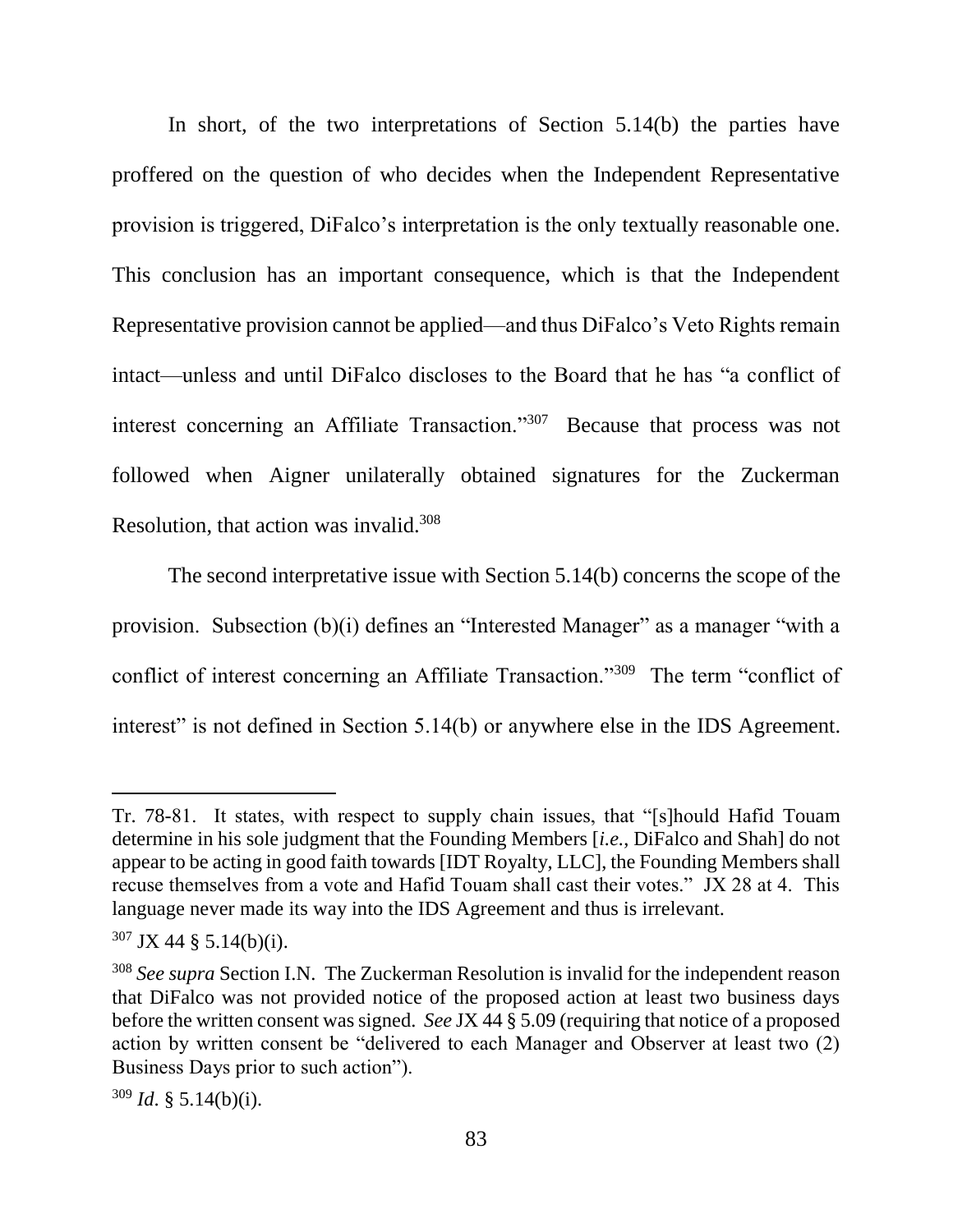As discussed previously, Section 5.14(b) defines the term "Affiliate Transaction" in four subparts, two of which appear to encompass *potential* conflicts of interest, *i.e.*, those that "could impact" certain arrangements or other transactions.<sup>310</sup>

Focusing on the definition of "Interested Manager," Aigner contends that the phrase "conflict of interest concerning an Affiliate Transaction" simply means that the manager "has an interest in the Affiliate Transaction."<sup>311</sup> But this construction gives no independent meaning to the term "conflict of interest" as used in that definition. One way to give the term "conflict of interest" independent meaning for purposes of defining what constitutes an "Interested Manager" is to construe the term to apply only to "actual" conflicts of interest.

The distinction between "actual" and "potential" conflicts of interest is important under Delaware law. It has been used to demarcate when a fiduciary wearing two hats can be liable for acting disloyally.<sup>312</sup> Relatedly, in the context of interested director transactions, only "sufficiently *material*" interests can rebut the business judgment rule presumption, the determination of which is a "factdominated question."<sup>313</sup> Notably, one of the four subparts of the definition of

 $310$  *Id.* § 5.14(b).

<sup>311</sup> Post-Trial Tr. 66-67.

<sup>312</sup> *See Cooke v. Oolie*, 2000 WL 710199, at \*12-13 (Del. Ch. May 24, 2000) (Chandler, C.) (holding that plaintiffs failed to rebut presumption of business judgment rule where they had only identified "a potential conflict of interest" as opposed to "an actual conflict"). <sup>313</sup> *Cede & Co. v. Technicolor, Inc.*, 634 A.2d 345, 364 (Del. 1993).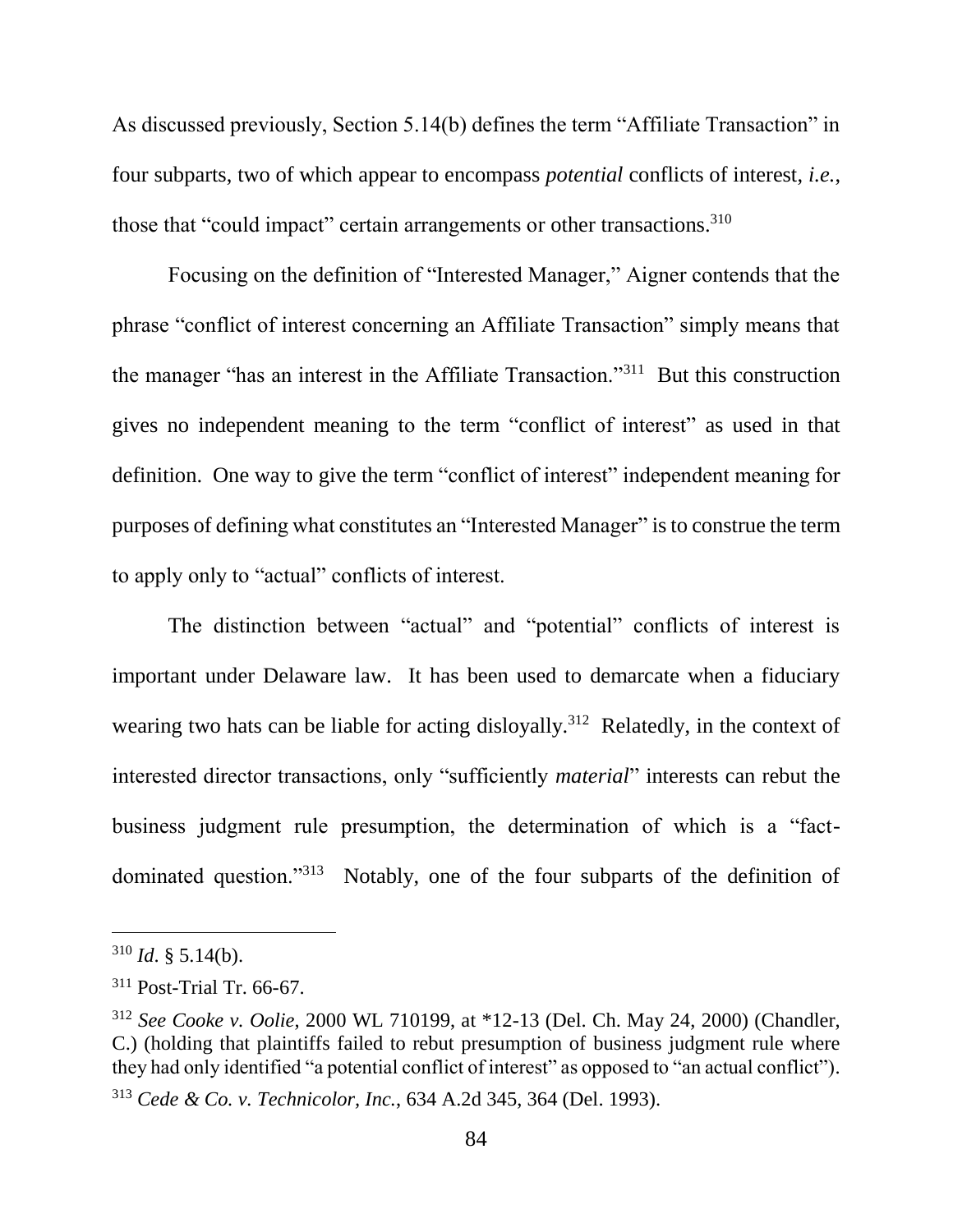"Affiliate Transaction" refers to "where a Manager *has* a conflict of interest," suggesting that this narrower meaning of the term may have been intended for purposes of Section  $5.14(b).^{314}$  The court, however, cannot discern from the four corners of the contract whether this meaning was intended or whether "conflict of interest" was intended to mean any *potential* conflict of interest. In other words, the definition of the term "Interested Manager" is facially ambiguous.

The drafting history of Section 5.14(b) shows that Aigner sought to broaden the provision to cover *potential* conflicts of interest by adding the phrase "could impact" in various drafts, but it is unclear whether the ultimate provision reflects a shared intention on that point. As the drafting history shows, it was suggested at one point that the term "conflict of interest" be defined to include the "could impact" language, but that definition ultimately was dropped and the undefined term was used instead to qualify the term "Affiliate Transaction" when defining the term "Interested Manager":

> • The first draft of Section 5.14(b) defined "Conflict of Interest" as when a manager "has a direct or indirect personal or financial interest in a transaction or other matter involving the Company," and defined "Affiliate Transaction" simply as "any arrangement for goods, services or space by and between the Company and a Manager or any Affiliate of a Manager."<sup>315</sup> It omitted the "could impact" language altogether.

 $314$  JX 44 § 5.14(b).

<sup>315</sup> JX 17 at 1.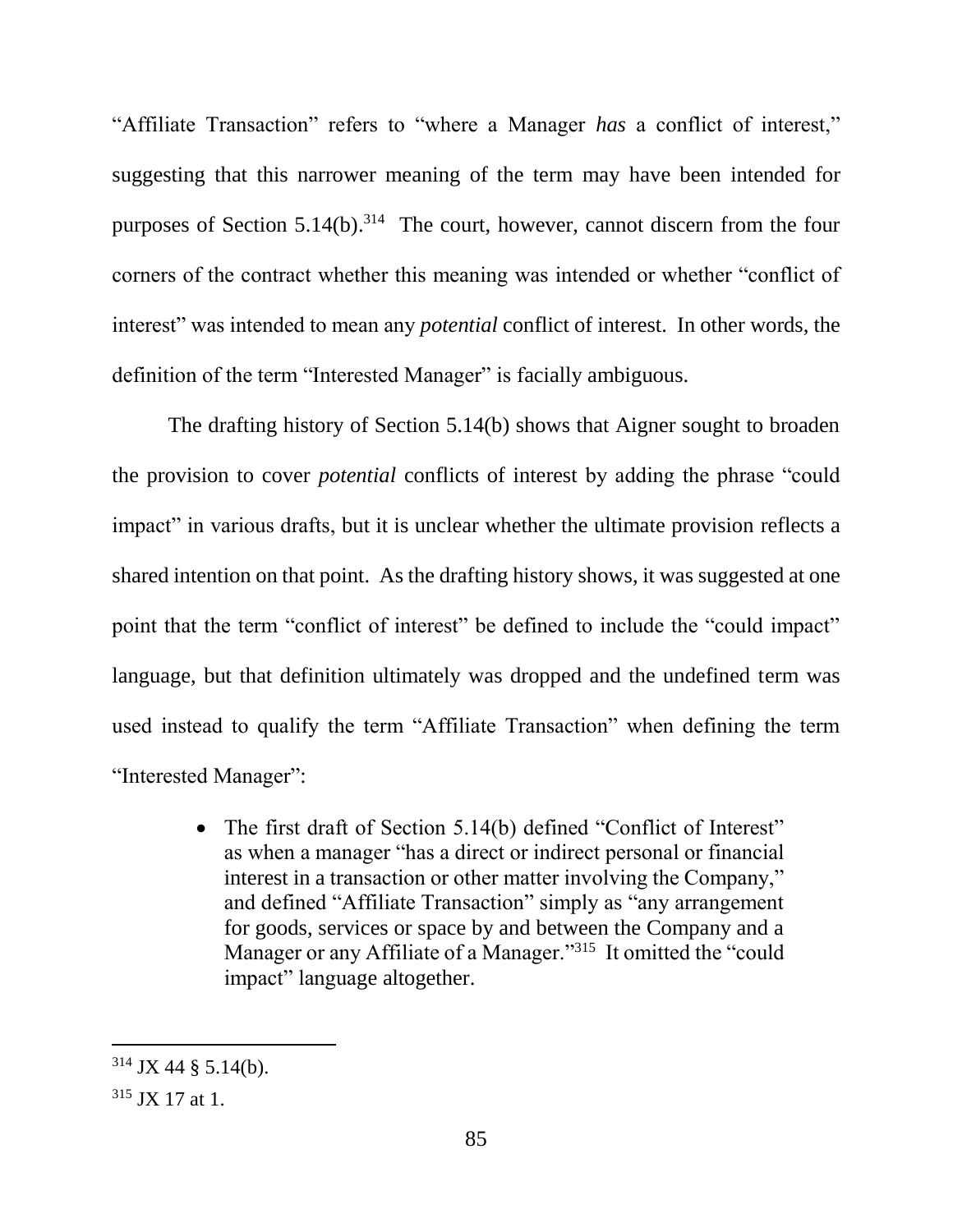- The second iteration, which appears to have come from the Aigner side of the table, formally defined the term "Conflict of Interest," providing that one exists with respect to a transaction if the "transaction *could impact* other agreements the company might have entered into or is contemplating entering . . . which is an Affiliate Transaction."<sup>316</sup>
- The third iteration dropped the formal definition of "Conflict of Interest," using the undefined term "conflict of interest" instead, but it introduced the "could impact" language in two parts of an expanded, four-part definition of Affiliate Transaction and defined an "Interested Manager" as simply a manager "with a conflict of interest."317
- The fourth iteration, which became the operative version of Section 5.14(b), changed the definition of Interested Manager to a manager "with a conflict of interest concerning an Affiliate Transaction."<sup>318</sup>

In sum, the court cannot discern from the plain language of Section 5.14(b) or its drafting history whether the shared intention of the parties was that a manager would be an "Interested Manager" only if he had an *actual* conflict of interest or if he had either an *actual* or *potential* conflict of interest. Equally problematic, the court cannot discern what the outer boundary of the latter concept would be even if that was the shared intention given the inherent vagueness of the term "could impact."

<sup>316</sup> JX 29 (emphasis added).

 $317$  JX 30 at 1.

<sup>318</sup> JX 36 at 1, 28-29.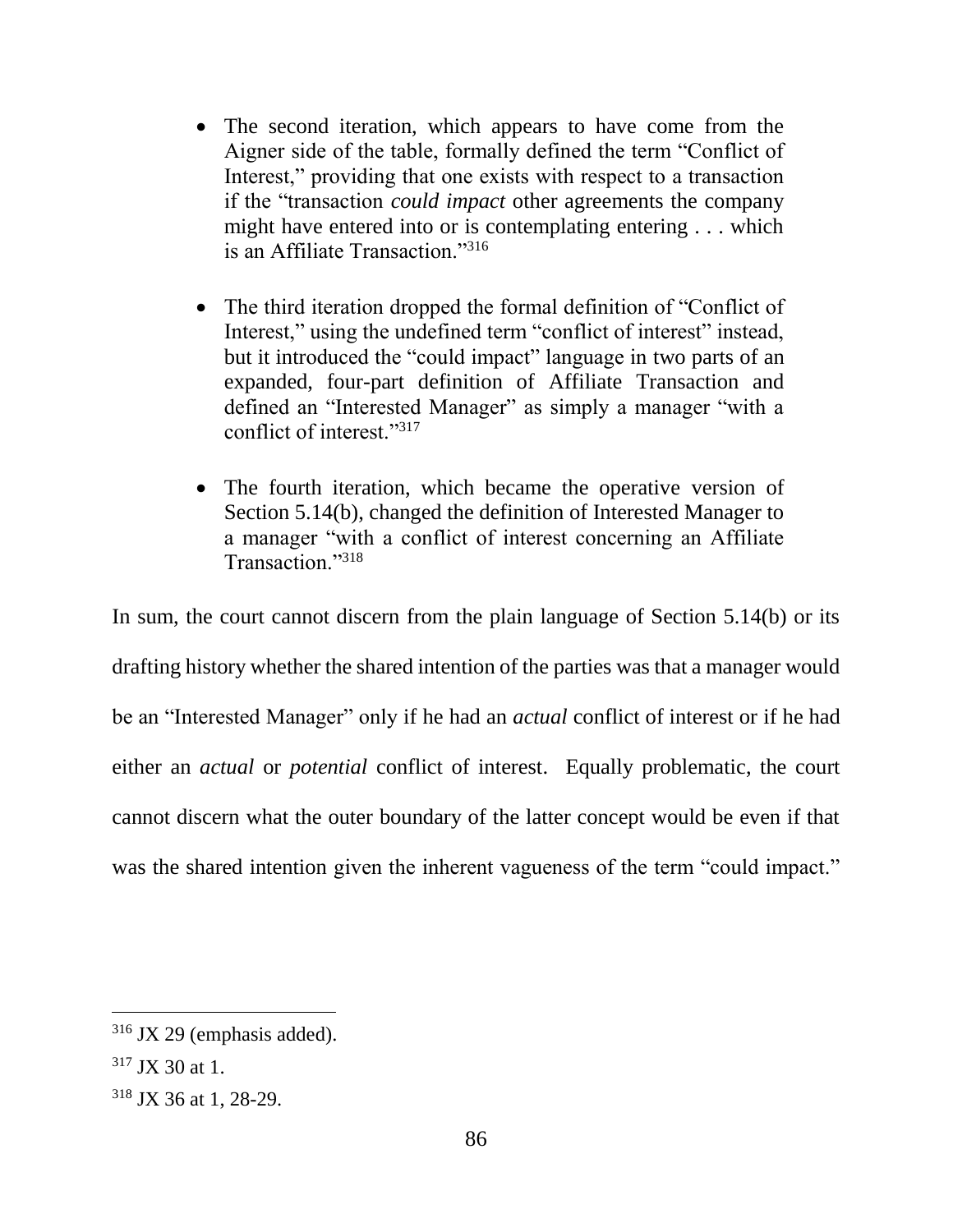The bottom line is that the scope of Section 5.14(b) is inherently vague and ambiguous.

What is clear from the record in this case is that the ambiguity and vagueness inherent in the scope of Section 5.14(b), combined with the fact that the provision is silent on who decides when the Independent Representative provision is triggered, has allowed Aigner to use Section 5.14(b) improperly to circumvent DiFalco's Veto Rights and to marginalize his managerial role in the Company. Consider the parties' dispute over the selection of a CMO for RoxyBond.

DiFalco testified credibly that "Cerovene is not involved in making RoxyBond," "we never said we were going to make it," and "[w]e don't want to make it."<sup>319</sup> Cerovene also does not have the capacity or equipment to make RoxyBond.<sup>320</sup> Despite these facts, Aigner has excluded DiFalco from any decisionmaking role in the selection of a CMO for RoxyBond and asks the court for a categorical, forward-looking declaration that Section 5.14(b) bars DiFalco from using his Veto Rights on the selection of any CMOs as well as development partners. In essence, Aigner's position appears to be that, so long as DiFalco owns an interest

<sup>319</sup> Tr. 752-53 (DiFalco).

 $320$  Tr. 549 (Shah) (explaining that Cerovene's current production capacity is limited to making "small batches" of MorphaBond); Tr. 735-36 (DiFalco) (explaining that "coating equipment . . . integral to the production of RoxyBond and MorphaBond" was removed from the Orangeburg Facility).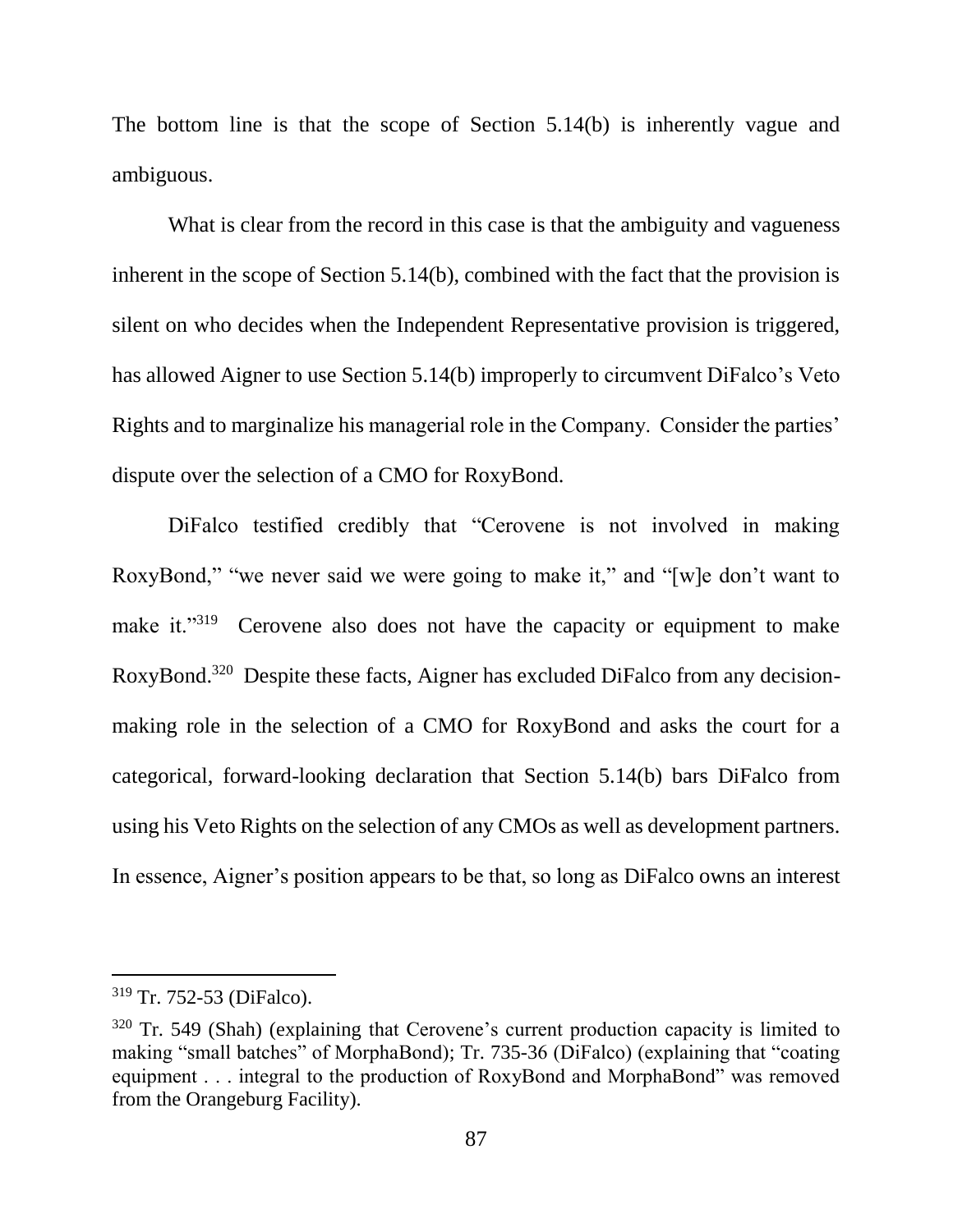in Cerovene and it is theoretically possible that he could change his mind about having Cerovene make RoxyBond, DiFalco should be disqualified from having any say on the important business issue of what CMO to recommend to Daiichi.<sup>321</sup> This seemingly limitless interpretation of the scope of Section 5.14(b) defies common sense and demonstrates the unworkability of the provision.<sup>322</sup>

In *Vila v. BVWebTies LLC*, Chief Justice Strine, writing as Vice Chancellor, commented that "this court has rejected the notion that one co-equal fiduciary may ignore the entity's governing agreement and declare himself the sole 'decider."<sup>323</sup> After finding that the manager of an LLC with a duty to cooperate with a co-equal manager had "unilaterally arrogated to himself decisionmaking authority over" the

<sup>321</sup> *See* Post-Trial Tr. 175 (arguing that DiFalco retained a conflict of interest on the selection of a CMO for RoxyBond even after equipment necessary for its production was moved out of the Orangeburg Facility because "the equipment can be put back in").

<sup>&</sup>lt;sup>322</sup> Lest there be any doubt, the court rejects Aigner's request for a categorical declaration that Section 5.14(b) bars DiFalco from using his Veto Rights on the selection of CMOs or development partners. Apart from the fact that such a declaration would not be warranted based on the facts as of the time of trial, it would be imprudent to grant what amounts to an advisory opinion about hypothetical conflicts of interest that may exist in the future, the resolution of which would necessarily depend on the specific facts and circumstances at the time. *See KLM Royal Dutch Airlines v. Checchi*, 698 A.2d 380, 382 (Del. Ch. 1997) ("Advisory opinions ill-serve the judicial branch and the public by expending resources to decide issues that may never come to pass. More importantly, the judiciary's role in the lawmaking process is an interstitial one, carried out by the application of legislative enactments and common law principles *to concrete factual circumstances that have created real and present controversies*. An action seeking declaratory relief is not exempt from these requirements and must present the court with an actual controversy that is ripe for judicial decision. *The dispute between the parties, therefore, must be actual, not hypothetical.*") (emphasis added).

<sup>323</sup> 2010 WL 3866098, at \*8.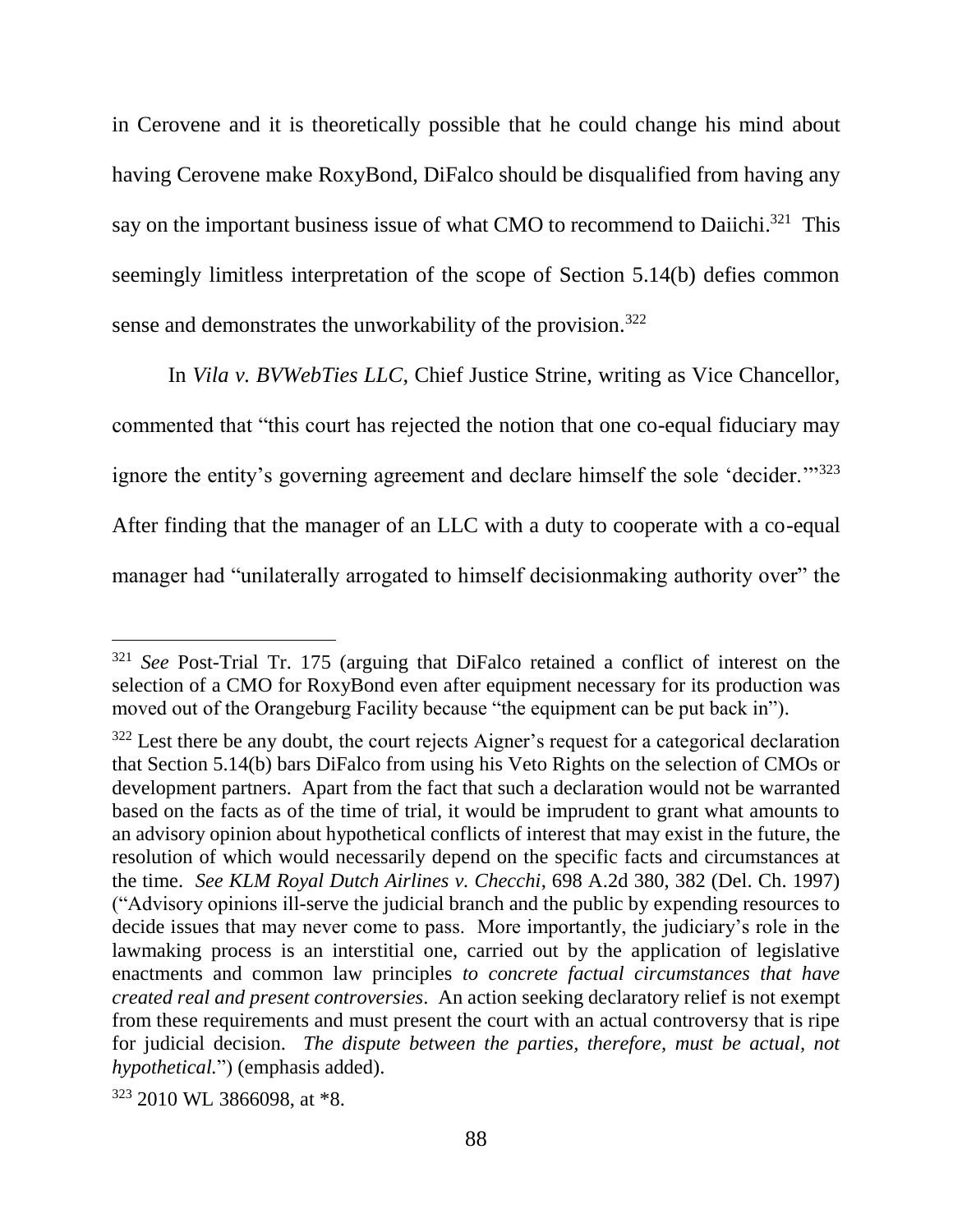company, the court ordered judicial dissolution based on its conclusion that "it is not reasonably practicable for the LLC to operate consistently with its operating agreement."<sup>324</sup> The same conclusion is compelled here.

To summarize, the IDS Agreement is structured to require Aigner and DiFalco to obtain each other's "advice and consent" in fulfilling their duties as CEO and President, respectively, and—now that Shah has resigned as a manager—provides each of them with the presumptive right to veto any Board action. In other words, the operating agreement affords Aigner and DiFalco co-equal rights to manage the Company. As a factual matter, the past two years of their relationship demonstrates that Aigner and DiFalco do not trust each other, do not get along, and are deadlocked on issues critical to the Company. And, for the reasons discussed above, Section 5.14(b) provides no workable solution to these problems. To the contrary, by acting unilaterally to invoke the Independent Representative provision, and by exploiting the inherently ambiguous and vague scope of that provision in the process, Aigner has arrogated to himself virtually unfettered control over the Company's management in contravention of the governance structure contemplated in the IDS Agreement. Given this reality, the court concludes that it is not reasonably

<sup>324</sup> *Id.* at \*1, \*6; *see also Haley*, 864 A.2d at 91, 96, 98 (holding that it was "not reasonably practicable for the LLC to continue to carry on business in conformity with the LLC Agreement" where one co-equal manager had "forbid<sup>[]"</sup> the other "to enter the premises" of the business and argued "that the LLC can and does continue to function" under his sole management).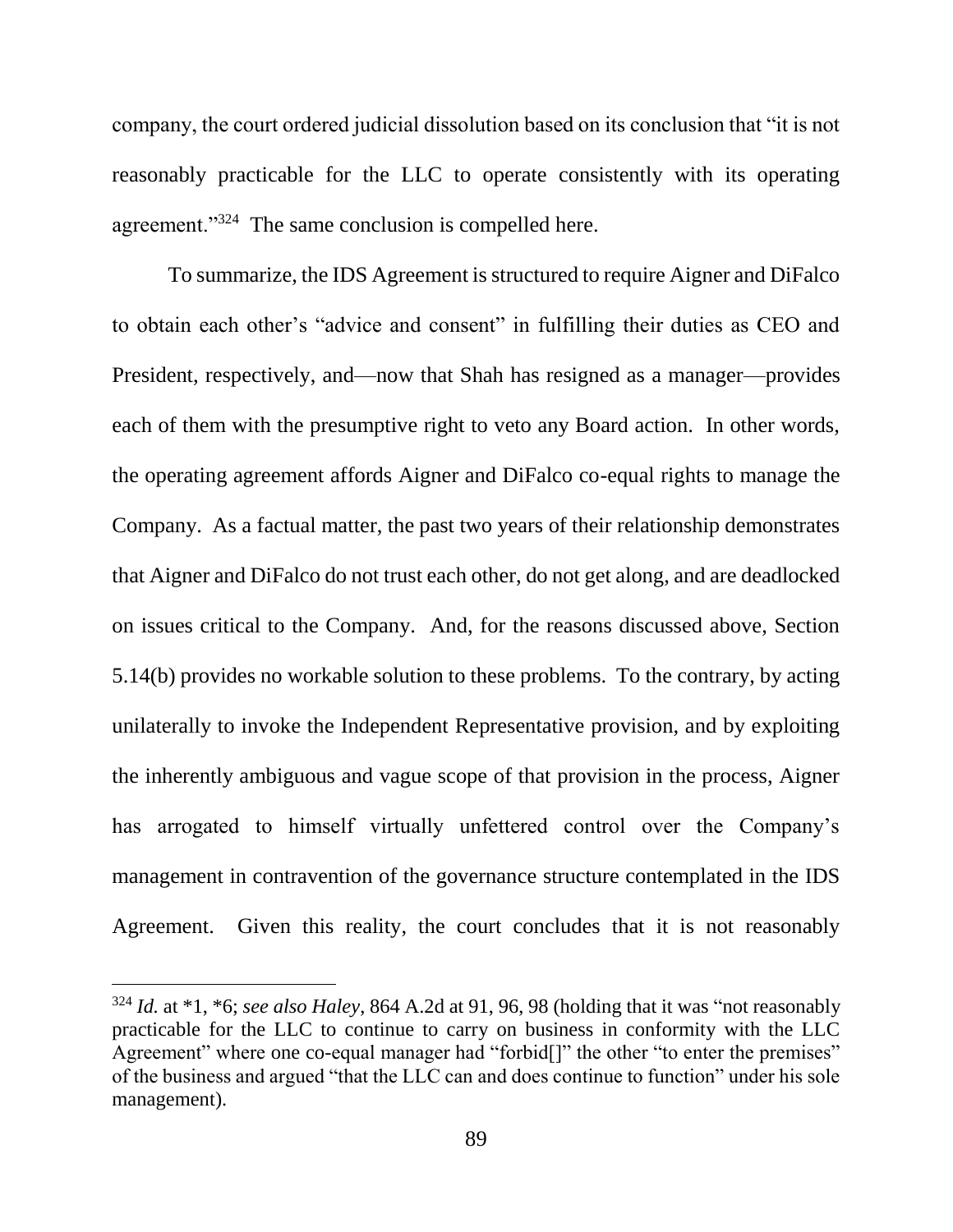practicable to carry on the business of the Company in conformity with the IDS Agreement. The only remaining question is one of remedy, which is addressed next.

## **3. Judicial Dissolution of IDS Is Warranted**

Section 10.02(c) of the IDS Agreement provides that IDS "shall be dissolved and its affairs wound up upon . . . the entry of a decree of judicial dissolution . . . under Section 18-802 of the Delaware Act."<sup>325</sup> Although dissolution "is a discretionary remedy" under that statute, $326$  this court routinely exercises its discretion to dissolve LLCs when the statutory standard is met.<sup>327</sup> Section 18-803 of the Delaware LLC Act further provides that the court may appoint a liquidating trustee upon dissolution of an LLC for "cause shown."

In a footnote, Aigner argues that, "[i]f the Court enters any relief, it should be similar to the limited relief awarded in *Kleinberg v. Aharon*." 328 In that case, the court declined to order the sale of a deadlocked company and instead appointed a custodian with the power to vote as a tie-breaking director under Section 226 of the

 $325$  JX 44 § 10.02(c).

<sup>326</sup> *Meyer Nat. Foods*, 2015 WL 3746283, at \*3.

<sup>327</sup> *See, e.g.*, *GR BURGR*, 2017 WL 3669511, at \*1; *Meyer Nat. Foods*, 2015 WL 3746283, at \*5-6; *In re Shawe & Elting LLC*, 2015 WL 4874733, at \*1 (Del. Ch. Aug. 13, 2015); *Vila*, 2010 WL 3866098, at \*1, \*14; *Fisk Ventures*, 2009 WL 73957, at \*1; *In re Silver Leaf, L.L.C.*, 2005 WL 2045641, at \*11 (Del. Ch. Aug. 18, 2005); *Haley*, 864 A.2d at 98. <sup>328</sup> Pl.'s Opening Br. 60 n.22.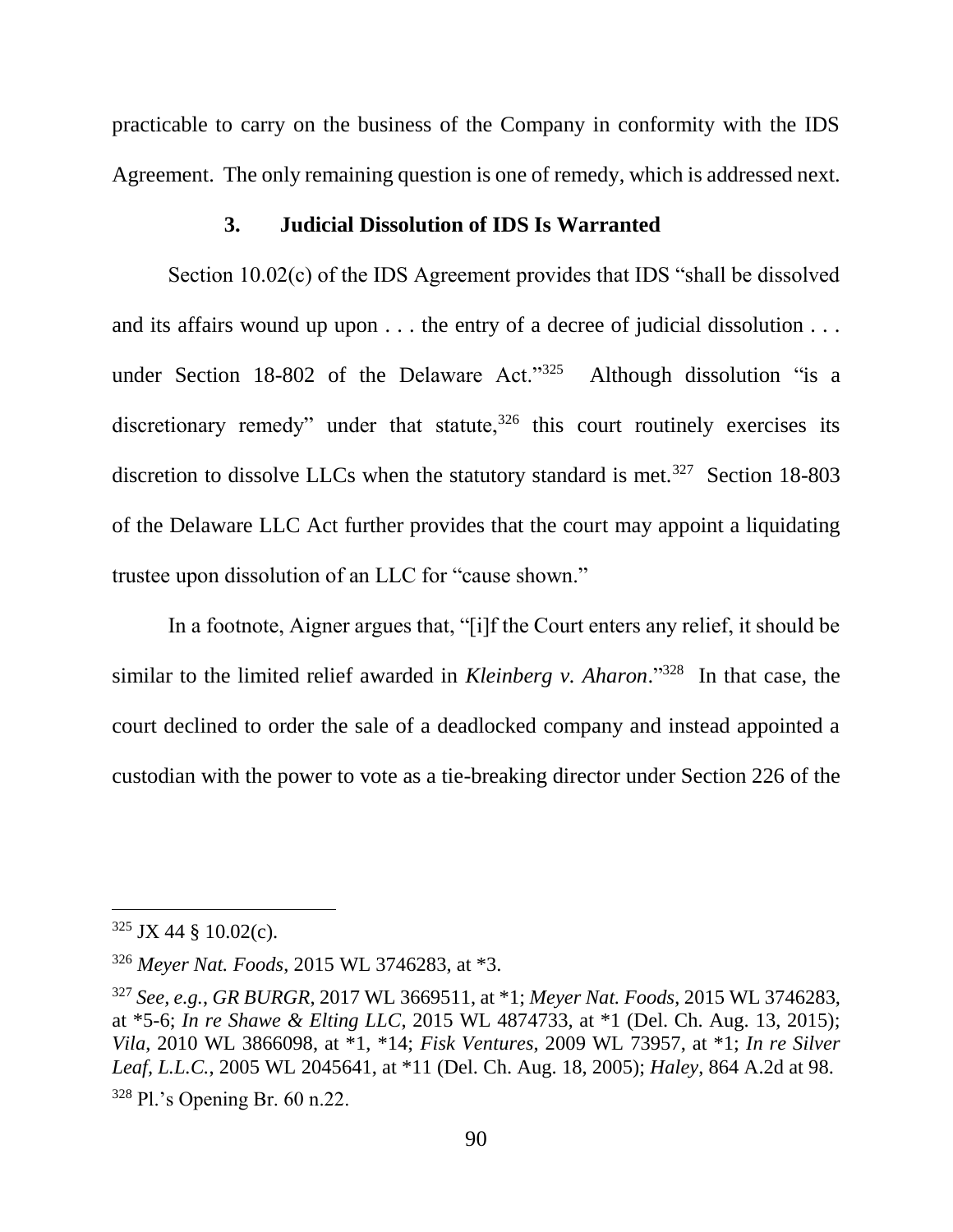Delaware General Corporation Law.<sup>329</sup> The court declines to follow that course here and finds that cause has been shown to appoint a liquidating trustee under Section 18-803 of the Delaware LLC Act for essentially three reasons.

First, unlike the entity at issue in *Kleinberg*, IDS is a Delaware limited liability company. Limited liability companies have been described as "creatures of contract"<sup>330</sup> in reference to the policy of the Delaware LLC Act "to give the maximum effect to the principle of freedom of contract and to the enforceability of limited liability company agreements."<sup>331</sup> In this case, the IDS Agreement does not contain a buy-sell provision or any other provision prescribing a solution for deadlock where the mechanism in Section 5.14(b) has proven unworkable. And, as a former Chancellor once said, the court "is in no position to redraft the LLC Agreement for these sophisticated and well-represented parties."<sup>332</sup>

Second, the dispute between Aigner and DiFalco (as well as Shah before his resignation) extends back more than two years during which all of their attempts to fix the Company's governance problems have failed. Aigner single-handedly defeated one of those attempts over eighteen months ago when he vetoed a resolution to expand the Board from four to five members without veto rights even though the

<sup>329</sup> 2017 WL 568342, at \*1, \*15 (Del. Ch. Feb. 13, 2017).

<sup>330</sup> *TravelCenters of Am., LLC v. Brog*, 2008 WL 1746987, at \*1 (Del. Ch. Apr. 3, 2008). <sup>331</sup> 6 *Del. C.* § 18-1101(b).

<sup>332</sup> *Fisk Ventures*, 2009 WL 73957, at \*7.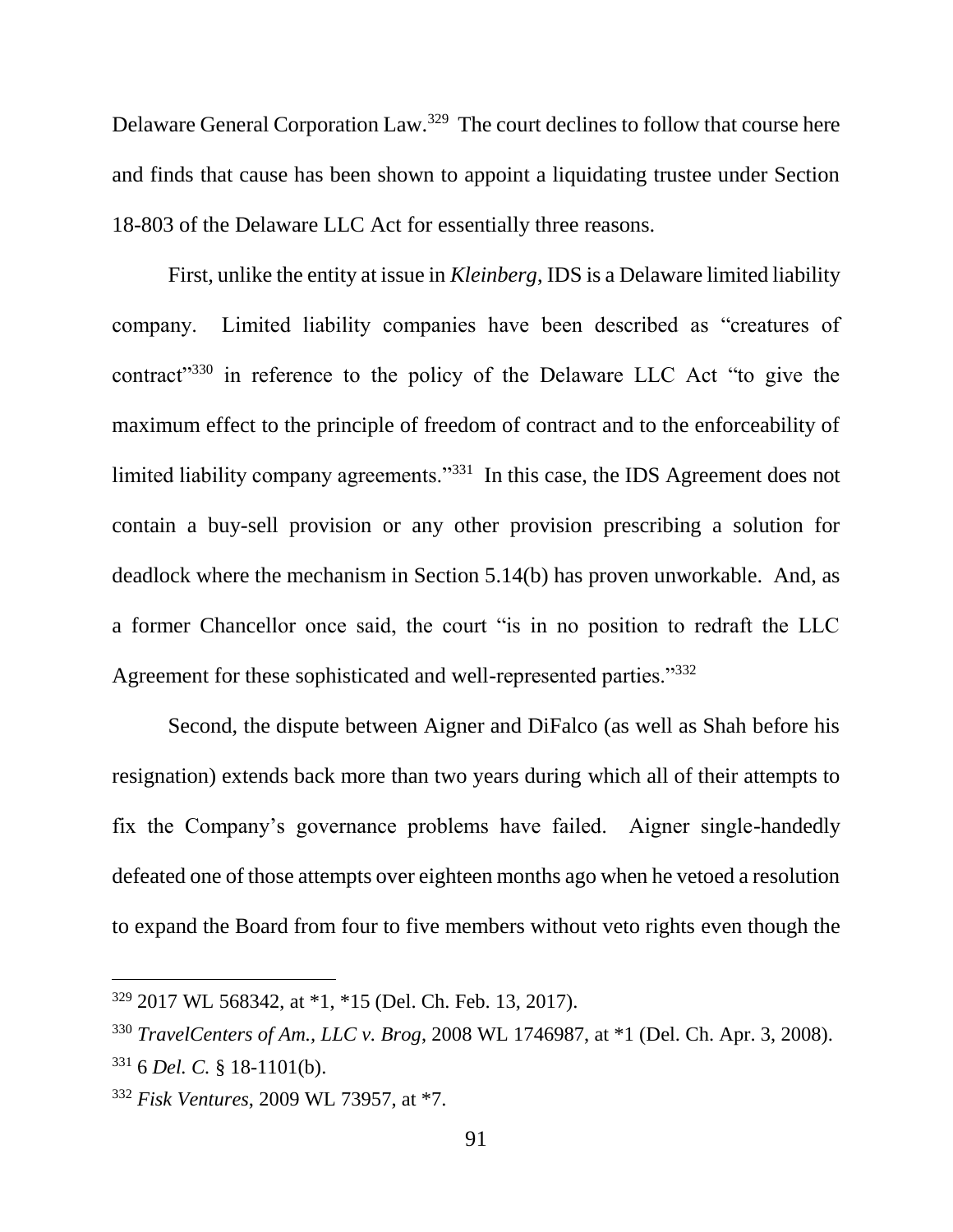proposal was supported by Leduc,  $333$  whose independence Aigner has repeatedly touted. The court has no confidence that a reprise of that proposal in the form of a custodian with the power to vote as a tie-breaking manager would work now, particularly given the deep-seated distrust and animosity between the principals that now exists as well as the evidence of Aigner's repeated designs to marginalize DiFalco's managerial role in the Company.

Third, by all accounts, time is of the essence. The FDA approved MorphaBond in November 2015, but only limited quantities of that product have been made since.<sup>334</sup> The FDA approved RoxyBond in April 2017, but that product has never been manufactured on a commercial scale.<sup>335</sup> The Company has not created any new products since its formation, has not entered into a product development agreement, and has no obvious source of financing for the \$10 to \$15 million necessary to obtain FDA approval for a new drug. As Bodd and DiFalco both testified, the window of opportunity for the Company is rapidly closing because its patents are expiring.<sup>336</sup>

Under these circumstances, the court concludes that dissolution of the Company is the best and only realistic option to force the parties to find a solution

<sup>333</sup> JX 162 at 8-9.

<sup>334</sup> Tr. 155 (Bodd); Tr. 549 (Shah); JX 292 at 7.

<sup>335</sup> Tr. 155 (Bodd); Tr. 535 (Innaurato); Tr. 615 (Shah).

<sup>336</sup> Tr. 184 (Bodd); Tr. 764-65 (DiFalco).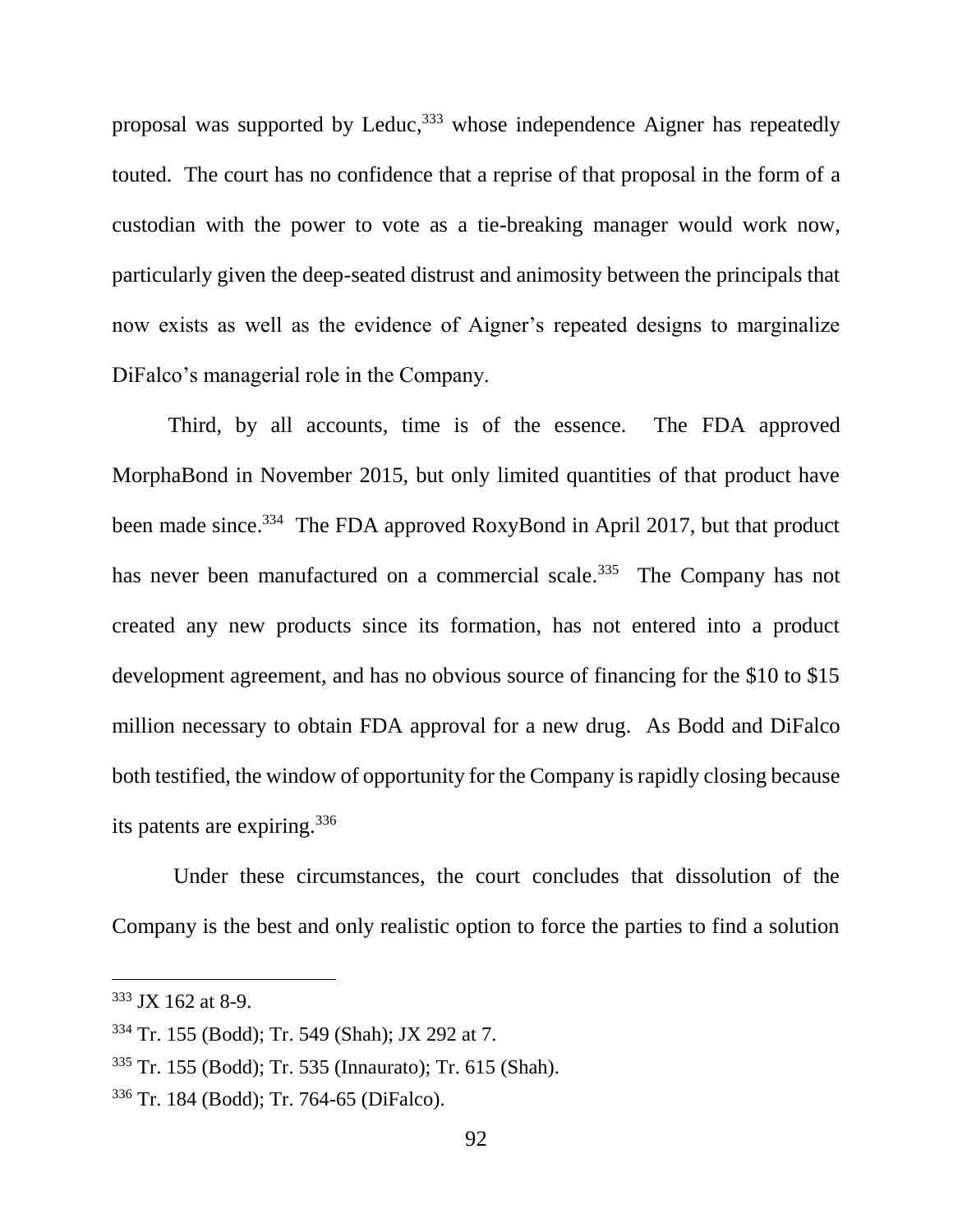where they have failed before, or, if they cannot, to yield value for them by selling the Company's assets. Accordingly, the court will declare the Company to be dissolved and appoint a liquidating trustee to wind up its affairs.

### **D. The Issues Concerning BDO**

Shortly before trial, Aigner amended his pleading to add two claims that relate to DiFalco's alleged failure to provide documents to BDO concerning the build-out of the Orangeburg Facility: (1) a fifth cause of action for breach of fiduciary duty seeking declaratory and injunctive relief as well as damages; and (2) a sixth cause of action for breach of the IDS Agreement and its transparency policy seeking declaratory relief and damages.<sup>337</sup> These claims exceed the scope of the type of claim that the court intended to permit Aigner to add to his complaint for purposes of the trial at the conclusion of the hearing held on Aigner's motion for injunctive relief on December 6, 2018. To be more specific, the court only had in mind an amendment to add a claim focused on resolving whether DiFalco should be required to provide certain information to BDO. During trial, little attention was paid to that issue, and no testimony was provided from a BDO witness.

Given these circumstances, with one exception, the court will not take any action with respect to the fifth and sixth causes of action in the Complaint, which are

<sup>337</sup> Dkt. 108 ¶¶ 139-56.